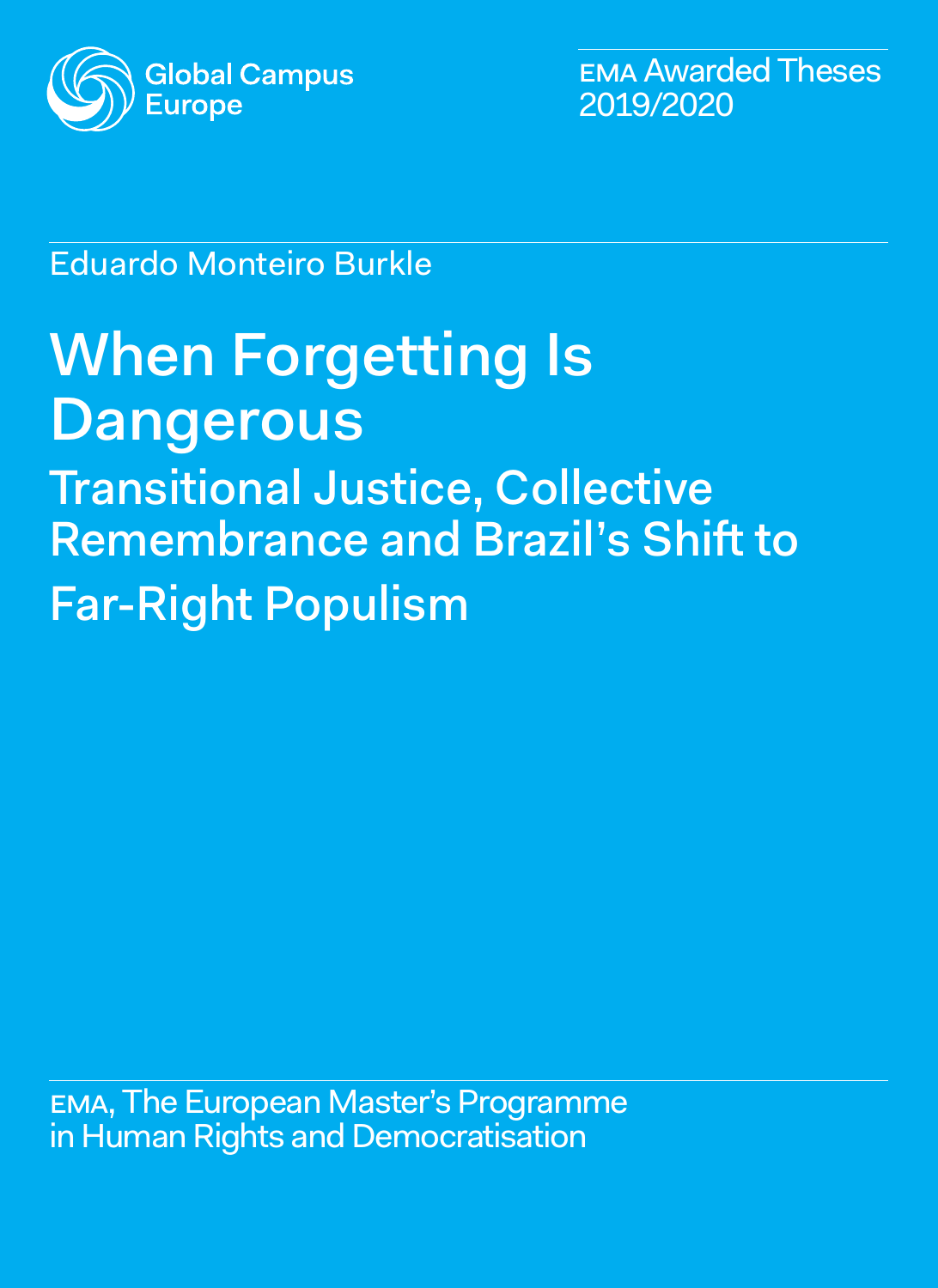## eduardo monteiro burkle

## WHEN FORGETTING IS DANGEROUS: TRANSITIONAL JUSTICE, COLLECTIVE REMEMBRANCE AND BRAZIL'S SHIFT TO FAR-RIGHT POPULISM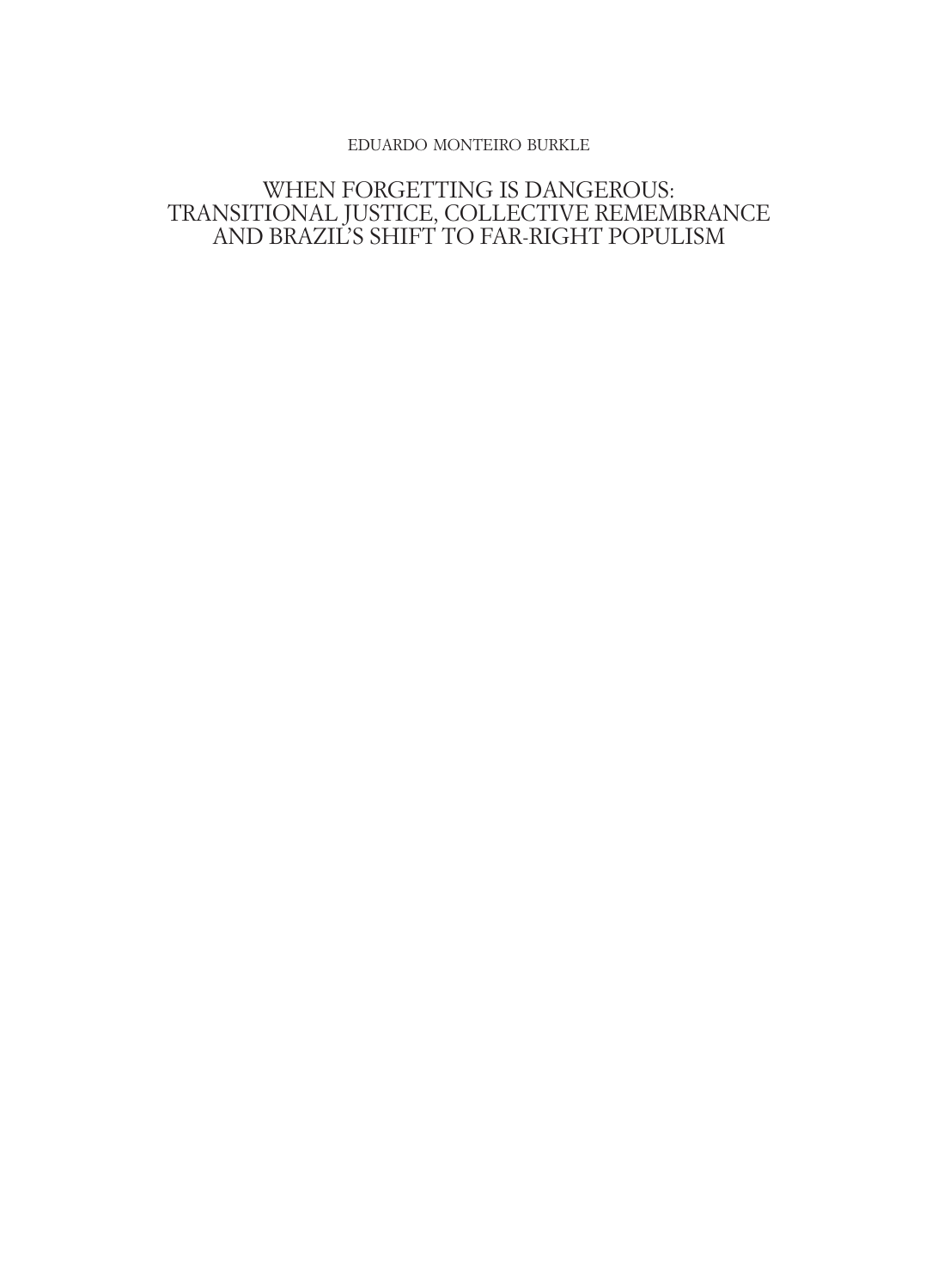## **FOREWORD**

<span id="page-2-0"></span>The European Master's Degree in Human Rights and Democratisation (EMA) is a one-year intensive programme launched in 1997 as a joint initiative of universities in all EU Member States with support from the European Commission. Based on an action- and policy-oriented approach to learning, it combines legal, political, historical, anthropological and philosophical perspectives on the study of human rights and democracy with targeted skillsbuilding activities. The aim from the outset was to prepare young professionals to respond to the requirements and challenges of work in international organisations, field operations, governmental and non-governmental bodies, and academia. As a measure of its success, EMA has served as a model of inspiration for the establishment of six other EU-sponsored regional master's programmes in the area of human rights and democratisation in different parts of the world. Today these programmes cooperate closely in the framework of the Global Campus of Human Rights, which is based in Venice, Italy.

Up to 90 students are admitted to the EMA programme each year. During the first semester in Venice, they have the opportunity to meet and learn from leading academics, experts and representatives of international and non-governmental organisations. During the second semester, they relocate to one of the 42 participating universities to follow additional courses in an area of specialisation of their own choice and to conduct research under the supervision of the resident EMA Director or other academic staff. After successfully passing assessments and completing a master's thesis, students are awarded the European Master's Degree in Human Rights and Democratisation, which is jointly conferred by a group of EMA universities.

Each year the EMA Council of Directors selects five theses, which stand out not only for their formal academic qualities but also for the originality of topic, innovative character of methodology and approach, potential usefulness in raising awareness about neglected issues, and capacity for contributing to the promotion of the values underlying human rights and democracy.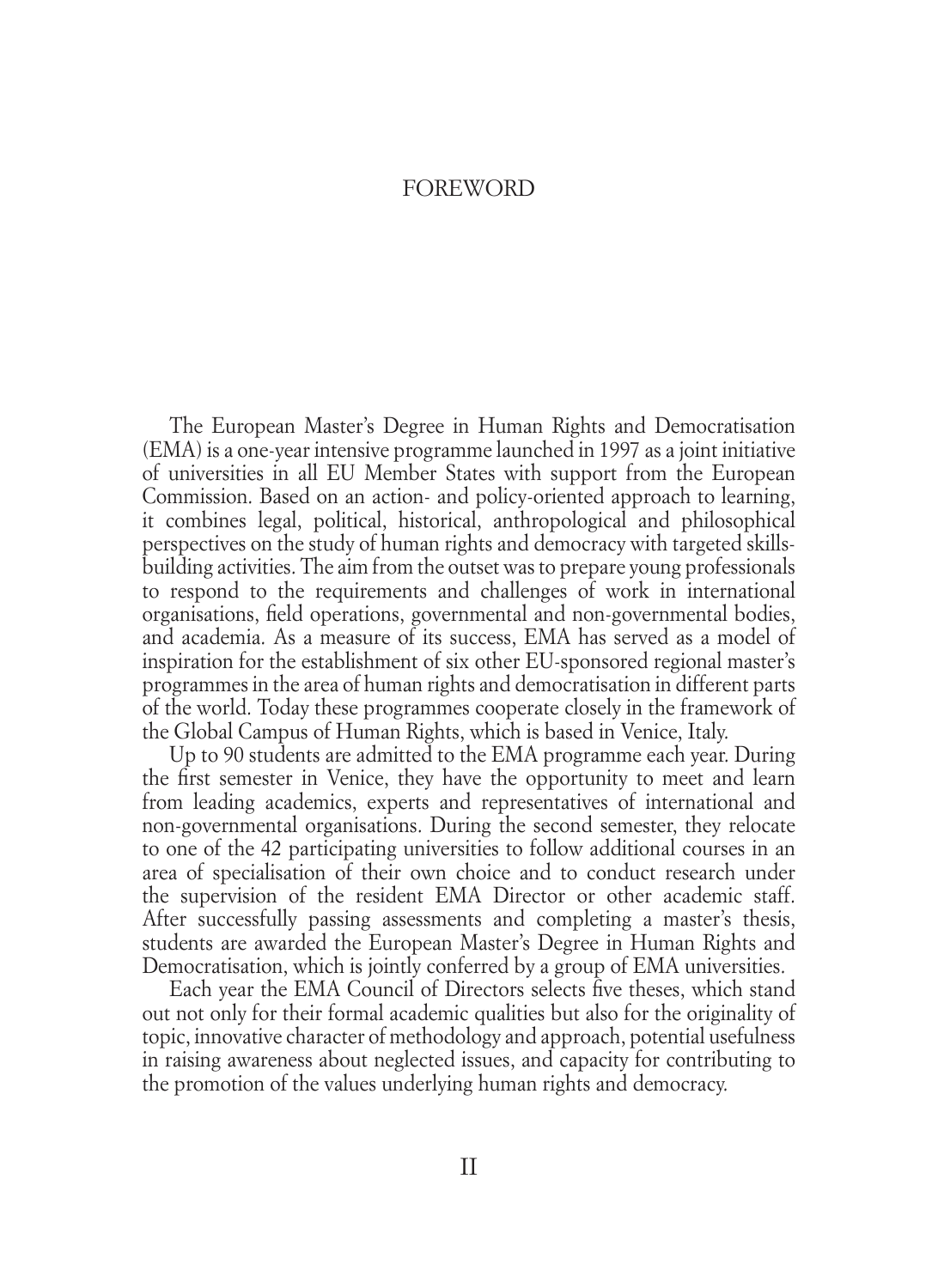The EMA Awarded Theses of the academic year 2019/2020 are:

• Caruana, Deborah, *Securitising Children Rights: Victims and Heirs of Terrorism. A Critical Analysis of France's Approach to Children of Foreign Terrorist Fighters.* Supervisor: Heidi Riley, University College Dublin, National University of Ireland, Dublin.

• Catalão, Mariana, *Environmental Justice, Climate Change and Human Rights. Different Contributions, Different Consequences and Different Capabilities Should Equal Different Human Rights Obligations.*  Supervisor: Jan Klabbers, University of Helsinki.

• Houssais, Olivia, *Democratic Deficit Theory: A Reversed Approach. Why Radical Political Changes in Member States Affect the Quality of Democracy in the EU*. Supervisor: Anna Unger, Eötvös Loránd University, Budapest.

• Monteiro Burkle, Eduardo. *When Forgetting Is Dangerous: Transitional Justice, Collective Remembrance and Brazil's Shift to Far-Right Populism.* Supervisor: Alice Panepinto, Queen's University Belfast.

• Stockhem, Ophélie, *Improving the International Regulation of Cybersex Trafficking of Women and Children through the Use of Data Science and Artificial Intelligence*. Supervisors: Maria López Belloso and Demelsa Beniso Sánchez, University of Deusto, Bilbao.

The selected theses demonstrate the breadth, depth and reach of the EMA programme and the passion and talent of its students. We are particularly proud of EMA's 2019/20 students: as teachers and students across the world can testify, the COVID-19 pandemic brought many different challenges for teaching and learning. It is fair to say that our students researched and wrote their theses in turbulent times. On behalf of the Governing Bodies of EMA and of all participating universities, we applaud and congratulate them.

Prof. Manfred NOWAK Global Campus Secretary General

Prof. Thérèse MURPHY EMA Chairperson

Dr Wiebke Lamer EMA Programme Director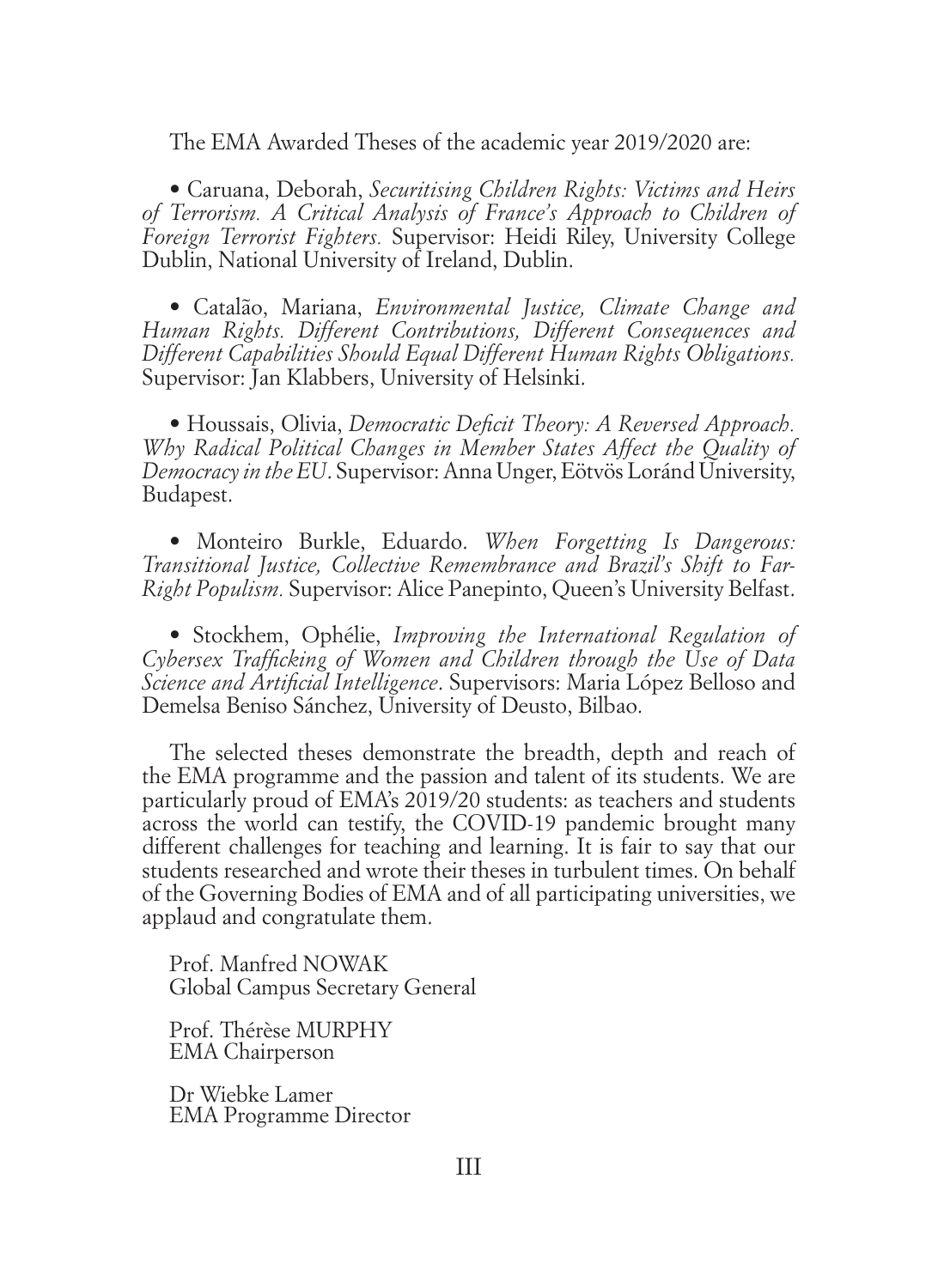<span id="page-4-0"></span>This publication includes the thesis *When Forgetting Is Dangerous: Transitional Justice, Collective Remembrance and Brazil's Shift to Far-Right Populism* written by Eduardo Monteiro Burkle and supervised by Alice Panepinto, Queen's University, Belfast.

#### **BIOGRAPHY**

Eduardo is a lawyer and human rights activist from Brazil. After his LLB, he co-founded and coordinated Amnesty International's Activism Group in Londrina, Paraná, Brazil. His research interests includes the transitional justice experience in Latin America, the global rise of farright populism and political theory.

#### **ABSTRACT**

Transitional justice measures such as, inter alia, trials, truth commissions and institutional reforms or a lack thereof impact how societies deal with the past and help shape the collective memories of societies and its different groups. The aim of this paper is to analyse the Brazilian transition to democracy and how the lack of implementation of transitional justice measures, or their shortcomings, can explain the non-existence of a consensus towards its authoritarian past. By not having a shared understanding of its own past, we argue that the Brazilian democracy is prone to revive its authoritarian past, as shown by the recent wave of autocratisation it suffers. The rise of far-right populism in Brazil is linked to a dictatorship nostalgia, embodied in President Jair Bolsonaro and the intense presence of the military in his government. Without the proper reckoning with its past, Brazilian democracy displays an inherent weakness associated with its amnesia towards the military dictatorship (1964-85).

*Keywords: transitional justice, collective memory, Brazilian military dictatorship, populism.*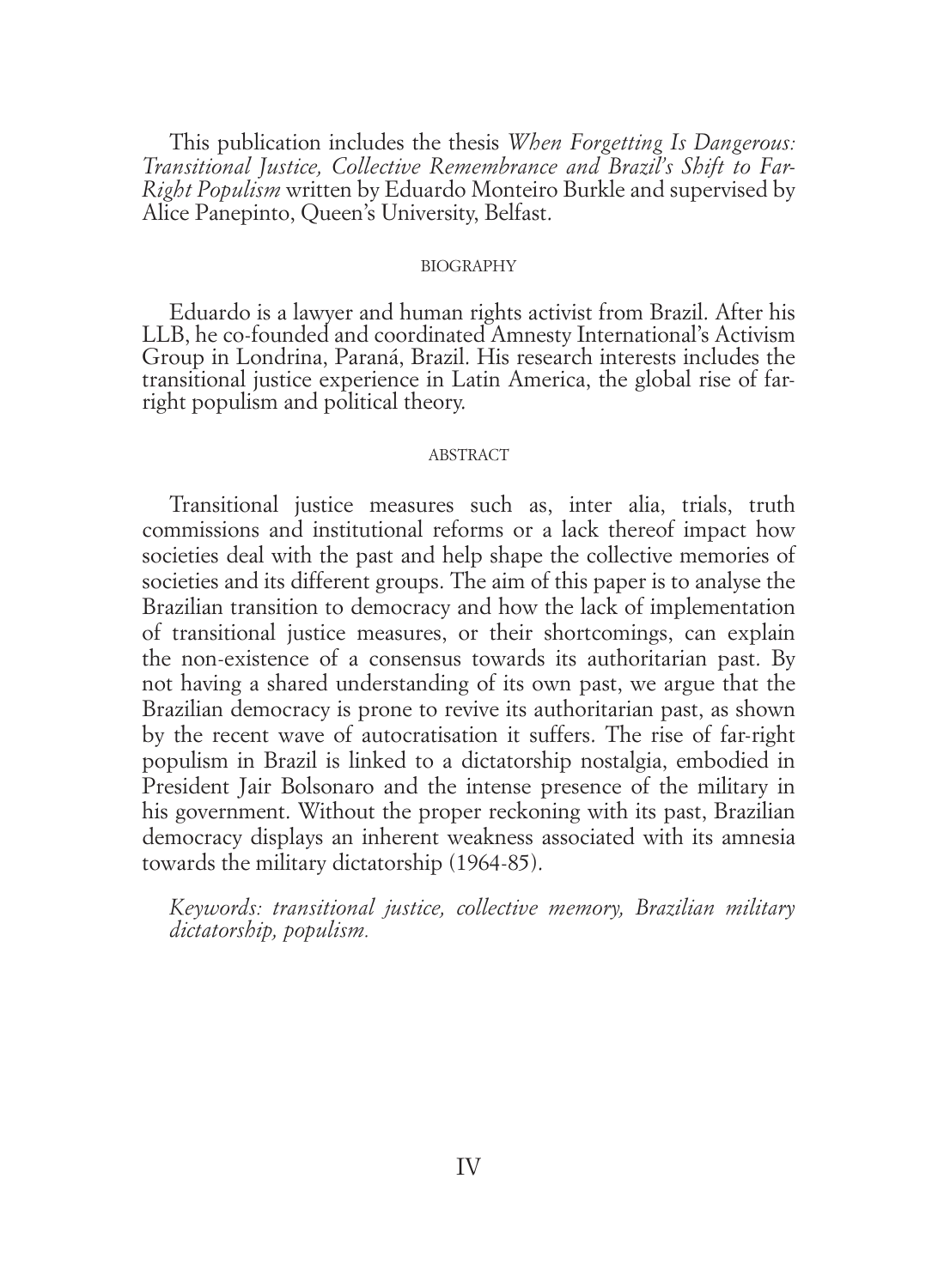## ACKNOWLEDGEMENTS

*I believe that writing a master's thesis is not an easy thing by itself. However, this year added some obstacles – which I do not need to remember here – in an already difficult task. While I am proud of myself for being able to attend this programme and write about my country, I would not have been able to do so without the following people whom I cannot thank enough for their support.* 

*My parents Carlos and Helena, with their love and patience who even far away proved to be more present than ever. Also, a special thanks for my grandfather José Carlos for checking with me every day. All that is good in my heart was taught by them and I would not be here – or anywhere else – without you all.*

*My supervisor Alice Panepinto, who not only assisted me in this research but on how to research. If my wish is to continue my path on an academic career it is because of professors like Alice, with her professionalism, kindness and competence. Needless to say, any merits of this thesis are a direct influence from my supervisor.*

*To the team from the Global Campus of Human Rights (Wiebke, Chiara, George, Daniela and others) that gave to me this life-changing opportunity to attend this programme. A special thanks to Wiebke Lamer and Stephan Parmentier for helping me to define the topic of this thesis.* 

*To the team from Queen's University Belfast (Thérèse, Margaret and Sonya) whom without their support in the second semester I would not have been able to complete this research. A special thanks to the EMA director at Belfast, Thérèse Murphy.* 

*To my friends back in Brazil, which were always present for me no matter what, I carry you all in my heart. To the friends I made along the way, that taught me not only how big this world is, but how it is filled with amazing people.*

*Lastly, a special thanks for Carlos, João Pedro, Felipe, Ana Teresa, Filipe, Ana Monteiro and Gabriel who all discussed this thesis and its topics with me during the last months.*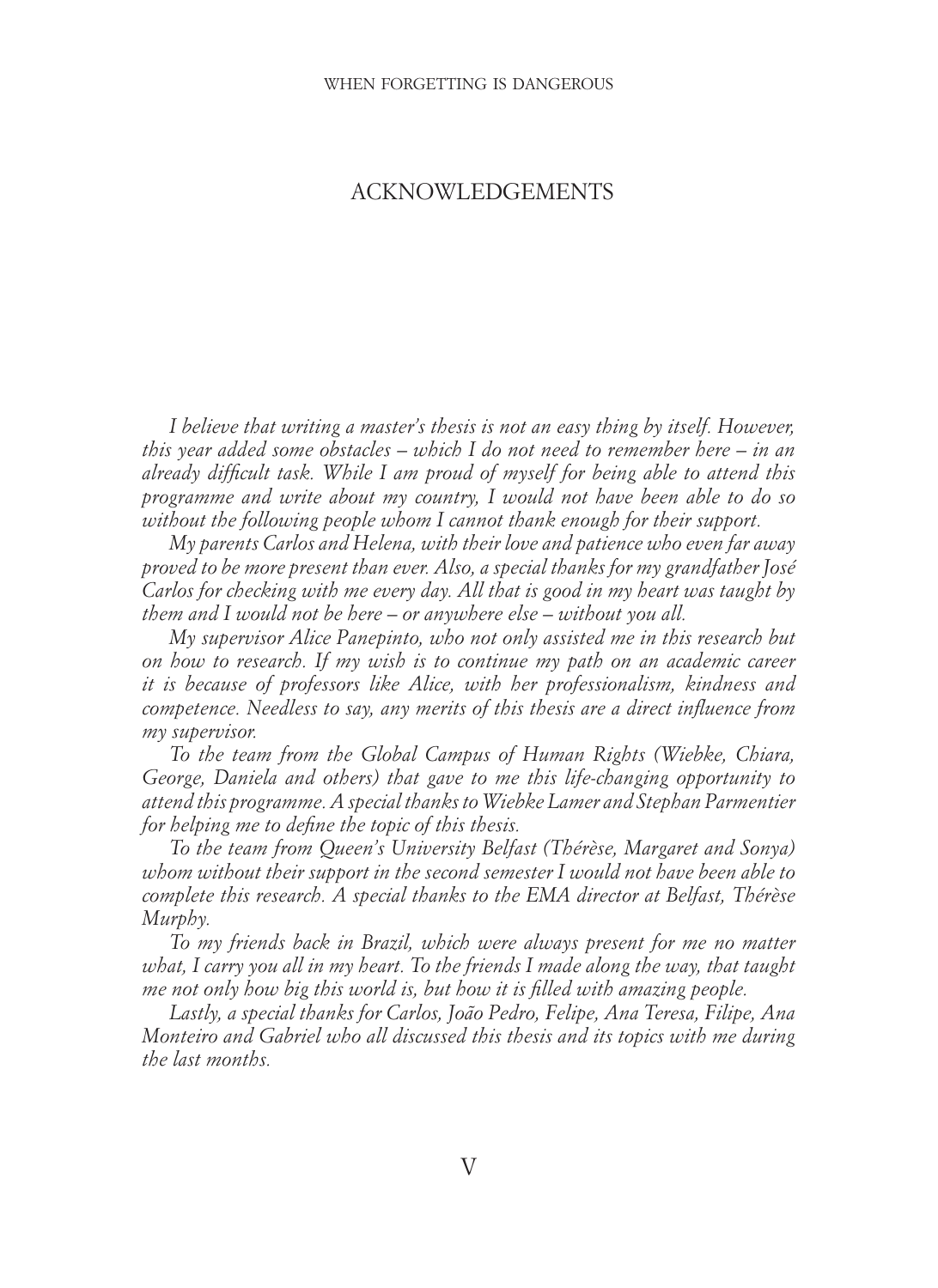#### eduardo monteiro burkle

*I was sailing in the Milky Way Losing track of memories that weren't that day Right by her side As the stars flew by I did collide with memory But somehow I survived And became free* – Neil Young

*You have to begin to lose your memory, if only in bits and pieces, to realize that memory is what makes our lives. Life without memory is no life at all, just as an intelligence without the possibility of expression is not really an intelligence. Our memory is our coherence, our reason, our feeling, even our action. Without it, we are nothing*

– Luis Buñuel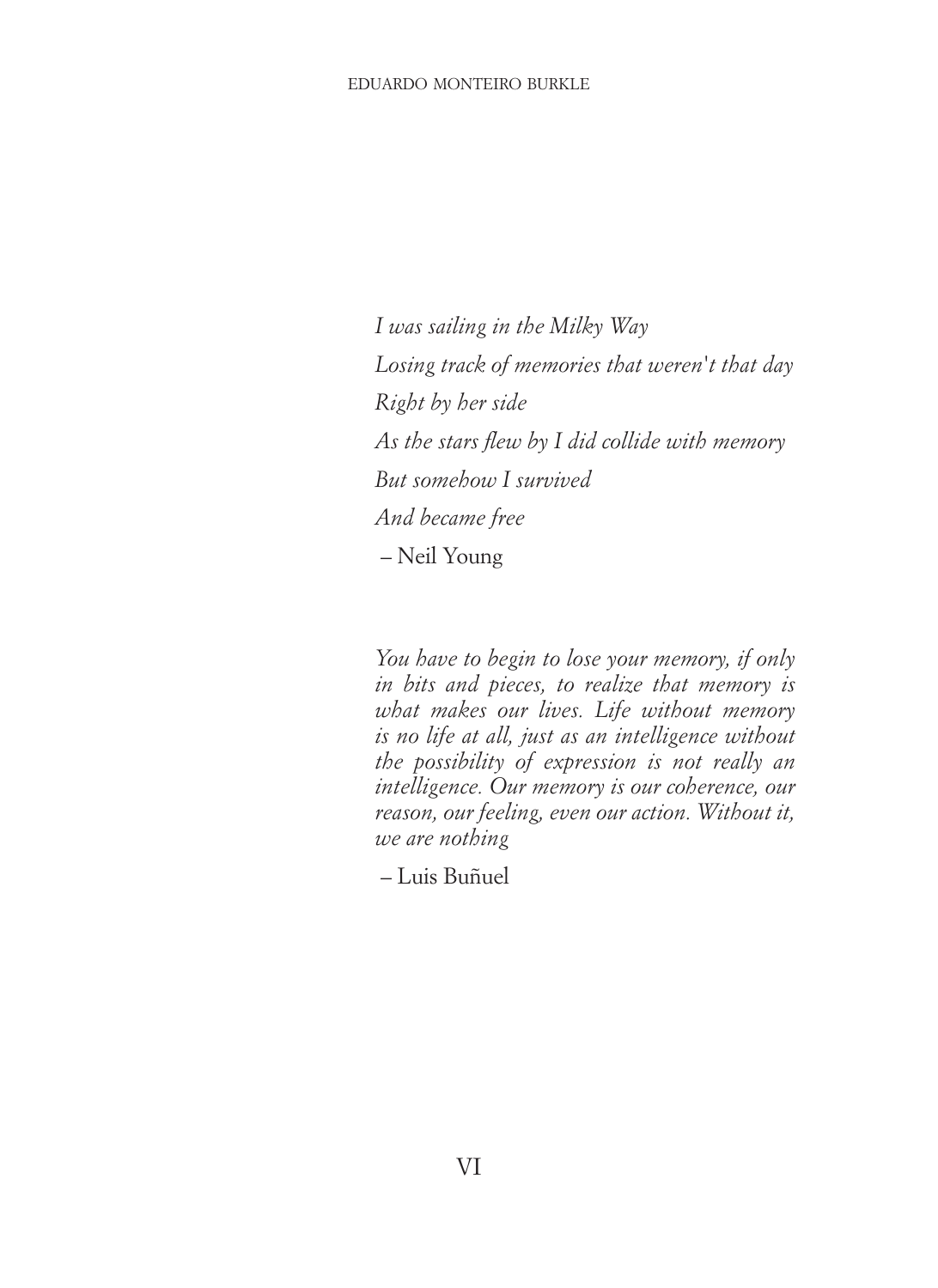#### <span id="page-7-0"></span>when forgetting is dangerous

## TABLE OF ABBREVIATIONS

| $AI-5$         | <b>Institutional Act Five</b>                                                                                   |
|----------------|-----------------------------------------------------------------------------------------------------------------|
| <b>ACHR</b>    | American Convention on Human Rights                                                                             |
| <b>CEMDP</b>   | Comissão Especial sobre Mortos e Desaparecidos Políticos<br>(Commission on Political Deaths and Disappearances) |
| DOL-Codi       | Department of Information Operations - Centre for<br>Internal Defence Operations                                |
| $E$ CtHR       | European Court of Human Rights                                                                                  |
| <b>IACtHR</b>  | Inter-American Court of Human Rights                                                                            |
| LDI            | Liberal Democracy Index                                                                                         |
| MBL            | Movimento Brasil Livre (Free Brazil Movement)                                                                   |
| <b>NTC</b>     | Brazilian National Truth Commission                                                                             |
| <b>OAB</b>     | Ordem dos Advogados do Brasil (Brazilian Bar Association)                                                       |
| <b>PMDB</b>    | Partido do Movimento Democrático Brasileiro (Brazilian<br>Democratic Movement Party)                            |
| <b>PSDB</b>    | Partido Social Democrata Brasileiro (Brazilian Social<br>Democratic Party)                                      |
| Worker's Party | Partido dos Trabalhadores                                                                                       |
| <b>STF</b>     | Supremo Tribunal Federal (Brazilian Supreme Court)                                                              |
| TCU            | Tribunal de Contas da União (Supreme Audit Agency)                                                              |
| TERNUMA        | Terrorismo Nunca Mais (Terrorism Never Again)                                                                   |
| US             | United States of America                                                                                        |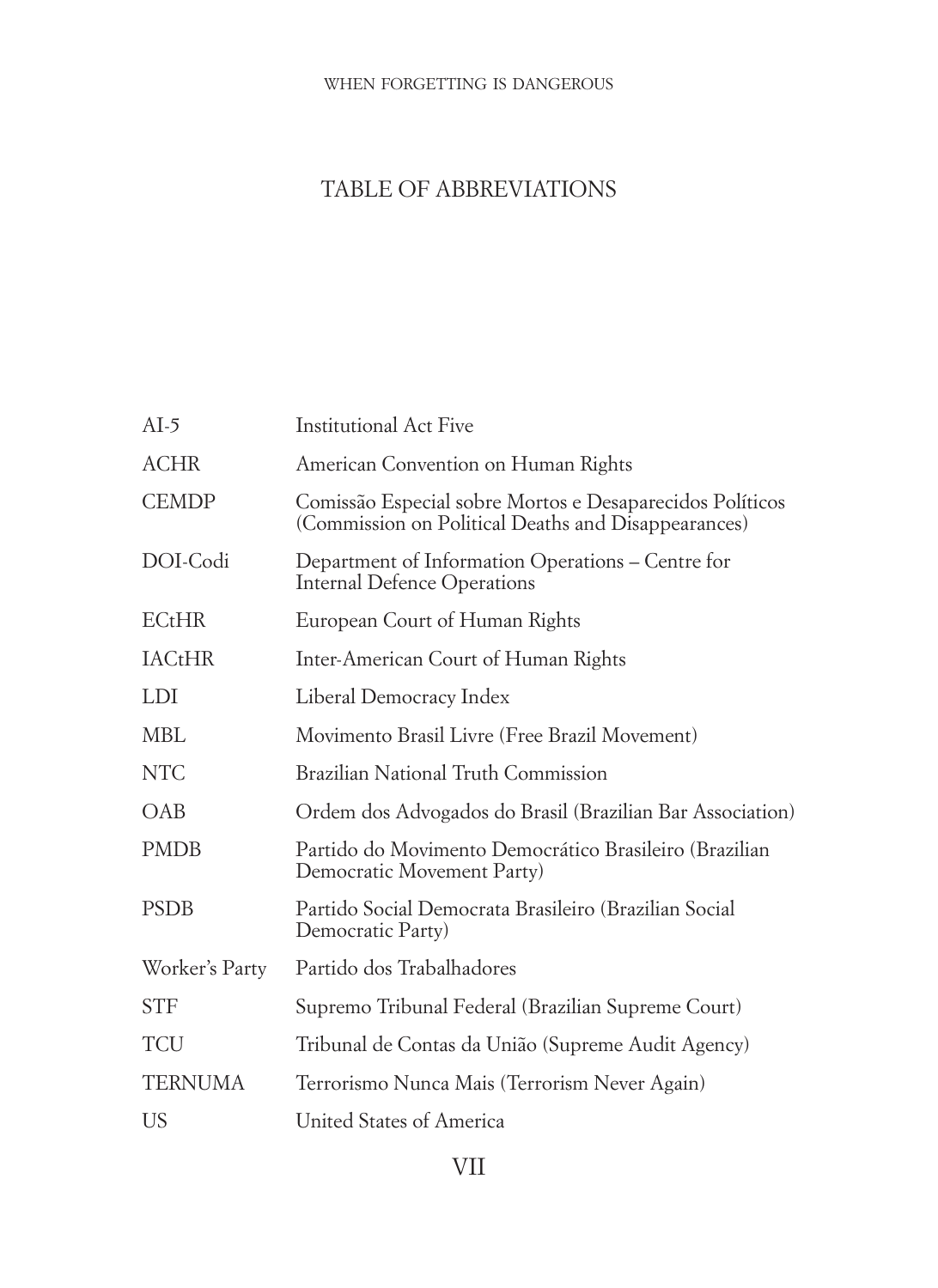## TABLE OF CONTENTS

| Foreword<br>Biography<br>Abstract<br>Table of abbreviations                                                                                                                                                                                                                                                                                                                                                                                                                                                                                                                        | П<br>IV<br>IV<br>VII                               |
|------------------------------------------------------------------------------------------------------------------------------------------------------------------------------------------------------------------------------------------------------------------------------------------------------------------------------------------------------------------------------------------------------------------------------------------------------------------------------------------------------------------------------------------------------------------------------------|----------------------------------------------------|
| <b>INTRODUCTION</b>                                                                                                                                                                                                                                                                                                                                                                                                                                                                                                                                                                | 1                                                  |
| 1. TANKS AND BALLOTS: FROM THE MILITARY DICTATORSHIP<br>(1964-85) TO BOLSONARO (2018)<br>1.1 The coup of 1964 and the formation of the military regime<br>1.2 'The country is being swept by strong winds': the AI-5 and<br>the years of lead<br>1.3 A controlled transition and the rebirth of civil society:<br>the Amnesty Law and the <i>Diretas Já</i> movement<br>1.4 Bolsonaro: the military back in power through democratic elections                                                                                                                                     | 4<br>$\overline{4}$<br>9<br>12<br>17               |
| 2. DEALING WITH AN AUTHORITARIAN PAST: TRANSITIONAL JUSTICE<br>MECHANISMS AND THE COLLECTIVE DIMENSIONS OF MEMORY<br>2.1 Transitional justice: reckoning with the past<br>2.2 Politics of memory and transitional justice<br>2.3 The collective dimensions of memory<br>2.4 Transitional justice mechanisms fostering collective memories<br>2.4.1 Trials: justice and memory<br>2.4.2 Truth commissions: truth and memory<br>2.5 Transitional justice and the memory assumption:<br>it is always better to remember?<br>2.6 Politics of memory and the process of democratisation | 20<br>21<br>23<br>26<br>30<br>31<br>32<br>35<br>38 |
| 3. SHADOWS AND LIES CANNOT PROMOTE HARMONY:<br>TRANSITIONAL JUSTICE AND THE BRAZILIAN CASE<br>3.1 A negotiated transition and a delayed transitional justice:<br>the Brazilian case<br>3.2 The Amnesty Law: a bridge to democracy or a pact for amnesia?<br>3.3 The National Truth Commission: an untapped potential<br>3.4 Assessing the transitional justice in Brazil: an incomplete memory turn                                                                                                                                                                                | 42<br>43<br>48<br>52<br>56                         |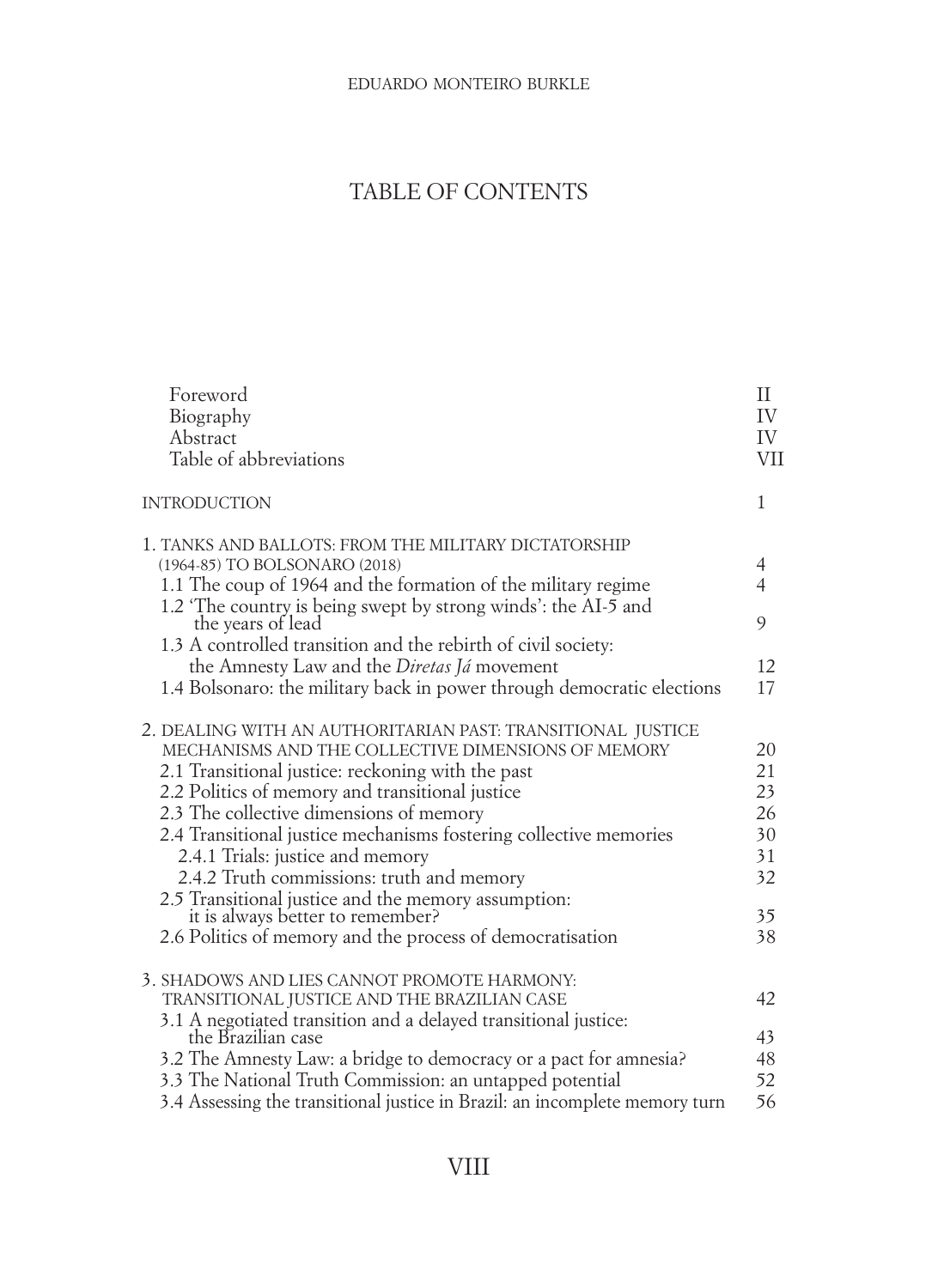| 4. BOLSONARISMO AND THE DICTATORSHIP NOSTALGIA: FAR-RIGHT                                                                                                           |          |
|---------------------------------------------------------------------------------------------------------------------------------------------------------------------|----------|
| POPULISM IN BRAZIL AND A RETURN TO AUTHORITARIANISM                                                                                                                 | 61       |
| 4.1 From Lulismo to Bolsonarismo: an irruption of memory<br>and the rise of the far-right in Brazil<br>4.2 The military memory: from the barracks to the mainstream | 61<br>67 |
| 4.3 Bolsonarismo and far-right right populism: the dictatorship nostalgia                                                                                           |          |
| 4.4 A past ahead: autocratisation in Bolsonaro's Brazil                                                                                                             | 72<br>76 |
|                                                                                                                                                                     |          |
| <b>CONCLUSION</b>                                                                                                                                                   | 80       |
| <b>BIBLIOGRAPHY</b>                                                                                                                                                 | 83       |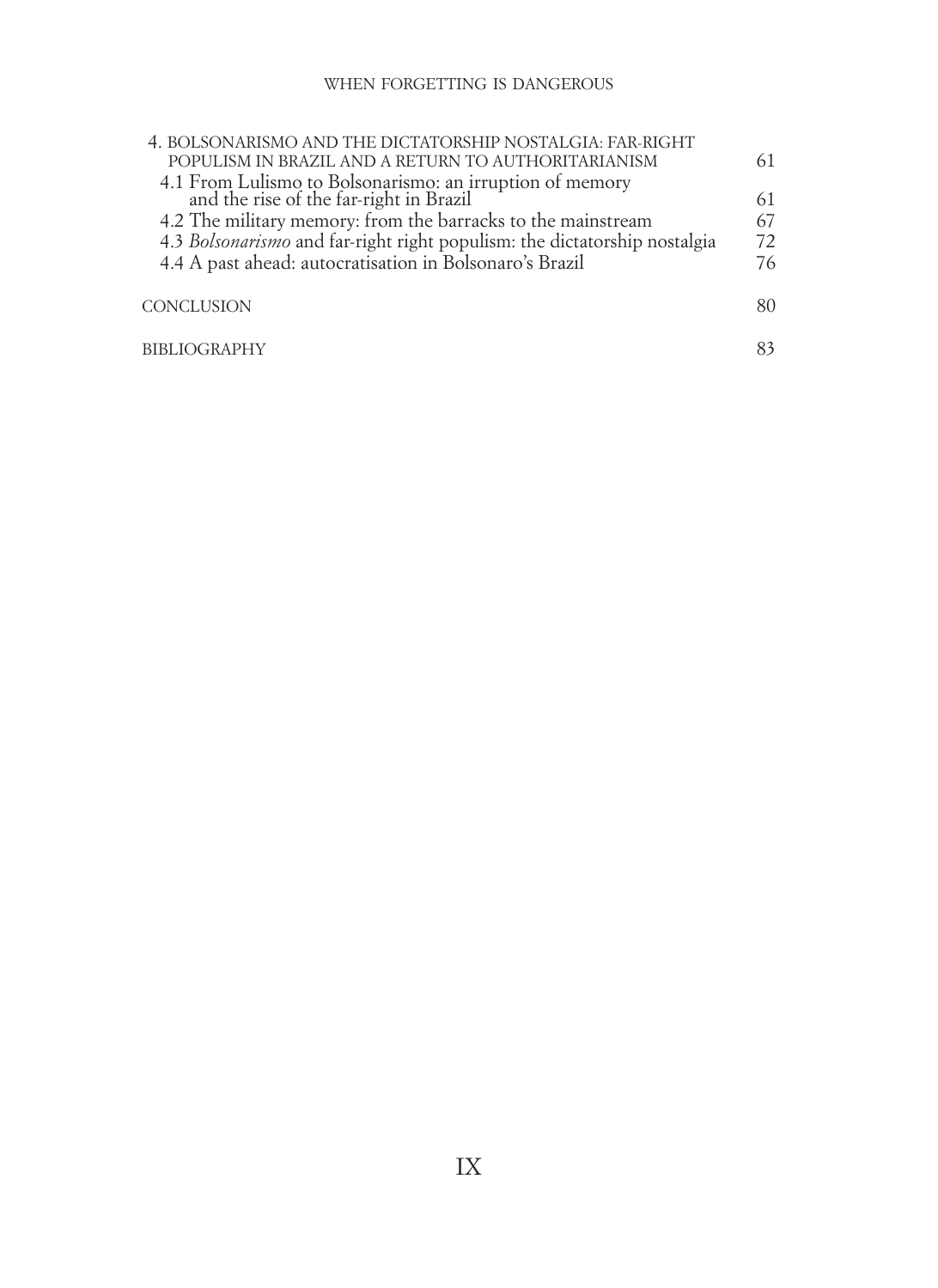## <span id="page-10-0"></span>INTRODUCTION

Salvador Dali's most famous painting is entitled 'The Persistence of Memory'. However, many refer to it simply as 'Melting Clocks' in reference to the most distinguishable component of the surrealism icon. While Dali never fully explained the meaning of the melting clocks, they can be interpreted as how time works in a different way concerning memory, or as Sontag claims – echoing the work of Walter Benjamin – how the work of memory collapses time.<sup>1</sup>

The intricate relationship between time and memory gains another layer when we consider the existence of collective memories. These memories define how different groups not only remember the past, but form their identity and their lens to read the present. The existence of (sometimes dissonant) collective memories of authoritarian pasts is a useful perspective to grasp how decades-long events can resurface in the public sphere and profoundly influence the political scenario.

But does the Brazilian society remember its own authoritarian past? This research project analyses the transitional justice process in Brazil, using the perspective of memory studies and the concept of collective memory to identify the ongoing implications of the lack of understanding concerning the military dictatorship period (1964-85). By doing so, we try to explain the emergence of a dictatorship nostalgia and the rise of far-right populism in the country.

The election of Jair Bolsonaro in 2018, a former military famous for praising the regime, represented not only the rise of far-right populism in Brazil but brought back the armed forces to the centre stage of national politics. Assessing the transitional justice experience in Brazil, we can ask:

<sup>1</sup> Susan Sontag, *Under the Sign of Saturn* (Farrar, Straus & Giroux 1980) 115.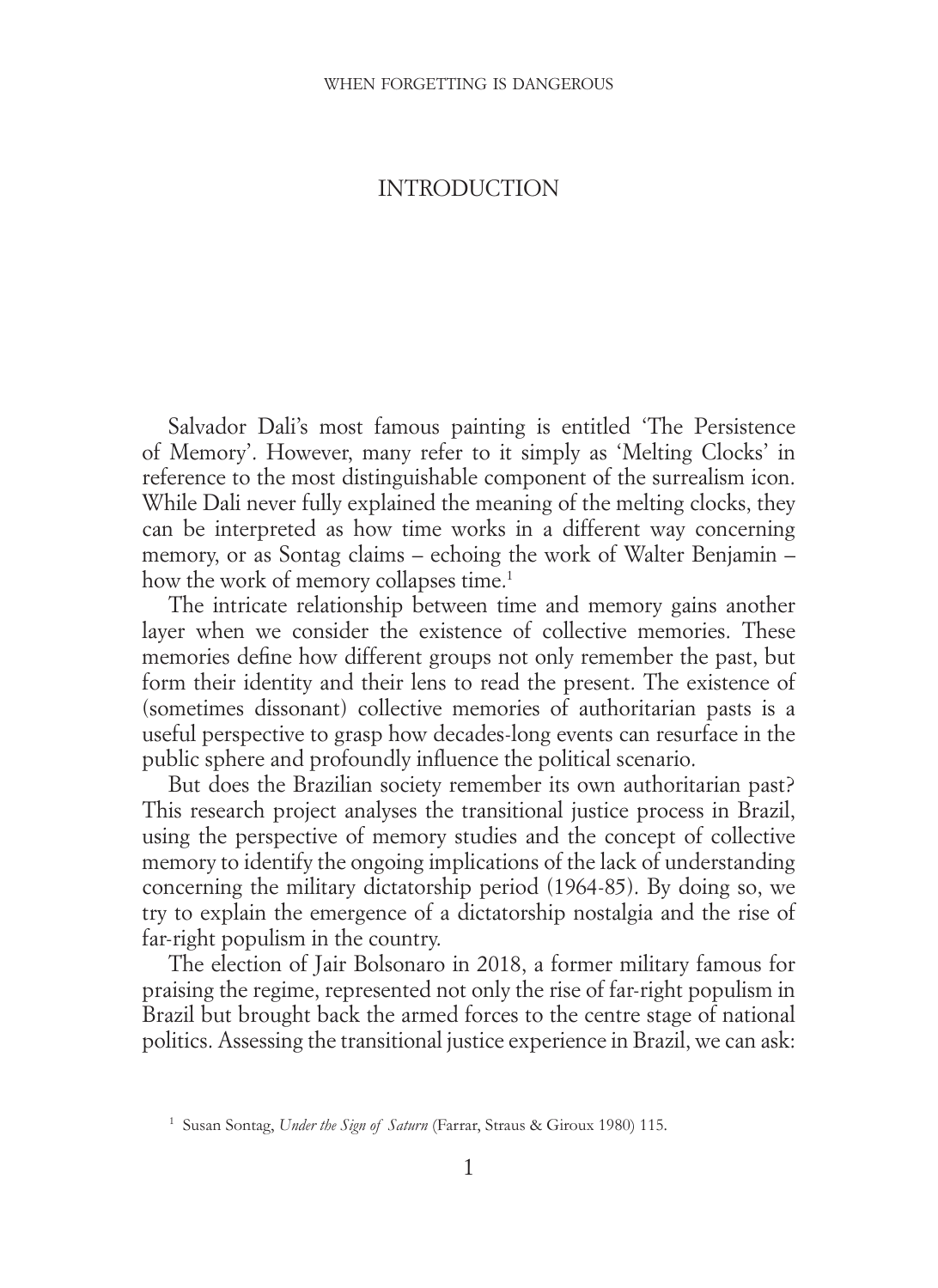Would the return of the military through the electoral vote be possible with the early implementation of transitional justice measures? Does the formation of a shared collective memory of the authoritarian past by transitional justice mechanisms allow a shield against this type of populism attached to a dictatorship nostalgia? Have the shortcomings and the late implementation of transitional justice in Brazil turned its democracy more fragile to figures like Bolsonaro?

Unlike many other countries, including its neighbours from Latin America, Brazil transitioned to a democratic state without deploying significative transitional justice measures. The Amnesty Law approved during the military rule persists and no human rights trials took place in the country until this day. This approach, emulating the conciliatory reasoning behind the negotiated Brazilian transition to democracy, shows that, at least initially, there was also a pact for amnesia.

The transitional justice practice developed a series of mechanisms that countries adopt not only to make their transition from authoritarian regimes to democratic ones, but also to 'deal with the past'. In this sense, measures such as truth commissions, trials and institutional reforms exist not only to bring stability and legitimacy to new democratic regimes or to make justice for victims but also as a way to introduce a shared understanding of the past.

In this sense, transitional justice measures can help foster collective memories about authoritarian pasts. When successful, they do so in order to prevent countries from falling back into autocratic experiences, or as embodied in the motto of many transitional justice experiences throughout the world: *Nunca más!*<sup>2</sup>

In order to analyse this subject, this desk-based study resorted to primary sources, including the Brazilian Amnesty Law, the report from the National Truth Commission (NTC) and judgments from the Brazilian Supreme Court (*Supremo Tribunal Federal* or STF) and the Inter-American Court of Human Rights (IACtHR). The secondary sources are academic works in English and Portuguese, mainly on the fields of transitional justice, memory studies, political science and history.

<sup>2</sup> Or simply 'never again' in English.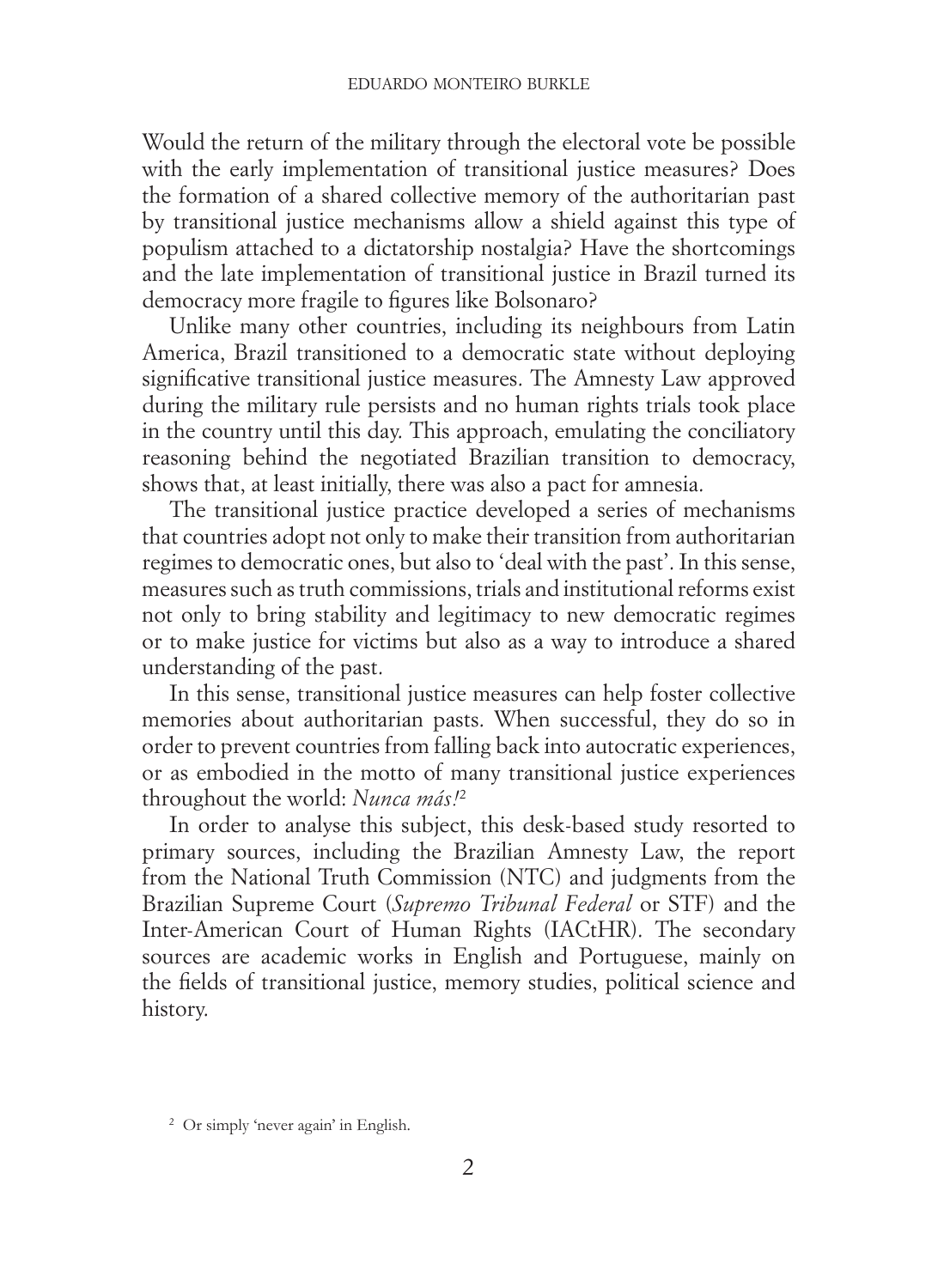The first chapter lays out the historical background of the dissertation. It considers how the coup of 1964 was not an initiative of the military only, but enjoyed support across a significant section of Brazilian society, polarising Brazilian politics. A similar polarisation happened in 2018 with the election of Jair Bolsonaro, when the military became part of political life again.

The second chapter deals with the theoretical aspects of transitional justice and collective memory. The objective is to discuss how transitional justice mechanisms, such as trials and truth commissions, have the potential of shaping a shared understanding of the past. The human rights-oriented framework of the transitional justice field implies that this memory work can have a meaningful impact on democratisation processes.

The third chapter presents the transitional justice experience in Brazil, showing how the characteristics of the regime itself and the controlled transition to democracy also meant a pact for amnesia. Sparse and narrow measures of transitional justice, mostly focused on reparations programmes, failed to deliver justice for the victims of the dictatorship, and the absence of debates in the public sphere about the authoritarian past prevented the matter from being publicly acknowledged. A more far-reaching approach, symbolised by the establishment of a truth commission in 2011, almost three decades after the transition to democracy, was interrupted by changes in the political scenario.

The fourth chapter is focused on contemporary Brazilian politics and the rise of far-right populism and a dictatorship nostalgia, personified in Jair Bolsonaro, elected president in 2018. It shows not only how the period of autocratisation that Brazil lives is linked with its past, but also how Bolsonaro's nostalgia for the military dictatorship and its political success would not thrive with a proper reckoning of the dictatorship years.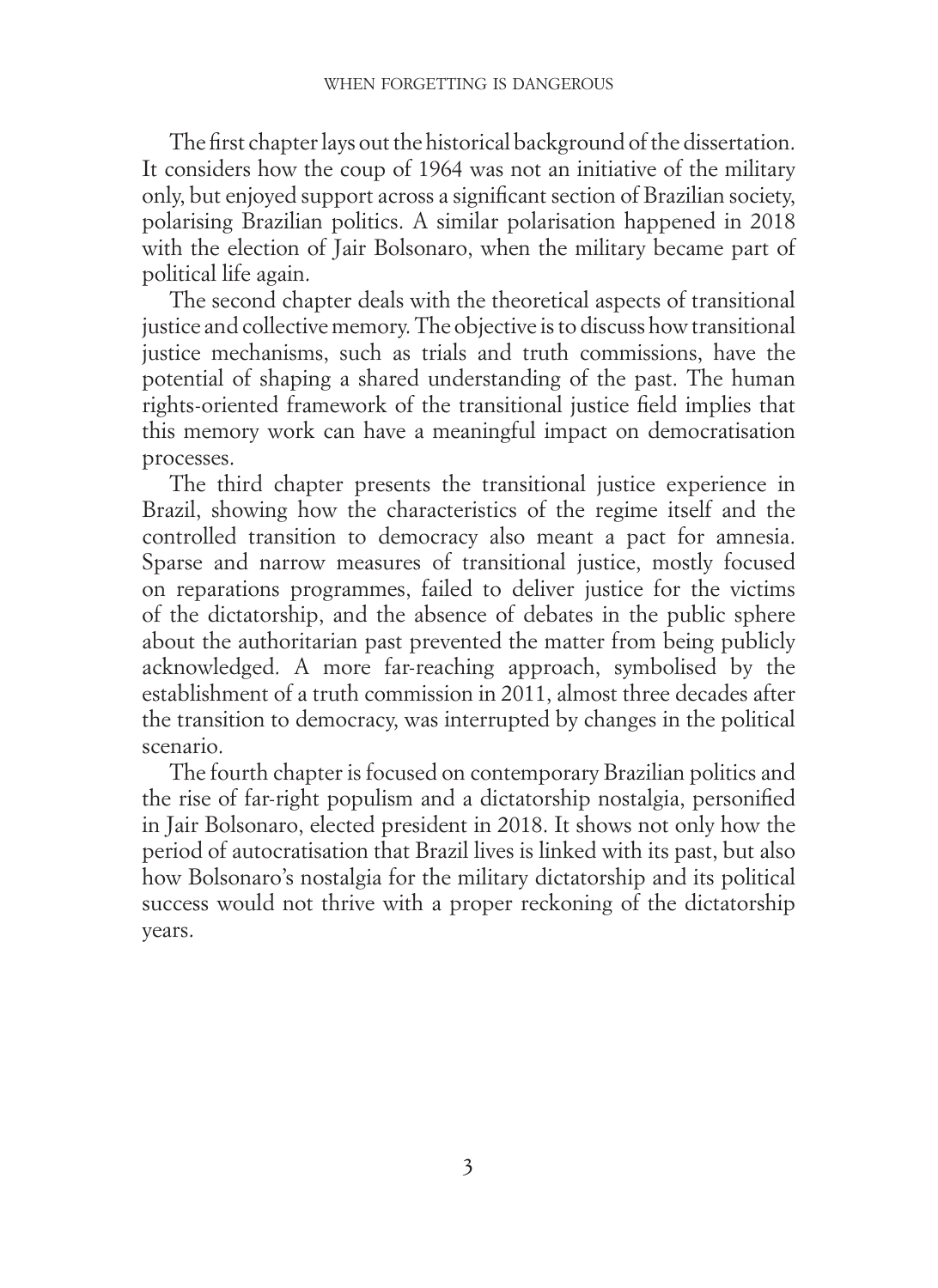#### eduardo monteiro burkle

1.

## <span id="page-13-0"></span>TANKS AND BALLOTS: FROM THE MILITARY DICTATORSHIP (1964-85) TO BOLSONARO (2018)

This chapter provides an overview of the history of the military dictatorship in Brazil (1964-85), explaining the conditions that allowed the military to depose an elected president and to govern the country for more than two decades. The Institutional Act Five (AI-5) (a symbol of the authoritarianism of the regime), the Amnesty Law of 1979 and the *Diretas Já* (Direct Elections Now) movement are presented as milestones of the military in power and the subsequent process of democratisation. Lastly, it presents the rise of Jair Bolsonaro as a political figure in Brazil and his trajectory to presidency in 2018, representing the return of the military in Brazilian politics, this time through democratic elections.

## 1.1 The coup of 1964 and the formation of the military regime

The Brazilian military dictatorship<sup>3</sup> started in 1964 and would last for 21 years. On 31 March 1964, tanks were on the streets as a military junta deposed President João Goulart and issued the Institutional Act 14 that annulled the mandate of the deputies of the left-wing parties, gave

<sup>&</sup>lt;sup>3</sup> Thomas E Skidmore, *The Politics of Military Rule in Brazil, 1964-1985* (OUP 1990); Elio Gaspari, *A Ditadura Envergonhada: As Ilusões Armadas* (Companhia das Letras 2002); Elio Gaspari, *A Ditadura Escancarada: As Ilusoes Armadas* (Companhia das Letras 2002); Leslie Bethell and Celso Castro, 'Politics in Brazil Under Military Rule, 1964-1985' in Leslie Bethell (ed), *Cambridge History of Latin America - Volume IX: Brazil since 1930* (CUP 2008); Elio Gaspari, *A Ditadura Encurralada* (Editora Intrinseca 2014); Elio Gaspari, *A Ditadura Derrotada* (Editora Intrinseca 2014); Elio Gaspari, *A Ditadura Acabada* (Editora Intrinseca 2017); Lilia Moritz Schwarcz and Heloisa Starling, *Brazil : A*  Biography (Allen Lane 2018); Marcos Napolitano, 'The Brazilian Military Regime, 1964–1985' in Oxford Research Encyclopedia of Latin American History (2018).<br><sup>4</sup> The military issued 17 institutional acts during the regime,

the Brazilian legal order. Their objective was to portray a sense of legitimacy to the dictatorship on what Anthony W Pereira calls 'authoritarian legality', see Anthony W Pereira, *Political (In)Justice: Authoritarianism and the Rule of Law in Brazil, Chile, and Argentina* (University of Pittsburgh Press 2005).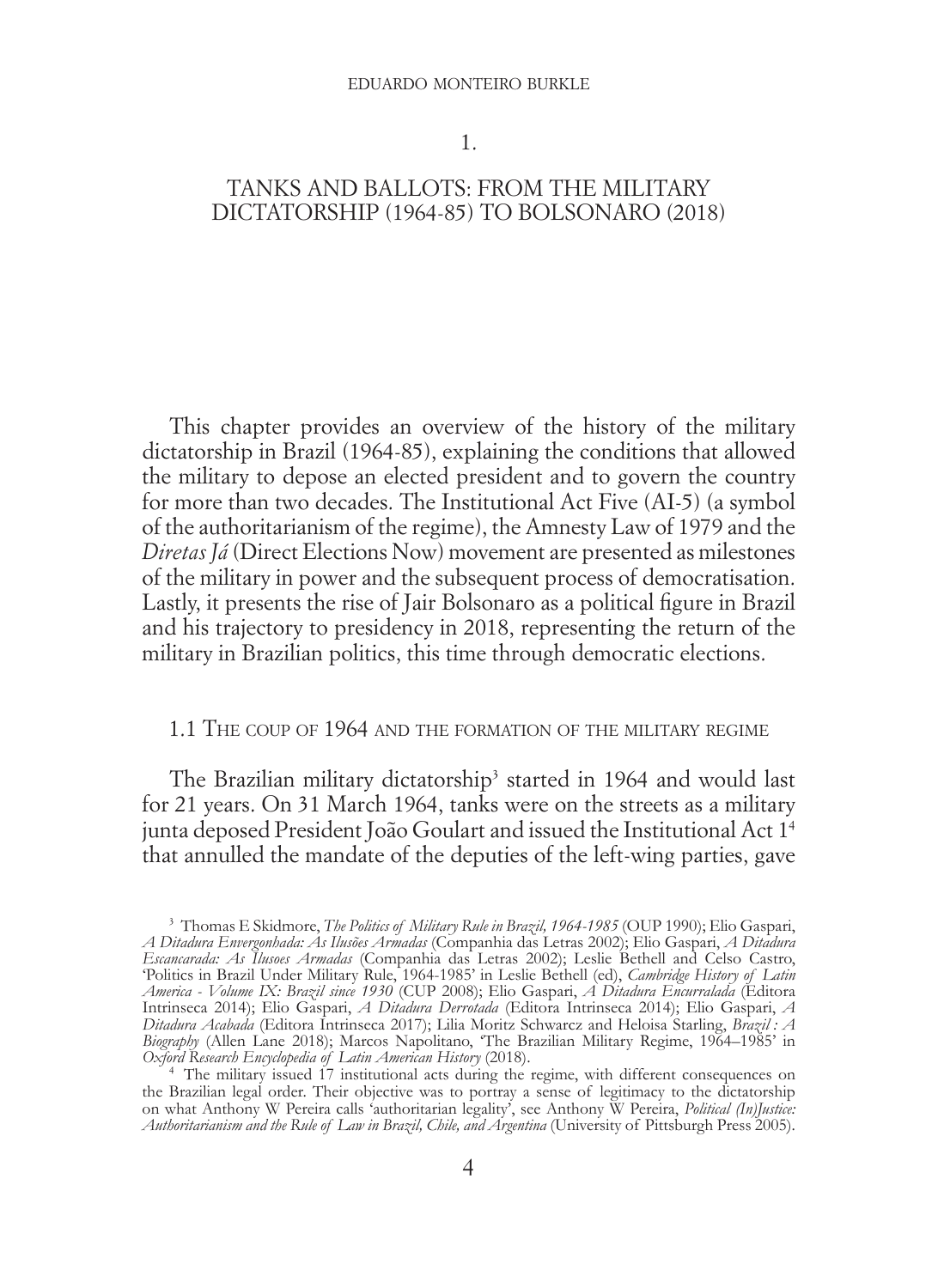a veneer of legality to the *coup d'état*, and paved the way for General Castelo Branco to become president. What was left of the National Congress 'elected' Castelo Branco on 11 April 1964 in an indirect election in which he was the one and only candidate. The votes of the members of the congress (361 votes and 72 abstentions) were geared by fear or by convenience, whilst also expecting presidential elections would still happen in 1965.

In his speech that same day, Castelo Branco guaranteed there would be no more annulments of political rights in the congress and that he would hand over the presidency to a successor to be elected the following year. As Schwarcz and Starling point out, he 'said what everyone wanted to hear, but he kept none of his promises'.5

Many political actors, including the deposed President João Goulart, firmly believed that the military would continue to play a role as 'both protagonist and moderating power', as had happened many times throughout the 20th century in Brazilian politics, and that after a cooling-off period, they would allow the civilians to return to power.<sup>6</sup>

The military, with their newly self-given emergency powers, would end up electing<sup>7</sup> another four generals after Castelo Branco (1964-67): Costa e Silva (1967-69), Garrastazu Médici (1969-74), Ernesto Geisel (1974-79) and João Figueiredo (1979-85). The end of the dictatorship was marked by the indirect election of a civilian in 1985, while the Brazilians would vote again for directly choosing their president only in 1989, with the election of Fernando Collor.8

However, how was the *coup d'état* possible? During João Goulart's presidency, the scenario was of an unprecedented polarisation between the political forces. In 1963 there were two political agendas in Brazil, one on the left and one on the right, based on competing visions on how to transform the country, but showing no will to resolve political differences democratically.<sup>9</sup>

<sup>5</sup> Schwarcz and Starling (n 3) 513.

<sup>6</sup> Marcos Napolitano, *1964: História Do Regime Militar Brasileiro* (Editora Contexto 2014) 68; Schwarcz and Starling (n 3) 511–12.<br><sup>7</sup> The five presidents that took office during the military rule, all of them senior (four-star)

<sup>&</sup>lt;sup>7</sup> The five presidents that took office during the military rule, all of them senior (four-star) generals, were previously selected by the military high command and then indirectly elected by the congress, or later by an electoral college whose members the military was sure would support their candidate, see Bethell and Castro (n 3) 165. <sup>8</sup> Leslie Bethell and Jairo Nicolau, 'Politics in Brazil, 1985-2002' in Leslie Bethell (ed), *The* 

*Cambridge History of Latin America, Volume IX - Brazil since 1930* (CUP 2008); Bryan McCann, *The Throes of Democracy: Brazil since 1989 (Zed Books 2013) 12–13.*<br><sup>9</sup> Schwarcz and Starling (n 3) 505.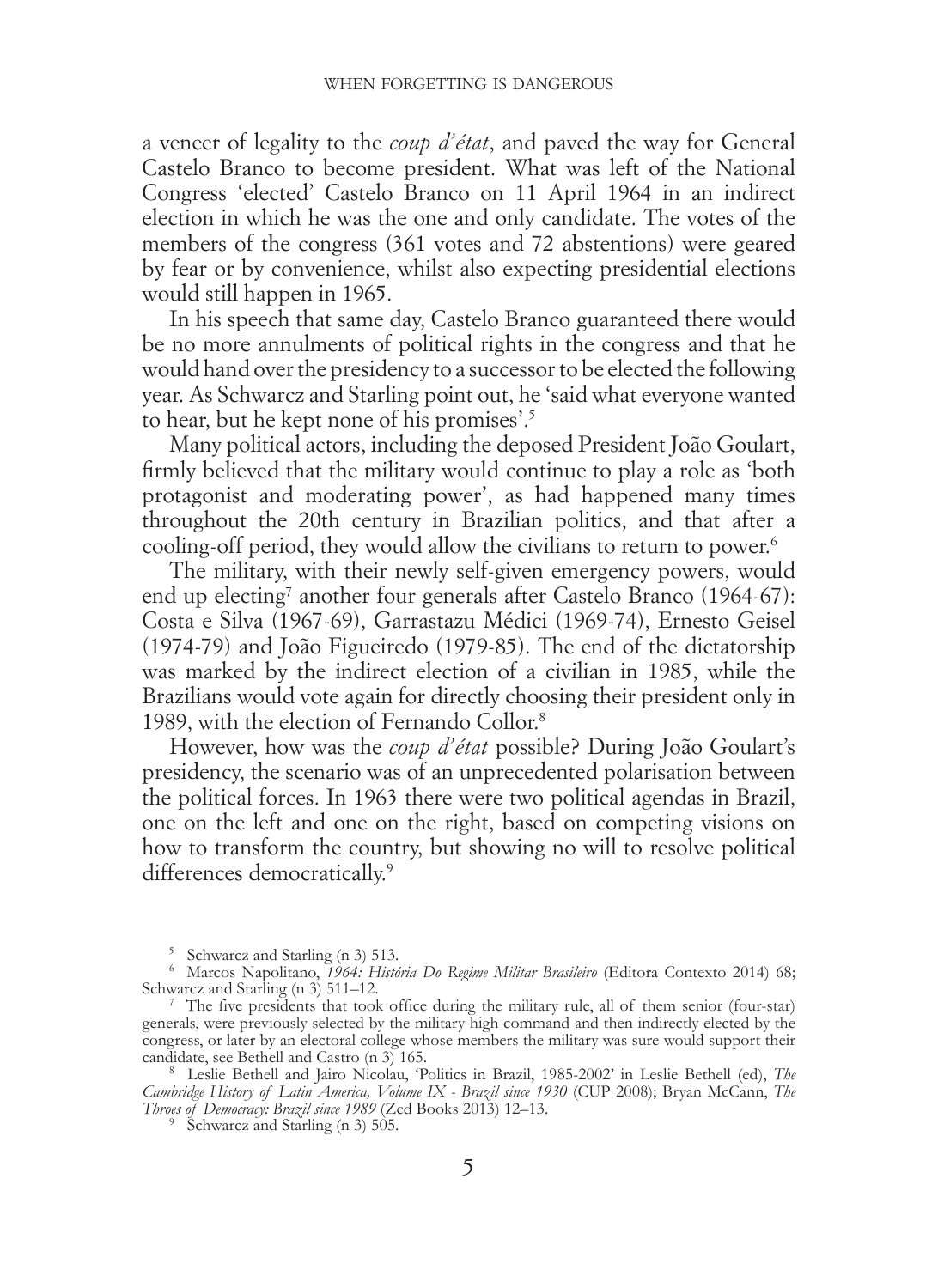João Goulart, famously known by the nickname 'Jango', was elected as a vice president and later assumed office after former President Janio Quadros renounced his post in 1961. In power, Goulart had a plan involving a broad reform agenda including agrarian, urban and electoral changes. Politically fragile, Jango was far away from approving his plans, at least on the terms that would satisfy his political base. While his inefficiency dissatisfied the left (represented mainly by the urban and rural workers and students), the possibility of seeing Goulart's core reforms materialise was a nightmare for the right-wing (made up of traditional elites, entrepreneurs, military and sectors of the middle class).10

Opinion is divided among those pointing out that Goulart suffered from a 'decision-making paralysis', and was incapable of dealing with polarised conflicts, and those who think that merely the 'radicalization of the actors' from the left and right was the driving factor that led to his downfall<sup>11</sup>

However, the coup was not merely the product of a political crisis $12$ and Jango's core reforms were not necessarily destined to fail. Moreover, public opinion polls suggest that he had an approval rate of at least 46% among the population at the time.<sup>13</sup> Yet, Goulart was 'deeply distrusted'<sup>14</sup> by segments of the military and the conservative elite as both of them saw him as an extreme leftist.

A member of the Brazilian Labour Party (*Partido Trabalhista Brasileiro*), Goulart was far from being a communist. Still, the military until this day calls their intervention in Brazilian politics as the 'revolution of 1964',<sup>15</sup> and considers it a necessary and justified action in order to protect democracy from Jango and his own inevitable communist revolution.<sup>16</sup>

The *coup d'état* was a multifaceted, complex and volatile project. It represented an overwhelming victory for the country's conservative forces outweighing relevant sectors of society, such as the trade unions and the student movement. It unified almost all the military forces and republican

<sup>14</sup> Napolitano (n 3) 2. <sup>1</sup><br><sup>15</sup> João Roberto Martins Filho, 'The War of Memory: The Brazilian Military Dictatorship According to Militants and Military Men' (2009) 36 Latin American Perspectives 89. 16 Napolitano (n 3) 3.

<sup>10</sup> Napolitano (n 3) 2–3. <sup>11</sup> Napolitano (n 6) 11–12. <sup>12</sup> ibid 67. <sup>13</sup> Daniel Aarão Reis, *Ditadura e Democracia No Brasil: Do Golpe de 1964 à Constituição de 1988* (Zahar 2014); Napolitano (n 6) 45; Rodrigo Patto Sá Motta, 'The 1964 Coup and Dictatorship in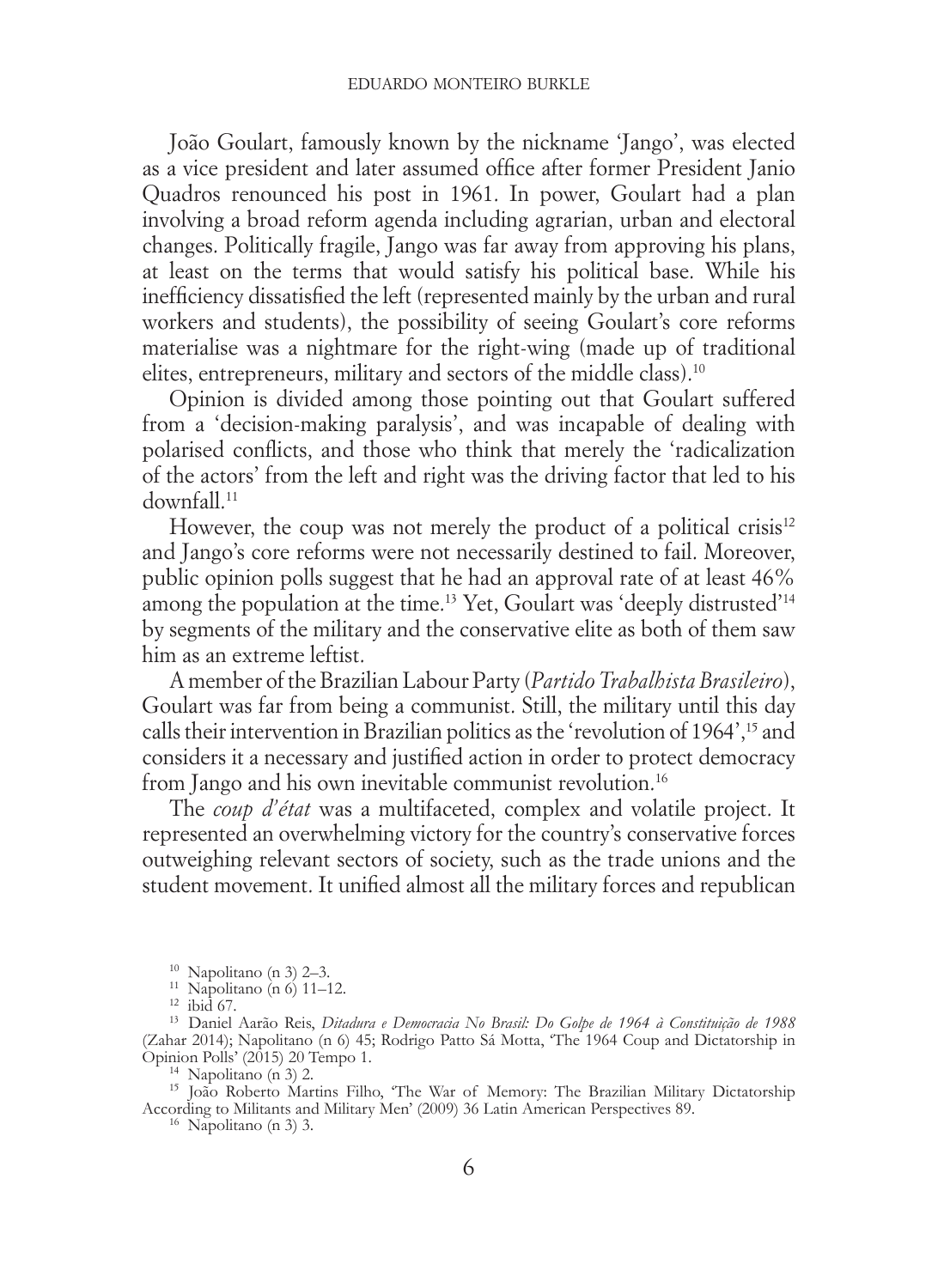institutions. Not a single shot was fired, but regardless this right-wing order managed to remove a president that had been elected democratically.<sup>17</sup>

More than a military rebellion, the coup demonstrated the power of a rather heterogeneous group of collaborators, including civilians, military, politicians, entrepreneurs, liberals, the middle class and authoritarians. Anti-communism was a unifying factor in fighting Jango's reforms while raising the flags of the legitimate defence of democracy and 'western and Christian'18 values against 'left-wing extremism'.19

In a series of demonstrations, called the March of the Family with God for Freedom *(Marcha da Família com Deus pela Liberdade),* protesters swarmed the streets of all the major cities in Brazil.<sup>20</sup> They gathered crowds in anti-Goulart demonstrations with heavy Christian symbolism that defended 'traditional values' and made clear 'their repudiation of atheist and antinational Communism'.21

In this sense, it is clear that the coup was sustained by a 'broad social alliance'22 among civilians and the military that allowed the coup to be successful. As the coup evolved into a government, the rule of law and democracy shrunk and many of those who first backed the military started to withdraw their support (some later than others).

Even though the military always held the bulk of decision-making powers<sup>23</sup> the extent of civilian participation, both in the coup and in the subsequent government, led to a debate<sup>24</sup> on how to define the military in power. Dreifuss, for instance, classified the coup of 1964 as a 'civilian military'25 endeavour, emphasising the participation of many political actors other than the military as crucial to the coup. Similarly, other authors also qualified the regime itself as a civilian-military dictatorship<sup>26</sup> in reference to the complicity of the Brazilian society with the regime.<sup>27</sup> However, the majority still opts to define it as a military dictatorship,

<sup>17</sup> Reis (n 13) 21; Napolitano (n 6) 52.<br><sup>18</sup> Schwarcz and Starling (n 3) 509.<br><sup>19</sup> Napolitano (n 6) 49.<br><sup>20</sup> Schwarcz and Starling (n 3) 509.<br><sup>21</sup> James N Green, Victoria Langland and Lilia Moritz Schwarcz, *The Brazil* 

<sup>22</sup> Reis (n 13).<br><sup>23</sup> Napolitano (n 6) 7.<br><sup>24</sup> Marcelo Ridenti, 'The Debate over Military (or Civilian-Military?) Dictatorship in Brazil in<br>Historiographical Context' (2018) 37 Bulletin of Latin American Research 33.

<sup>25</sup> René Armand Dreifuss, 1964, *a Conquista Do Estado: Ação Política*, Poder e Golpe de Classe (Vozes 2006).<br><sup>26</sup> Reis (n 13).<br><sup>27</sup> Ridenti (n 24) 5.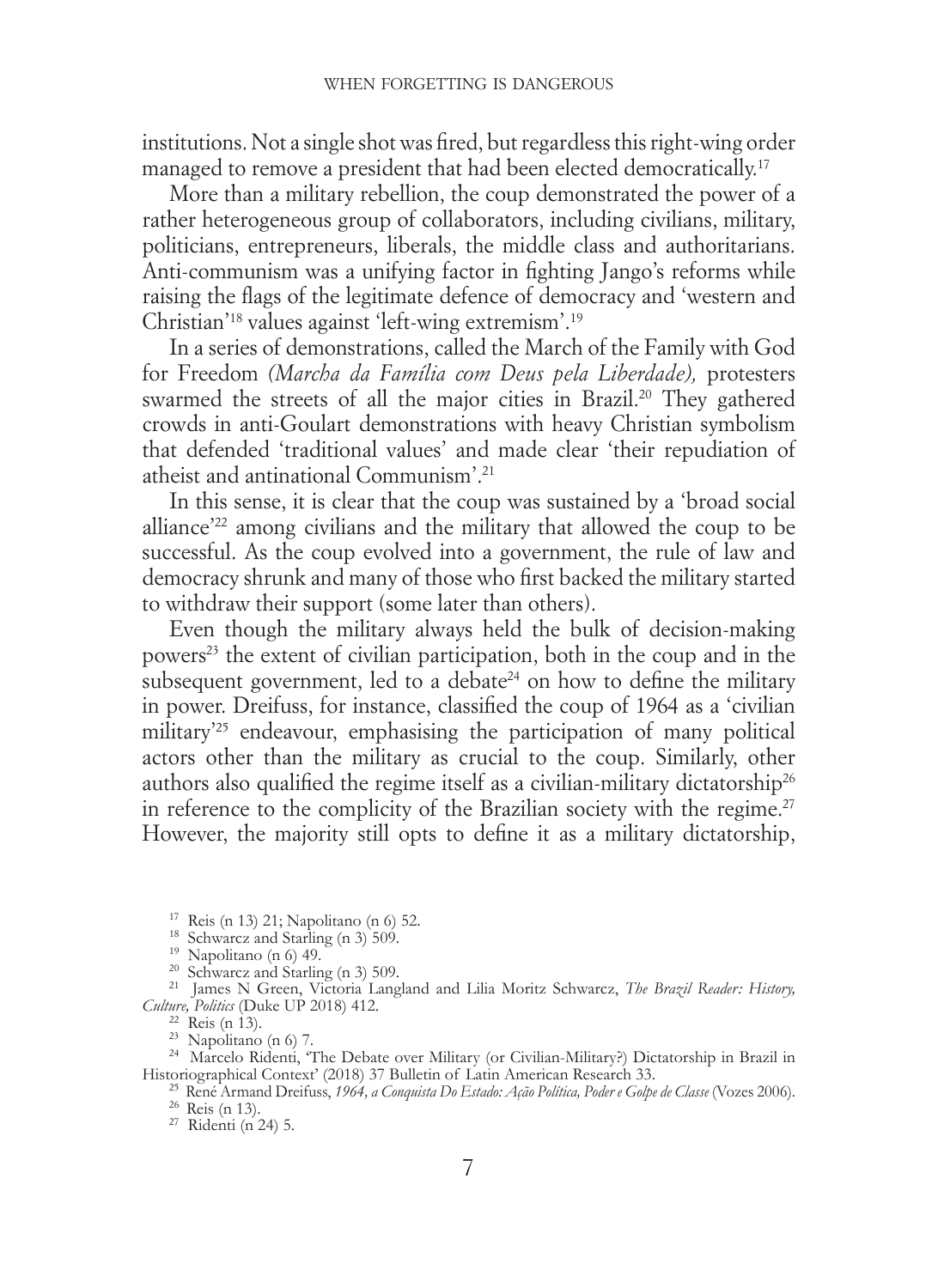acknowledging the tangled relationship between the military and civilians in the matter.28

The military themselves were not a monolithic group. The armed forces held a long tradition of being involved in past governments.<sup>29</sup> and among its different generations and even hierarchy represented a 'wide variety of political ideologies'.30 The rivalry among different factions always emerged when it was time to select a new general to fill the presidency; however, the 'disagreements between the rival factions within the armed power forces were not over power *per se*, but about what should be done with it'.<sup>31</sup>

From 1964 to 1985, the military dictatorship ruled using emergency powers, repression and controlling public information while adopting a modernisation economic plan. Goulart's reformist agenda was replaced by another ideological and political model of a society and state, now with the military in command.<sup>32</sup>

The investiture of General Castello Branco was a prelude to a complete change in Brazil's political system. This transformation was brought about by collaboration between the military and sectors of civilian society that wanted to implement a modernization project based on industrialization and economic growth, sustained by an openly dictatorial regime. This implied far-reaching changes to the structure of the state.<sup>33</sup>

To fulfil its objectives, the dictatorship relied on the creation (or re-orientation) of a legal framework and secret service designed to gather information and silence dissent through political repression and censorship.<sup>34</sup> This included the National Intelligence Service,<sup>35</sup> the DOI-Codi system (Department of Information Operations – Centre for Internal Defence Operations), the political police (Department of Political and Social Order),<sup>36</sup> the Law of National Security<sup> $37$ </sup> and the creation of the Military Police.<sup>38</sup>

<sup>&</sup>lt;sup>28</sup> Napolitano (n 6).<br><sup>29</sup> José M de Carvalho, *Forças Armadas e Política No Brasil* (Todavia 2019).<br><sup>31</sup> Schwarcz and Starling (n 3) 515.<br><sup>31</sup> ibid.<br><sup>31</sup> ibid.<br><sup>35</sup> Law no 4.341,13/06/1964.<br><sup>36</sup> Law no 2304, 30/12/1924.<br> Legacy of the Brazilian Dictatorship' in N Schneider (ed), *The Brazilian Truth Commission: Local, National and Global Perspectives* (Berghahn Books 2019) 86–87.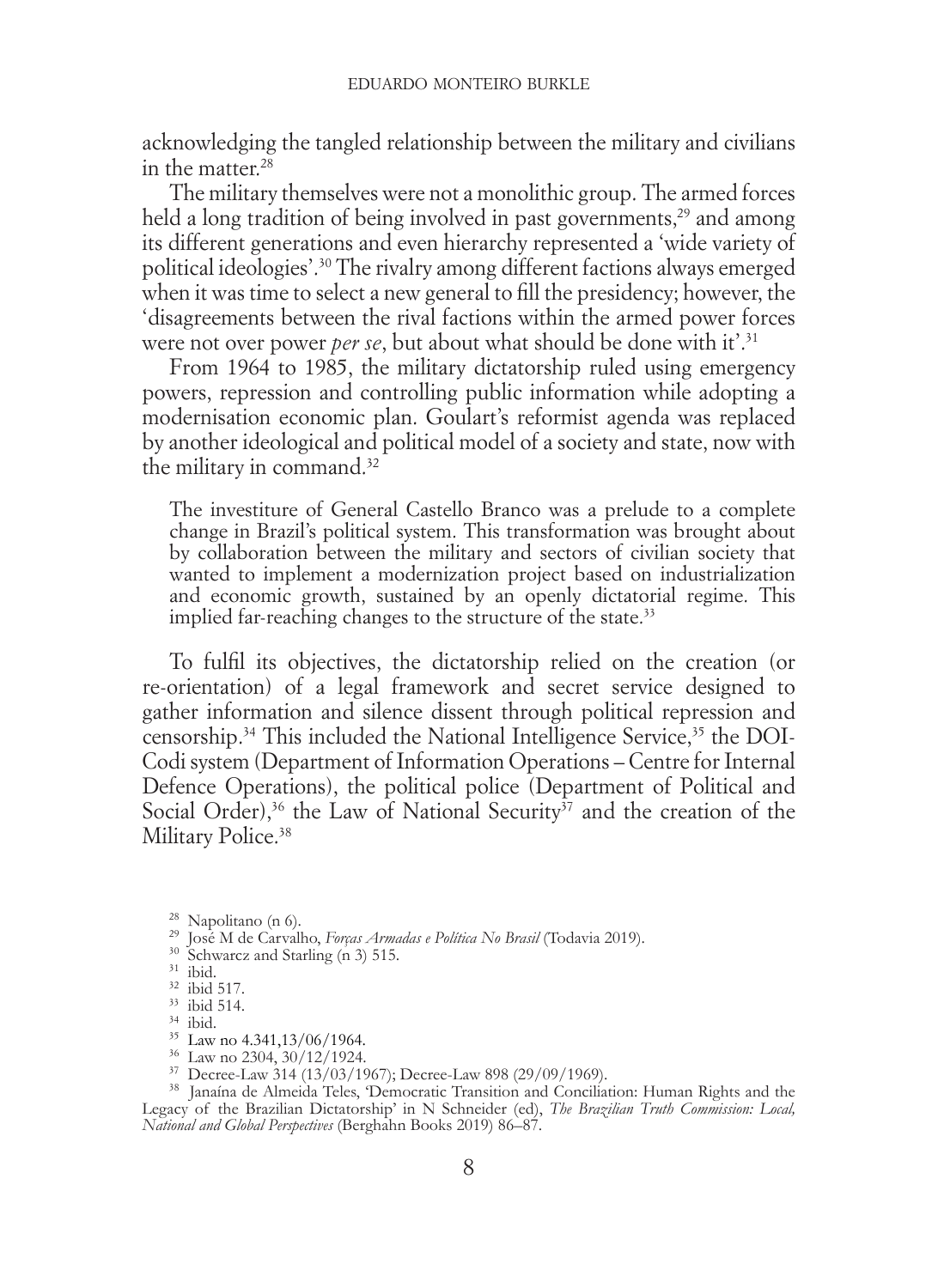<span id="page-18-0"></span>Starting in 1964, torture became widely adopted and used systematically by the regime as an interrogation technique. Three years later, cases of disappearances became recurrent after the Costa e Silva presidency in 1967. In 1972, Amnesty International published a report denouncing the use of torture by the armed forces in Brazil as a 'instrument of power' as well as the existence of death squads.<sup>39</sup> Many of these cases involved coverups, including the destruction of evidence to make the identification of the bodies impossible or by staging cases of suicide.<sup>40</sup>

However, after the AI-5 (Institutional Act Five), the 'killing machine' had risen to its fullest potential with torture and physical repression as methodical and coordinated large-scale tools.41 While in the first years of the dictatorship, the targets were mainly left-wing activists that had supported João Goulart previously, with the AI-5 the military prioritised the targeting of students<sup> $42$ </sup> and the rising armed struggle, formed by a now clandestine left.43

The so-called *anos de chumbo* (years of lead), characterised by institutionalised state repression, political exclusion and gross human rights violations by the security apparatus, had begun.<sup>44</sup>

## 1.2 'The country is being swept by strong winds':45 the AI-5 and the YEARS OF LEAD

The *anos de chumbo* (years of lead) represented the period in which the dictatorship showed its brutal side more clearly. Before the AI-5, the regime usually avoided the explicit use of repression, especially against artists, intellectuals and the press, preferring to maintain part of the civil support as a way to legitimise the coup while still fighting dissent and critics.

<sup>&</sup>lt;sup>39</sup> Anistia Internacional, 'Report on Allegations of Torture in Brazil' (1972) 64 <[https://issuu.](https://issuu.com/anistiabrasil/docs/relat__rio_da_tortura_1972)

com/anistiabrasil/docs/relaterrior data fortura 1972 > accessed 8 August 2020.<br>
<sup>40</sup> Schwarcz and Starling (n 3) 528–29.<br>
<sup>41</sup> ibid 529.<br>
<sup>42</sup> Victoria Langland, *Speaking of Flowers: Student Movements and the Making and R* 

in Military Brazil (Duke UP 2013).<br>
<sup>43</sup> Skidmore (n 3) 85.<br>
<sup>44</sup> Langland (n 42) 5.<br>
<sup>45</sup> On 14 December 1968, one day after the approval of the AI-5, in the *Jornal do Brasil* newspaper<br>
the weather forecast appeared on unbreathable. The country is being swept by strong winds'. In reality, it was a sunny day with a bright blue sky.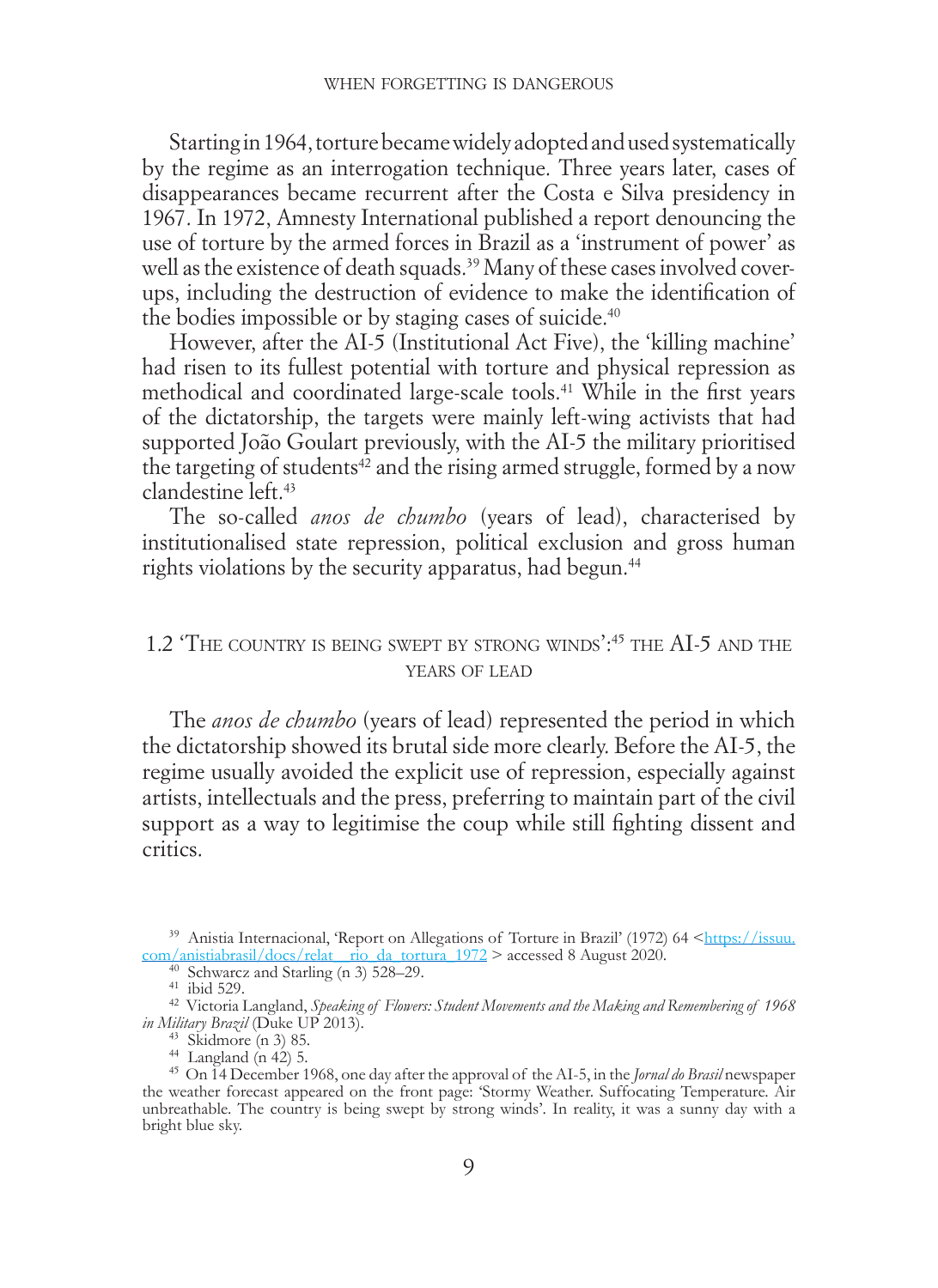The AI-5, approved on 13 December 1968, was a game-changer. It marked the beginning of a period in which the dictatorship used violence in a systematic way and would represent the closure of the public sphere. Censorship, torture and the disappearance of political prisoners peaked.46 Based on this legal framework, the military closed the congress and increased the broad and discretionary powers of the regime. The state of exception<sup>47</sup> was clearer than ever as the dictatorship went from an 'embarrassed' one to being 'wide open' about its true nature.<sup>48</sup>

The AI-5 suspended habeas corpus, freedom of expression and freedom of reunion; it permitted peremptory dismissals, the annulment of mandates and citizens' rights; and it determined that political trials would be conducted by military courts, with no right to appeal. It was imposed in a time of political unrest and increasingly hostile opposition activity. There had been student protests, strikes, pronouncements by pre-1964 political leaders, and the beginning of armed resistance by the revolutionary left.<sup>49</sup>

The 'military extreme right', who would assume the executive with Costa e Silva and Geisel, adopted direct police violence and the use of paralegal instruments, such as the promulgation of institutional acts and a new constitution in 1967, as the opposition to the regime would take shape in student movements and the clandestine left. Often described as a 'coup within a coup' ushering in the 'hardline' branch to power during the military regime, $50$  the AI-5 is better explained as the culmination of the military plan of establishing the legality of a state of exception.

Emboldened by a legal framework in support of their arbitrary measures, the military successfully created further limitations on the congress and the judiciary, as it 'legalized the punishment of dissidents, prevented the opposition from organizing, and restricted any kind of political participation'.51

The student movement had faded in 1968<sup>52</sup> and were prevented from demonstrating in the years that followed. The repressive approach of the government made the armed struggle one of the few options for the resistance of a now clandestine left. Soon many small guerrilla groups

<sup>&</sup>lt;sup>46</sup> Napolitano (n 6) 71.<br><sup>47</sup> Giorgio Agamben, *State of Exception* (University of Chicago Press 2005).<br><sup>48</sup> Schwarcz and Statling (n 3) 522.<br><sup>49</sup> Schwarcz and Statling (n 3) 522.<br><sup>50</sup> Reis (n 13) 72–73.<br>51 Reis (n 142).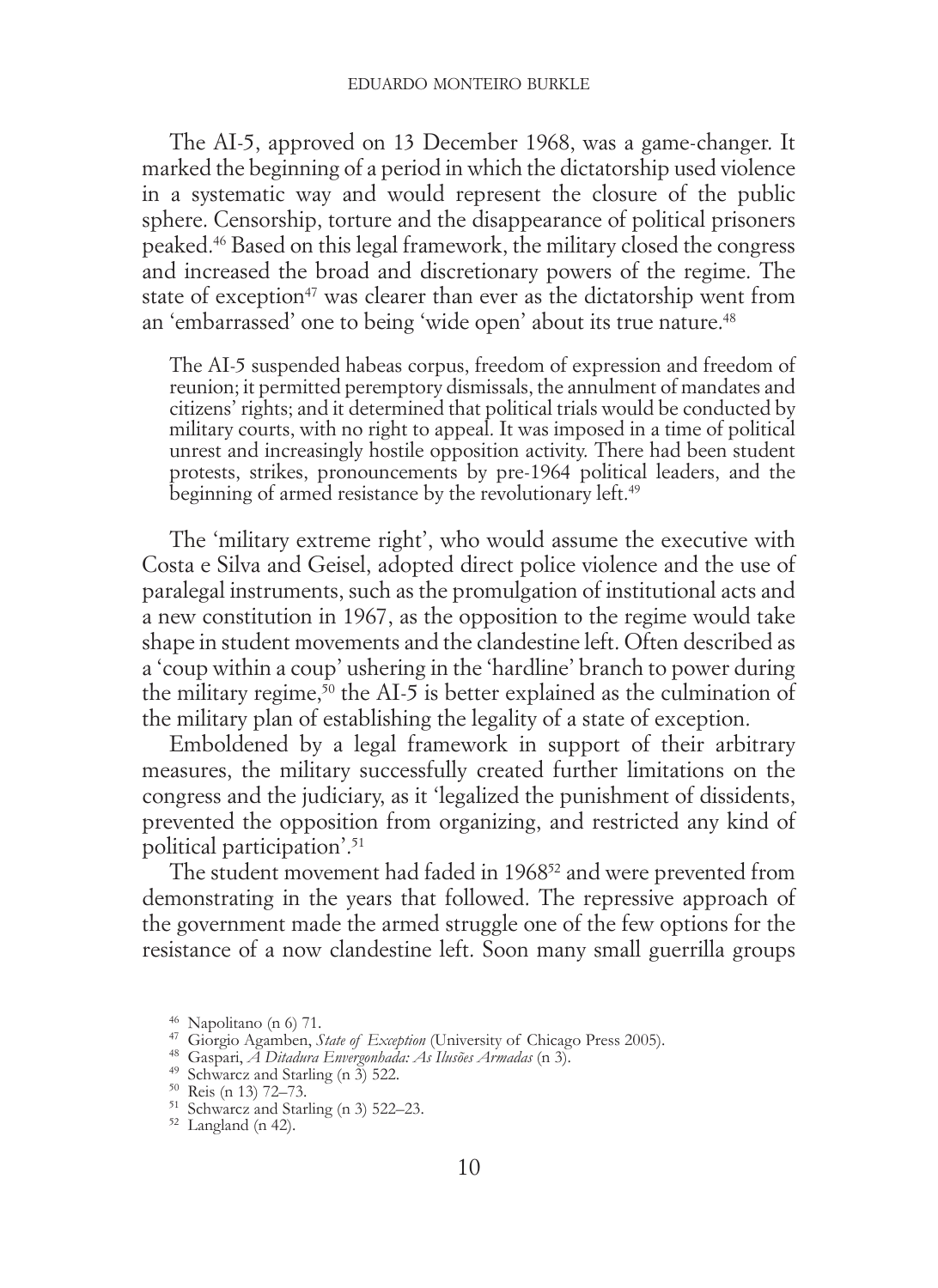were formed throughout the country, such as the *Guerrilha do Araguaia,*<sup>53</sup> but by 1976 these opposition groups had been practically decimated.<sup>54</sup>

Even if they were not even close to harming the military given the inequality of arms, the actions of these groups<sup>55</sup> had other effects, especially in the international news, demonstrating the systematic use of torture and politically-motivated incarceration in Brazil and undermining the dictatorship's standing in international relations.<sup>56</sup> Simultaneously, 'advocacy networks' composed by organisations such as Humans Rights Watch and Amnesty International along with Brazilian exiles worked on denouncing the human rights violations by the military regime, especially towards the United States of America (US) foreign policy establishment.57

The *anos de chumbo* marked the period in which the dictatorship would complete its transformation into a police state. At the same time, it would also show the capacity of the opposition to take to the streets and converge the actions of the left-wing guerrillas, the mass movements and cultural contestation<sup>58</sup>

Over the years, the dictatorship built a heavy repressive machine against society based on the tripod of vigilance, censorship and repression.59 The government's objective was to ban any cultural manifestation or opinion against the regime while trying to control the public opinion and cultural production, as well as manipulating the press coverage of certain events. The pressure of the government drove many politicians, artists and intellectuals into exile.<sup>60</sup>

<sup>53</sup> Janaína de Almeida Teles, 'The Araguaia Guerrilla War (1972–1974): Armed Resistance to the

<sup>54</sup> In *Gomes Lund and others v Brazil* the IACtHR condemned the Brazilian state for the human rights violations regarding the disappearances, torture and prison of more than 70 members of the guerrillas. See ch 3. Inter-American Court of Human Rights *Case of Gomes Lund et al ('Guerrilha Do Araguaia') v Brazil* (Preliminary Objections, Merits, Reparations, and Costs. Judgment of 24

November 2010) Series C No 219 59 (the *Gomes Lund* case). <sup>55</sup> The most famous being the kidnap of Charles Burke Elbrick, the United States of America (US) Ambassador to Brazil at the time, later exchanged by the liberty of political prisoners. <sup>56</sup> de Almeida Teles (n 38) 91. <sup>57</sup> Juliana T de S Martins and Anthony W Pereira, 'The Politics of Human Rights' in Barry

Amers (ed), *Routledge Handbook of Brazilian Politics* (Routledge 2018) 505; James N Green, *We Cannot Remain Silent* (Duke UP 2010) to return to the 18th century formulation that circulated between the

<sup>58</sup> Napolitano (n 6) 94.<br><sup>59</sup> ibid 131.<br><sup>60</sup> Denise Rollemberg and Timothy Thompson, 'The Brazilian Exile Experience: Remaking Identities' (2007) 34 Latin American Perspectives 81; Mario Sznajder and Luis Roniger, 'Political Exile in Latin America' (2007) 34 Latin American Perspectives 7, 18–21.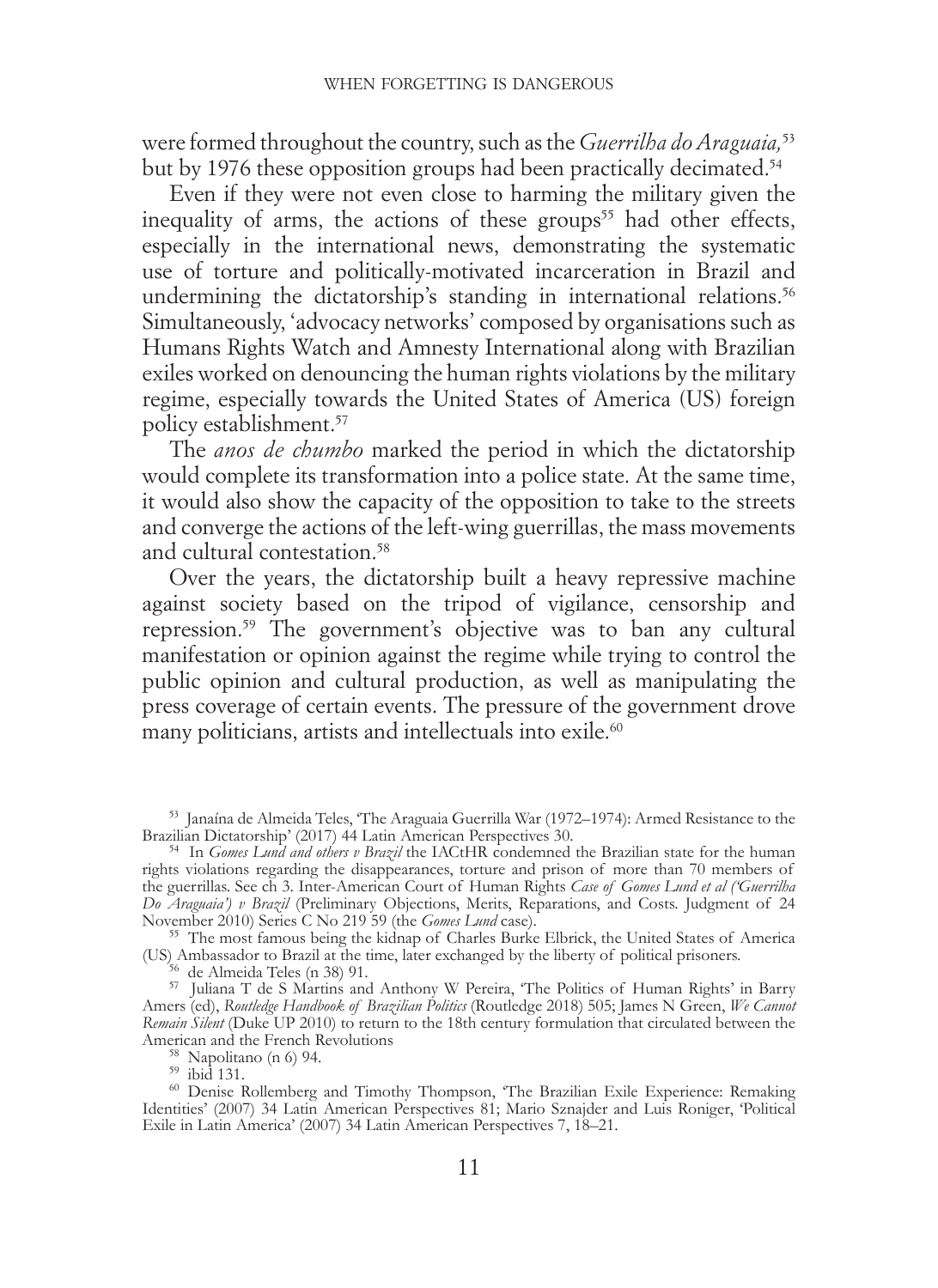<span id="page-21-0"></span>However, why did the government give so much importance to having a legal framework to rule if they could have just assumed the executive *de facto*? The 'legal façade' of the dictatorship was significant for two reasons according to Napolitano:<sup>61</sup> 1) it would avoid the rupture between different military leaders; 2) it would allow a process of 'authoritarian normalization' with some predictability to the actions of the government and consequently a stabilisation of the regime.

The military leadership knew that the regime would not be sustainable in the long run if it continued resorting to the level of violence that marked the *anos de chumbo*. They would adopt a doctrine of 'institutional authoritarianism' trying to control the political system and the society utilising the state's institutions while continuing to deploy the secret services more selectively. In this sense, the institutional acts were among the elements that structured the regime, but at the same time avoided the concentration of power in only one political figure.

The state mechanisms used to censor and repress in the *anos de chumbo* only began to be dismantled in 1976, when the political cost for its use would jeopardise the plan of 'political normalization' and institutionalisation of the regime.<sup>62</sup> A process of 'gradual redemocratization then led to a reduction in political repression, which occurred slowly, and not always continuously'.63 On 31 December 1978, the AI-5 was annulled by President Geisel and the period of transition would begin, marked both by the approval of an amnesty law and a new constitution.

## 1.3 A controlled transition and the rebirth of civil society: the Amnesty Law and the *Diretas Já* movement

On 11 February 1979, Santos and Corinthians were facing each other on what seemed another regular Sunday of football in Brazil. However, that day was special. Among the *Gaviões da Fiel*, supporters of Corinthians, there was a huge banner calling for a 'broad, general, and unrestricted amnesty'.<sup>64</sup> The scene, broadcasted on nationwide

 $^{61}$  Napolitano (n 6) 80.  $^{62}$ ibid 143.  $^{63}$  Schwarcz and Starling (n 3) 551.  $^{64}$ ibid 552.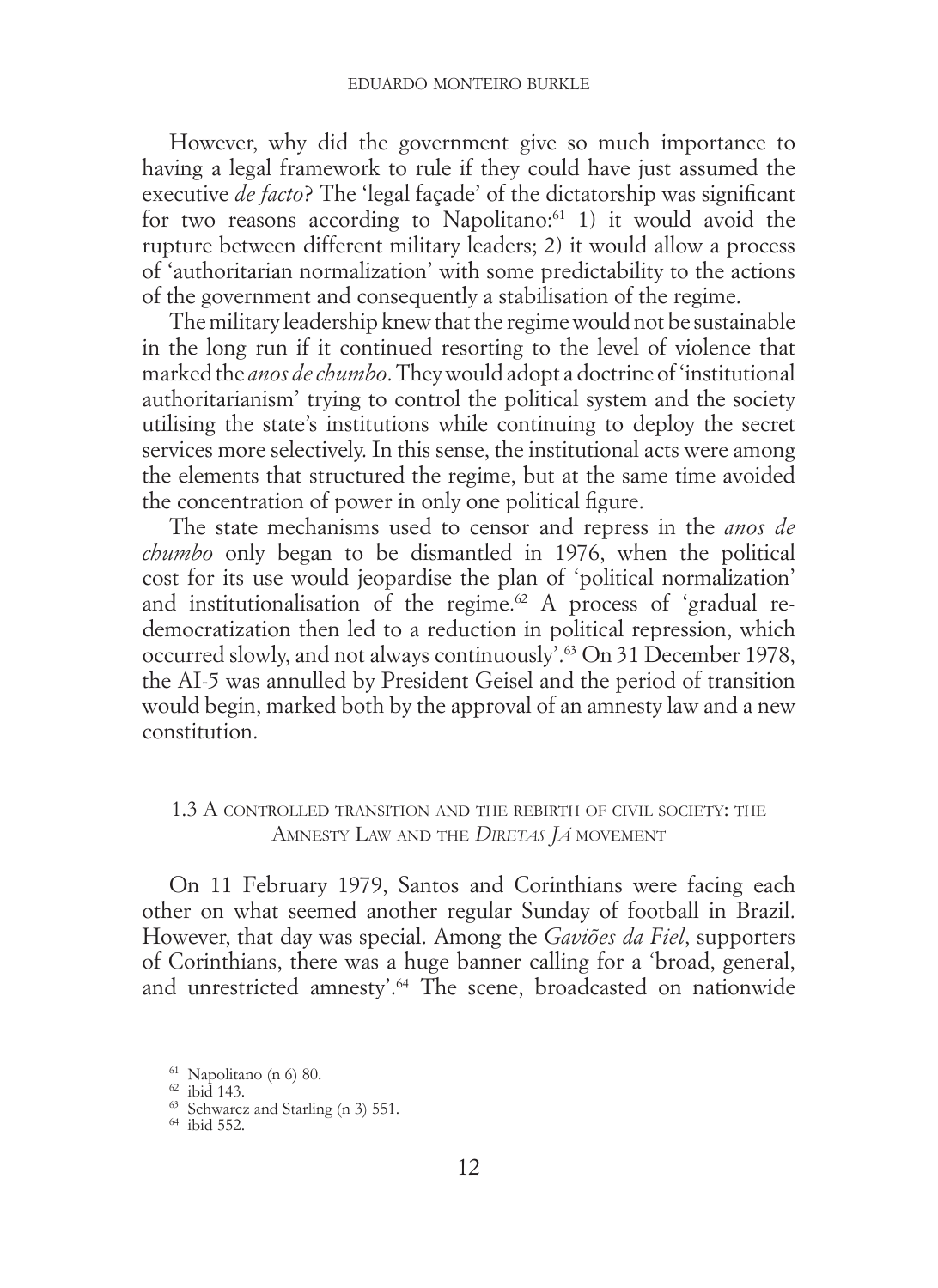television and printed in the newspapers the next day, was an example (and symbol) of how the amnesty cause was able to unify the opposition and reach the general public with large-scale protests in the streets and many political rallies. $65$ 

The Committees for Amnesty were organised throughout the country, infusing the society with manifestos, meetings and protests as they demanded a 'broad, general and unrestricted amnesty'. Some sectors of the left went further, calling for the dismantling of the institutions of repression and the prosecutions of the torturers. Others, such as the *Partido do Movimento Democrático Brasileiro* (PMDB) were more realistic, as they thought the amnesty would not be possible without a pact with the conservative forces, and that demands like the prosecution of state agents would not be possible.<sup>66</sup>

The military, on the other hand, was trying to frame the conflict with the clandestine left with its own 'two demons' theory, arguing that 'both sides' should be amnestied, even though this was far from the truth as the inequality of arms between sides was more than evident.<sup>67</sup> In the end, through political manoeuvring, the regime approved the Amnesty Law on 28 August 1979 that would guarantee a reciprocal amnesty for both state agents and the resistance.

Nevertheless, it was an important step to the end of the regime. The 'summer of amnesty',<sup>68</sup> between 1979 and 1980, saw the return of many relevant cultural and political figures to the country from their exile, and a new party-political structure that would influence the country in the (re)construction of the democracy until the present day.

This project was also influenced by an international relations dimension, with European allies of the government increasingly ashamed of maintaining ties to a state that adopted torture as official policy. For example, in 1976, with the election of Jimmy Carter, the US, who in 1964 played a role in supporting the coup, $69$  changed the tone and started criticising the Latin American dictatorships.70

<sup>&</sup>lt;sup>65</sup> Schwarcz and Starling (n 3) 552.<br><sup>66</sup> Reis (n 13) 73–95.<br><sup>67</sup> ibid 73–94.<br><sup>68</sup> ibid 9–10. 69 Matias Spektor, 'The United States and the 1964 Brazilian Military Coup' in *Oxford Research Encyclopedia of Latin American History* (2018); Anthony W Pereira, 'The US Role in the 1964 Coup in Brazil: A Reassessment' (2018) 37 Bulletin of Latin American Research 5. 70 Kathryn Sikkink, *Mixed Signals: U.S. Human Rights Policy and Latin America* (Cornell UP 2007).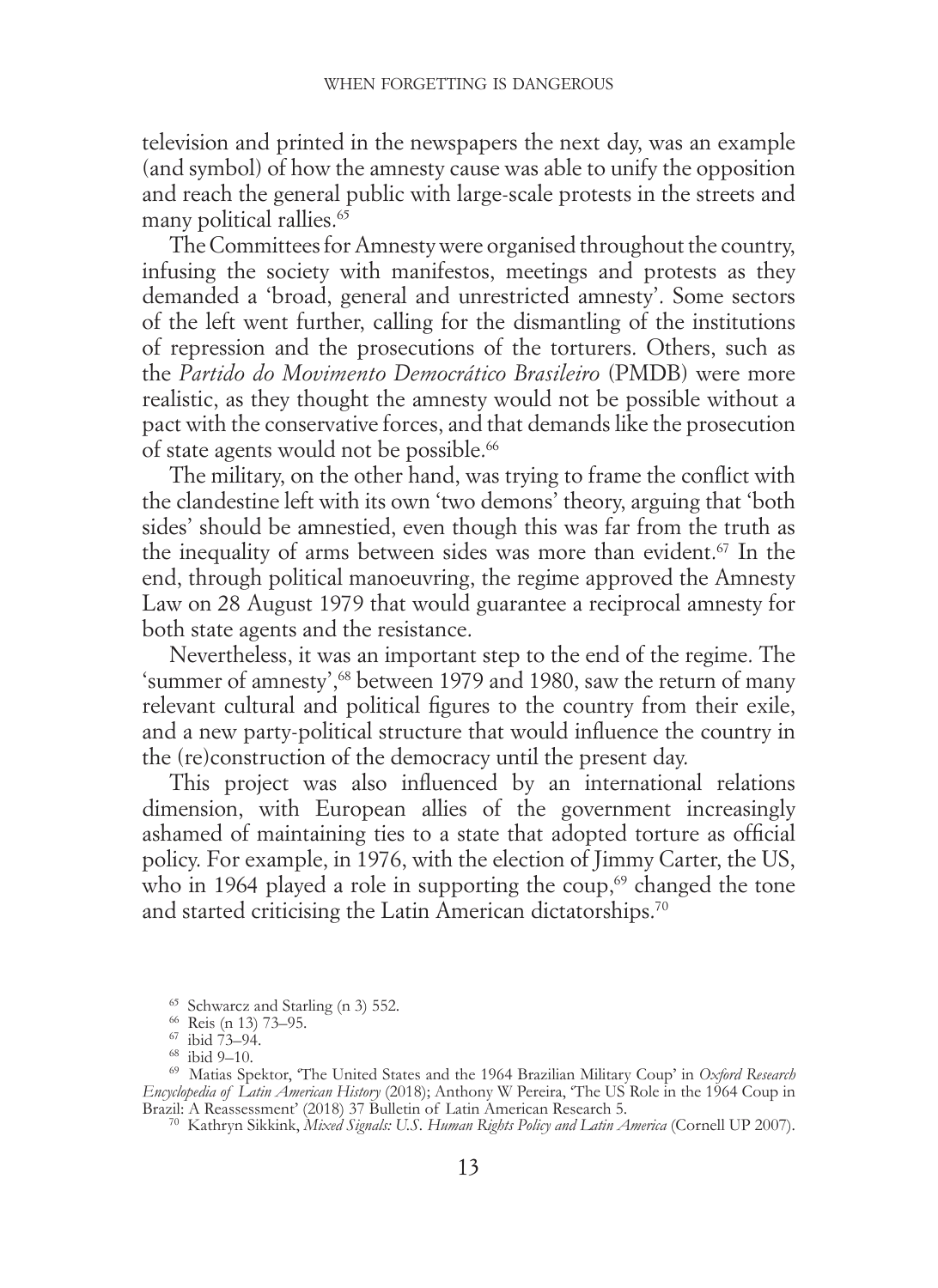The fight for amnesty was a huge victory for the social movements, and represented the rebirth of civil society in Brazil, led by feminist initiatives such as the *Movimento Feminino pela Anistia* (Feminist Amnesty Movement)<sup>71</sup> and a new trade unionism.<sup>72</sup> However, the 'broad, general and unrestricted amnesty' motto was skilfully used by the military. The amnesty (and the transition) were negotiated with the return to a democratic state in mind, $\frac{73}{12}$  which allowed the military to claim that, in the name of national reconciliation.<sup>74</sup> the crimes of torturers were political ones, and therefore covered by the amnesty.

The approval of the Amnesty Law in 1979 kicked off the dictatorship's strategy for a controlled political transition. After the *anos de chumbo*, the governments of Ernesto Geisel (1974-79) and João Figueiredo (1979-85) pursued the 'slow, gradual and secure' liberalisation of the regime.75

The transition in Brazil began as 'regime-initiated liberalization', and, as Stepan notes, contained 'the strongest elements of elite initiation and elite transaction'.76 This project entailed the gradual transfer of power to civilians while not jeopardising the interests of a conservative elite. At the same time, the military ensured they kept influence in key areas of the state structure and avoided criminal responsibility for crimes committed during the regime.<sup>77</sup>

In this sense, the special character of the Brazilian transition was the dialectic between regime concessions and societal conquest, with a historical awakening of civil society as an essential factor for the democratisation of the country, involving actors such as women's groups, entrepreneurs, lawyer associations, church-linked organisations and the press.78

<sup>75</sup> Adriano Codato, 'A Political History of the Brazilian Transition: From Military Dictatorship to Democracy' (2005) 2 Revista de Sociologia e Política, 16.

<sup>76</sup> Alfred C Stepan, *Democratizing Brazil: Problems of Transition and Consolidation* (OUP 1989) VII.<br><sup>76</sup> Alfred C Stepan, *Democratizing Brazil: Problems of Transition and Consolidation* (OUP 1989) VII.<br><sup>77</sup> Anderson De No Brasil' in M Pinheiro (ed), *Ditadura: o que resta da transição* (Boitempo Editorial 2015). 78 Stepan (n 76).

<sup>71</sup> Sonia E Alvarez, *Engendering Democracy in Brazil: Women's Movements in Transition Politics*

<sup>&</sup>lt;sup>72</sup> Paulo Fontes and Larissa R Corrêa, 'Labor and Dictatorship in Brazil: A Historiographical Review' (2018) 93 International Labor and Working-Class History 27, 32.

<sup>&</sup>lt;sup>73</sup> Paulo Kibeiro da Cunha, 'Militares e Anistia No Brasil: Um Dueto Desarmônico' in V Safatle and E Teles (eds), O *Que Resta da Ditadura: A Exceção Brasileira* (Boitempo Editorial 2019) 35–36.

<sup>&</sup>lt;sup>74</sup> Flávia Piovesan, Direito Internacional Dos Direitos Humanos e Lei de Anistia: O Caso Brasileiro' in V Safatle and E Teles (eds), O Que Resta da Ditadura: A Exceção Brasileira (Boitempo Editorial 2019) 99-100.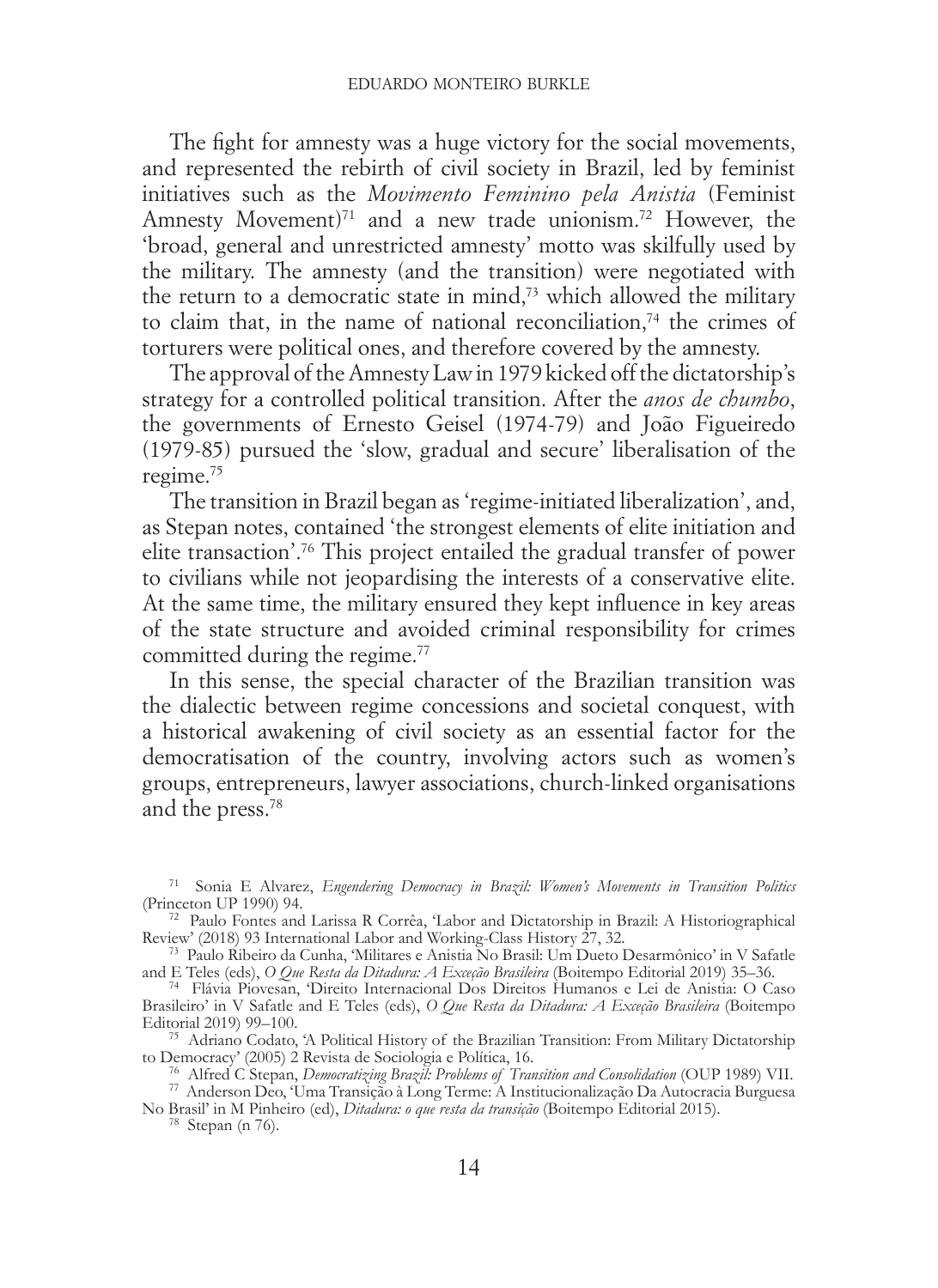It is hard to pinpoint where this awakening exactly began. However, the murder of journalist Vladimir Herzog whilst being kept in prison by the military represented a turning point to an opposition uprising.79 This process reached its peak with the *Diretas Já* (Direct Elections Now) campaign with a huge mobilisation of the masses by the opposition forces<sup>80</sup>

The campaign was built around the Dante de Oliveira Amendment<sup>81</sup> that would change the constitution and allow direct elections for the presidency in 1985. It is commonly described as the main example of the resurgence of civil society in Brazil, including the rising new trade unionism, social movements and political leaders of a broad range of ideologies pursuing the return to democracy after years of authoritarianism.82

Nevertheless, the military still had the upper hand in the negotiations concerning the transition, at least in the congress, and was able to block the Dante de Oliveira Amendment.<sup>83</sup> The congress would elect the new president in an indirect election that chose the moderate politician Tancredo Neves. He would never assume the presidency as he passed away just before taking office, paving the way for José Sarney, a conservative politician that stood with the military for years, and elected initially as a vice president, to become the first civilian president after the many years of dictatorship.

Nery argues that the *Diretas Já* became a mere instrument for opposition politicians to negotiate a transition directly with the military after the failure to approve the direct election for a president in 1985.<sup>84</sup> In this sense, even though it had brought millions to the streets, it did not reach its full potential in going further with the democratisation of the country.85

<sup>&</sup>lt;sup>79</sup> Skidmore (n 3) 176–77.<br><sup>80</sup> Bethell and Castro (n 3) 223.<br><sup>81</sup> A constitutional amendment proposed by PMDB deputy Dante de Oliveira that would<br>ensure direct elections in 1985.

<sup>&</sup>lt;sup>82</sup> Skidmore (n 3) 240–44; for a critical analysis of the movement see Vanderlei Elias Nery, 'Diretas Já: Mobilização de Massas Com Direção Burguesa' in M Pinheiro (ed), *Ditadura: o que resta da transição* (Boitempo Editorial 2015). <sup>83</sup> Bethell and Castro (n 3) 223–24. <sup>84</sup> Nery (n 82). 85 Napolitano (n 3) 16.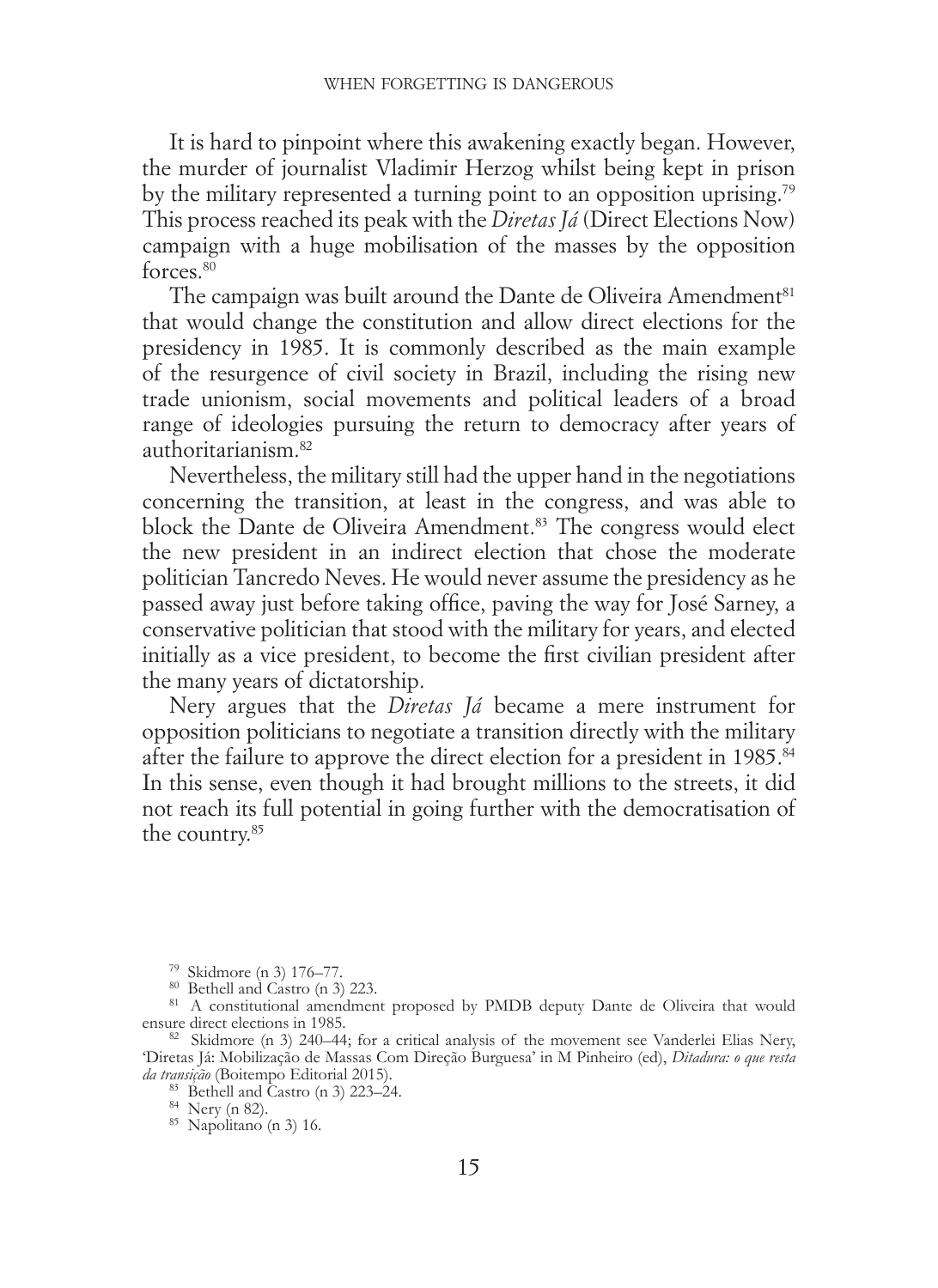The 'conciliatory' reasoning of the transition worked against a more radical transformation of the Brazilian society postdictatorship, demonstrating the 'conservative character of the Brazilian modernization'.86 The transition was pact-based and mostly controlled by the military, the conservative elite and the moderate politicians, or at least with their objectives and desires in mind, as shown by the Amnesty Law and later in the constitution of 1988.

Nevertheless, 1979 was a pivotal year in the process of transition to democracy in Brazil. Some authors, considering the approval of the Amnesty Law and the abrogation of the institutional acts, consider it the end of the dictatorship,<sup>87</sup> while the majority consider 1985, when the military stepped down from power (with the first election of a civilian for president in 21 years), as the definitive mark for the end of the dictatorship.<sup>88</sup>

The transition would officially end in 1988 with the approval of a new constitution, commonly described as the 'citizen's constitution'. It was celebrated as the full reestablishment of a democratic regime in Brazil. The cycle of the dictatorship was closed cordially.<sup>89</sup>

Despite being a democratic state and achieving significant political and economic achievements, Brazil failed to reckon with its authoritarian past in the following decades. All the transitional justice measures adopted by the state were either too late or limited, as we are going to discuss in subsequent chapters. The lack of public scrutiny and condemnation of the military dictatorship enabled new forms of authoritarianism to rise when the country faced intense polarisation in its politics again. Not only inspired by the military but with them, Bolsonaro's far-right populism thrived on the absence of a collective national memory on its authoritarian past.

<sup>86</sup> Deo (n 77). <sup>87</sup> Reis (n 13); Marco A Villa, *Ditadura À Brasileira: 1964 - 1985 - A Democracia Golpeada à Esquerda e à Direita* (Leya 2014). <sup>88</sup> Skidmore (n 3); Gaspari, *A Ditadura Acabada* (n 3); Napolitano (n 6). 89 Reis (n 13) 16.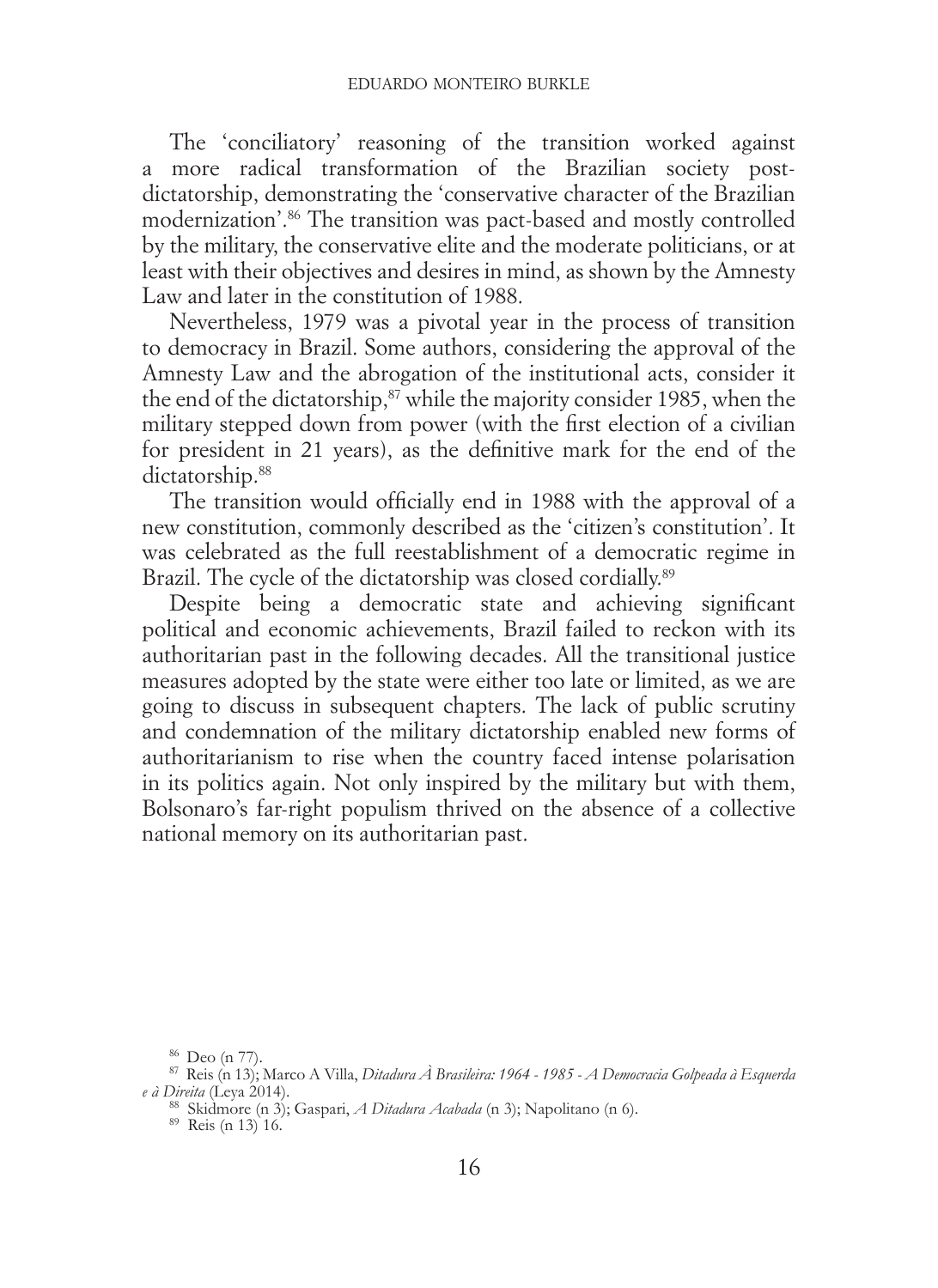## <span id="page-26-0"></span>1.4 Bolsonaro: the military back in power through democratic **ELECTIONS**

Jair Messias Bolsonaro was once an unknown captain in the armed forces. That changed in 1986 when he published an article in the national magazine *Veja* criticising the remunerations of the armed forces during José Sarney's government, the first president after the military dictatorship. One year later, he would appear again in the same magazine, in a more polemic way.90

The story featured by *Veja* accused Bolsonaro as being the coauthor of the '*Beco sem saída'* (blind alley) plan that had the objective of setting bombs in several military locations in order to pressure the government to raise the salary of the army. His case ended up in the Military Superior Tribunal (*Superior Tribunal Militar*), in which he was absolved. The journalist Maklouf Carvalho<sup>91</sup> argued that his acquittal, denying the media investigation and also preserving the image of the army, was conditioned to his discharge. Six months after the end of the trial, Bolsonaro retired from the army and paved his way to be elected city councilman for Rio de Janeiro.

Later, in 1990, he was elected to the National Congress, where he stayed for seven terms and almost 28 years. As a federal deputy, Bolsonaro was part of the so-called *baixo clero* (low clergy) formed by deputies of the smaller parties, without much influence in the congress and generally despised by the political leaders, except when they need a quorum for a specific vote.<sup>92</sup>

During Bolsonaro's lacklustre years at the National Congress, he was more famous for his mouth and persona than for his work, being the author of only two bills and by focusing more as being a representative of military interests in the congress.<sup>93</sup> He collected controversies, not only by praising torture and the military dictatorship publicly but also with homophobic and racist rants or by saying to a leftist congresswoman: 'I would never rape you because you do not deserve it'.94

<sup>&</sup>lt;sup>90</sup> Luiz M Carvalho, O *Cadete e o Capitão: A Vida de Jair Bolsonaro No Quartel* (Todavia 2019).<br><sup>91</sup> ibid.<br><sup>92</sup> Thaís Oyama, *Tormenta: O Governo Bolsonaro: Crises, Intrigas e Segredos* (Companhia das Letras 2020) 9.<br><sup>93</sup>

<sup>(</sup>*GaúchaZH*, 23 July 2017) [<https://gauchazh.clicrbs.com.br/politica/noticia/2017/07/em-26-anos-](https://gauchazh.clicrbs.com.br/politica/noticia/2017/07/em-26-anos-bolsonaro-apresentou-171-projetos-dois-foram-aprovados-9850750.html)

[bolsonaro-apresentou-171-projetos-dois-foram-aprovados-9850750.html>](https://gauchazh.clicrbs.com.br/politica/noticia/2017/07/em-26-anos-bolsonaro-apresentou-171-projetos-dois-foram-aprovados-9850750.html) accessed 17 June 2020. <sup>94</sup> Anna Jean Kaiser, 'Woman Who Bolsonaro Insulted: "Our President-Elect Encourages Rape"' (*The Guardian*, 23 December 2018) [<www.theguardian.com/world/2018/dec/23/maria-do-rosario](https://www.theguardian.com/world/2018/dec/23/maria-do-rosario-jair-bolsonaro-brazil-rape)[jair-bolsonaro-brazil-rape](https://www.theguardian.com/world/2018/dec/23/maria-do-rosario-jair-bolsonaro-brazil-rape)> accessed 17 July 2020.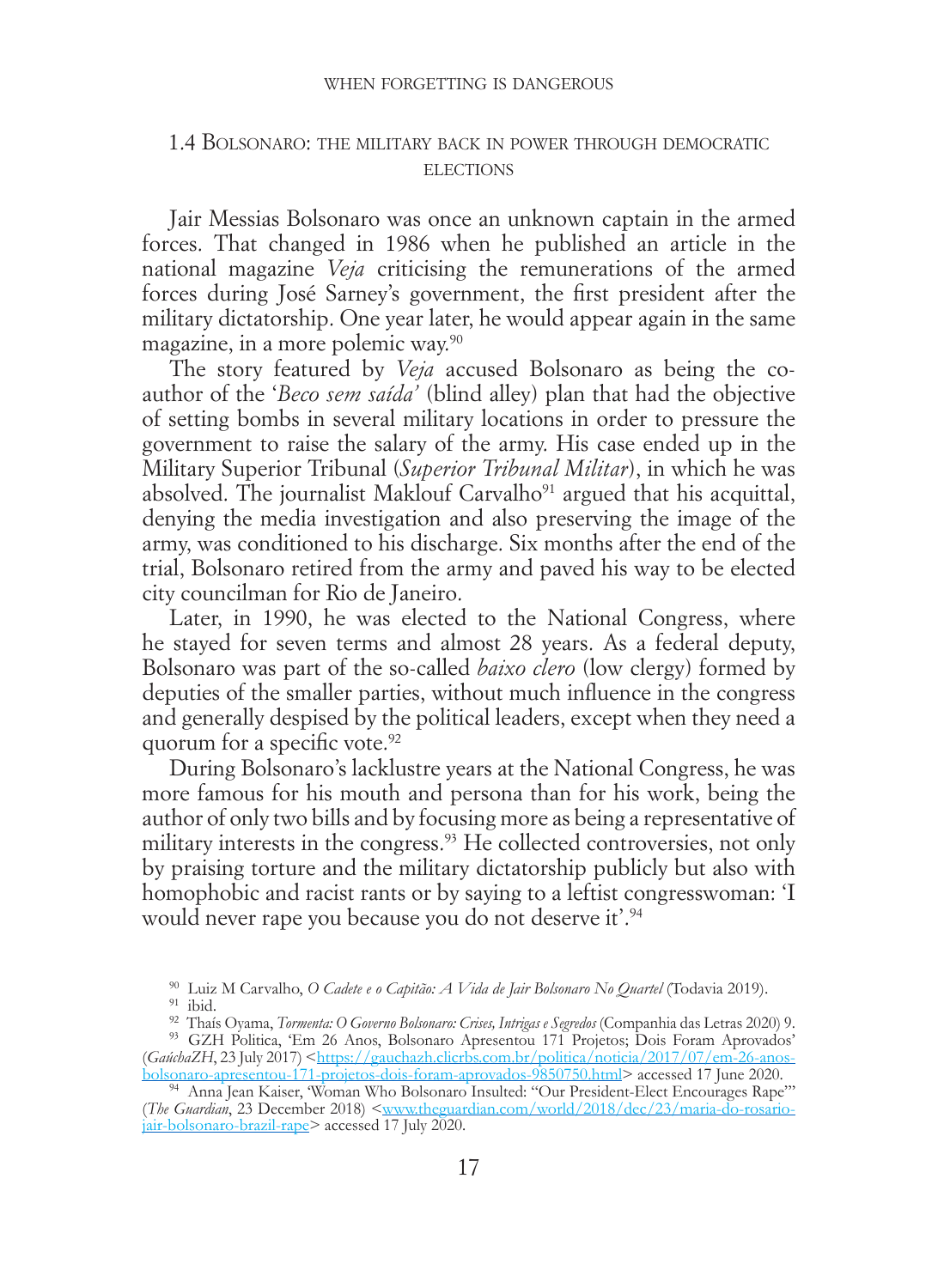For Bolsonaro, playing the role of the anti-political correctness hero already paid off in the 2014 elections when he was the most voted congressman from the state of Rio de Janeiro, with almost half a million votes. The newspaper *El País* described him as 'the caricature of an extreme right-wing candidate' who had multiplied his votes by four in comparison with his last re-election, declaring it to be the 'Bolsonaro Phenomenon'.95

Nevertheless, four years later, when he decided to run for president no one predicted his victory or even considered him a serious candidate. This is shown by the fact he did not receive the support of any of the traditional parties and, running for the irrelevant *Partido Social Liberal* (Liberal Social Party), had a mere eight seconds of public electoral television time.<sup>96</sup>

However, in what can be considered the most surprising elections in Brazilian history, Bolsonaro and the far-right populism emerged victorious in a 'disruptive election'.97 Beyond the unmatched level of polarisation since the democratisation, the presidential elections of 2018 were also marked by the imprisonment of ex-President Luiz Inácio Lula da Silva98 months before the election, when he had been the favourite to win according to the polls.99 In addition, Bolsonaro was stabbed at a campaign rally.100

Even though he was at that point already a career politician, with three of his sons also holding elected representative positions, Bolsonaro labelled himself as an outsider. The lack of support of traditional parties and politicians helped him to sustain this narrative at the cost of television time and party structure. Bolsonaro's campaign was able to overcome this, especially after he was stabbed, which brought him unprecedented media coverage.101

<sup>&</sup>lt;sup>95</sup> Francho Barón, 'O Inquietante "Fenômeno Bolsonaro"" (*El País*, 7 October 2014) [<https://](https://brasil.elpais.com/brasil/2014/10/07/politica/1412684374_628594.html)<br>
<u>brasil.elpais.com/brasil/2014/10/07/politica/1412684374\_628594.html</u>> accessed 17 July 2020.

<sup>&</sup>lt;sup>96</sup> Maurício Moura and Juliano Corbellini, *A Eleição Disruptiva: Por Que Bolsonaro Venceu* (Record 2019) 126-29.

<sup>2019) 126–29.</sup> <sup>97</sup> ibid. <sup>98</sup> In the polemic judiciary-led Car-Wash operation (*Lava Jato*), see ch 4. <sup>99</sup> BBC, 'Lula: Brazil's Jailed Ex-Leader Barred from Presidential Race by Electoral Court ' (*BBC News*, 1 September 2018) <[www.bbc.com/news/world-latin-america-45380237](https://www.bbc.com/news/world-latin-america-45380237)> accessed 9 August 2020. <sup>100</sup> Dom Phillips, 'Jair Bolsonaro: Brazil Presidential Frontrunner Stabbed at Campaign Rally

<sup>&#</sup>x27; (*The Guardian*, 7 September 2018) [<www.theguardian.com/world/2018/sep/06/brazil-jair](https://www.theguardian.com/world/2018/sep/06/brazil-jair-bolsonaro-far-right-presidential-candidate-stabbed)[bolsonaro-far-right-presidential-candidate-stabbed>](https://www.theguardian.com/world/2018/sep/06/brazil-jair-bolsonaro-far-right-presidential-candidate-stabbed) accessed 9 August 2020. 101 Moura and Corbellini (n 96) 1432.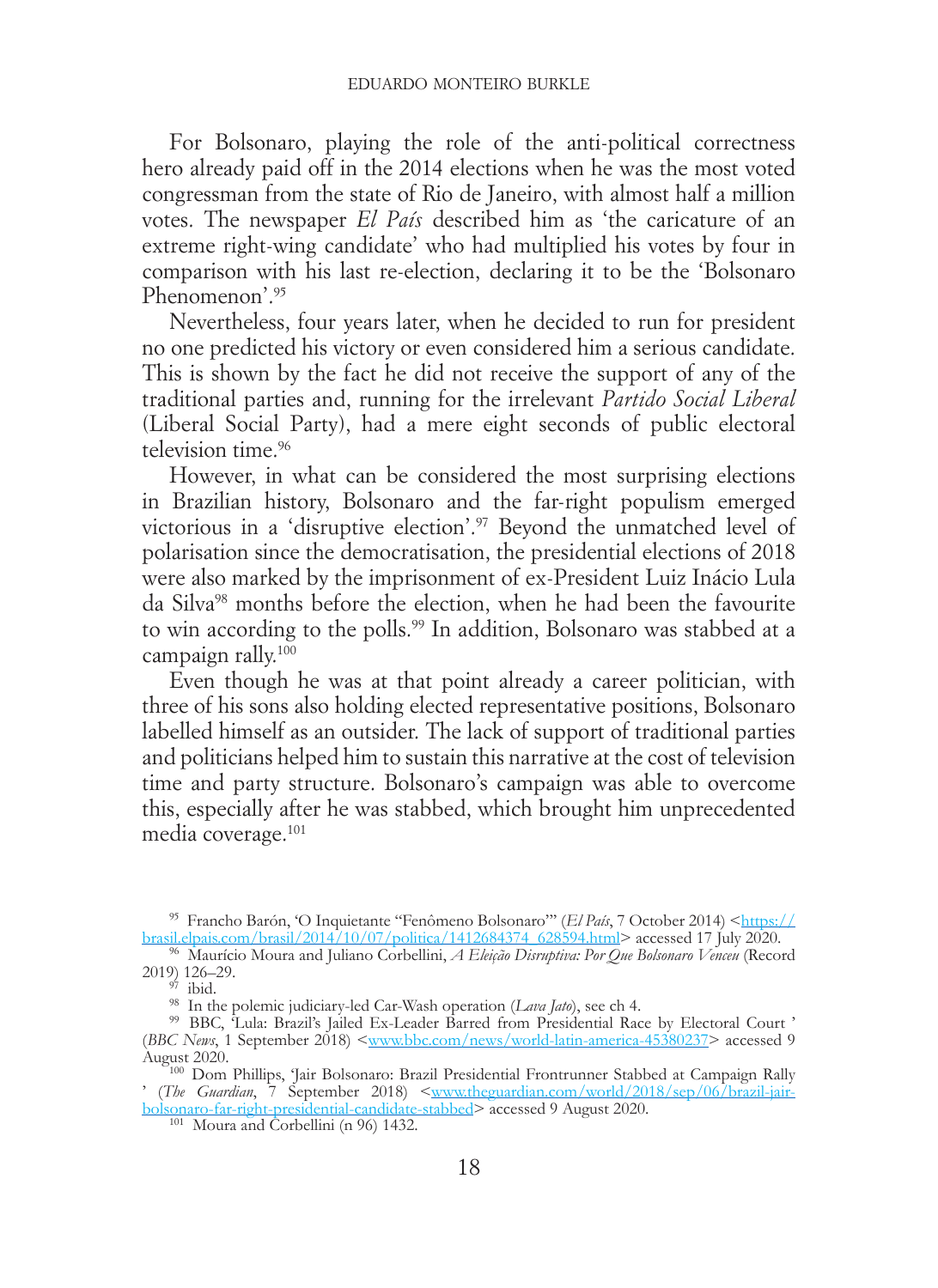The event not only brought millions of followers to his digital platforms but also had relocated the campaign to the internet, where Bolsonaro outperformed his adversaries. Moura and Corbellini<sup>102</sup> explain that his victory was not only a consequence of Bolsonaro's assault, as preestablished factors also contributed to it such as 1) the demoralisation of the political elite and the traditional parties by corruption scandals; 2) the public security crisis that was perceived now as an important national question and 3) the growing relevance of social media, in particular WhatsApp*,* that changed the way of running a campaign completely.

In power, Bolsonaro's 'culturally conservative and economically neoliberal'103 agenda has the military as one of its significant warrantors. In his own words, there would be a 'completely militarized'<sup>104</sup> cabinet where by June 2020, nine out of the 22 ministers were from the military (including the police).105 The participation of members of the armed forces in the government exceeds those during the military dictatorship, in what some predict to be around 3,000 posts. That motivated the *Tribunal de Contas da União* (Supreme Audit Agency – TCU) to order a mapping and find out the exact number, considering it could represent 'a distortion of the role of the armed forces.<sup>106</sup>

The election of Bolsonaro and his Vice-President General Hamilton Mourão represented the return of the military to the centre of Brazilian politics and a victory of far-right populism. Personified in Bolsonaro, the success of the far-right in Brazil is closely tied with the military and the legacy of their dictatorship. For this reason, to understand how the military managed to get back in power through the popular vote it is necessary to study the process of transitional justice in Brazil and the formation of collective memory on its authoritarian past. In the next chapter, we deal with the theoretical aspects of how transitional justice measures can help to shape collective memories.

<sup>&</sup>lt;sup>102</sup> Moura and Corbellini (n 96) 233–38.<br><sup>103</sup> Ariel Alejandro Goldstein, 'The New Far-Right in Brazil and the Construction of a Right-Wing Order' (2019) 46 Latin American Perspectives 245, 258.

<sup>&</sup>lt;sup>104</sup> Láis Lis, 'TCU Decide Apurar Quantos Militares Ocupam Cargos Civis No Governo Bolsonaro' (*G1 Politica*, 17 June 2020) <https://g1.globo.com/politica/noticia/2020/06/17/tcu-decide-apurar-quantos-militares-ocupam-cargos-civis-no-governo-bolsonaro.ghtml> accessed 17 July 2020.

<sup>&</sup>lt;sup>105</sup> Guilherme Mazui, 'Com Escolha de Braga Netto, Só Militares Ocupam Gabinetes de Ministros No Planalto' (*G1 Política*, 13 February 2020) <[https://g1.globo.com/politica/noticia/2020/02/13/](https://g1.globo.com/politica/noticia/2020/02/13/com-nomeacao-de-braga-neto-so-militares-ocupam-gabinetes-de-ministros-no-planalto.ghtml)<br>[com-nomeacao-de-braga-neto-so-militares-ocupam-gabinetes-de-ministros-no-planalto.ghtml](https://g1.globo.com/politica/noticia/2020/02/13/com-nomeacao-de-braga-neto-so-militares-ocupam-gabinetes-de-ministros-no-planalto.ghtml)> accessed 17 July 2020.<br><sup>106</sup> Matheus Simoni, 'TCU Decide Levantar Número de Militares No Governo Bolsonaro'

<sup>(</sup>*Metro1*, 17 June 2020) [<www.metro1.com.br/noticias/politica/93514,tcu-decide-levantar-numero-](https://www.metro1.com.br/noticias/politica/93514,tcu-decide-levantar-numero-de-militares-no-governo-bolsonaro)[de-militares-no-governo-bolsonaro](https://www.metro1.com.br/noticias/politica/93514,tcu-decide-levantar-numero-de-militares-no-governo-bolsonaro)> accessed 17 July 2020.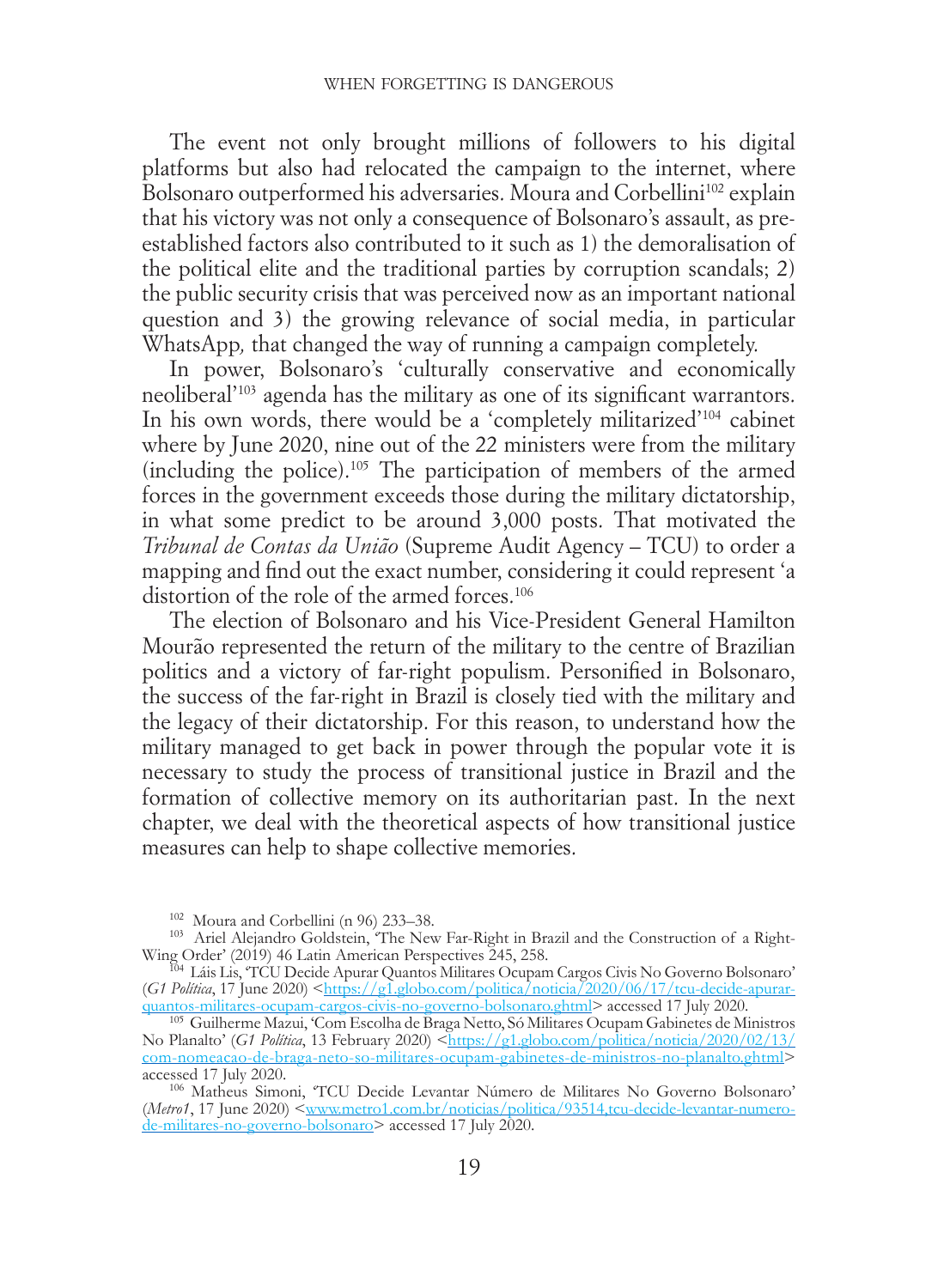#### eduardo monteiro burkle

#### 2.

## <span id="page-29-0"></span>DEALING WITH AN AUTHORITARIAN PAST-TRANSITIONAL JUSTICE MECHANISMS AND THE COLLECTIVE DIMENSIONS OF MEMORY

Transitional justice emerged as a way for societies to make sense of a violent past as they shift from conflict and authoritarianism to democracy. The different groups involved in such conflicts often have contrasting views on the past while developing their collective memories of 'what happened'.

In this sense, the politics of memory offers a useful perspective on how transitional justice mechanisms, such as trials and truth commissions, influence the formation of collective memories of different groups. It shows how they can be stitched by legal or quasilegal mechanisms, forming shared understandings of the past with longterm political implications, even though the process of memory-making is an everlasting one.

This chapter is structured in the following way: The first three parts are dedicated to theoretical aspects of transitional justice and collective memory, arguing how the transitional justice framework can offer a critical opportunity to form a shared understanding of the past in postauthoritarian scenarios. The fourth part deals with how transitional justice mechanisms can foster collective memories. The fifth part argues for the importance of societies to reckon with their authoritarian and violent past. Lastly, this chapter summarises how the politics of memory can influence the process of democratisation of a country.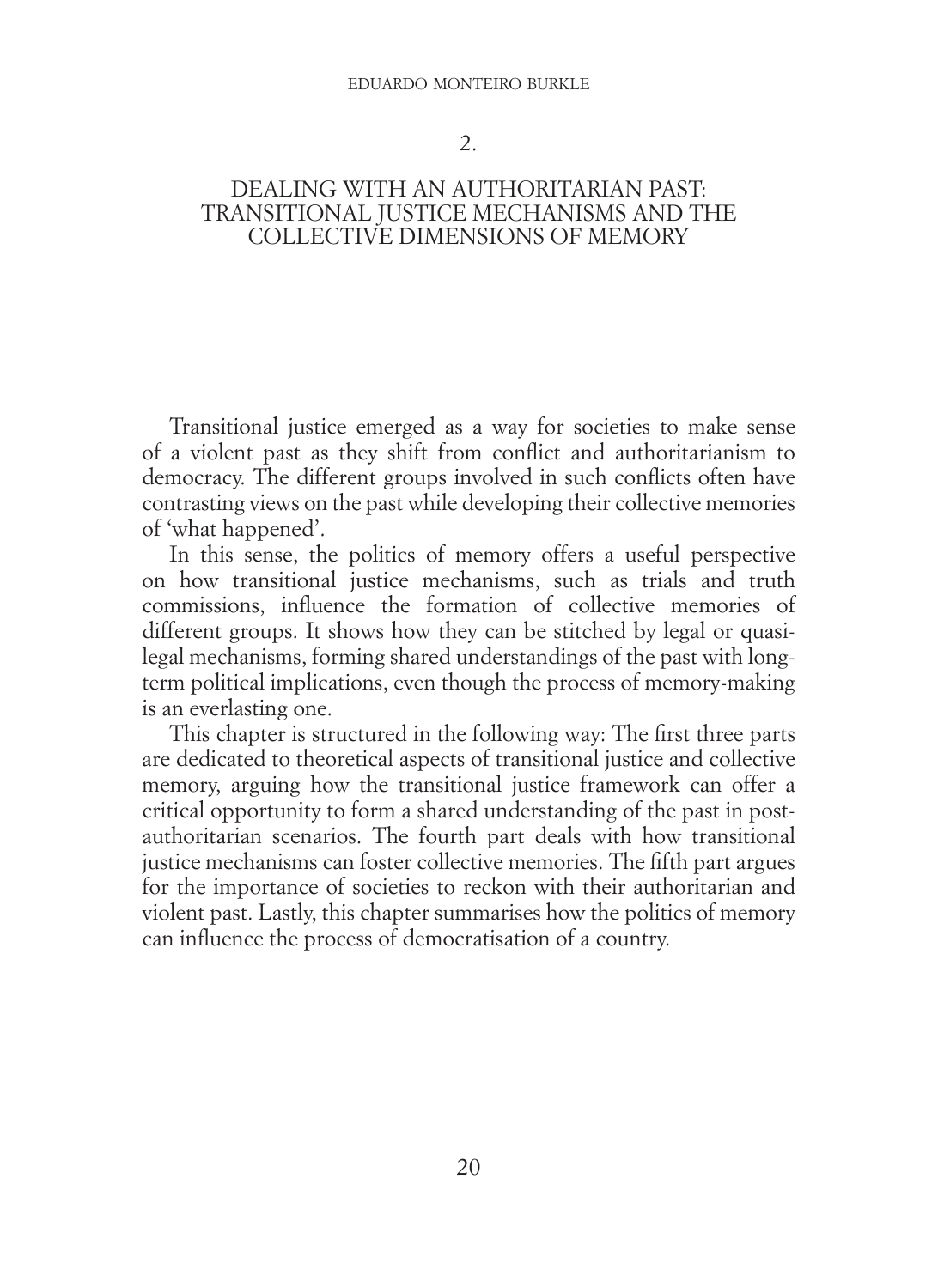#### 2.1 Transitional justice: reckoning with the past

<span id="page-30-0"></span>The concept of 'transitional justice'107 *per se* appeared only in the mid-1990s, and the existence of an apparent field can be observed after the turn of the 21st century.108 Paige Arthur, for instance, in her conceptual history of transitional justice, describes its origins emerging from the transitions from authoritarian rule in Eastern Europe and Latin America in the late 1980s and early 1990s.<sup>109</sup>

This period is marked by 'accelerated democratization and political fragmentation'110 in the midst of what Huntington famously described as the third wave of democratisation,<sup>111</sup> which includes the wave of liberalisation with the transitions in the southern cone of South America and the collapse of the Soviet Union.

The new democracies emerging were faced with how to deal with past regimes and which justice policy would be adopted. The prior experience of the Nuremberg Trials based on post-war international justice was questioned as to whether it would be the best option for the still fragile democracies in a state of tension to decide between punishment and amnesty.112

The deliberations over justice in transition are best understood when situated in the actual political realities and in the transitional political context, which included the features of the predecessor regime as well as political, juridical, and social contingencies. The feasibility of pursuing justice and its ability to contribute to transitional rule of law depended upon the scale of prior wrongdoings, as well as the extent to which they were systemic or statesponsored. $113$ 

Field"' (2008) 3 International Journal of Transitional Justice 5, 7.<br>
<sup>109</sup> Paige Arthur, 'How "Transitions" Reshaped Human Rights: A Conceptual History of Transitional Justice' (2009) 31 Human Rights Quarterly 321.

 $\frac{112}{113}$  Teitel (n 107) 75–76.<br> $\frac{113}{100}$ 

<sup>&</sup>lt;sup>107</sup> There are different approaches to pinpoint the origins of transitional justice that range from Elster's analysis of historical precedents that include transitions policies that go back as far as ancient Athens, to other authors such as Teitel who traces the origin of transitional justice to the end of the great wars and the Nuremberg trials. See Ruti G Teitel, 'Human Rights in Transition: Transitional Justice Genealogy' (2003) 16 Harvard Human Rights Journal 69; Jon Elster, *Closing the Books: Transitional Justice in Historical Perspective* (2004). 108 Christine Bell, 'Transitional Justice, Interdisciplinarity and the State of the "Field" or "Non-

<sup>&</sup>lt;sup>110</sup> Teitel (n 107) 71.<br><sup>111</sup> Samuel Huntington, *The Third Wave: Democratization in the Late Twentieth Century* (University<br>of Oklahoma Press 1993).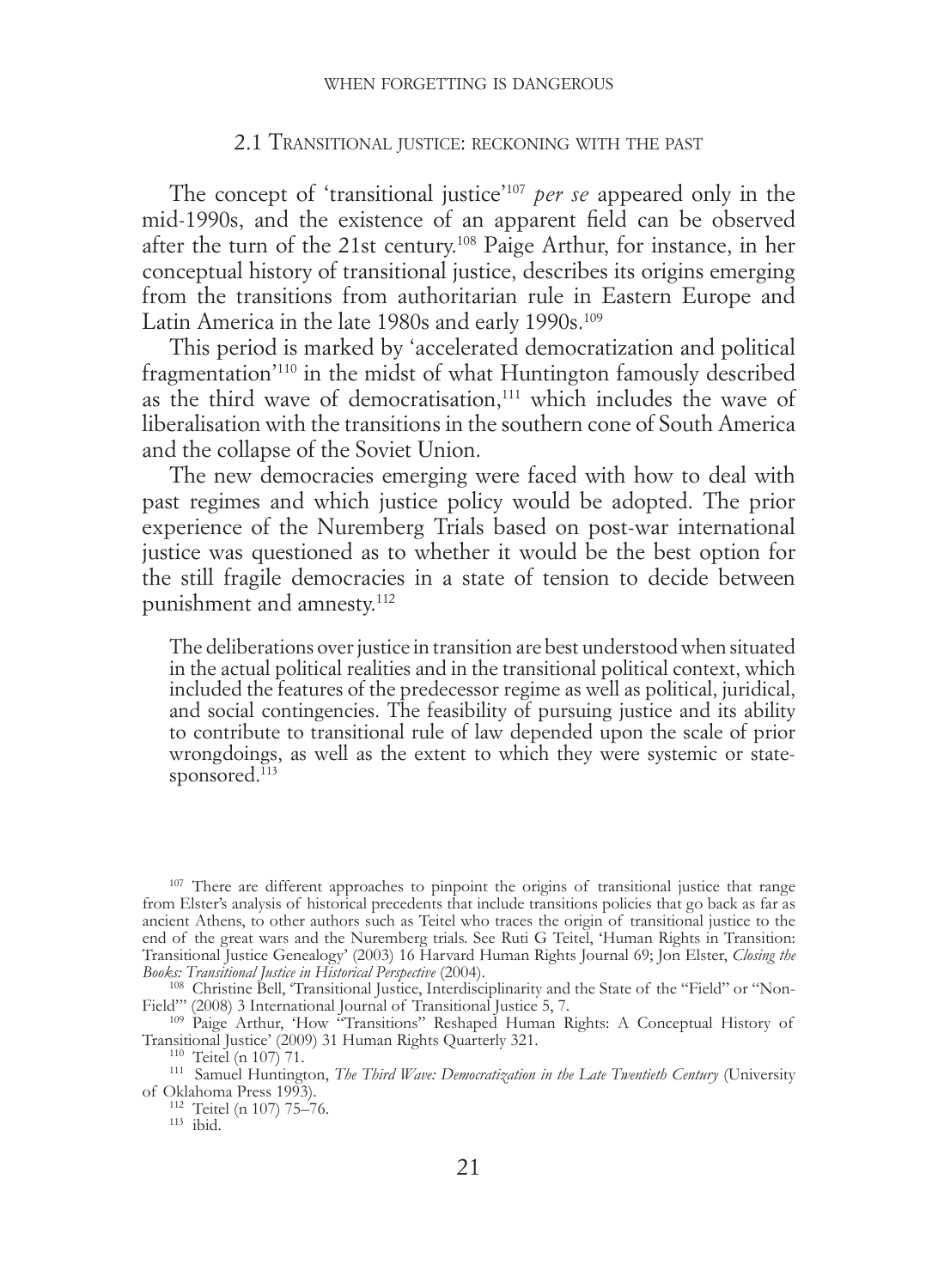In this sense, these regimes had profound dilemmas on the extent to which 'imposing transitional criminal justice' would contribute to the reestablishment of the rule of law. At the same time, these dilemmas went beyond the accountability of the human rights violations of the previous regimes as they included a dimension of reconciliation and healing of the society. This favoured the option of new methods for truth-seeking and accountability and the preoccupation with the political conditions that would allow nation-building.<sup>114</sup>

While there are many definitions for transitional justice, they all tend to 'view transitional justice as the attempt to deal with past violence in societies undergoing or attempting some form of political transition<sup>'115</sup> or 'to refer to societies that are transitioning from conflict to peace or from authoritarian rule to democratic rule'.116

Initially, transitional justice was characterised as 'legal responses to confront the wrongdoing of repressive predecessor regimes'.117 However, the development of the field and its mechanisms allowed it to become an increasingly far-reaching concept that stretches beyond legal responses, promoting both 'backward-looking and forward-looking justice'.118

The importance of human rights, in particular the necessity of their efficacy in governing conduct needing to be (re)established, is deeply important to the field of transitional justice. The new political order emerging ought to commit to these rights – and protect them – while the previous regime, which publicly sanctioned violence, must be rejected.119

With the emergence of transitional justice mechanisms, the field has faced a dilemma between truth and justice.<sup>120</sup> This can be seen in human rights terms  $vis-\hat{a}-vis$  conflicts between the right to truth<sup>121</sup> (concerning the victims) and the duty to investigate (concerning the state). The core dynamic of this dilemma demonstrates the co-existence and conflict 'among justice, history and memory'.<sup>122</sup>

<sup>114</sup> Teitel (n 107) 76–77.<br><sup>115</sup> Bell (n 108) 7.<br><sup>116</sup> Kirsten J Fisher, 'Defining a Relationship between Transitional Justice and Jus Post Bellum: A<br>Call and an Opportunity for Post-Conflict Justice' [2018] Journal of In Call and an Opportunity for Post-Conflict Justice' [2018] Journal of International Political Theory 5.<br>
<sup>117</sup> Teitel (n 107) 69.<br>
<sup>118</sup> Fisher (n 116) 4.<br>
<sup>118</sup> Colleen Murphy, *The Conceptual Foundations of Transitional J* 

and Javier Mariezcurrena (eds), *Transitional Justice in the Twenty-First Century: Beyond Truth Versus Justice* (2006) 8; Bronwyn Leebaw, 'The Irreconcilable Goals of Transitional Justice' (2008) 30 Human

Rights Quarterly 95.<br><sup>121</sup> Alice M Panepinto, 'The Right to the Truth in International Law: The Significance of Strasbourg's Contributions' (2017)  $3\overline{7}$  Legal Studies 739.<br><sup>122</sup> Teitel (n 107) 81.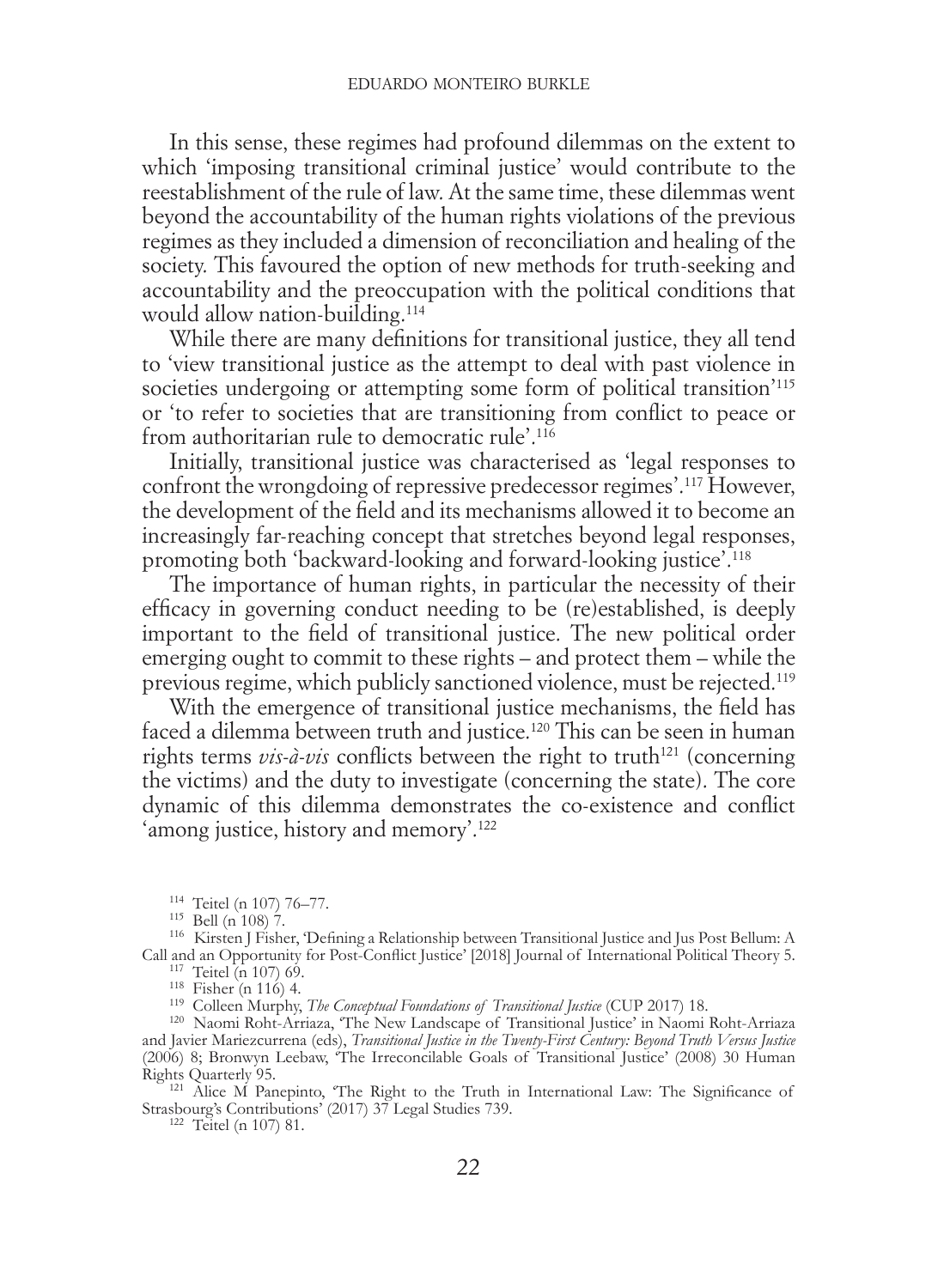<span id="page-32-0"></span>At its broadest understanding, transitional justice can involve 'anything that a society devises to deal with a legacy of conflict and/or widespread human rights violations'.123 This includes how to portray the authoritarian past in high school textbooks, the creation of memorials, museums and days of mourning, the reform of the judiciary and criminal codes, and even policies to tackle inequality.124

Moreover, as a consequence of this broad canvas, the notion of transitional measures expanded even further, gaining importance in discussions involving reconciliation, democratisation, truth-telling and historical inquiry.

This expansion has also meant that transitional justice implies a 'nonlinear approach to time'.125 Transitional justice measures often revisit the past as a way to move forward:

[T]ransitions are rare periods of rupture which offer a choice among contested narratives. The paradoxical goal in transition is to undo history. The aim is to reconceive the social meaning of past conflicts, particularly defeats, in an attempt to reconstruct their present and future effects.<sup>126</sup>

Sharp, for instance, highlights how transitional justice mechanisms and their interventions presume a 'period of rupture in which some kind of extraordinary justice'127 can be carried out. Transitions, in a sense, present an opportunity to contest historical narratives: the framework of transitional justice can be used to form new shared understandings of the past and build new collective memories about the previous regime with many social and political implications.

## 2.2 Politics of memory and transitional justice

The transitional justice field is anchored in a 'dealing with the past' approach where different mechanisms are deployed in a complementary way assuming that seeking truth, identifying and punishing perpetrators, building memorials to victims, setting reparations programmes, among others measures, have a positive impact on bringing legitimacy and

<sup>123</sup> Roht-Arriaza (n 120) 2.<br><sup>124</sup> ibid. 126 Teitel (n 107) 86.<br><sup>125</sup> Teitel (n 107) 86. 126 ibid 86–87. 127 Dustin N Sharp, *Re-Thinking Transitional Justice for the 21st Century* (CUP 2018) 6.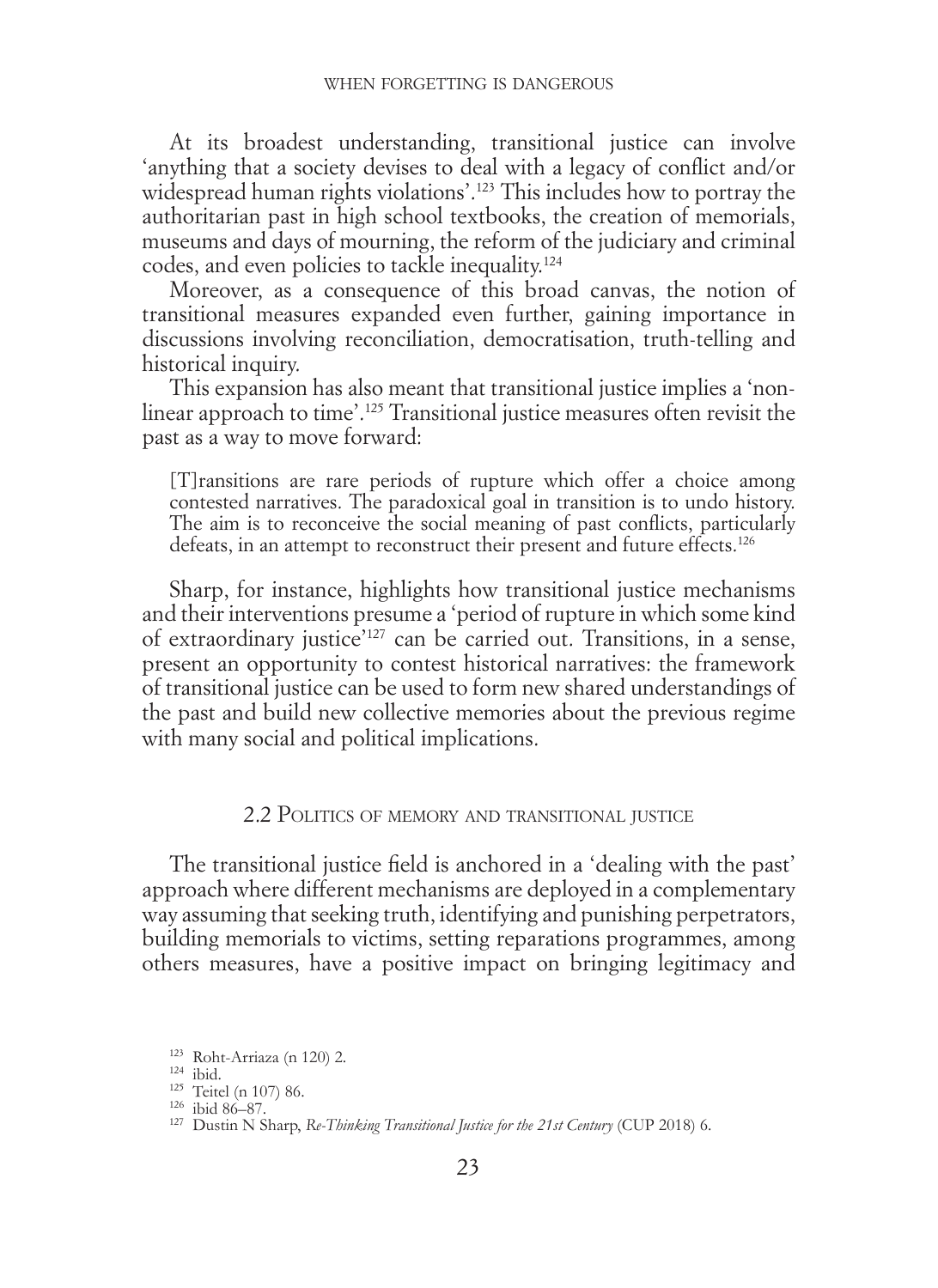stability to a democratic order.<sup>128</sup>

Meanwhile, societies in transition tend to have deeply divided and often radically different conceptions of 'what happened'. Narratives can be constructed in different ways by each group, with dissonant interpretations on the images of the parts involved and the conflict itself. In this sense, the transitional period (and the transitional justice mechanisms) are vital in finding and establishing a 'minimal core of shared truths' as they can forge a process of 'reconstructing the basis of a shared understanding of the past and future'.129

Periods of political transition show the intricate links between memory, truth and justice.130 For this reason, the field of transitional justice can be enriched by the insights of the memory studies to add 'historical and contextual depth' to its approach.131

Through the perspective of the politics of memory, transitional justice mechanisms are deployed in a specific period of the whole process in which a 'society interprets its past in a post-authoritarian context'.132 In this sense, the politics of memory are intertwined with transitional justice policies – and their mechanisms – but differs from them qualitatively and temporally.<sup>133</sup>

The 'politics of memory' refers to the various ways that political elites, social groups and institutions reinterpret the past and the breakdown of civility and propagate new interpretative narratives about the 'what happened' to legitimate a new political dispensation and develop a new vision of the future for the polity.<sup>134</sup>

In the lens of memory studies, the collective and social aspect of memory is highlighted, as it can 'shift the boundaries, and patterns, of social and political inclusion and exclusion, thus marking new social

<sup>128</sup> Rosemary Nagy, 'Transitional Justice as Global Project: Critical Reflections' (2008) 29 Third World Quarterly 275, 276; Mihaela Mihai, 'Transitional Justice and the Quest for Democracy: A Contribution to a Political Theory of Democratic Transformations' (2010) 23 Ratio Juris 183, 187; Jelena Subotic, 'Expanding the Scope of Post-Conflict Justice: Individual, State and Societal

<sup>&</sup>lt;sup>129</sup> Susanne Karstedt, 'Introduction: The Legacy of Maurice Halbwachs' in S Karstedt (ed), Legal Institutions and Collective Memories (Hart 2009) 7–10.

*Legal Institutions and Collective Memory: Exploring Perspectives'*<br>
<sup>131</sup> Alexandra Barahona de Brito, 'Transitional Justice and Memory: Exploring Perspectives' (2010) 15 South European Society and Politics 359, 359.  $\frac{132}{132}$  ibid.  $\frac{133}{134}$  ibid.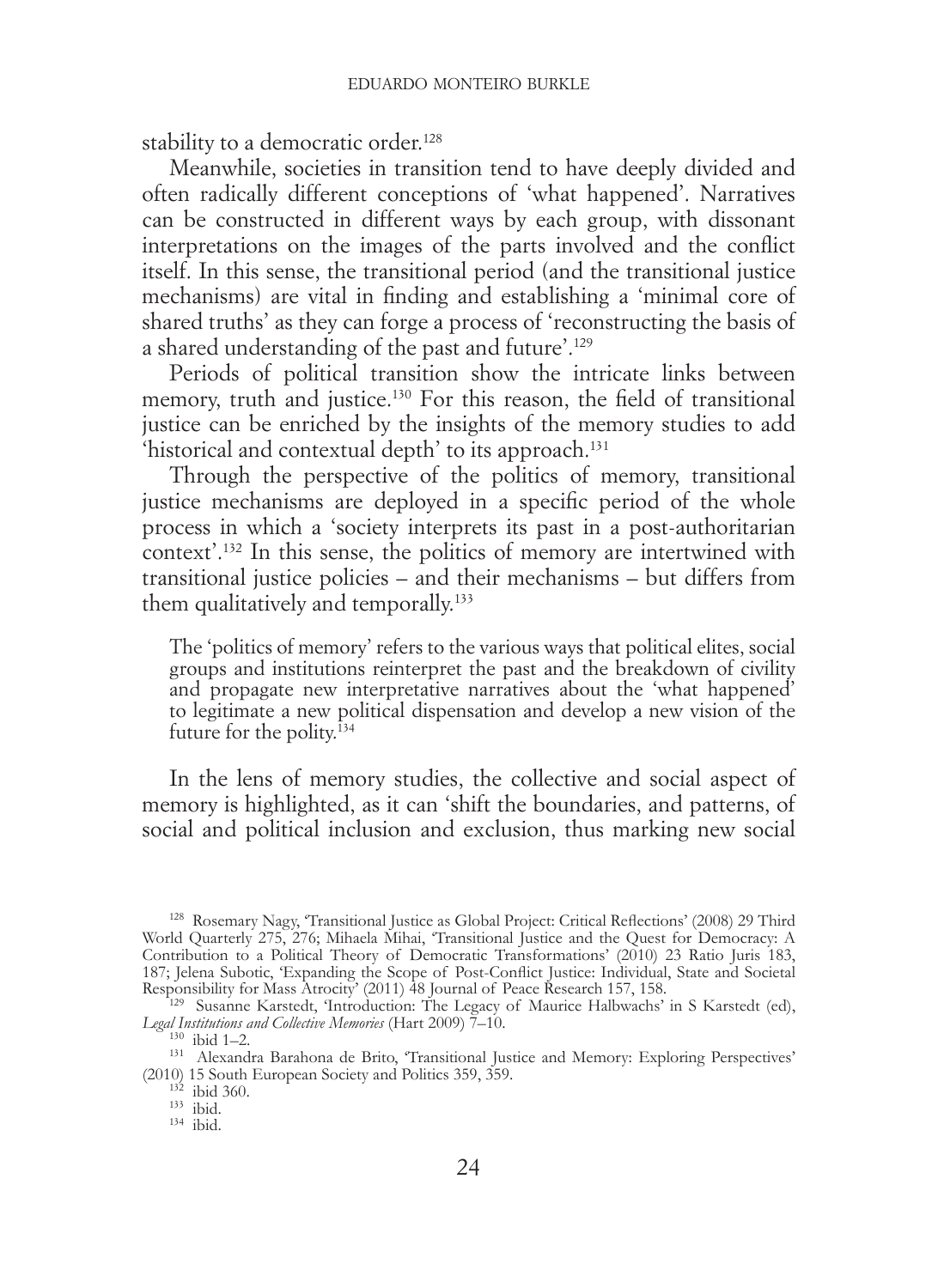and political continuities and discontinuities', shaping in this process both the present and the future of these societies.<sup>135</sup>

Thus, the politics of memory can help observe the memory process unchained by post-authoritarian transitions in a broader historical context. Many times, memories created a long time ago can determine how certain groups justify their actions in the present day.<sup>136</sup>

Therefore, the insights of memory studies open the possibility of reframing transitional justice as part of a 'continuous process generating ongoing cycles of social memory-making'.137 Political transitions present a scenario where there is no social consensus on the former authoritarian regime, and where transitional justice mechanisms, such as trials and truth commissions, can generate a relatively homogenous narrative of the past.

At the same time, transitional justice seems progressively to be recognised as a continuous process of transformation, not delimited by a set of interventions but viewed as an 'open-ended process of reckoning'.138 This is essential if we are to understand the power involved in pairing transitional justice with the politics of memory.

Moreover, intertwining the transitional justice perspective with the politics of memory can help in comprehending how societies can, at least momentarily, choose amnesia instead of the pursuit of justice, considering the political situation the new regime faces. In this sense, the insights of memory studies can mitigate the problems of an 'overly abstract' normative view of transitional justice.<sup>139</sup>

Even though the memory-making process is an everlasting one, the period of transition represents a time in which 'consensus breaks down' and new 'foundational values need to be restated and reworked'.140 Here the transitional justice mechanisms contribute to shaping memories, in a process that otherwise happens holistically, and can strengthen the stability and legitimacy of a new regime.

<sup>&</sup>lt;sup>135</sup> Alexandra Barahona de Brito, 'Transitional Justice and Memory: Exploring Perspectives' (2010) 15 South European Society and Politics 359 360–61. (2010) 15 South European Society and Politics 359 360–61.<br><sup>136</sup> ibid 361.<br><sup>137</sup> ibid 364. <sup>138</sup> Laurel E Fletcher, Harvey M Weinstein and Jamie Rowen, 'Context, Timing and the Dynamics

of Transitional Justice: A Historical Perspective' (2009) 31 Human Rights Quarterly 163, 216. <sup>139</sup> Barahona de Brito, 'Transitional Justice and Memory: Exploring Perspectives' (n 131) 365. 140 ibid 364.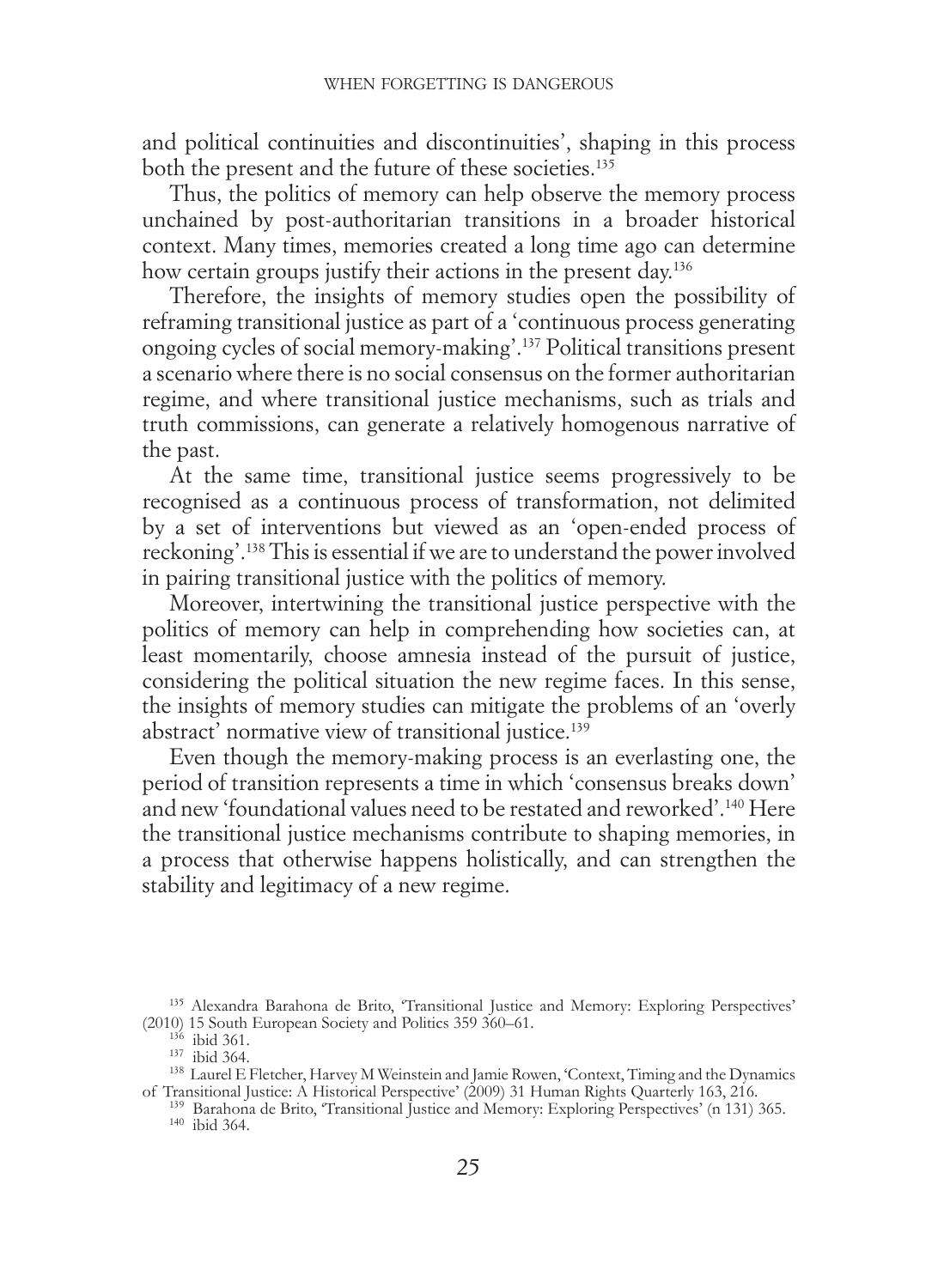<span id="page-35-0"></span>The birds-eye perspective of the politics of memory can be used to decipher the long-term effects of transitional justice mechanisms and the political use of their findings. The outcomes of transitional justice mechanisms such as trials, truth commissions and amnesty laws have a fundamental and pragmatic aspect, which paves the way for different groups involved in the conflict to 'move on'. However, the maintenance of these narratives, in the long term, faces 'cognitive battles',141 which shows 'there is not one "truth" but various competing "truths" that will compete to gain ascendancy, and the dominance of one "narrative" over another may shift with the passage of time'.142

The facts and the truth recovered in transitional periods 'that have been an undercurrent in social life and society finally surface into the public realm and collective memory consciousness<sup>',143</sup> but with time, the narratives can change as well as their political uses. For this reason, it is essential to understand how collective memories work.

## 2.3 The collective dimensions of memory

Maurice Halbwachs is recognised as the theorist who coined the term 'collective memory' in the early 1920s.144 The French philosopher and historian's most significant contribution was to acknowledge the social and collective dimension of memory. For him, our memories are not neutral, or merely a recalling of facts; instead, they are embedded within groups with which we are affiliated and by other social and cultural aids as well.

The central idea in his take on memory is that no human lives are socially isolated; in fact, the opposite is true; all human activities are socially constructed. For Halbwachs, memories are more than a simple imprint: they are recollections where there is an effective selection and reconstruction of the past that is inevitably influenced by our social interchanges.<sup>145</sup>

and Bill Schwarz (eds), *Memory: Histories, Theories, Debates* (Fordham UP 2010) 85.

<sup>&</sup>lt;sup>141</sup> Eviatar Zerubavel, *Social Mindscapes: An Invitation to Cognitive Sociology* (Harvard UP 1997).<br><sup>142</sup> Barahona de Brito, "Transitional Justice and Memory: Exploring Perspectives' (n 131) 365.<br><sup>143</sup> Karstedt (n 129)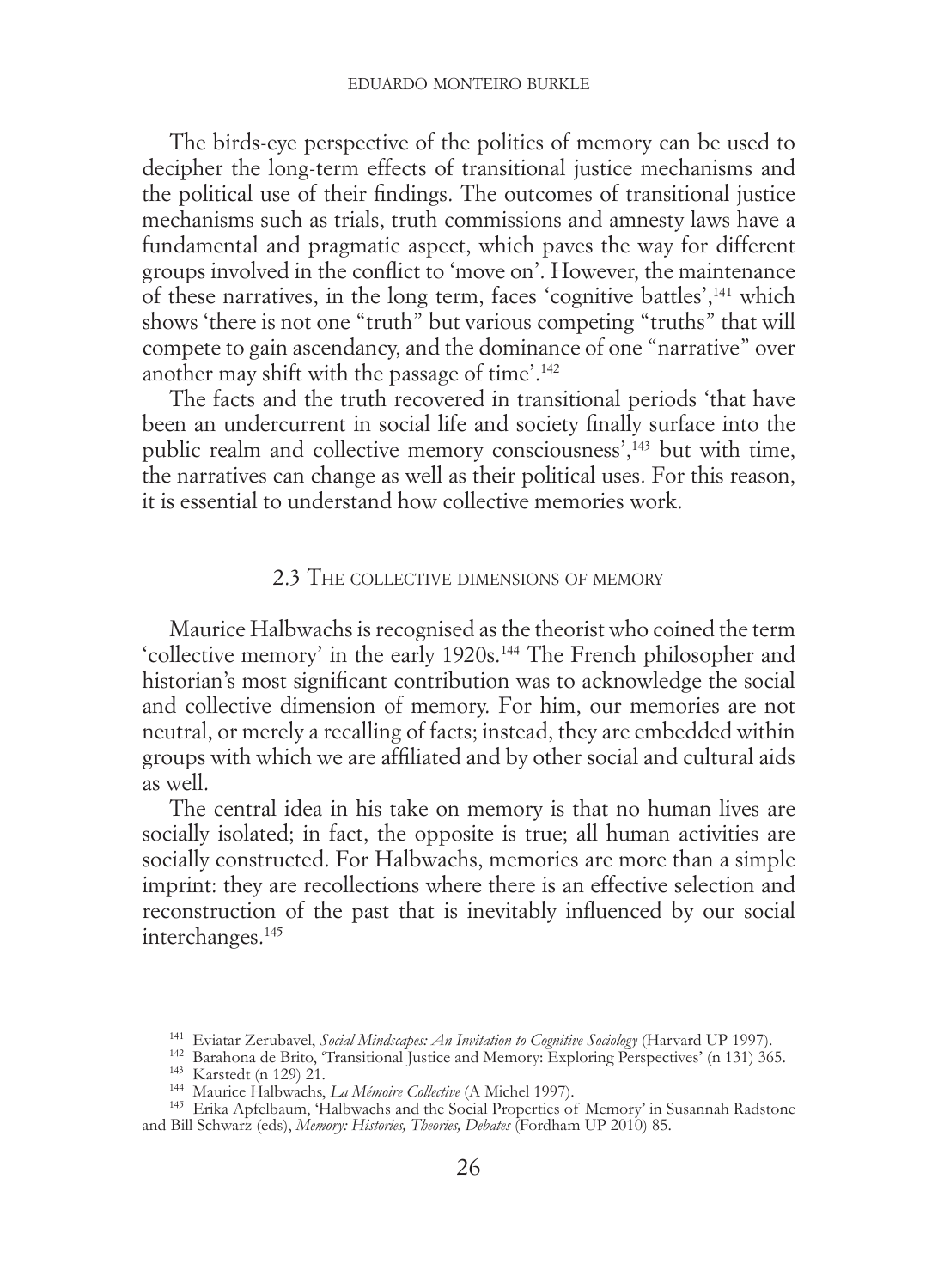Therefore, collective memories are formed and recollected by a 'dynamic social process' where our different affiliations can determine how we remember our own history.<sup>146</sup> In this sense, memories are both 'flexible and multilayered' as they adopt their true meaning from the perspective of a 'broader social, cultural, or historical context'.147 The process of memorialisation fluctuates over time in the politics of memory.

The work of Halbwachs acquired fresh relevance during the socalled 'memory boom' of memory studies.<sup>148</sup> In this 'contemporary public prominence of memory', terms such as public, social, cultural or collective became common adjectives to accompany memory. They all converge in the understanding that 'there is no way of thinking about memory outside its histories and politics'.149

Memory, in this scheme of things, is not an impossibility, but a preconstituted, actually-existing site of conflict, in which many contrary forces converge and in which the interactions between memory and forgetting are contingent as much as they are systemic. In whatever guise it is manifest, the politics of memory is always overdetermined and unstable, the consequence of incessant human intervention.150

Even if remembering is an individual activity, memories are inherently 'socially communicated and socially and historically embedded'.151 Barahona de Britto catalogues four reasons for this: 1) collective memory is the memory commonly shared by individuals; 2) society plays an essential role in constructing and editing how and what societies remember; 3) memory is social because its existence is ruled by our relations with others and 4) memory requires and presumes its transmission and articulation.152

<sup>&</sup>lt;sup>146</sup> Apfelbaum (n 145).<br><sup>147</sup> ibid 86. 148 Jeffrey K Olick, Vered Vinitzky-Seroussi and Daniel Levy, 'Introduction' in Jeffrey K Olick,<br>148 Jeffrey K Olick, Vered Vinitzky-Seroussi and Daniel Levy (eds), *The Collective M* 

<sup>&</sup>lt;sup>149</sup> Susannah Radstone and Bill Schwarz, 'Introduction: Mapping Memory' in Susannah Radstone and Bill Schwarz (eds), *Memory: Histories, Theories, Debates* (Fordham UP 2010) 4.

<sup>&</sup>lt;sup>150</sup> ibid.<br><sup>151</sup> Barahona de Brito, 'Transitional Justice and Memory: Exploring Perspectives' (n 131) 362.<br><sup>152</sup> ibid.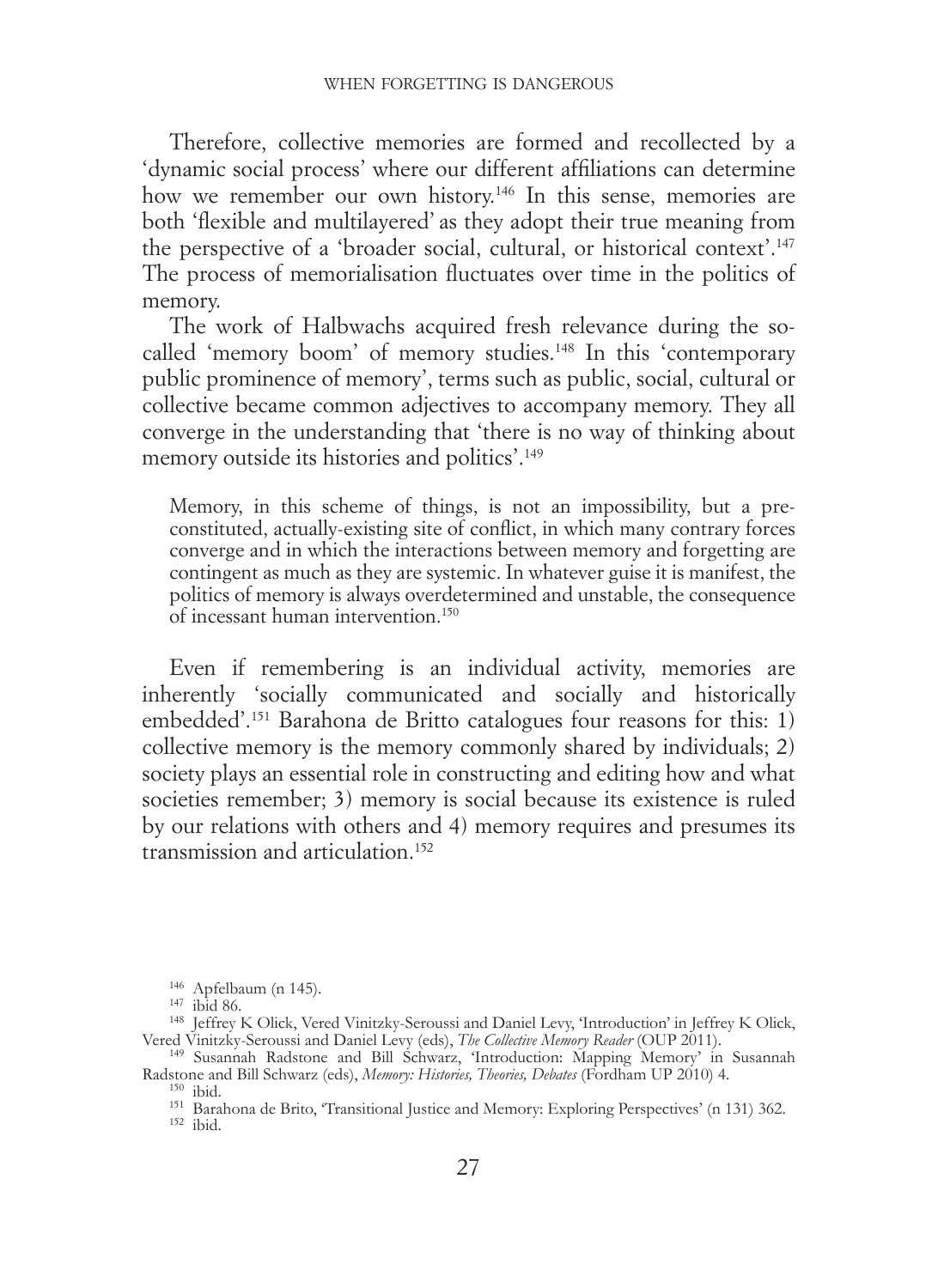Therefore, memories can appear and be transmitted in society in a myriad of forms that range from legal institutions,<sup>153</sup> as they 'reflect, codify, and reinforce society's shared values and understanding of the past',154 to the resources individuals share155 and reflect in social and cultural institutions and their products (books, museums and libraries, among others) and commemorative ceremonies.156

Collective memory is then 'built and continually altered'.157 This 'memory work'158 explains how members of different groups in society engage dialectally with their memories and how individuals share, collaborate and interpret certain events inside these groups that also have an undeniable role of forming social bonds within its members.<sup>159</sup>

Memory studies define these groups, whose importance was recognised as far back as Halbwachs' work, as mnemonic groups, giving them significant importance as they 'socialise us to what should be remembered and what should be forgotten'.<sup>160</sup> From this notion, it is possible to acknowledge the existence of parallel memories existing within society. More than that, considering how memories work 'both in the public sphere and in everyday life',161 it is clear that people do not act only in a conscious or pragmatic sense. Instead, many times they act 'in light of the memories and narratives they have adopted and that make sense to them as members of a particular "memory group"'.162

Individual memory is a product heavily influenced by the fact that an individual shares collective memory with the multiple groups to which that person belongs. For this reason, an individual's memory is a bricolage, with contributions from shared memories with mnemonic groups/communities (with the nation being the main one163), but not identical to it.

<sup>153</sup> Michael Schudson, *Watergate in American Memory: How We Remember, Forget, and Reconstruct the Past* (BasicBooks 1992).

<sup>154</sup> Rachel López, 'Legalising Collective Remembrance after Mass Atrocities' in S Elizabeth Bird and Fraser M Ottanelli (eds), *The Performance of Memory as Transitional Justice* (Intersentia 2015) 25. <sup>155</sup> Iwona Irwin-Zarecka, *Frames of Remembrance: The Dynamics of Collective Memory* (Transaction

1994).<br><sup>156</sup> Paul Connerton, *How Societies Remember* (CUP 1989).<br><sup>157</sup> Sharon K Hom and Eric K Yamamoto, 'Collective Memory, History, and Social Justice'<br>(2000) 47 UCLA L Rev 1747, 1764.

<sup>158</sup> Irwin-Zarecka (n 155).<br><sup>159</sup> López (n 154) 25.<br><sup>160</sup> Barahona de Brito, Transitional Justice and Memory: Exploring Perspectives' (n 131) 362–63.<br><sup>161</sup> Radstone and Schwarz (n 149) 3.<br><sup>162</sup> Barahona de Brito, Transiti (Verso 2016).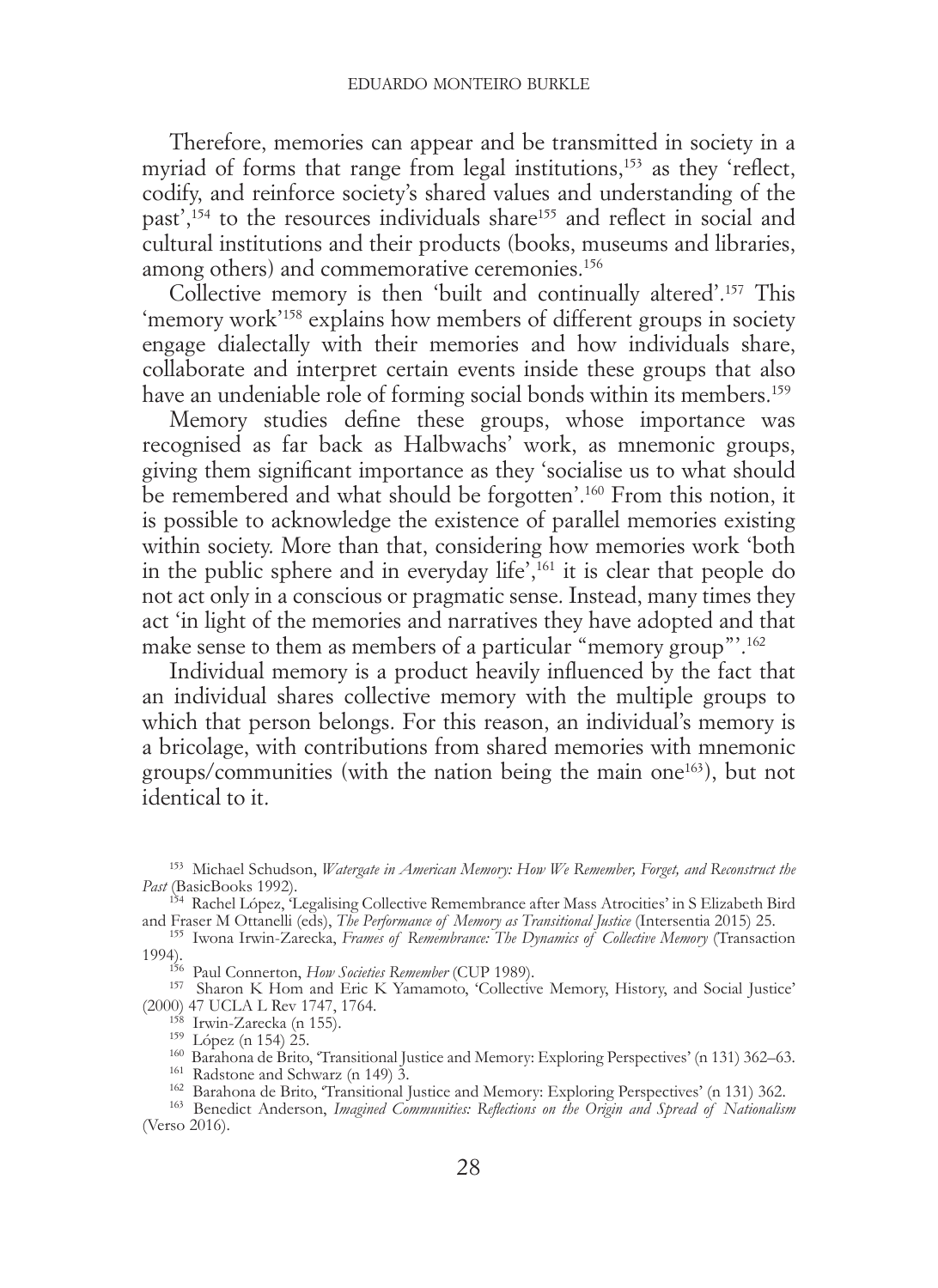For Halbwachs, each subject's autobiographical memory is dialectically related not only to the collective memories of the various groups to which he or she is affiliated, but also to a broader historical memory of the society in which he or she lives. The traces of this past constitute the background foundation of the construction of one's identity: they carry the notion of duration, stability, permanence, and a sense of rootedness vital to the maintenance of memory and identity.<sup>164</sup>

This explains the importance for states in transition to 'deal with the past'. Transitional mechanisms in their legal forms are geared 'primarily toward justice' or 'toward establishing truth', and aim to provide an 'official narrative and a framework to account for past events'.<sup>165</sup> In a transition, many mnemonic communities can be observed (eg victims, oppressors, militaries or human rights activists) with their own 'particular constellations of memories and particular meaning-engendering social narratives'.166

Moreover, we live in a period of 'unprecedented politicization of memory':167 the way groups interact with memory has become more complex than ever before. How different groups re-interpret, forget or distort the past can have many political implications, but at the same time their choices are influenced by power dynamics. In the following chapters we are going to analyse how a period of political unrest in Brazil was used by the far-right and the armed forces to distort the past favouring the military memory of the dictatorship period.

In fact, the relationship between different mnemonic groups can impact on what is perceived as the historical canon. Molden, for example, argues that the politics of history and memory can be profoundly changed by the relation of forces between 'hegemonic master narratives, defiant countermemories, and silent majorities'.168

This mnemonic power relation shows how the tension between groups, with opposed collective memories, can have a profound impact not only in the political realm but also in terms of rearranging 'the cultural coordinates of the broader community'.169 Considering this, Molden acknowledges how 'constitutive categories' for collective memory, already recognised by Halbwachs, such as class, gender, political and religious identities, have a significant impact on collective understandings of the past.<sup>170</sup>

<sup>&</sup>lt;sup>164</sup> Apfelbaum (n 145) 91.<br><sup>165</sup> ibid 90.<br><sup>166</sup> Barahona de Brito, "Transitional Justice and Memory: Exploring Perspectives' (n 131) 363.<br><sup>167</sup> Radstone and Schwarz (n 149) 10.<br><sup>167</sup> Radstone and Schwarz (n 149) 10.

Collective Memory' (2016) 9 Memory Studies 125. <sup>169</sup> ibid 131. 170 ibid 137.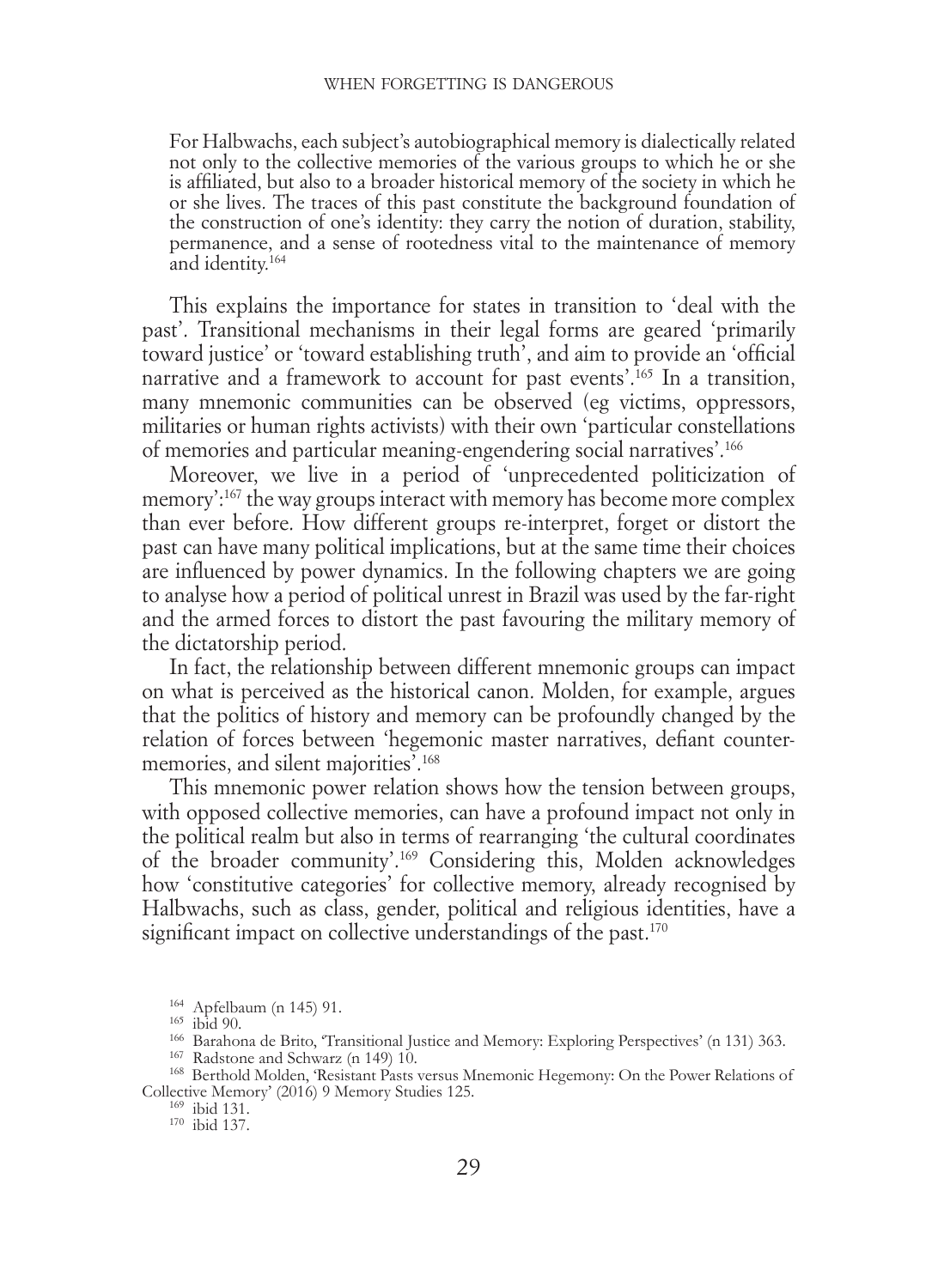# 2.4 Transitional justice mechanisms fostering collective memories

Having described the social and collective aspects of memory and how influential they are in different mnemonics communities; it is possible to translate this conceptualisation to the parties involved in a transitional process. The use of categories such as victims, perpetrators, political parties and human rights activists can foreground different groups with different collective memories about the past.<sup>171</sup> Thus, memory studies can 'broaden our understanding of what shapes the choices and actions of different individuals and groups'172 and also be part of the analysis of the outcomes and long-term effects of transitional justice measures.

In this sense, it is possible to 'enrich our understanding of transitional justice' by not limiting the perception of transitional justice policies in a narrow way, but instead deepening the analysis beyond the 'more time-limited analysis of transition type' and adopting an approach that observes the 'balance of power between incoming democratic and outgoing authoritarian elites'.173

Moreover, transitional situations show more clearly the relation between legal institutions and collective memories. Osiel highlights how our collective memories are constructed many times by 'legal blueprints'.174 The construction of collective memory is complex and multifaceted, including the role of legal institutions, which explains the importance of legal and quasi-legal procedures in transitions.

Even though the state does not have a monopoly in 'organizing the production of memories', the period of transition is where it does have an opportunity in 'establishing a particular and "politicised" common memory' via legal and quasi-legal procedures and institutions such as trials and truth commissions.175

<sup>&</sup>lt;sup>171</sup> It is important to realise that these categories can also be read in a critical way. See Adriana Rudling, '"I'm Not That Chained-Up Little Person" Four Paragons of Victimhood in Transitional

Justice Discourse' (2019) 41 Human Rights Quarterly 421.<br>
<sup>172</sup> Barahona de Brito, 'Transitional Justice and Memory: Exploring Perspectives' (n 131) 363.<br>
<sup>173</sup> ibid.<br>
<sup>174</sup> Mark Osiel, *Mass Atrosity, Collective Memory, a*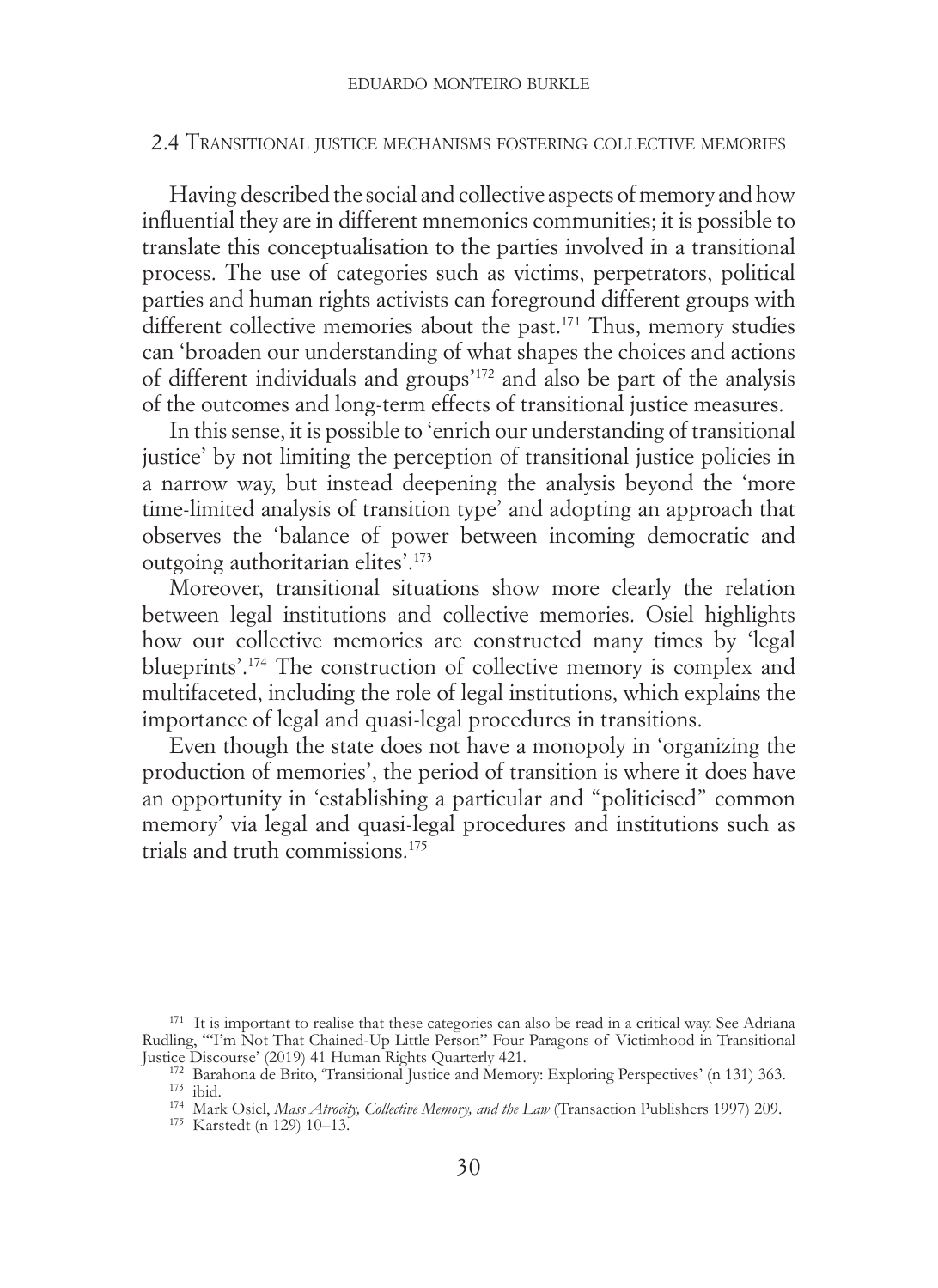# *2.4.1 Trials: justice and memory*

Many scholars describe the relationship between collective memory and justice efforts, highlighting how legal proceedings can play a role in 'strengthening a shared understanding of the past',176 contributing to reconciliation and societal healing. Teitel, for instance, describes trials as 'the long-standing ceremonial forms of collective history making'.177 In similar vein, Osiel argues that trials can promote reconciliation while establishing a collective memory as, by prosecuting oppressors, a society can (re)build its social values. In this sense, courtrooms are a 'theater of ideas', where the 'large question of collective memory and even national identity are engaged'.178

Legal proceedings can also ignite public discussion of the past beyond the walls of the courts, offering an 'important venue for a renegotiation of the collective memory'179 or a 'touchstone'180 for its formation. This notion is linked to the idea that healing runs in parallel with the role of trials in a divided society. By setting the stage for a shared understanding of the past, trials have a cathartic quality inherent to them.181

Moreover, the growth and expansion of regional human rights systems and mechanisms, such as the IACtHR and the European Court of Human Rights (ECtHR), demonstrate how victims seek redress and state accountability in these legal institutions. Lopez, for instance, has argued that these human rights mechanisms should acknowledge the significance of collective memory by the use of their remedial powers.<sup>182</sup>

Still, many countries fail, at least during early transition processes, to bring to justice those who committed human rights violations in authoritarian periods. Many times this is because of the existence of amnesties that grant immunities to perpetrators. While amnesty laws can be a stabilising measure that ensures the transition to democracy, they

<sup>176</sup> López (n 154) 29. <sup>177</sup> Ruti G Teitel, *Transitional Justice* (OUP 2000) 72. <sup>178</sup> Osiel (n 174) 3. Also on the theatrics of the courtrooms and show trials, see Awol K Allo, 'The Show in the Show Trial: Contextualising the Politicization of the Courtroom' (2010) 15 Barry

<sup>179</sup> López (n 154) 32.<br><sup>180</sup> Jody Lynee Madeira, 'When It's So Hard to Relate: Can Legal Systems Mitigate the Trauma of Victim-Offender Relationships' (2009) 46 Houston Law Review 401. <sup>181</sup> Mark Osiel, 'Ever Again: Legal Remembrance of Administrative Massacre' (1995) 144

University of Pennsylvania Law Review 463; López (n 154) 32–33. 182 López (n 154) 38.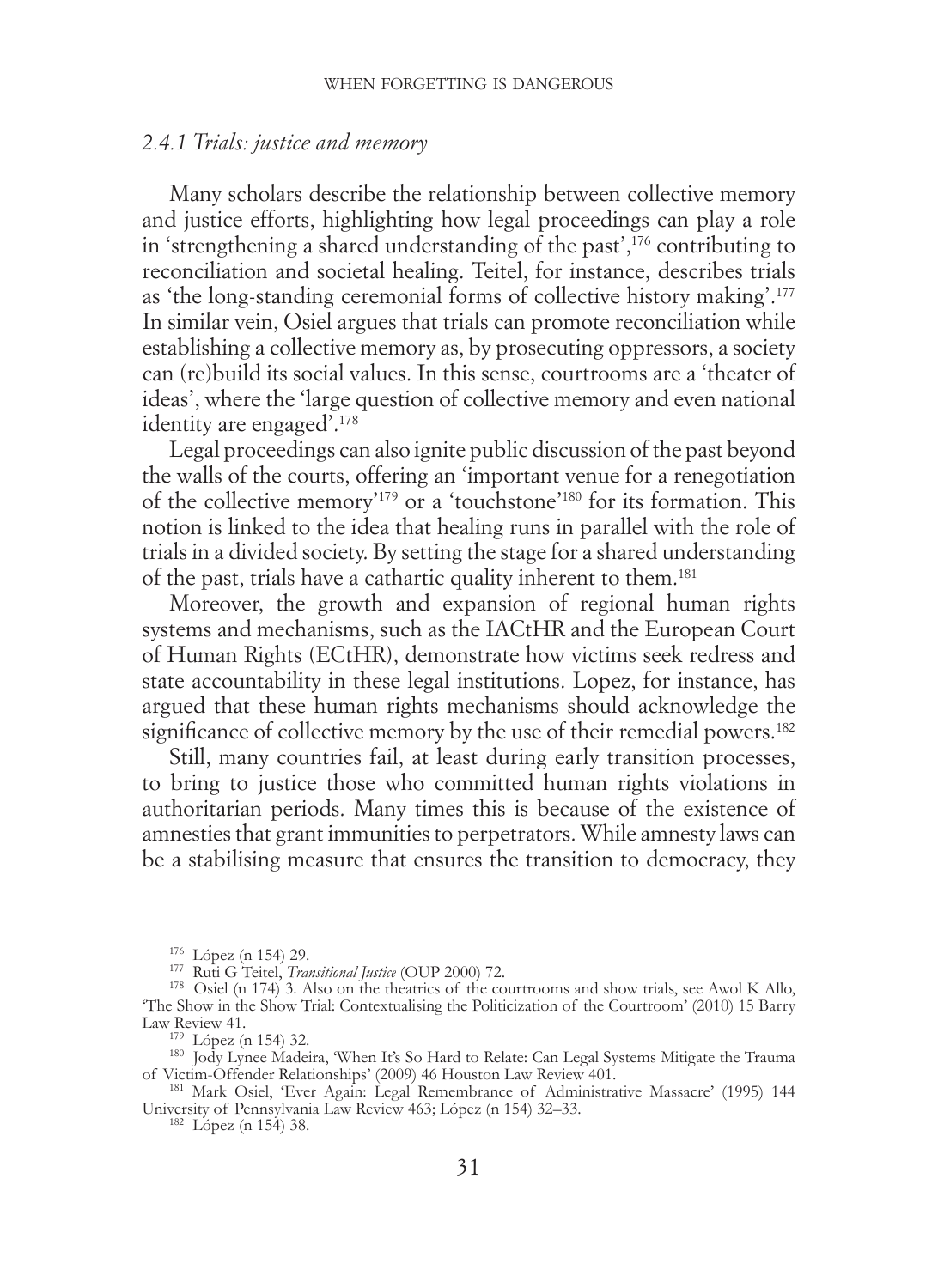can also present in the long term the nurturing of a culture of impunity and a dead-end to the transitional justice process in a particular country. In this sense, amnesties are perceived as a 'transitional justice measure of last resort'.<sup>183</sup>

For this reason, often, these amnesties are revised further in the transitional process of a country. This trend caused the rise in human rights prosecutions happening at both the national and international levels, in what Sikkink and Lutz have described as a 'justice cascade'.<sup>184</sup> Yet, there is still some scepticism that considers that these trials are capable of reigniting conflicts or undermine democracy.<sup>185</sup> Data from Latin America show that this scepticism does not stand, and, in fact, they contribute to the improvement of human rights and the enhancing of the rule of law in those countries.186

In Brazil, however, the Amnesty Law persisted even decades following the transition to democracy. Different from the majority of countries in Latin America there were no trials of state agents. In the next chapter we focus on the transitional experience in Brazil and how the Amnesty Law represented a hindrance not only for human rights trials but for transitional justice overall.

# *2.4.2 Truth commissions: truth and memory*

Considering the limited reach that courts have, and also the fact prosecutions would not solve by themselves the process of transitional justice in societies, many countries have adopted truth commissions as a central component in dealing with past atrocities, with each context calling for specific investigatory mandates and powers that take account of the needs and political realities of the society in question.187 Thus, gradually trials and truth commissions started to be seen as complementary to the task of truth-seeking and truth-telling and as parts of a broader 'set of obligations' that pursue the triad of truth, justice and guarantees of nonrepetition.188

<sup>&</sup>lt;sup>183</sup> Anja Mihr, 'Transitional Justice and the Quality of Democracy' (2013) 7 International Journal of Conflict and Violence 298, 301.

<sup>&</sup>lt;sup>184</sup> Kathryn Sikkink and Éllen Lutz, 'The Justice Cascade: The Evolution and Impact of Foreign Human Rights Trials in Latin America' (2001) 2 Chicago Journal of International Law.

<sup>&</sup>lt;sup>185</sup> Kathryn Sikkink and Carrie Booth Walling, 'The Impact of Human Rights Trials in Latin America' (2007) 44 Journal of Peace Research 427, 433–34. America' (2007) 44 Journal of Peace Research 427, 433–34.<br><sup>186</sup> ibid 443.<br><sup>187</sup> Priscilla Hayner, *Unspeakable Truths: Transitional Justice and the Challenge of Truth Commissions* 

<sup>(2</sup>nd edn, Taylor & Francis 2010). 188 Roht-Arriaza (n 120) 8.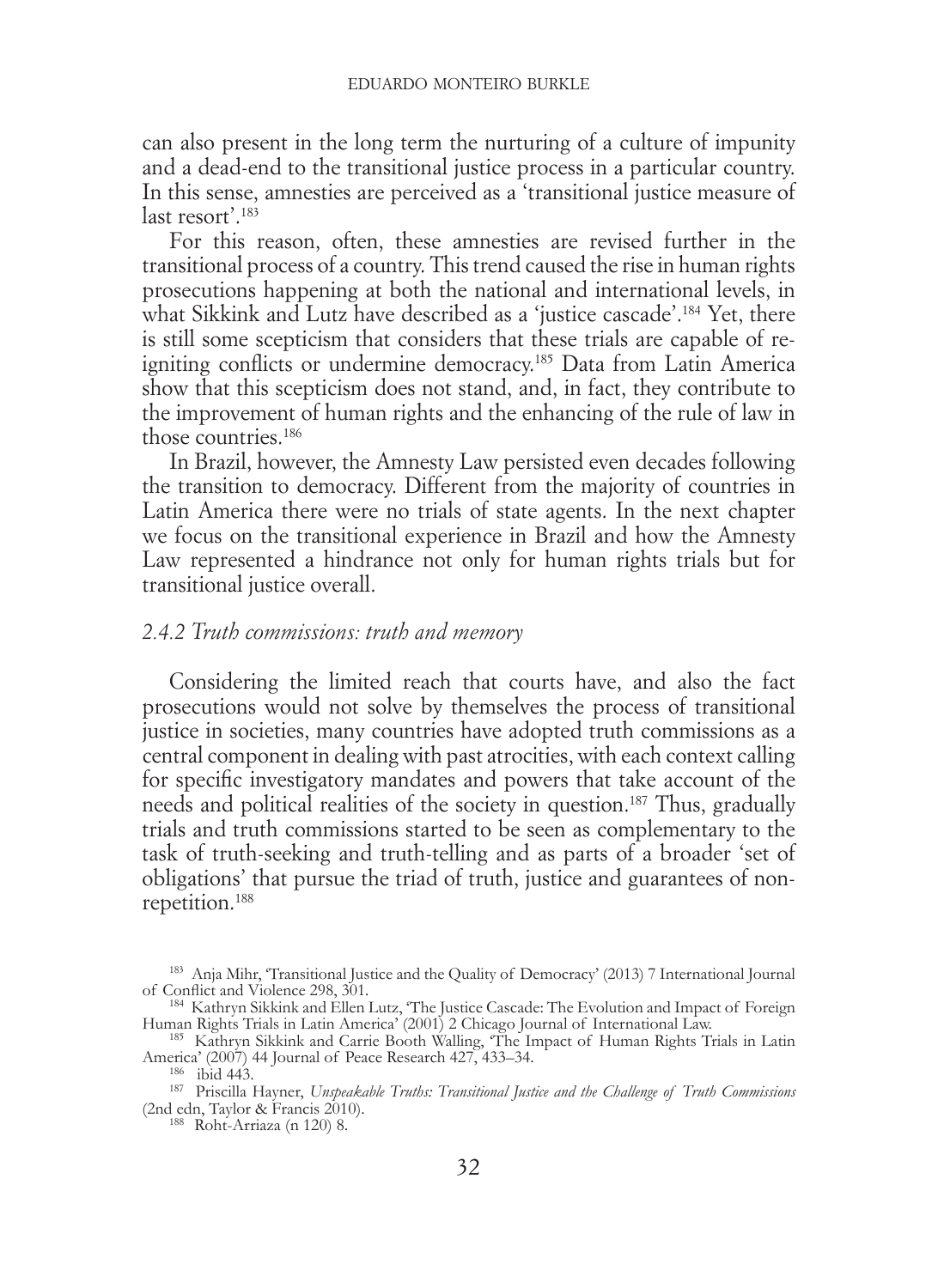The classic definition of a truth commission is one that fits Priscila Hayner's conceptualisation, allowing some variation, and refers to bodies with the following characteristics: 1) truth commissions focus on the past; 2) they investigate a pattern of abuses over a period of time rather than a specific event; 3) a truth commission is a temporary body, typically in operation for six months to two years, and completing its work with the submission of a report; and 4) these commissions are officially sanctioned, authorised or empowered by the state.189

As for the objectives of truth commissions, Popkin and Roht-Arriaza offer the following list: truth commissions can establish an authoritative record, help victims by providing them with both a platform and redress, make recommendations for reforms and promote accountability.190 Relatedly, Daly highlights that truth commissions can promote reconciliation and create a clear distinction between past and present.191

There is a growing scepticism, however, on the work of truth commissions and the 'truth' they produce.192 This includes questions about how truth commissions can provide an official authoritative account about the past that often is a contested one. For instance, Chapman and Ball criticise the focus on individual cases and testimonies rather than on the causes and patterns of violations that occurred.<sup>193</sup> In this sense, truth commissions provide a 'micro-truth', more prone to 'subjective limitations and distortions of memory',194 as opposed to 'macro-truths'.

However, this criticism cannot diminish the relevance and importance of truth commissions. There are two reasons for this: First, there is no defined canonical model for a truth commission. As they proliferated throughout the world, the design and purposes of individual truth commissions were different and context-sensitive. Second, truth

<sup>&</sup>lt;sup>189</sup> Hayner (n 187) 11–12.<br><sup>190</sup> Margaret Popkin and Naomi Roht-Arriaza, 'Truth as Justice: Investigatory Commissions in<br>Latin America' (1995) 20 Law & Social Inquiry 79.

<sup>&</sup>lt;sup>191</sup> Erin Daly, 'Truth Skepticism: An Inquiry into the Value of Truth in Times of Transition' (2008) 2 International Journal of Transitional Justice 23, 27. <sup>192</sup> Margaret Urban Walker, 'Troubles with Truth Commissions: Putting the Moral Aims of

Truth Commissions to the Fore' in S Elizabeth Bird and Fraser M Ottanelli (eds), *The Performance of Memory as Transitional Justice* (Intersentia 2015) 10. <sup>193</sup> Audrey R Chapman and Patrick Ball, 'The Truth of Truth Commissions: Comparative Lessons

from Haiti, South Africa, and Guatemala' (2001) 23 Human Rights Quarterly 1. 194 Walker (n 192) 10.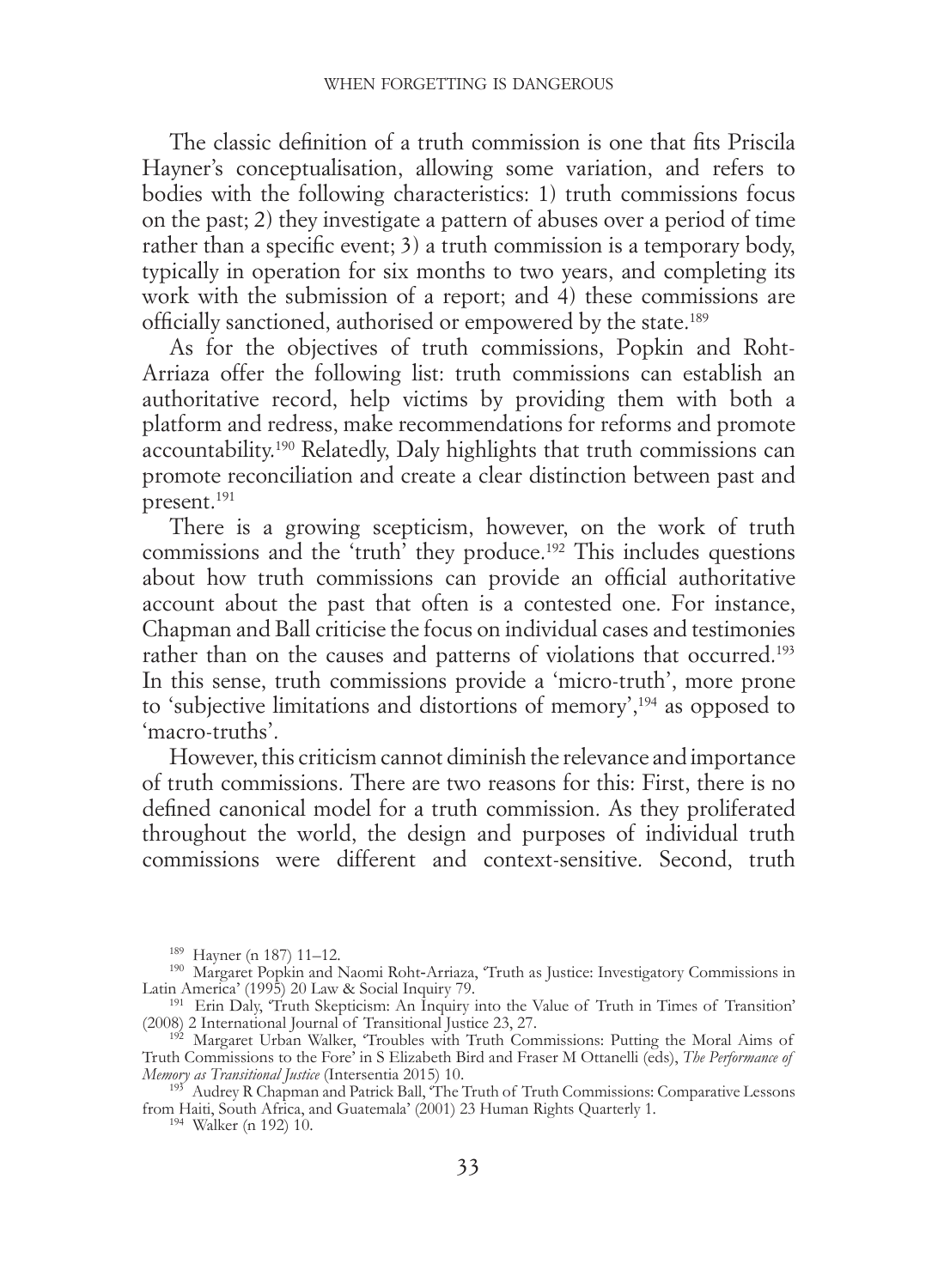commissions are 'keyed to a context of a post-conflict or post-repression political transition',195 which underlines a moral project, part of which is the harmonisation with transitional justice mechanisms in order to secure legitimacy and stability for the new regime.

Onur Bakiner argues that, beyond forensic investigation, truth commissions have a great potential in developing historical narratives that are able to explain 'causes and patterns' of an authoritarian past; he describes this as a 'historiographical function'.196

Truth commissions have emerged in political contexts where societies' conventional mechanisms for investigating serious crimes and writing unbiased accounts of the past (the judiciary and the media, chief among them) had ceased to function. They face the twofold task of discovering forensic facts and forging societal consensus over the meaning of the past. On the one hand, political decision makers grant them, at least ideally, the authority to publicize the truth about the nation's past, above and beyond political and societal debates. On the other hand, commissions are firmly embedded in the social struggles over memory and history, which makes the reception of their findings and narratives dependent on larger political and societal processes. They produce one truth among others.<sup>197</sup>

Even though a truth commission cannot claim to represent the truth 'once for all', this also can be said of any initiative concerning historical narratives. In any case, truth commissions can present an 'inclusive, truthful, and accurate historical explanation'198 concerning past human rights violations, thereby contributing to the formation of a nation's collective memory.

In this sense, even with their inherent limitations, truth commissions play an essential role in giving voices to victims, reaffirming their dignity and providing an extensive (and reliable) documentation of past abuses.

For this reason, truth commissions need to be understood as a critical moment in a deliberate 'open-ended and long-term process of uncovering and preserving truths'.199 The already-discussed limits of the truth commissions sign how they can better serve as a kick-off for multiple projects of truth recovery practices to be developed through time.

<sup>&</sup>lt;sup>195</sup> Walker (n 192) 17–19.<br><sup>196</sup> Onur Bakiner, *Truth Commissions : Memory, Power, and Legitimacy* (University of Pennsylvania<br>Press 2016) 62–63.

<sup>&</sup>lt;sup>197</sup> ibid 63.<br><sup>198</sup> ibid 236.<br><sup>199</sup> Walker (n 192) 20.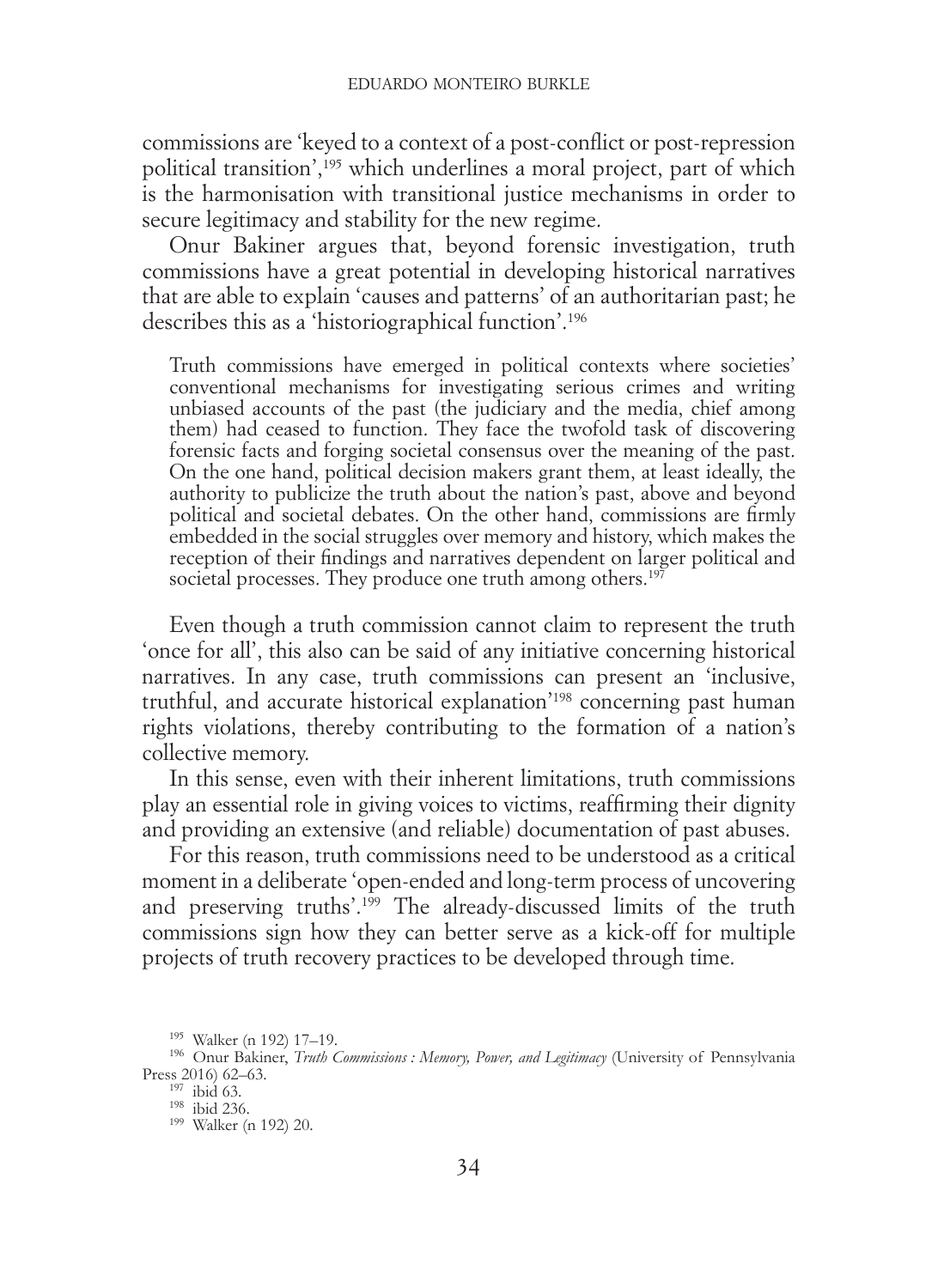This long-term preoccupation is better observed in the recommendations, usually issued by a truth commission at the end of its reports, where truth recovery and preservation can be prescribed via other projects and institutions as a continuous project. Thus, even though a truth commission is a 'limited transitional institution',200 its intervention can set a more substantial project of finding, rethinking and preserving a society's truth.

However, what is the impact of a truth commission when it is established decades after the transition to democracy? While normally they tend to inaugurate the process of transitional justice, in Brazil this logic was reversed. In the subsequent chapter we deal with the Brazilian NTC and its achievements and shortcomings as a late truth commission.

# 2.5 Transitional justice and the memory assumption: it is always BETTER TO REMEMBER?

Rotondi and Eisikovits claim that transitional justice scholarship generally agrees that societies must deal with their past, which entails a 'memory assumption' of the field. For them, there is a broad consensus that accountability helps 'nurture budding non-authoritarian institutions' and that burying the past is a 'profound injustice to victims' that would also perpetuate a culture impunity.201

However, while acknowledging that there are 'strong grounds for the memory assumption', Rotondi and Eisikovits argue that it should not work as dogma. This is not intended as a reason to 'undermine the rationale for remembering', but to pinpoint cases where the memory assumption can be problematic, and an argument for forgetfulness can thrive.<sup>202</sup>

They present three cases in which forgetting can be a valid strategy:

[C]onflicts with significant cultural variance on the question of how best to deal with the past; conflicts where there is a complicated division of guilt between the parties; and political situations where an insistence on commemoration and thorough accountability risks reigniting the conflict.<sup>203</sup>

<sup>&</sup>lt;sup>200</sup> ibid 21.<br><sup>201</sup> Jack Volpe Rotondi and Nir Eisikovits, 'Forgetting after War: A Qualified Defense' in Claudio Corradetti, Nir Eisikovits and Jack Volpe Rotondi (eds), *Theorizing Transitional Justice* (Routledge 2015)  $26-27$ .<br><sup>202</sup> ibid 27.<br><sup>203</sup> ibid.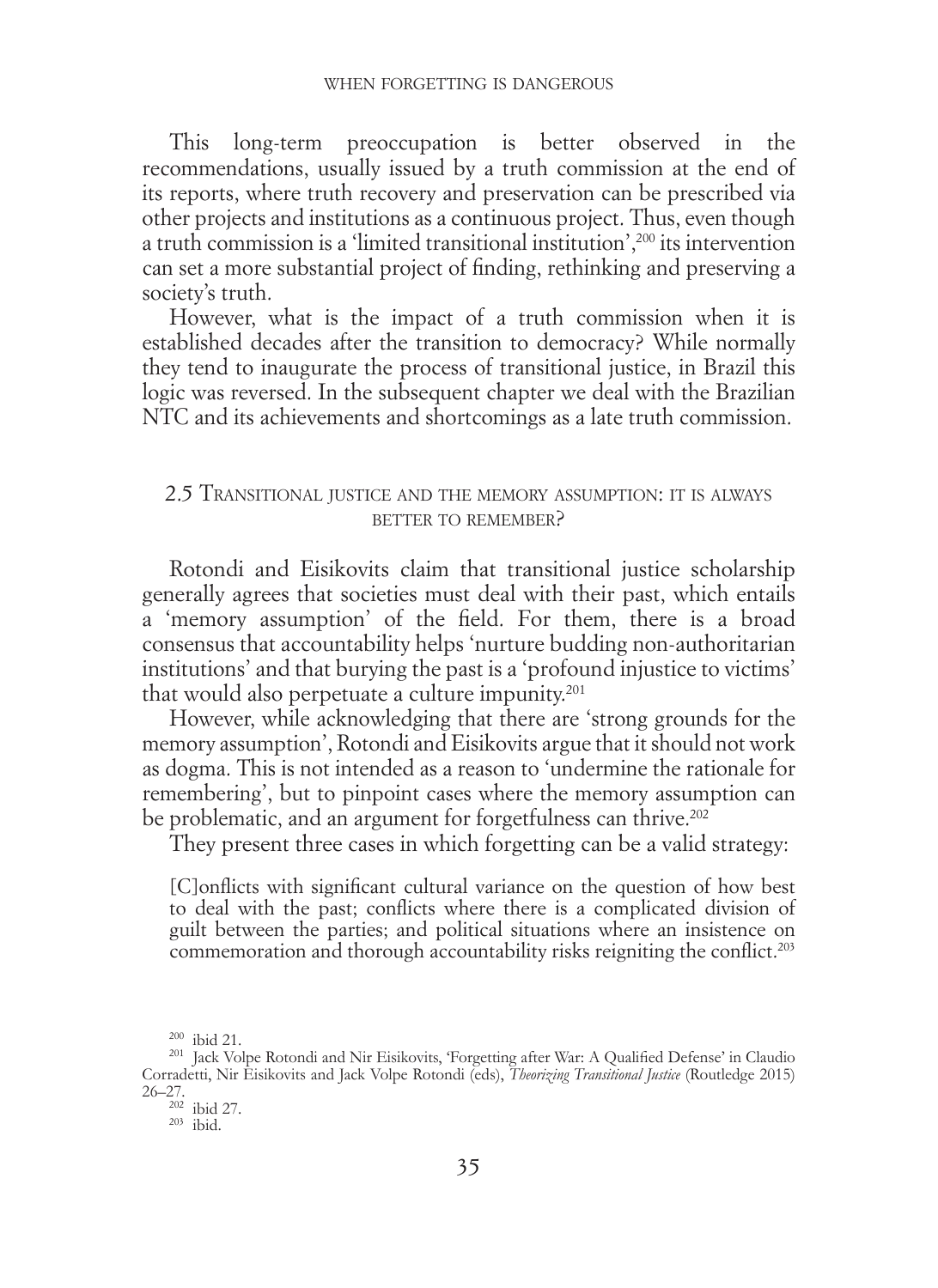The third case – circumstances of 'extreme political volatility' – is where the authors dedicate their efforts to form a 'philosophical argument for the legitimacy' of forgetting. These situations present the 'peace v justice' dilemma at its apex. They imply that pursuing truth and remembering can jeopardise the transition itself or turn it dangerous.204

Rotondi and Eisikovits argue that political transitions often require compromises. This often materialises in the need to balance the desire for accountability and the necessity of ensuring peace and social stability for the new regime. Such cases can present 'legitimate, largely non-cynical reasons for foregoing transitional justice due to rational fears of reinstating massive violence'.205

However, both authors also seem to recognise that even though 'a partial erasure of historical detail is inevitable', because of factors that range from political contexts to the possibility of accessing archival materials, this should not be seen as an argument to 'abuse history'.206

Further, even in the narrow cases in which Rotondi and Eisikovits seek to justify the decision to forget, they acknowledge there might be legal implications to this option. They note in particular the residual authority of the International Criminal Court and the recognition of a right to truth in customary international law, which includes the responsibility of states at the Inter-American Commission on Human Rights and the ECtHR207 to provide 'full information to victims about the circumstances under which they were abused (in addition to general information about patterns of injustice)'. Waldron provides another reason to be concerned: he argues that forgetting can mean the perpetuation of unjust social relations. In particular, he makes the point that remembering can sustain 'the moral and cultural reality of self and community'.208 Recollection allows a community to look back to the past and see how they would want certain events in their history to have actually unfolded. In doing so, it can become clear that a society would not accept the reoccurrence of similar events.209

<sup>&</sup>lt;sup>204</sup> Volpe Rotondi and Eisikovits (n 201) 28–31.<br><sup>205</sup> ibid 31–34.<br><sup>206</sup> ibid 34.<br><sup>207</sup> Panepinto (n 121).<br><sup>208</sup> Jeremy Waldron, 'Superseding Historic Injustice' (1992) 103 Ethics 4, 6.<br><sup>209</sup> ibid 5.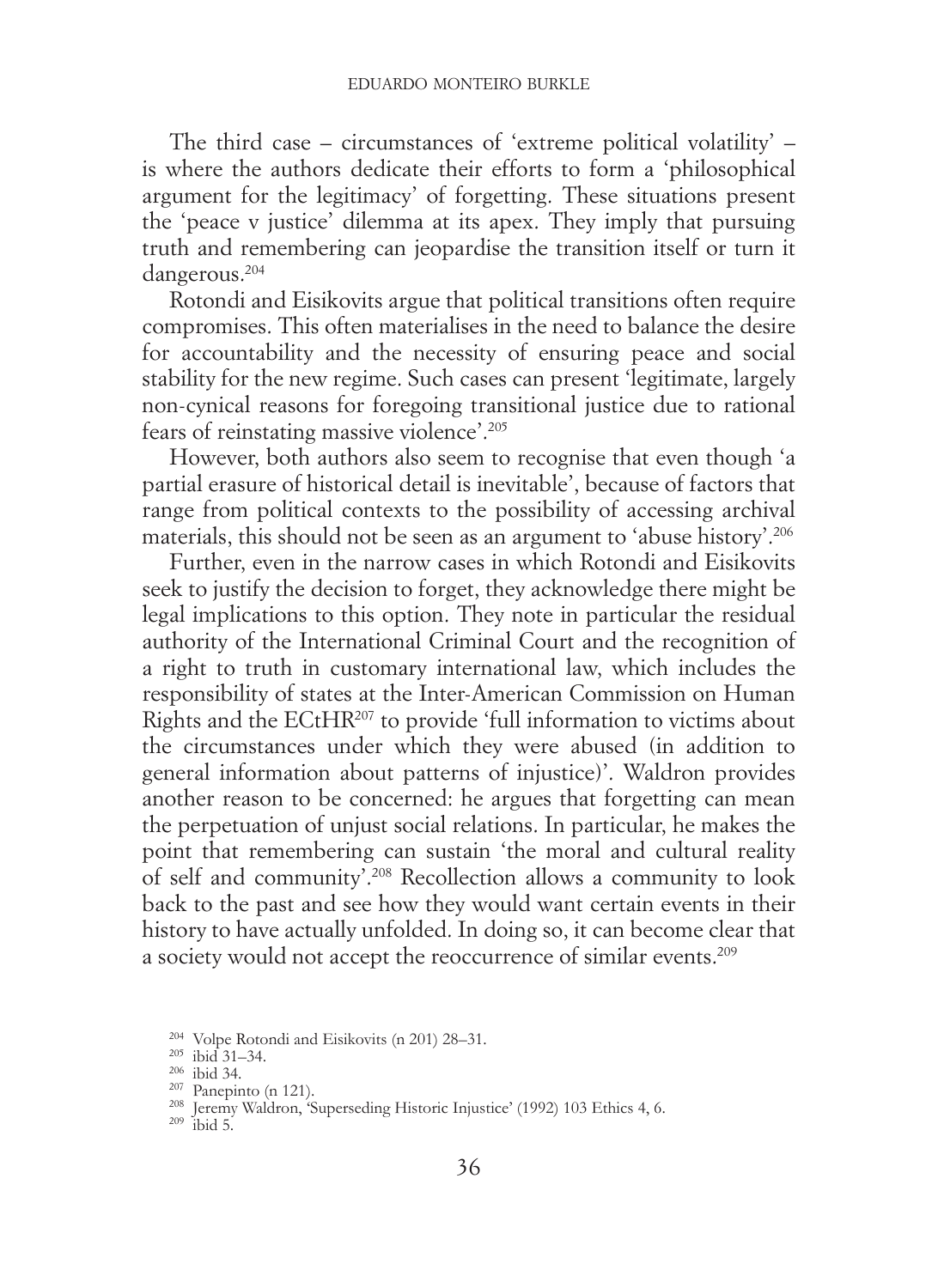In this sense, knowledge about the past is 'important in itself' as a 'moral right' for victims and their descendants. Moreover, without a 'reasonably complete truth', all the goals of transitional justice – from sanctions to reconciliation – are jeopardised. In order to reckon with past atrocities, a society should 'investigate, establish, and publicly disseminate the truth about them'.<sup>210</sup>

If transitional justice mechanisms are implemented without proper attention to 'relevant ethical questions', then the outcomes of the transitional process tend to be 'ad hoc, ineffective, inconsistent, and unstable'.<sup>211</sup>

This means that a '"one-size-fits-all," technocratic and decontextualized solution'212 must not be applied to all societies in transition. Transitional justice measures need to be approached in a 'context-sensitive manner'.213 This implies that 'transitional justice processes need to be pursued holistically' by dealing with past wrongdoing with the objective of societal transformation<sup>214</sup> and regime consolidation.

Thus, it is only in a minimal sense that forgetfulness can enhance the process of transition, as shown by Rotondi and Eisikovits. Moreover, the open concept of transition in transitional scholarship, plus the adoption of a 'non-linear approach to time'215 means that forgetfulness can only be understood as a strategic approach towards transitional justice that can be revisited later.

In the process of transitional justice, truth is recognised as an essential component for successful transitions. The myriad of mechanisms to deal with the past dislocate the debate to whether measures, such as truth commissions, must be adopted or not by post-conflict societies, but as how to compose a tailor-made solution that encompasses the particularity of each transition.

<sup>&</sup>lt;sup>210</sup> David A Crocker, 'Reckoning with Past Wrongs: A Normative Framework' (1999) 13 Ethics and International Affairs 43, 49–50.

<sup>&</sup>lt;sup>211</sup> ibid.  $^{212}$  Nagy (n 128).  $^{213}$  Murphy (n 119) 10.  $^{214}$  ibid 194–95.  $^{215}$  Teitel (n 107) 86.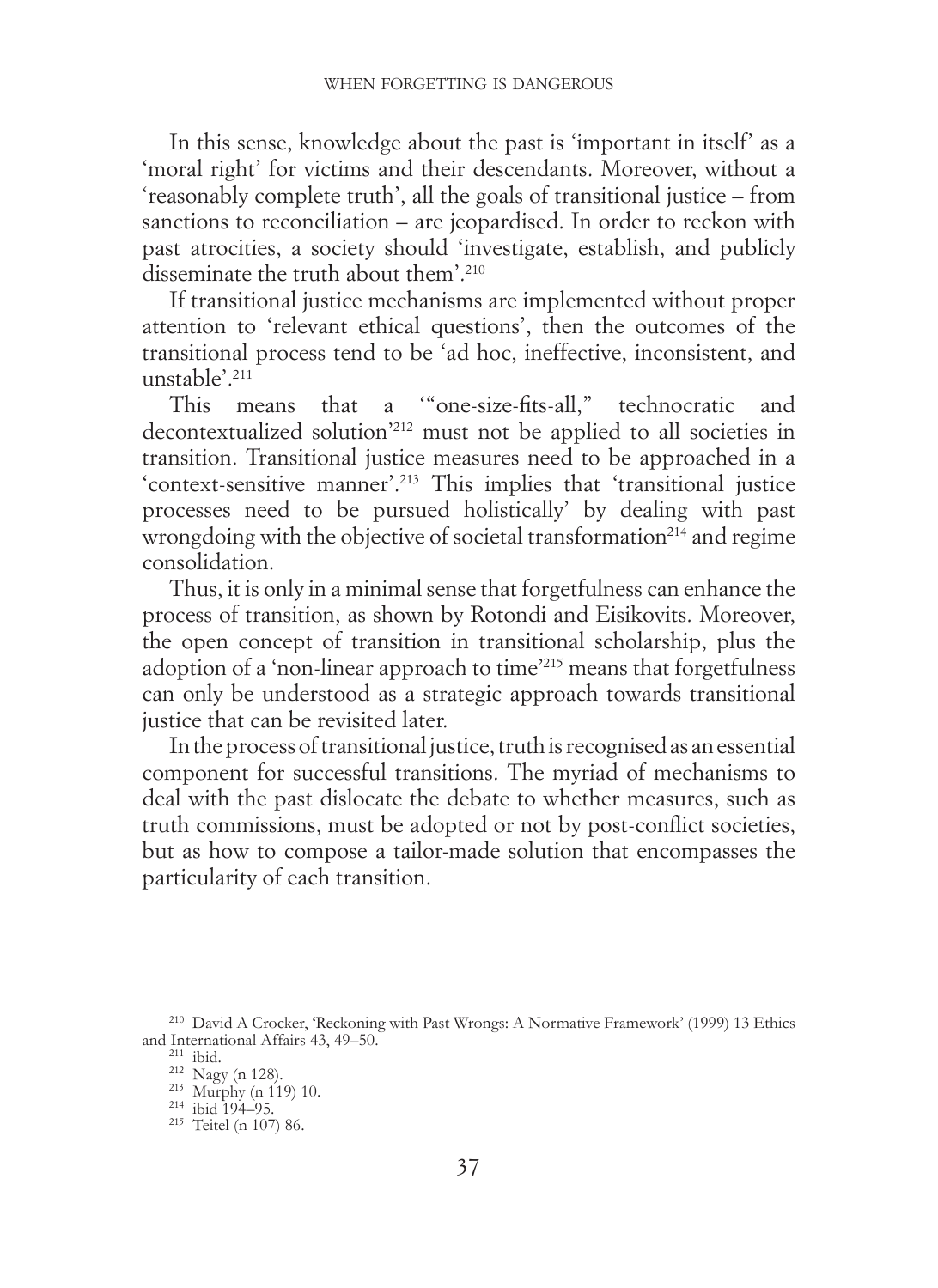### 2.6 Politics of memory and the process of democratisation

Transitional justice mechanisms can have a profound effect on the democratisation of a society in transition. At the same time, the outcomes of these measures help to shape the collective memories of societies, where it is possible to analyse the 'dynamic links between democratization and accountability policies.<sup>216</sup>

The type of transition itself shapes these possible outcomes. When a transition occurs after the defeat of an authoritarian regime and the elite that surrounds it, then the scope for truth and justice policies tends to be more extensive. For this reason, it is possible to classify two types of transition – either by rupture or by negotiation.<sup>217</sup>

In any case, the key variable seems to be the relative strength of proreform groups emerging from the old regime, moderate opposition, and intransigent groups on both sides, namely the authoritarian elite and radicals within the opposition. Negotiations between these political groups and their relative strength in the transitional processes are crucial variables for understanding when and how retroactive justice measures, such as purges, truth commissions, and trials, are adopted. The politics of memory, such as the symbolic and economic rehabilitation of the victims, the building of monuments and ceremonies, and public recognition of the suffering of the victims, will also depend on this equilibrium.<sup>218</sup>

Transitions by rupture mean that the representatives of the former regime 'have lost their capacity to manoeuvre as their political, police, or military vehicles have been totally or almost completely destroyed and cannot be reconstituted'. In contrast, transitions that are negotiated usually are marked by a reform-oriented pact between elites. In the latter, 'the repressors or outgoing regime authorities tend to retain such a measure of power that the new democratizing elite must co-exist and must constantly negotiate change with the old guard'.219

Moreover, there are a series of conditions that influence how new regimes decide to deal with the past, making them 'historically grounded and thus peculiar to each country'.220 These conditions include the

<sup>216</sup> Alexandra Barahona de Brito, 'Introduction' in Alexandra Barahona De Brito, Carmen Gonzalez Enriquez and Paloma Aguilar (eds), *The Politics of Memory: Transitional Justice in Democratizing Societies* (OUP 2001) 2. <sup>217</sup> ibid. <sup>218</sup> ibid 13. <sup>219</sup> ibid 12. 220 ibid 17.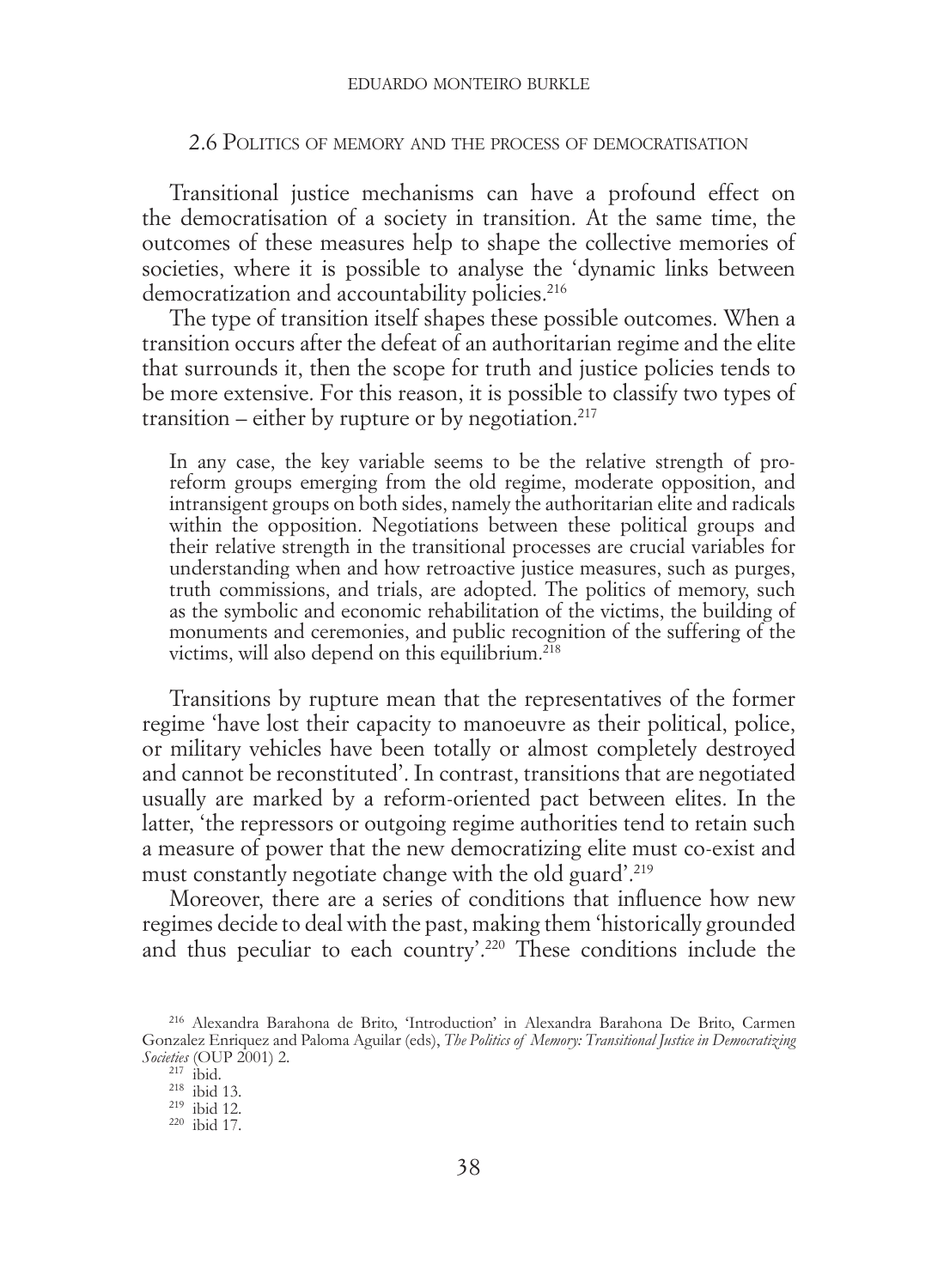beliefs and values of the emerging new regimes,<sup>221</sup> structural factors, the existence of strong human rights movements, the international context and the presence of an engaged and articulated civil society. The way these factors are presented in each society can determine if a country try to 'keep memory alive' when there might be some resistance to accountability, or if it opts for (at least temporary) forgetting.

At the same time, the existence of a previous democratic tradition can fuel the transitional measures taken by the new regime and facilitate the process of accountability. Where there is a weak democratic tradition and a permanent legacy of authoritarianism, the period of transition tends to produce a 'weak or fearful society'.222 In this scenario, many years can pass before backward-looking accountability becomes possible.

Every transitional period entails at least a tentative democratisation or deepening of an existent democracy. This process means progress in several areas such as 'political, legal, institutional, cultural ideological, social, and economic arenas'.<sup>223</sup> Garretón, for instance, acknowledges that truth and justice are linked to institutional reform and that without these elements, brought by transitional justice mechanisms, democracy is weaker<sup>224</sup>

However, the exact role of truth and justice in a democratisation process is heavily dependent on how those policies are formulated, the level of social interest in engaging with them and the expectation surrounding their outcomes. Moreover, specific national conditions, such as the political scenario, are essential in evaluating their impact.<sup>225</sup>

Even though there are examples of democratisation without accountability, backward-looking truth and justice can indeed set in motion a process of broader reforms, deepening democracy. Also, they produce a social engagement that can be vital for the politics of democratisation.<sup>226</sup>

<sup>221</sup> Jon Elster, 'Coming to Terms with the Past. A Framework for the Study of Justice in the

Transition to Democracy' (1998) 39 European Journal of Sociology 7.<br>
<sup>222</sup> Barahona de Brito, 'Introduction' (n 216) 17–18.<br>
<sup>223</sup> ibid 29–30.<br>
<sup>224</sup> Manuel Antonio Garreton M, 'Human Rights in Processes of Democratisation

<sup>&</sup>lt;sup>225</sup> Barahona de Brito, 'Introduction' (n 216) 31. <sup>226</sup> ibid 31–34.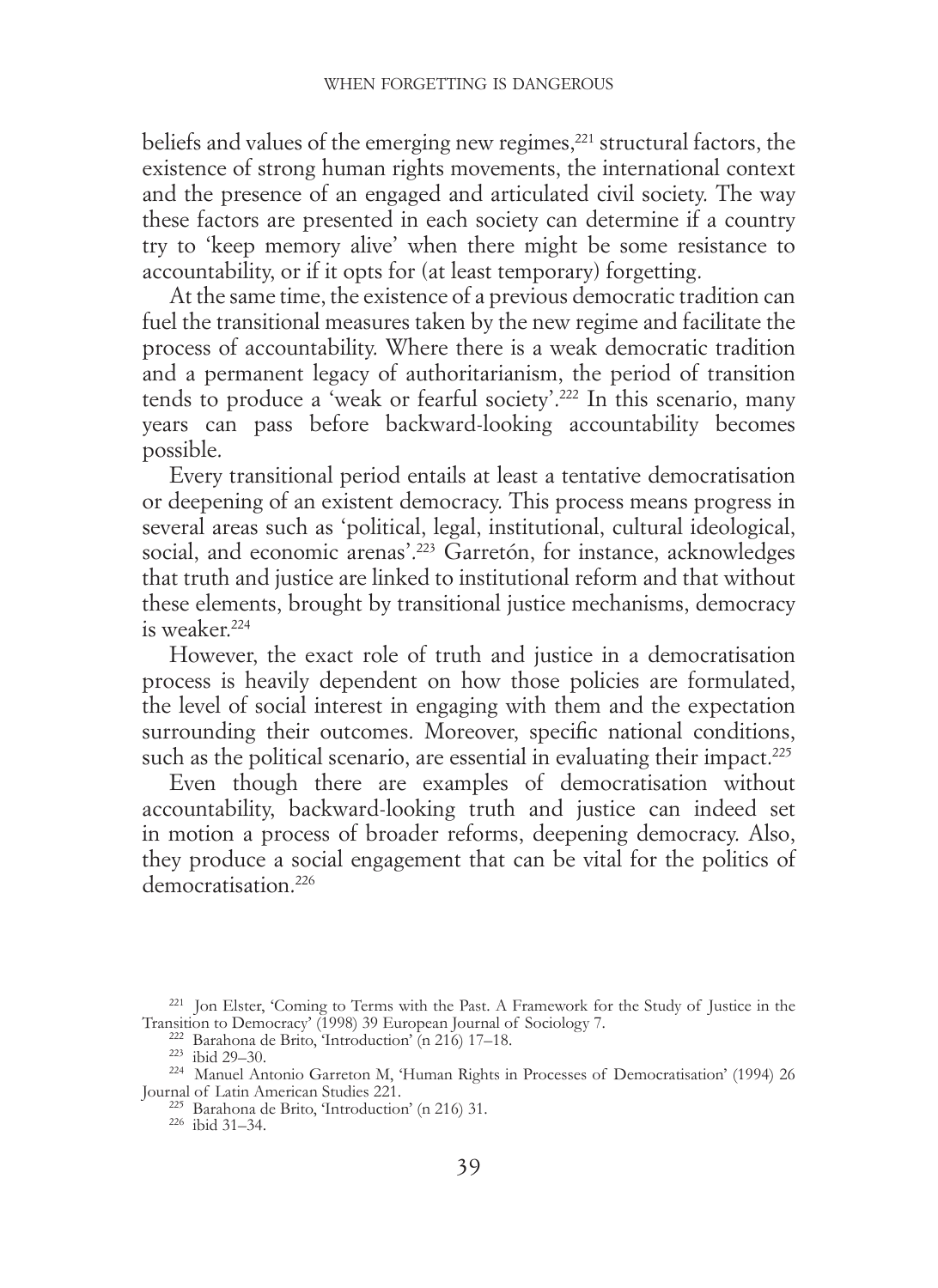The potential of how transitional truth and justice can improve the process of democratisation is dependent on the power dynamics of the transition itself. Barahona de Britto argues that the level of popular participation and interest in the process and if they are democratic themselves can determine if they are genuinely conceived of as a way to break with an undemocratic past and build a new democracy.<sup>227</sup>

The understanding of how collective memory works can help us to realise that the choices and actions of individuals and the groups are dictated by how they remember the past.228 Transitional justice mechanisms try to stitch the fragmented and parallel memories of such groups, bridging the gaps between them, in order to compose a human rights orientated vision of the past, which can lay the ground for a new democratic regime.

The pursuit of 'truth' in its many forms – as recovery of what happened, as clarification of its moral content, as a consensual truth – is the central and common focus of legal and quasi-legal procedures, of individual remembrance and collective renderings of the past. It is the core problem of transitional justice: how to realign truth in these various forms with the needs of reconciliation and recovery within post-violence societies. As selective, distorting and restricting as legal institutions and quasi-legal procedures are, likewise are individual and collective memories, and as such, neither the individual sphere nor the institutional or wider social realm differs in principle in rendering distorted, orchestrated or manipulated 'truths'.229

Nevertheless, the politics of memory transcends transitional justice mechanisms and their pursuit of truth and justice in transition. It is also concerned with 'how a society interprets and appropriates its past, in an ongoing attempt to mold its future (social memory)'.230 Therefore, the politics of memory 'is an integral part of the process of building various social, political, or "collective" identities, which shape the way different social groups view national politics and the goals they wish to pursue for the future'.231

The link between the collective dimension of memory and the transitional justice field can be observed closely through the lens of the

<sup>&</sup>lt;sup>227</sup> ibid 34–35. 228 Barahona de Brito, 'Transitional Justice and Memory: Exploring Perspectives' (n 131) 363. <sup>229</sup> Karstedt (n 129) 8. <sup>231</sup> ibid. <sup>231</sup> ibid.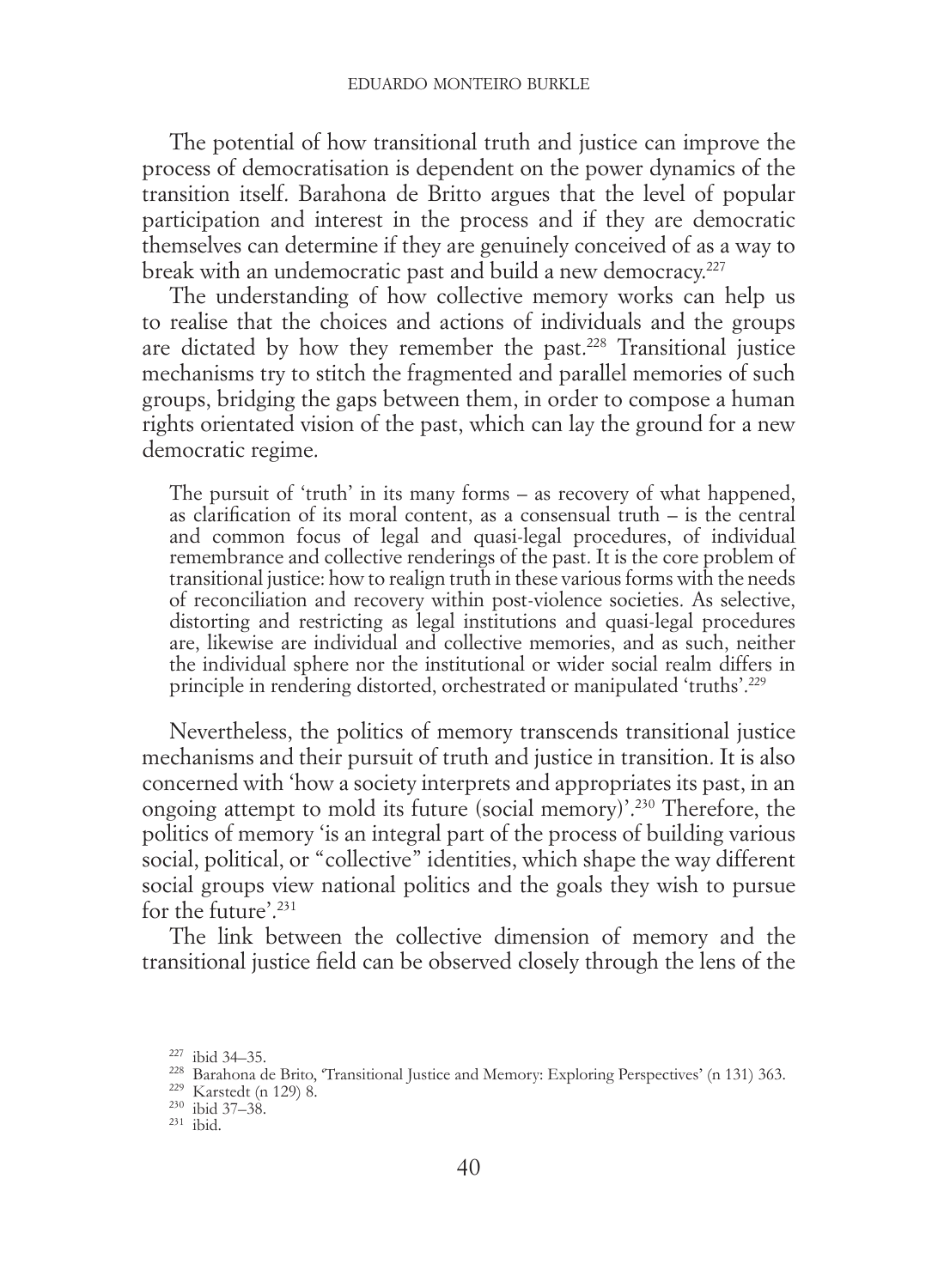politics of memory. It shows us how the collective memory of different groups can have a powerful effect on how a society interprets its past, with political consequences in the present. Furthermore, transitional justice mechanisms are capable of contributing to the formation of a shared understanding of the past, which can be a factor that deepens democratisation processes. In the next chapter, this theoretical framework will be applied to the Brazilian transition, demonstrating how the lack of transitional justice mechanisms in the Brazilian case explains the presence of parallel collective memories on the military dictatorship.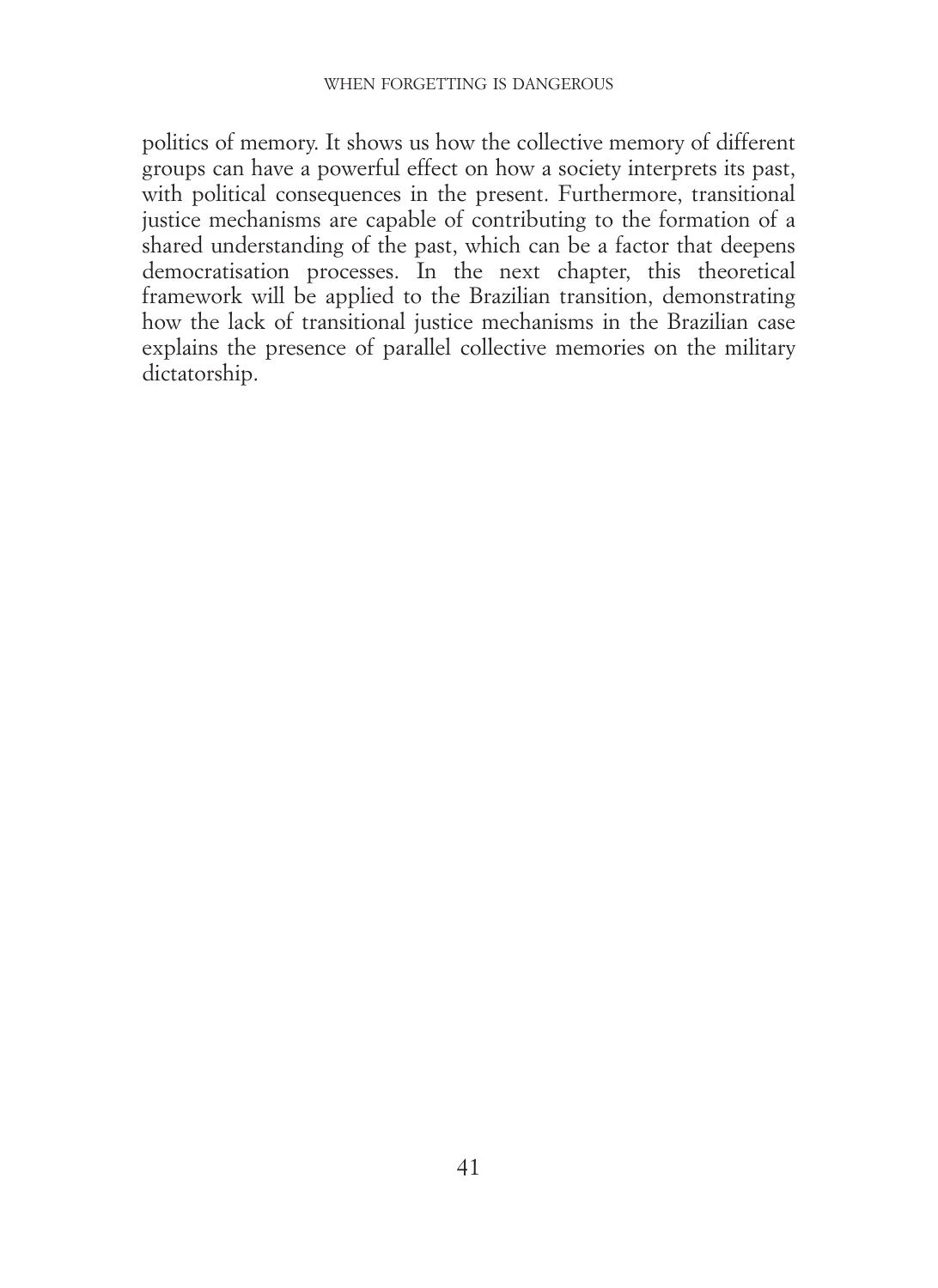3.

# SHADOWS AND LIES CANNOT PROMOTE HARMONY:<sup>232</sup> TRANSITIONAL JUSTICE AND THE BRAZILIAN CASE

This chapter deals with the Brazilian transitional justice experience, and how the late and sparse implementation of transitional justice measures allowed amnesia to thrive after the transition to democracy. At the heart of this gap in the nation's collective memory of the military regime is a blanket amnesty approved in 1979 that meant impunity for the gross human rights violations committed by the armed forces.

In order to tackle this analysis of the Brazilian case of transitional justice the first part of the chapter will deal with the transition to democracy and the instauration of two reparation commissions by the Brazilian state. The second part is dedicated to the Amnesty Law and its dissonant interpretation between the Brazilian Supreme Court and the IACtHR. Next, the NTC is shown as the pinnacle of a gradual turn in the politics of memory in Brazil. Lastly, this chapter discusses the shortcomings of this new phase of the transitional justice in Brazil and, also, how it was interrupted as soon as the *Partido dos Trabalhadores* (Worker's Party) left power in 2016.

<sup>232</sup> In her speech at the inauguration of the National Truth Commision in 2012, Dilma Rousseff said 'Ignorance of history does not bring peace, on the contrary, it preserves latent pains and grudges. Disinformation does not appease, it only helps drive intolerance. Shadows and lies cannot promote harmony. Brazil deserves the truth. The new generations deserve the truth, and, most of all, those who lost friends and relatives and are still suffering as if their loved ones kept dying everyday, they deserve the factual truth'. For the translation of part of the speech see Samantha Viz Quadrat, 'The Skirmish of Memories and Political Violence in Dictatorial Brazil' in E Allier-Montaño and E Crenzel (eds), *The Struggle for Memory in Latin America: Recent History and Political Violence* (Palgrave Macmillan 2015) 86.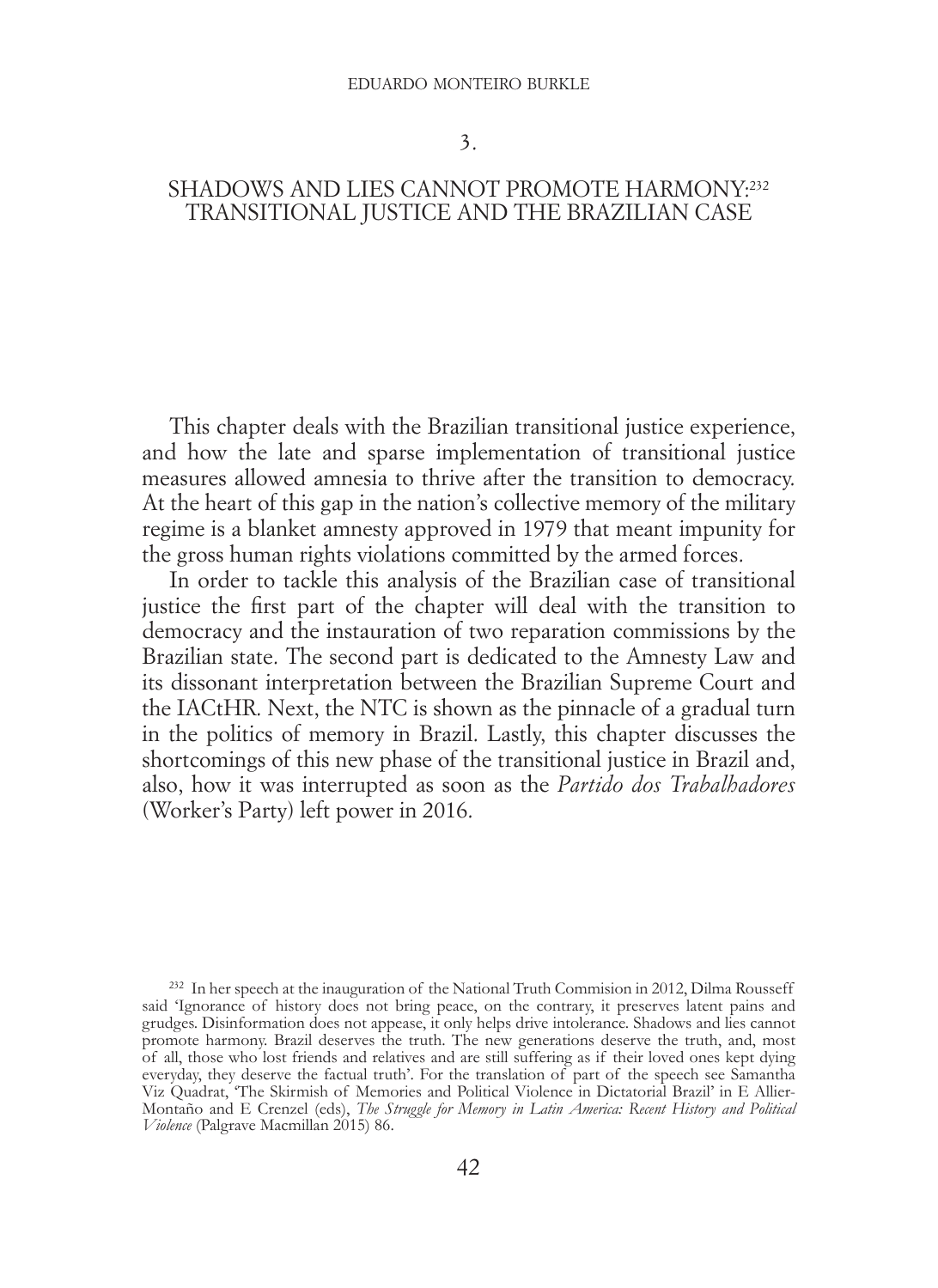#### when forgetting is dangerous

### 3.1 A negotiated transition and <sup>a</sup> delayed transitional justice: the Brazilian case

The transition to democracy in Brazil was one of the longest in Latin America. It began in the second half of the 1970s in Ernesto Geisel's term with a liberalisation plan aiming at the 'institutionalization of the regime'.<sup>233</sup> The so-called *abertura* was a synonym for a restrictive and punctual strategic plan by the military. Later, the insurgence by the civil society and (part of) the political system tipped the *abertura* into a long-term project of democratic transition that would be implemented in controlled and gradual steps, encompassing the Amnesty Law (1979), the indirect election of a civilian president (1985), the approval of a new constitution (1988) and the first direct election for a president (1990) after the coup in 1964.234

The Brazilian transition was a 'regime-initiated liberalization'235 with the military retaining 'substantial control over the transition to democracy'.236 The pressure by civil society was a key component in the process. However, the liberalisation of the regime was provoked by the loss of the support of the regime provided by the elite and middle class,237 which disintegrated in the last years of the regime with the end of the 'economic miracle'238 the government sustained between 1969 and 1973.

Beyond military control, other factors help explain the Brazilian transition and how it shaped the transitional justice experience in the country. Perhaps the most significant, in comparison with other dictatorships of the southern cone, is that Brazil had the most 'legalized form of military regime'.239

Considerations' in Guillermo A O'Donnell, Philippe C Schmitter and Laurence Whitehead (eds), Transitions from Authoritarian Rule: Comparative Perspectives (Johns Hopkins UP 1986).

*Transitions from Authoritarian Rule: Comparative Perspectives* (Johns Hopkins Hopkins Hopkins Hopkins Hopkins Hopkins Hopkins Hopkins Up 1986). 236 Marcelo Torelly, 'Assessing a Late Truth Commission: Challenges and Achie Brazilian National Truth Commission' (2018) 12 International Journal of Transitional Justice 194, 197. <sup>237</sup> Alexandra Barahona de Brito, '"Justiça Transicional" Em Câmera Lenta: O Caso Do Brasil'

in Antonio Costa Pinto and Francisco Carlos Palmomanes Martinho (eds), *O Passado que não Passa: A sombra das ditaduras na Europa do Sul e na América Latina* (Civilização Brasileira 2012) 169. <sup>238</sup> Bethell and Castro (n 234) 203. 239 Torelly (n 236) 196.

<sup>233</sup> Marcos Napolitano, *1964: História Do Regime Militar Brasileiro* (Editora Contexto 2014) 245–46. <sup>234</sup> Adriano Codato, 'A Political History of the Brazilian Transition: From Military Dictatorship

to Democracy' (2005) 2 Revista de Sociologia e Política, 16; Leslie Bethell and Celso Castro, 'Politics in Brazil Under Military Rule, 1964-1985' in Leslie Bethell (ed), *Cambridge History of Latin America - Volume IX: Brazil since 1930* (CUP 2008); Leslie Bethell and Jairo Nicolau, 'Politics in Brazil, 1985- 2002' in Leslie Bethell (ed), *The Cambridge History of Latin America, Volume IX - Brazil since 1930* (CUP 2008); Bryan McCann, *The Throes of Democracy: Brazil since 1989* (Zed Books 2013) 12–13..<br><sup>235</sup> Alfred C Stepan, 'Paths Toward Redemocratization: Theoretical and Comparative<sup>235</sup>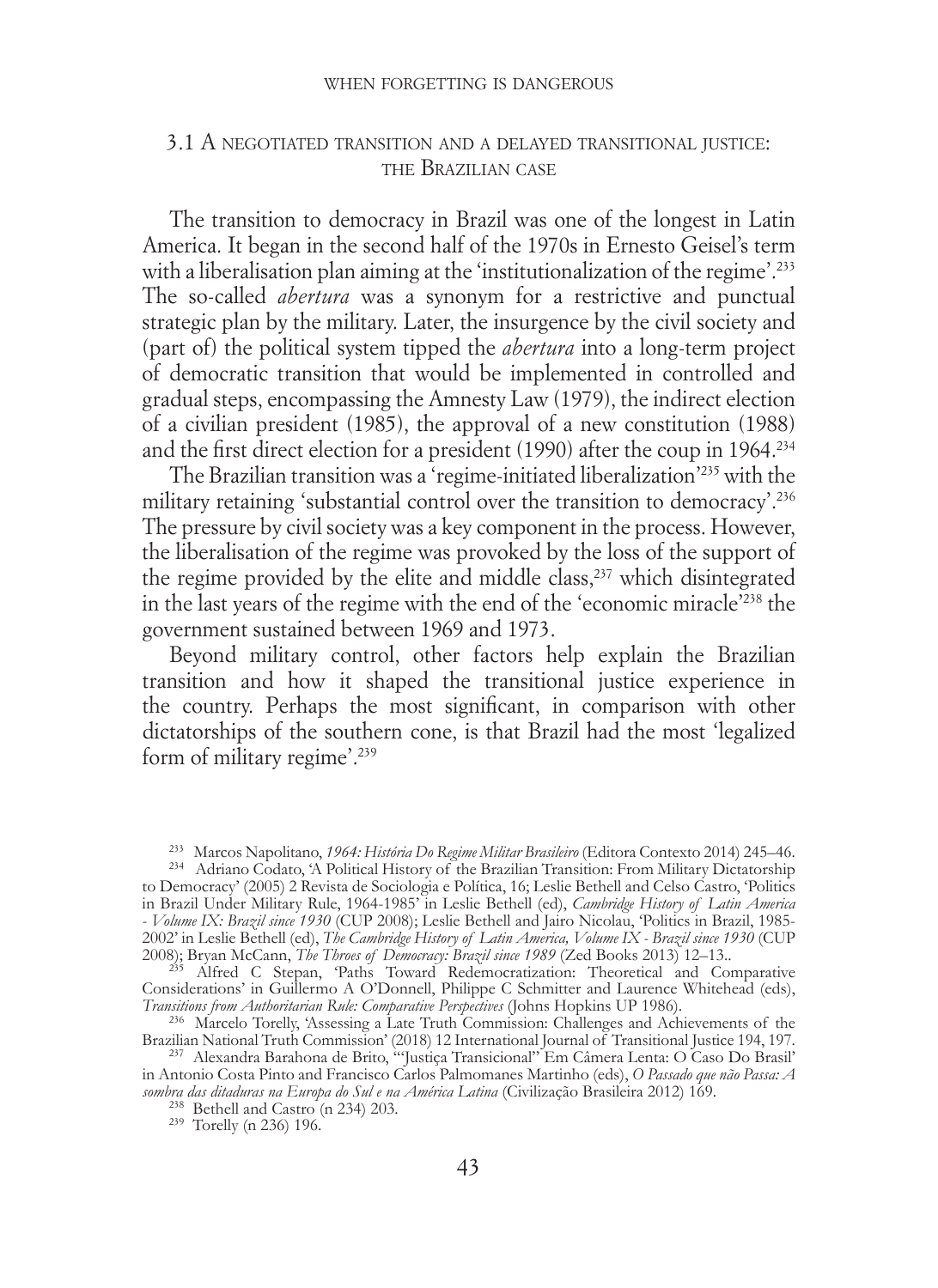In authoritarian states, law is often used as an instrument against opposition, but also to promote the institutionalisation of the regime, giving it a veneer of legitimacy.240 That is to say, rule by law instead of rule of law.241 This is also true when the military are in power and are able to have strong bonds with the judiciary. The civilian-military cooperation in the dictatorships of the southern cone, which included the judiciary, led O'Donnell to coin the term 'bureaucratic authoritarianism'.<sup>242</sup>

Analysing the 'authoritarian legality' of the regimes in Brazil, Argentina and Chile, Pereira illustrate how the degrees of integration and consensus between the judiciary and the military were higher in Brazil.<sup>243</sup> While this led to lower levels of lethal violence, as the regime was able to utilise political trials to neutralise the opposition, it created an 'immense barrier'244 for reforms after the end of the dictatorship.

A direct consequence of this authoritarian legality was the adoption of a different system of repression. In Brazil, the 'judicial branch's adherence to authoritarianism allowed political enemies to be prosecuted, imprisoned and expelled from the country in formal ways'.<sup>245</sup> The legal appearance of the regime also included a restricted congress function, presidential terms and controlled two-party elections for the legislature. While the military always kept a tight control of this environment, Alfred Stepan argues that the dictatorship in Brazil never articulated 'a systematic attack on democracy as system of government',<sup>246</sup> in contrast with other authoritarian regimes of the southern cone, for example.

Perhaps the most symbolic face of the 'democratic facade'<sup>247</sup> of the military regime was the existence of a bi-partisan system with a government party, the National Renewal Alliance (*Aliança Renovadora Nacional* or ARENA), and an opposition party, the Brazilian Democratic Movement (*Movimento Democrático Brasileiro* or MDB). However, the regime had authority to appoint representatives to some seats in the congress and were able to suspend political rights of individuals and

<sup>240</sup> Tamir Moustafa, 'Law and Courts in Authoritarian Regimes' (2014) 10 Annual Review of Law and Social Science 281, 283.

<sup>241</sup> Mark Tushnet, 'Rule by Law or Rule of Law?' (2014) 22 Asia Pacific Law Review 79.<br><sup>242</sup> Guillermo O'Donnell, *Modernization and Bureaucratic-Authoritarianism: Studies in South American Politics (Institute of Interna* 

<sup>243</sup> Pereira, *Political (In)Justice: Authoritarianism and the Rule of Law in Brazil, Chile, and Argentina (n 4).<br><sup>244</sup> ibid 172.<br><sup>245</sup> Torelly (n 236) 196.<br><sup>246</sup> Alfred C Stepan, <i>Democratizing Brazil: Problems of Transi* 

on the Amnesty Law' (2011) European Review of Latin American and Caribbean Studies 39.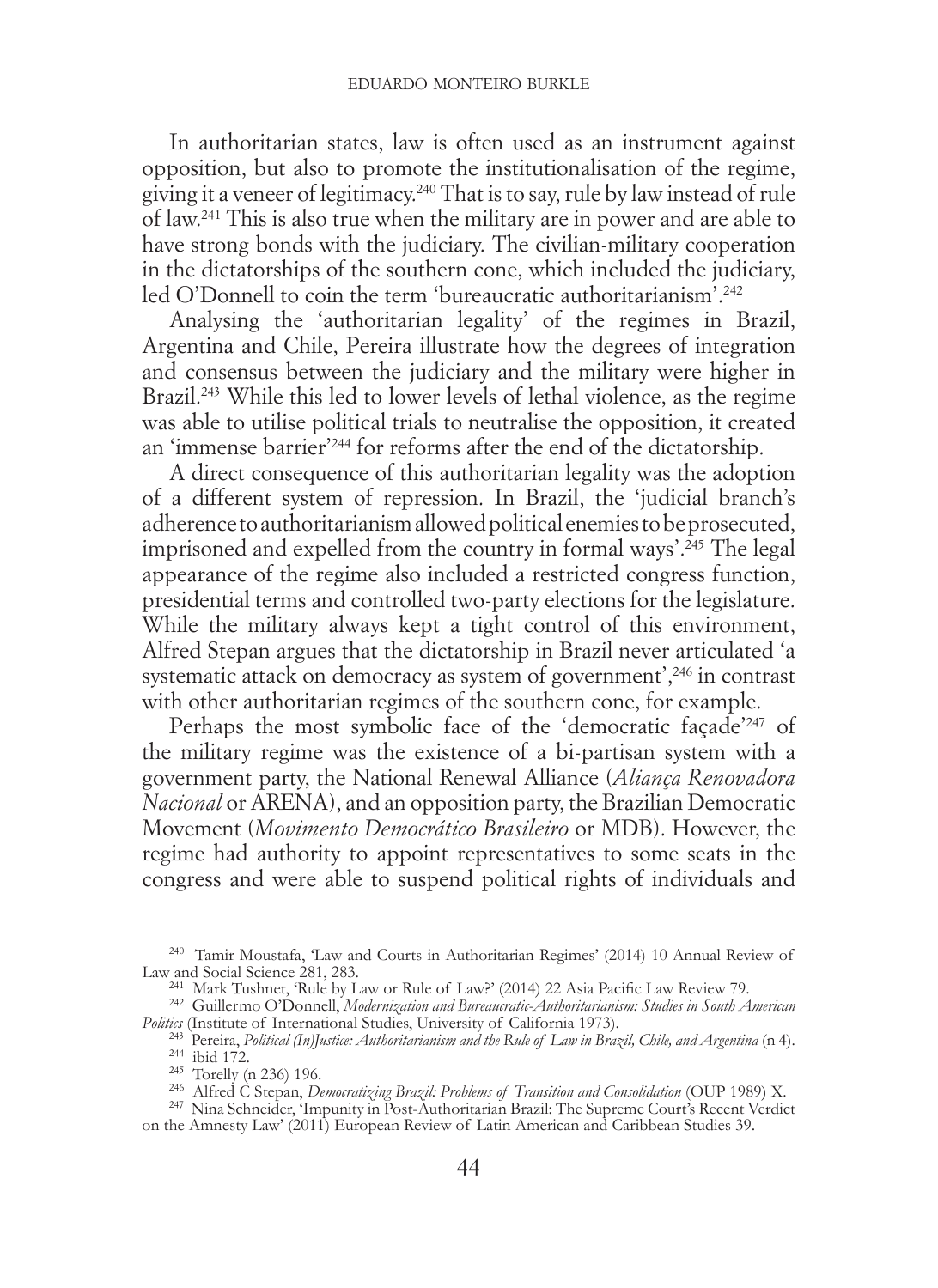suspend mandates.<sup>248</sup> In essence, it was a 'rigged legislative system<sup>'249</sup> that was shut down when refused to comply with the military.

The success of this 'repressive legal strategy'250 was undeniable. It allowed the regime to rely mostly on the use of the judiciary, instead of large-scale clandestine operations and disappearances, which impacted the struggle for accountability later. Torelly argues that while in other countries of the southern cone the crimes committed by the dictatorship were an unavoidable topic in the return to democracy, in Brazil, they were not a central issue. Ultimately, this led to 'less social mobilization for justice'.<sup>251</sup>

The controlled transition, with a high degree of continuity of the political and economic elite, did not allow the implementation of transitional justice measures, at least initially. During the terms of José Sarney (1985-90), Fernando Collor de Mello (1990-92) and Itamar Franco  $(1992-95)^{252}$  no significative measures were taken concerning the recognition of state responsibility or the redress of victims.

Things started to change in the Fernando Henrique Cardoso administration (1995-2003), while the bulk of transitional justice initiatives happened or were completed during the mandates of Luiz Inácio Lula da Silva (2003-11) and Dilma Rousseff (2011-16), from the left-wing Worker's Party. All the three of them were victims of the dictatorship<sup>253</sup> either by being exiled (Fernando Henrique Cardoso), arrested (Lula) or tortured (Dilma).

Transitional justice in Brazil can be summed as the combination of 'reparation, some truth, and no justice'.254 Brazil struggled to implement transitional justice measures, in what can be classified as a 'slow-motion transitional justice'.255 Moreover, the victim-centred approach did not allow far-reaching effects of the outcomes of the mechanisms applied.

<sup>&</sup>lt;sup>248</sup> Ann M Schneider, 'Legislative Efforts against Impunity in the 1979 Amnesty Debate in Brazil' (2018) 37 Bulletin of Latin American Research 1, 3–4.<br>
<sup>249</sup> ibid 2.<br>
<sup>251</sup> Torelly (n 236) 198.<br>
<sup>251</sup> ibid. <sup>252</sup> Itamar Franco assumed the presidency after the impeachment of Fernando Collor following

a corruption scandal. The process was seen at the time as a sign of a health democracy functioning in Brazil, as after two decades of dictatorship and the indirect election of José Sarney in 1985, Brazilians were able not only to vote for Collor but also to take him out of the office. See Bethell and Nicolau (n 234) 254.<br><sup>253</sup> Quadrat (n 232) 72.

 $\frac{254}{254}$  Napolitano (n 233) 345–46.<br><sup>255</sup> Barahona de Brito, '"Justiça Transicional" Em Câmera Lenta: O Caso Do Brasil' (n 237) 183.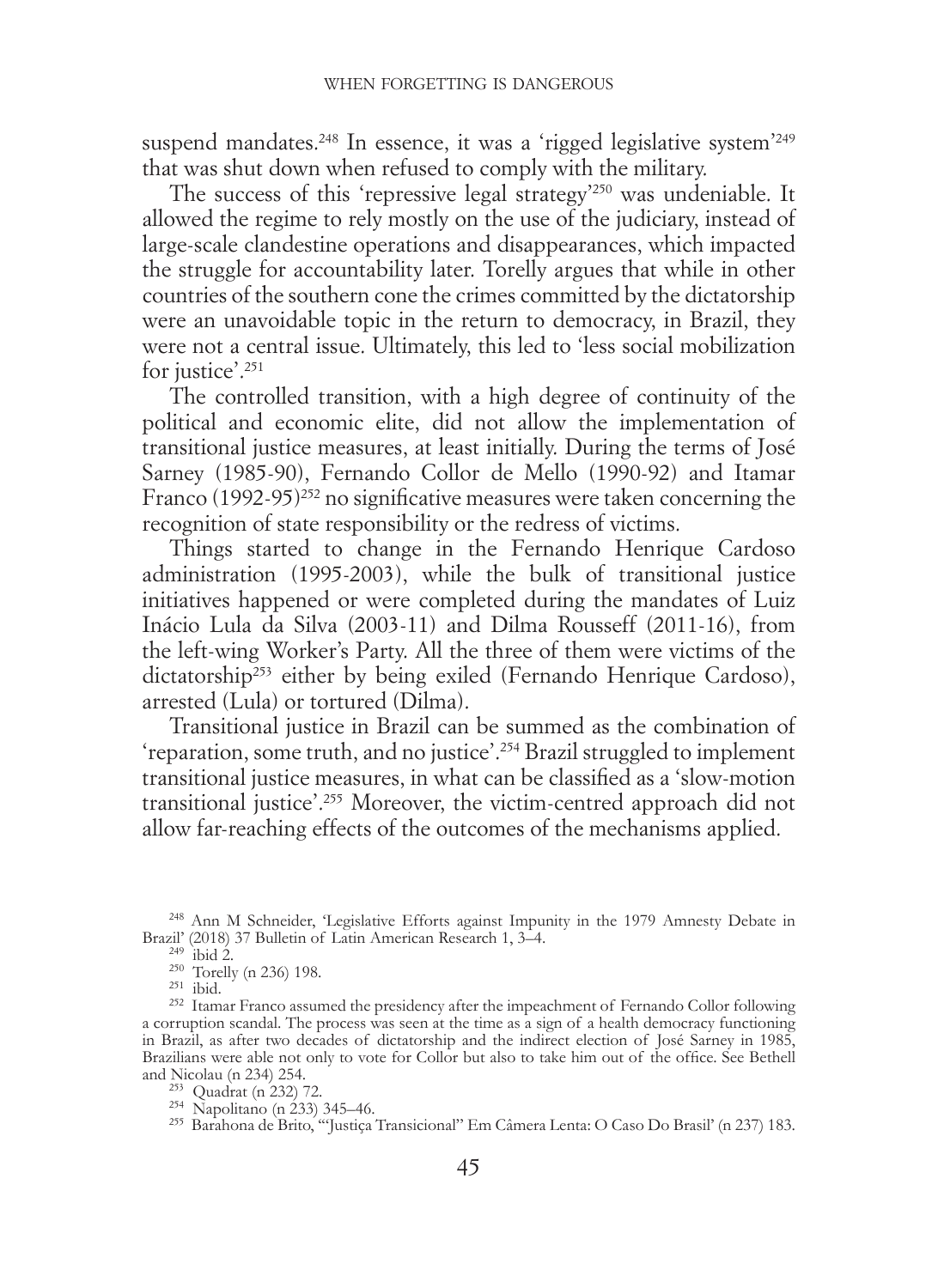The Special Commission on Political Deaths and Disappearances (*Comissão Especial sobre Mortos e Desaparecidos Políticos*, or CEMDP)256 was the first direct transitional justice measure implemented by the Brazilian state. Established in 1995, around ten years after the end of the dictatorship, it was dedicated to recognising state responsibility for death and disappearances for political reasons during the regime. It also granted financial reparations for their families, but was not able to provide full accountability for the crimes committed by the state agents or the location of missing corpses.257

In addition, the Amnesty Commission was established later in 2001, with a broader mandate, being able to promote economic reparations to civilians and military offices who suffered political persecution by the regime.258 Both commissions exemplify how the reparations programme worked as the 'structuring axis'259 of the transitional justice in Brazil.

The military pressure on these initiatives was evident. Not only did they have seats on both commissions, but they also made sure that their mandate was quite limited.260 The commissions did investigate human rights violations but did not have power to indict state agents. In the end, the armed forces managed to control these processes, including having an informal veto power, which meant they controlled not only access to information but also exercised influence on 'the official narrative regarding the past'.261

Even with the military influence in the transitional justice efforts, the commissions played an essential role 'despite their limited truthseeking mandate<sup>'262</sup> by investigating and recognising several human

<sup>256</sup> The CEMDP was created by Law 9140/95 on 4 December 1995. Among the criticism the commission faced was that it determined that the relatives had the burden of proof, including the responsibility for DNA exams and the localisation of missing bodies. Moreover, it delimited the recognition of the state to deaths that occurred inside of sites controlled by the military. See Ouadrat (n 232) 80.

<sup>&</sup>lt;sup>257</sup> Edson Teles and Renan Quinalha, 'Scopes and Limits to the Transitional Justice Discourse in Brazil' in Nina Schneider and Marcia Esparza (eds), *Legacies of state violence and transitional justice in* 

<sup>&</sup>lt;sup>258</sup> Cecília MacDowell Santos, Transitional Justice from the Margins: Legal Mobilization and Memory Politics in Brazil' in Nina Schneider and Marcia Esparza (eds), *Legacies of state violence and transitional justice in Latin America : a Janus-faced paradigm?* (Lexington Books 2015) 45. <sup>259</sup> Paulo Abrão and Marcelo Torelly, 'Mutações Do Conceito de Anistia Na Justiça de Transição

Brasileira: A Terceira Fase Da Luta Pela Anistia' in C Prittwitz and others (eds), *Justiça de Transição: Análises Comparadas Brasil-Alemanha* (2015) 21.<br><sup>266</sup> Torelly (n 236) 198.<br><sup>261</sup> ibid 198–99.<br><sup>262</sup> ibid 199.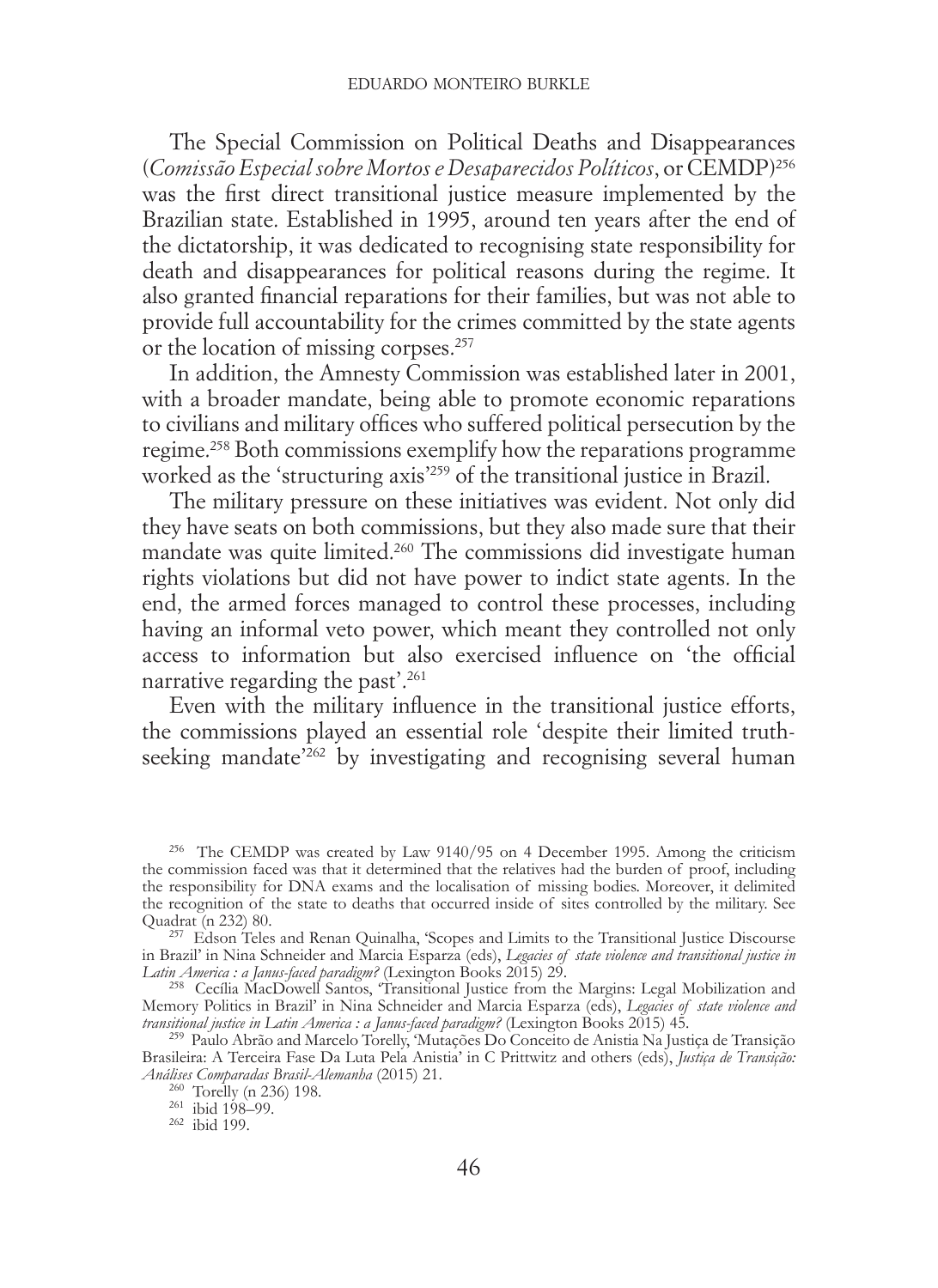rights violations that the armed forces never admitted. In this context, even though they were created as reparation initiatives, they managed to change the political scenario, as 'murder, disappearances, torture and kidnappings were no longer "alleged" but were recognized by the state<sup>'263</sup> in numbers that far exceeded what was previously believed.

Nina Schneider argues that the strategy of post-1985 governments in Brazil was to 'silence the military past',<sup>264</sup> with the few transitional justice measures being focused on official apologies by the state and compensation to victims. However, after 2005, under the Worker's Party administrations it is possible to notice a change in the transitional justice process in Brazil, including a re-orientation of the pre-existing commissions to produce projects concerning the politics of memory.

This new state policy included the creation of museums, educational programmes, monuments and official reports.265 For example, the report 'Right to Memory and Truth' (*Direito à Memória e à Verdade*)266 summarised the work of the CEMDP and recognised almost 400 deaths and disappearances as crimes committed by the dictatorship. It is crucial to notice that the state recognition was made by the civilian part of the state, while the military always rejected recognising the human rights violations of the regime, considering that there were 'excesses', but not regular and institutionalised violations committed by the armed forces<sup>267</sup>

Under the Amnesty Commission, the Amnesty Caravans (*Caravanas da Anistia*) encompassed public events happening throughout the country, normally in places relevant to the opposition to the dictatorship in that particular city, that combined an educational aspect and also promoted official apologies by the state to victims.268 The same commission also launched in 2010 the project Marks of Memory (*Marcas da Memória),*  destined to register the oral history of those persecuted by the regime and to fund civil society initiatives of preserving and disseminating the memory of the authoritarian past.269

<sup>&</sup>lt;sup>263</sup> Torelly (n 236) 199.<br><sup>264</sup> Nina Schneider, 'Breaking the "Silence" of the Military Regime: New Politics of Memory in Brazil' (2011) 30 Bulletin of Latin American Research 198, 201.<br><sup>265</sup> ibid 206.<br><sup>266</sup> Secretaria Especial dos Direitos Humanos da Presidência da República (SEDH), 'Direito à

Verdade e à Memória: Comissão Especial Sobre Mortos e Desaparecidos Políticos' (2007).<br><sup>267</sup> Quadrat (n 232) 81.<br><sup>268</sup> ibid 83. <sup>269</sup> ibid.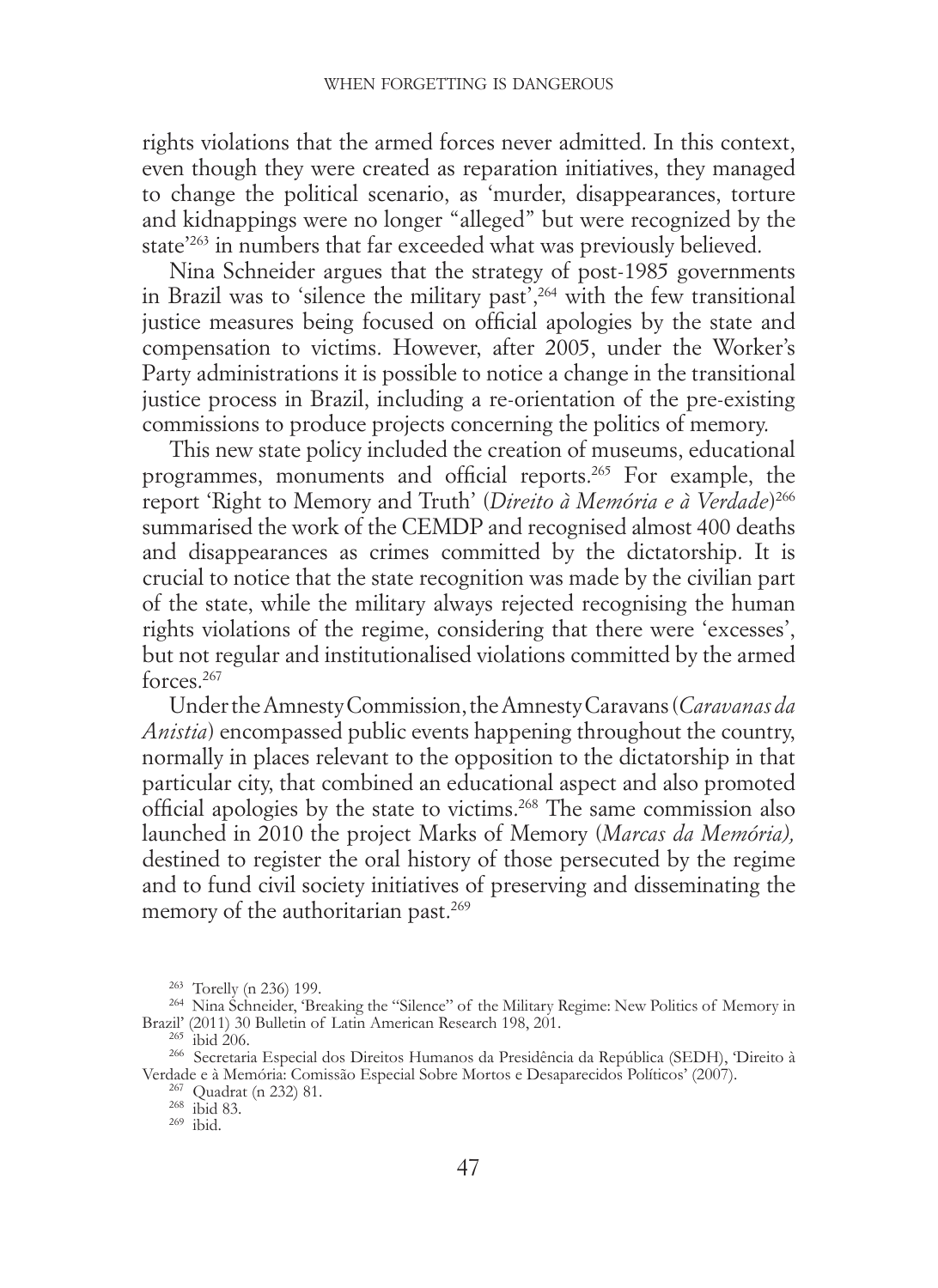Another relevant initiative was the creation in 2009, under the Brazilian National Archive, of the Revealed Memories (*Memórias Reveladas*) Centre. The objective was to form a network of archives of the military regime, stimulating research and the academic and political debate on the theme.<sup>270</sup>

However, all these efforts worked upon the logic of the Amnesty Law and the post-authoritarian 'informal veto power'271 the military held. Teles and Quinalha consider that the transitional justice in Brazil shows a 'central ambiguity'272 where important advancements were made, especially concerning reparations to the victims and their families, but recognition measures were sparse and lacked publicity. Moreover, not a single state agent was convicted and there were no relevant reforms in the armed forces or the judiciary.

In this sense, the transitional justice rhetoric was many times utilised as a strategy 'to hide and legitimate processes of impunity and to block demands for justice, truth and compensation'.273 Although human rights movements demanded justice and a more assertive approach towards the transitional justice, other segments of the state and the military reproduced 'a historical interpretation of the "two sides" of the conflict'.274 This discourse implied that any transitional justice measure needed to consider a permanent threat to the stability and governability of the country and should be built around a 'rhetoric of peace and conciliation',275 even if that meant oblivion and impunity.

# 3.2 The Amnesty Law: a bridge to democracy or a pact for amnesia?

A significant example of the military control in the transition can be found in the Amnesty Law approved in 1979, six years before the military stepped out of power. The movement for the approval of such a law started within civil society and aimed for the liberty of political prisoners, readmission of public servants purged by the military and the

<sup>270</sup> Schneider, 'Breaking the "Silence" of the Military Regime: New Politics of Memory in Brazil' (n 264) 207.<br>
<sup>271</sup> Torelly (n 236) 202.<br>
<sup>272</sup> Teles and Quinalha (n 257).<br>
<sup>273</sup> ibid 30.<br>
<sup>275</sup> ibid.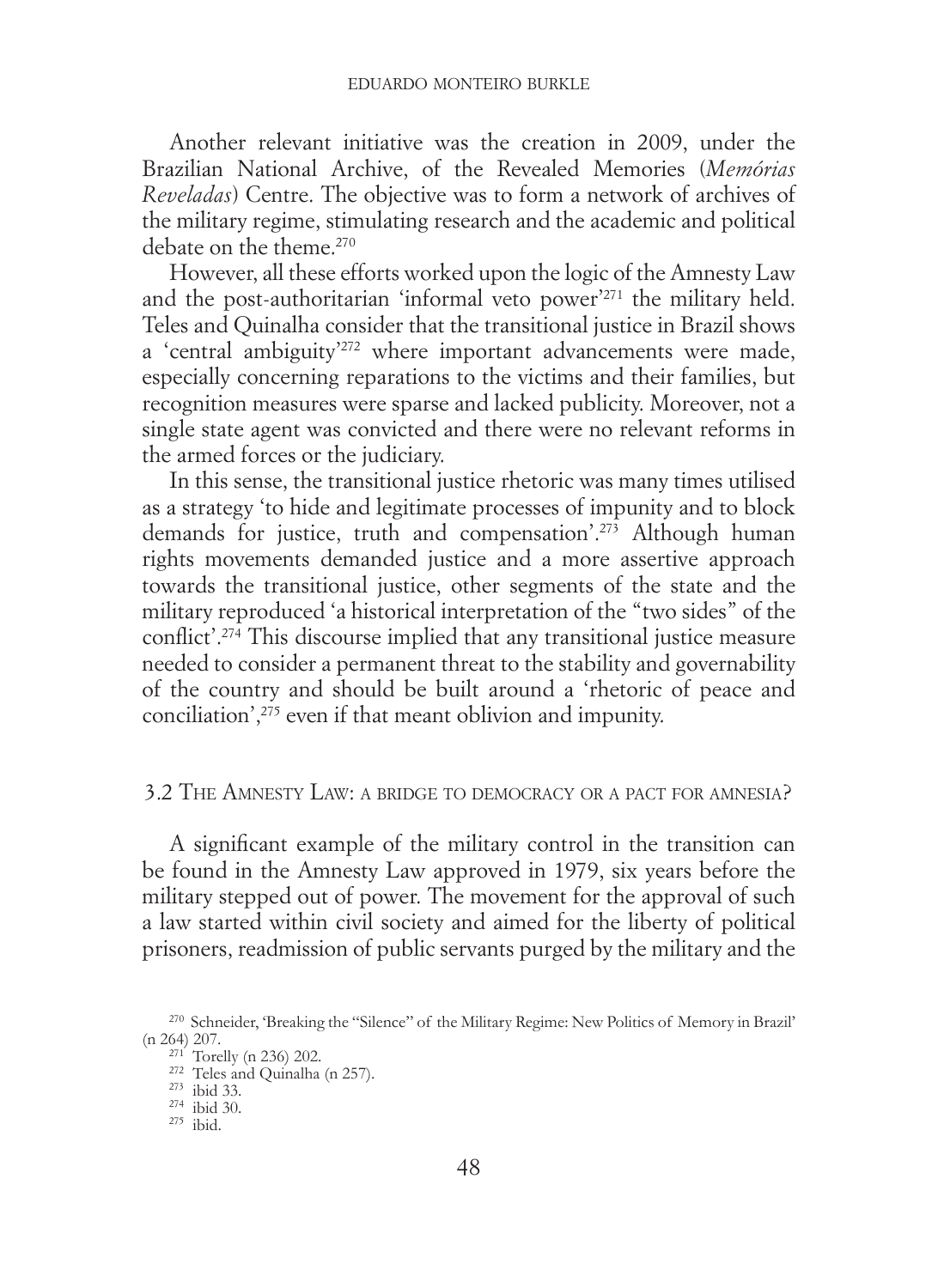return of exiled Brazilians. However, in the political negotiations, the regime re-purposed the Amnesty Law by shaping it as an instrument for impunity and forgetting the abuses it had committed.

The Amnesty Law is at the heart of the military exit plan. Abrão and Torelly describe how this plan involved three steps: 1) the approval of an auto-amnesty law able to marginalise radical politics; 2) indirect elections to secure the continuity of the regime logic and not allow a relevant rupture to happen; 3) extensive destruction of public archives of the repressive institutions in order to erase the traces of the human rights violations and to avoid further individual responsibility.276

Nevertheless, the Amnesty Law is considered a milestone for democratisation in Brazil, in what is better described as a 'paradox of everyone's victory'.277 On the one hand, it represented a historical, social mobilisation for political openness, but on the other, it was used as an instrument for impunity and forgetfulness by the military regime.<sup>278</sup>

Abrão and Torelly highlight two dimensions of the Brazilian Amnesty Law. The juridical dimension was to secure that there would not be prosecutions against the military. The political dimension was the negotiation of a pact of reconciliation which the military argued were unavoidable for the transition of power. The Amnesty Law, in the terms it was approved, was framed by the military as the only possible way to achieve democracy.279

This political pact can be critiqued in several ways. First, it was not approved in a free and democratic space. Second, it suffers from an inherent legitimacy deficit, as the political representation at the congress in 1979 was restricted, including representatives that were not chosen by direct vote.<sup>280</sup> Therefore, it is possible to question the equality between the political actors that negotiated the pact and its fairness. Under the proposed reconciliation by a reciprocal amnesty the military in fact promoted a political racketeering where the concession of freedom and the return of the exiled was only permitted in exchange for impunity for the crimes of the regime.

<sup>276</sup> Abrão and Torelly (n 259) 26. <sup>277</sup> Marcelo Torelly, *Justiça de Transição e Estado Constitucional de Direito: Perspectiva Teórico-Comparativa e Análise Do Caso Brasileiro* (Editora Fórum 2012).<br><sup>278</sup> Abrão and Torelly (n 259) 21–22.<br><sup>279</sup> ibid 24.<br><sup>280</sup> ibid.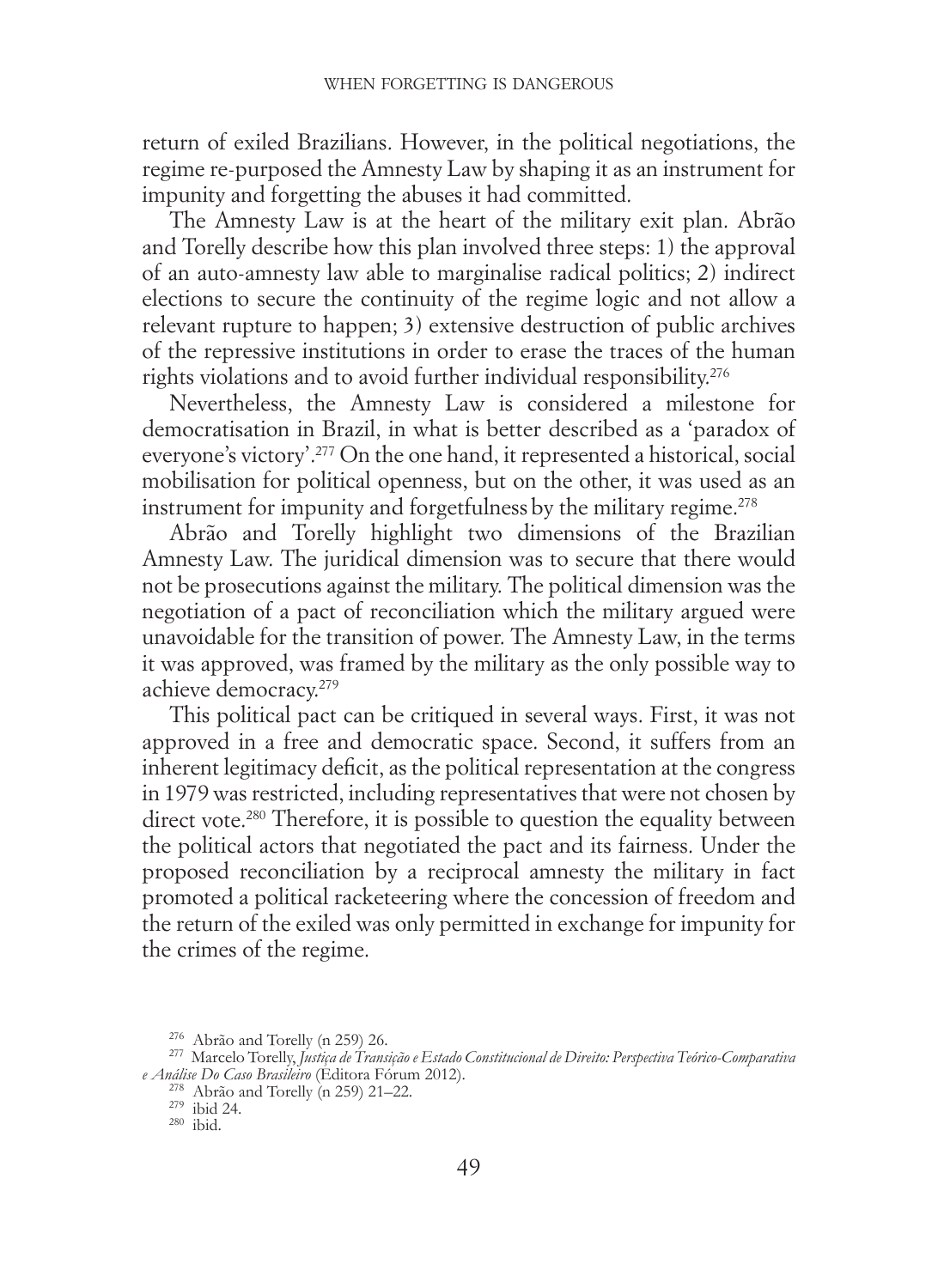While the push for amnesty started and was led by an insurgent civil society, the 1979 Amnesty Law in Brazil was a bill introduced by the military and approved in their terms. The regime managed to exclude from the amnesty those convicted for the so-called 'blood crimes'281 (acts of terrorism, robbery, kidnapping and physical attacks), which meant basically the exclusion from the amnesty of the guerrilla members arrested by the armed forces. In addition, they implicitly included 'under the aegis of crimes connected to political crimes'282 the amnesty for state agents involved in crimes of torture, execution and forced disappearances.

The Amnesty Law encompasses three main aspects with cultural, political and juridical dimensions that Abrão and Torelly identify as 1) the adoption of forgetfulness as the better way to deal with the past; 2) the denial of the existence of victims and the justification of the use of violence via a 'two demons' justification where the amnesty was reciprocal and 3) the guarantee of impunity via the judicial interpretation of the Amnesty Law.283

Decades later, the extensive Brazilian reparation programme, combined with the new phase on the transitional justice during the Worker's Party administrations, strengthened the position of independent organisations fighting for justice.284 In this environment, more favourable to transitional justice, the Brazilian Bar Association (*Ordem dos Advogados do Brasil* or OAB) appealed to the STF questioning the constitutionality of the Amnesty Law.

In the ADPF 153285 the OAB argued that the crime of torture could not be considered a political crime, as it was in the interpretation of the Amnesty Law at that point, but instead, a crime against humanity, following international human rights law, and for that reason could not be forgiven by a blanket amnesty.286 Additionally, a 'one-sided'

<sup>281</sup> Glenda Mezarobba, 'Between Reparations, Half Truths and Impunity: The Difficult Break with the Legacy of the Dictatorship in Brazil' [2010] Sur - International Journal on Human Rights 7,

<sup>17;</sup> Schneider, 'Legislative Efforts against Impunity in the 1979 Amnesty Debate in Brazil' (n 248) 5. <sup>282</sup> Schneider, 'Legislative Efforts against Impunity in the 1979 Amnesty Debate in Brazil' (n 248) 5.<br><sup>283</sup> Abrão and Torelly (n 259) 28.<br><sup>284</sup> Torelly (n 236) 200.<br><sup>285</sup> Supremo Tribunal Federal (STF), ADPF 153 (29 April 2010) <http://<u>redir.stf.jus.br/</u>

[paginadorpub/paginador.jsp?docTP=AC&docID=612960](http://redir.stf.jus.br/paginadorpub/paginador.jsp?docTP=AC&docID=612960)> accessed 30 July 2020. <sup>286</sup> Emilio Peluso Neder Meyer, 'Criminal Responsibility in Brazilian Transitional Justice: A

Constitutional Interpretative Process under the Paradigm of International Human Rights Law' (2017) 4 Indonesian Journal of International & Comparative Law 41, 49.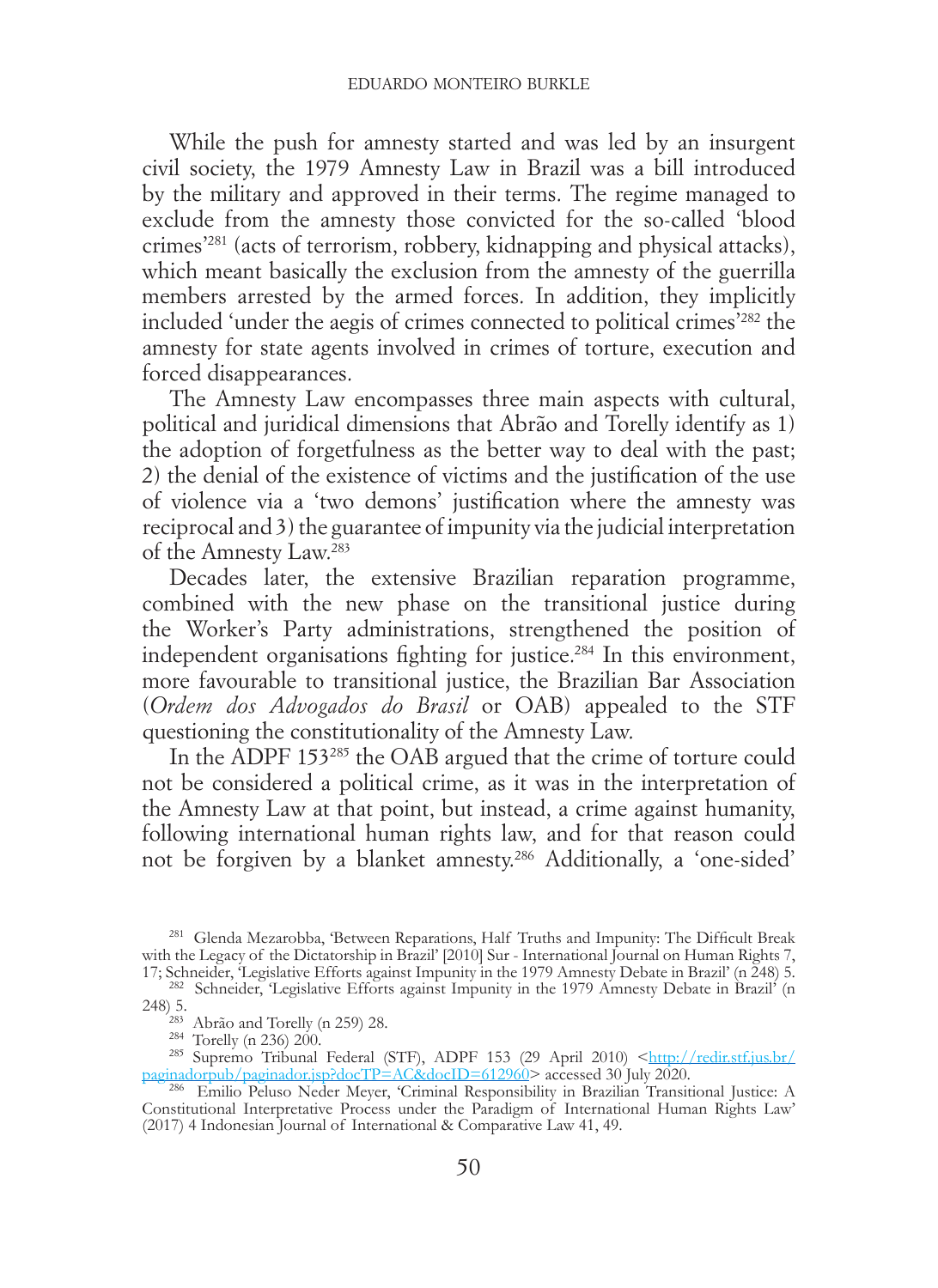interpretation of the amnesty excluded those involved in 'acts of terrorism' (ie the armed struggle), but included military personnel who had been part of 'state terrorism', highlighting it was not a reciprocal amnesty after all. Lastly, the OAB claimed that torture could not be amnestied under the 1988 Constitution and international human rights law.

However, the outcome was negative as the court found the Amnesty Law to be constitutional by seven to two votes.<sup>287</sup> The winning argument was based on considering that the Amnesty Law was a bilateral negotiation between the civil and the military and therefore was not an auto-amnesty and, that as a reconciliation law, only the legislative power had the prerogative to modify it.288 The Supreme Court decision was a significant blow for the transitional justice process in Brazil, as it extended and solidified the impunity that emanated from the Amnesty Law to the military crimes committed during the dictatorship.

On the international level, the IACtHR ruled against Brazil in the case concerning the *Guerrilha do Araguaia* (*Gomes Lund and Others v Brazil*), which included a higher number of direct victims of the regime, counting 64 guerrilla members dead or missing.289 In the judgment, which happened only six months after the ADPF 153, the court considered that the Amnesty Law could not be used as a hindrance to block the investigation and prosecution of gross human rights violations.290

The IACtHR considered that the Amnesty Law, by preventing the investigation and sanction of gross human rights violations, was incompatible with the American Convention on Human Rights (ACHR)291 and should be revised. The ruling, in contrast with the Brazilian Federal Supreme Court, considered that the Amnesty Law was, in fact, no different from auto-amnesty laws also approved in other Latin American dictatorships.292 The IACtHR used the examples of Argentina, Chile, Colombia, Peru and Uruguay as countries with selfamnesties that later revised those laws 'taking into account in good faith their international obligations'.293

<sup>287</sup> Supremo Tribunal Federal (STF), 'Voto Do Ministro Eros Grau é Pela Anistia Ampla, Geral e Irrestrita' (28 April 2010) [<www.stf.jus.br/portal/cms/verNoticiaDetalhe.](http://www.stf.jus.br/portal/cms/verNoticiaDetalhe.asp?idConteudo=125398) **Example 10**<br> **Example 125398>** accessed 30 July 2020.<br>
<sup>288</sup> Abrão and Torelly (n 259) 35.<br>
<sup>289</sup> Quadrat (n 232) 75.<br>
<sup>290</sup> Torelly (n 236) 200-01.<br>
<sup>291</sup> (entered into force 18 July 1978) OAS Treaty Series No 36, 1144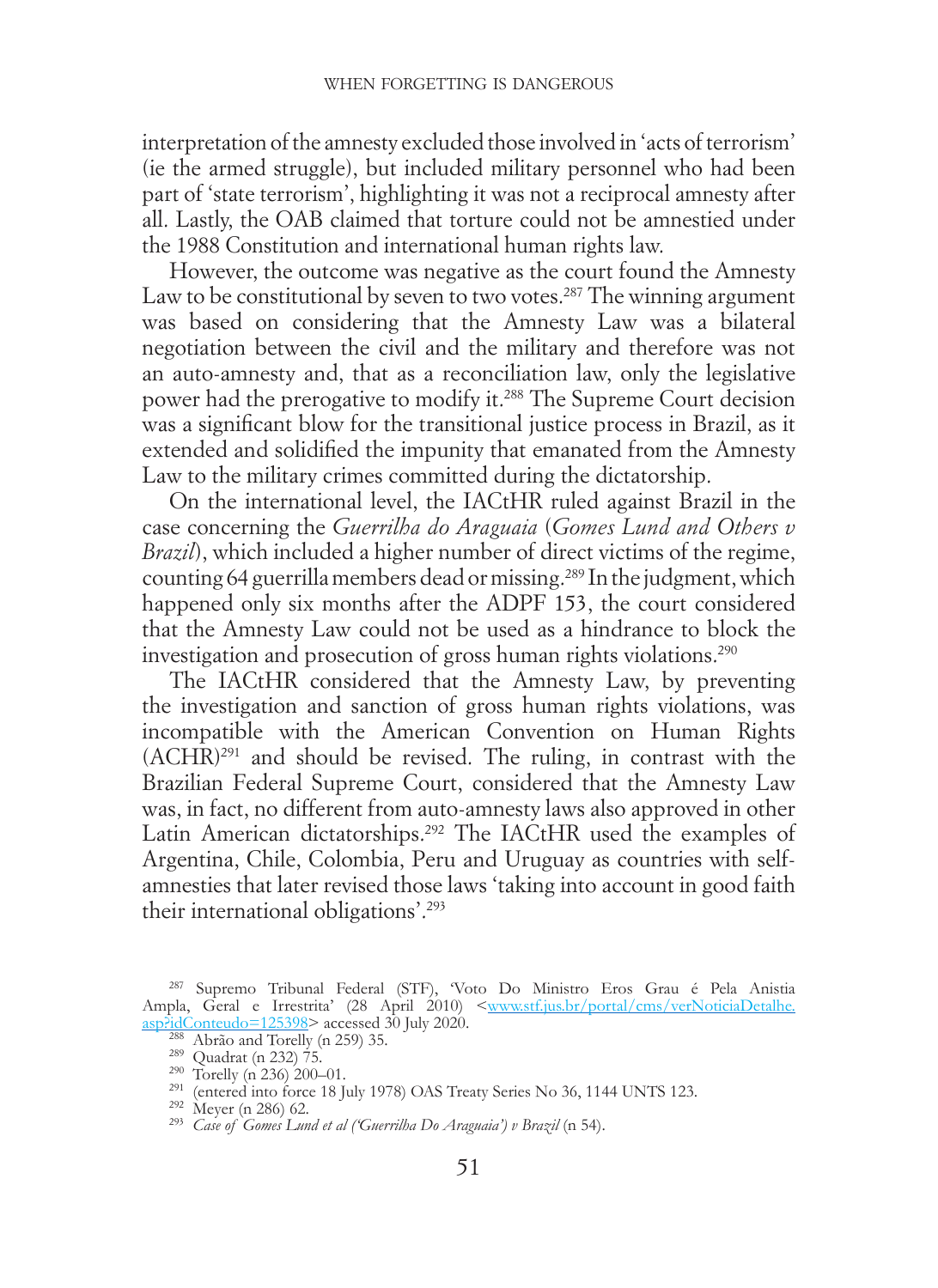The IACtHR, while recognising the efforts of the Brazilian state in its reparations programme, determined that it should criminally investigate the facts concerning the *Araguaia* case.294 In 2018, the IACtHR, in *Herzog et al v Brazil<sup>295</sup>* reinterred the decision that evaluated the Brazilian Amnesty Law as incompatible with the ACHR. Moreover, it argued that the Brazilian state should also re-open the Vladimir Herzog case and investigate the murder of the journalist who was tortured and killed by the political police of the military dictatorship, which later forged his death by staging a suicide.

So far, the Brazilian state has failed to comply with the judgment of the IACtHR and most of its recommendations,296 which included the publication of documents in custody of the armed forces, the determination of the whereabouts of the victims and the prosecution and punishment of those responsible for the crimes in the Araguaia. The main exception, concerning the compliance with the court recommendations, was the creation of the NTC.

# 3.3 The National Truth Commission: an untapped potential

The NTC was established in 2011, almost three decades after the end of the military rule, differing from most countries who usually establish truth commissions within three years after a transition.297 By then, most of the work of truth recovery had already been done by civil society and the earlier reparation commissions, having 'little room for new historical discoveries'.298

Three important truth-seeking initiatives happened before the NTC, including the state-sponsored reparation commissions (CEMPD and the Amnesty Commission). As for the civil society, the main contribution was the 1985 report *Brasil Nunca Mais*299 (Brazil Never Again), a project

<sup>&</sup>lt;sup>294</sup> Mezarobba (n 281) 18.<br><sup>295</sup> Inter-American Court of Human Rights *Case of Herzog et al v Brazil* (Preliminary Objections, Merits, Reparations and Costs, Judgment of 15 March 2018) Series C No 353.

<sup>&</sup>lt;sup>296</sup> Meyer (n 286); de Almeida Teles (n 38) 99–100.<br><sup>297</sup> Onur Bakiner, 'Truth Commission Impact: An Assessment of How Commissions Influence Politics and Society' (2014) 8 International Journal of Transitional Justice 6, 17. <sup>298</sup> Torelly (n 236) 213. <sup>299</sup> Paulo Evaristo Arns and Catholic Church Archdiocese of São Paulo (Brazil), *Brasil, Nunca* 

*Mais* (Vozes 1985). The report was also translated into English. See Catholic Church Archdiocese of São Paulo (Brazil) and others, *Torture in Brazil: A Report* (Vintage Books 1986); A digital version entitled 'Brasil Nunca Mais Digit@l', which includes all the documents used to write the report can be found at: [<http://bnmdigital.mpf.mp.br/pt-br/sobre.html](http://bnmdigital.mpf.mp.br/pt-br/sobre.html)> accessed 30 July 2020.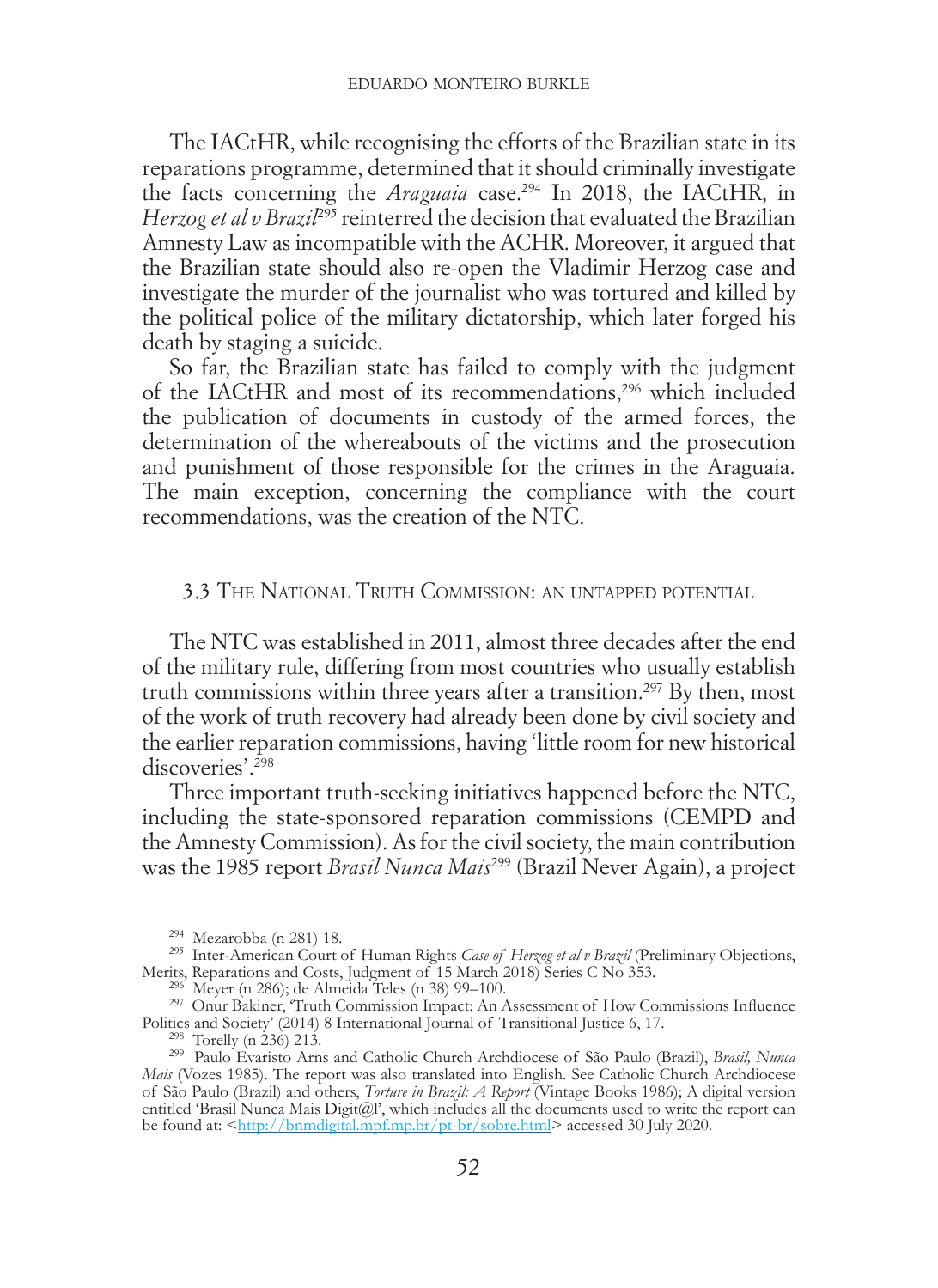led by the Catholic Church and based on secretly copied documents of the military archives. Published in 1985, and an instant best-seller, *Brasil Nunca Mais* documented the systematic use of torture by the military dictatorship a decade before any transitional justice initiative by the Brazilian state.300

Being a late truth commission, the NTC had different objectives from an 'immediately post conflict investigative body' and its importance of improving stability or establishing truth $301$  for a new democratic regime. The work of the NTC is better perceived as the 'largest rupture with the "transition by transformation" model' that had marked the Brazilian transitional efforts so far.302

More than improving the accountability of the authoritarian past and pressuring the justice system to comply with the international law, the most important contribution of the NTC was to challenge the 'informal veto power'303 of the military, representing the first transitional justice mechanism that broke the 'tradition regarding military involvement in transitional justice issues in Brazil'.304

The establishment of the NTC caused an 'upsurge in transitional justice work in Brazil'.<sup>305</sup> The most innovative characteristic of the truth commission experience in the country was the existence of concomitant local truth commissions led by universities, trade unions and municipal and regional governments. A network of around 100 local truth commissions<sup>306</sup> was formed, and many of them also engaged with the NTC providing documents and sharing their findings or even formalising their partnership in letters of cooperation.<sup>307</sup>

<sup>307</sup> Pereira, 'Progress or Perdition? Brazil's National Truth Commission in Comparative Perspective' (n 305) 156; Schneider and de Almeida (n 300) 641–42.

<sup>300</sup> Nina Schneider and Gisele Iecker de Almeida, 'The Brazilian National Truth Commission (2012–2014) as a State-Commissioned History' in Berber Bevernage and Nico Wouters (eds), *The* 

<sup>&</sup>lt;sup>301</sup> Torelly (n 236) 213.<br><sup>302</sup> ibid 195–96.<br><sup>303</sup> ibid. 214–15.<br><sup>303</sup> Anthony W Pereira, 'Progress or Perdition? Brazil's National Truth Commission in Comparative Perspective' in Peter R Kingstone and Timothy J Power (eds), *Democratic Brazil Divided*

<sup>&</sup>lt;sup>306</sup> Nina Schneider, 'Introduction: The Brazilian Truth Commission in Local, National and Global Perspective' in Nina Schneider (ed), *The Brazilian Truth Commission: Local, National and Global*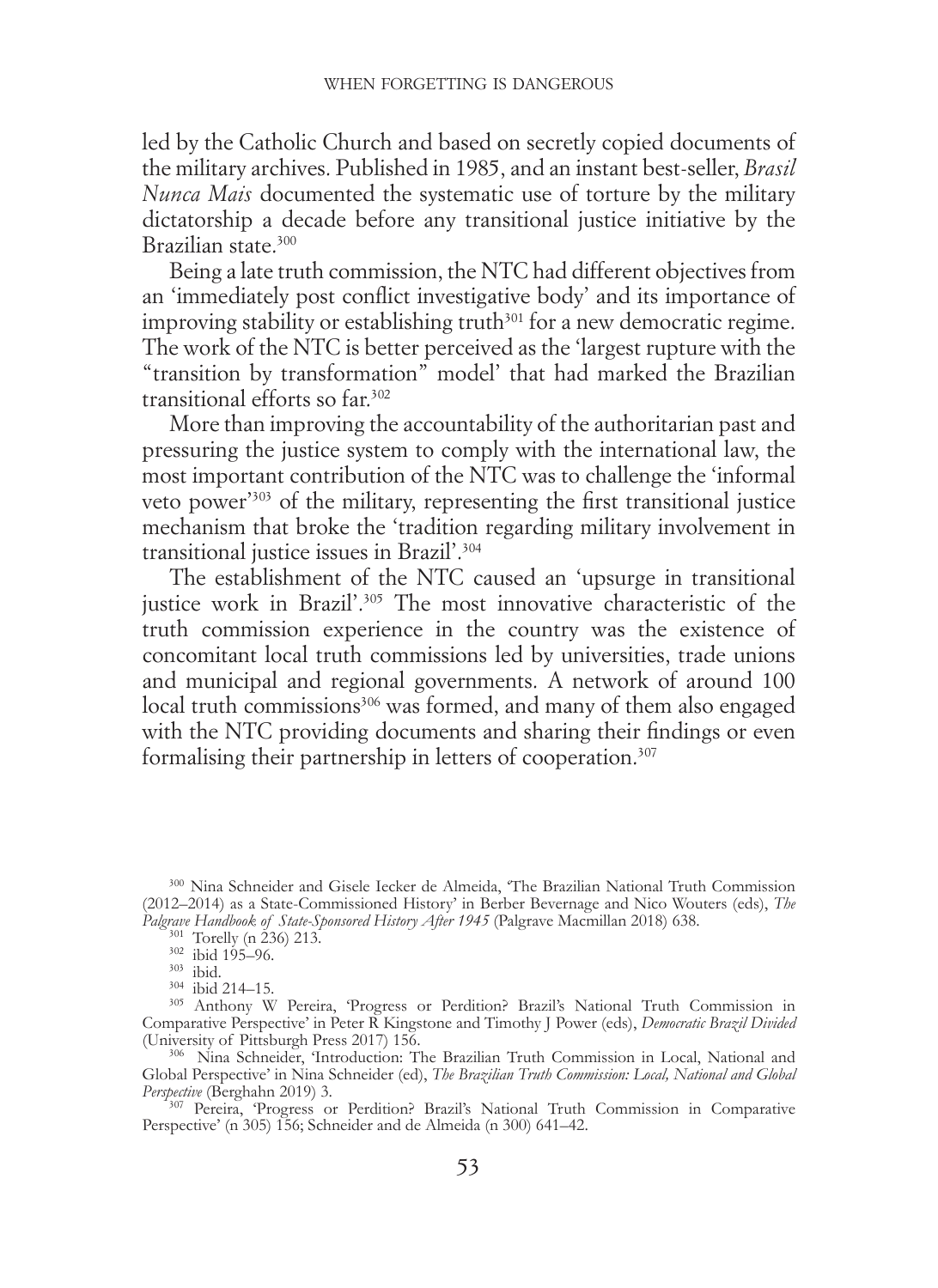The work of the NTC led to a report that 'mainly systematizes previously existing information',308 improving accountability by recognising the human rights violations of the regime in a systematised way and, for the first time in the Brazilian transitional justice process, naming the perpetrators. Torelly highlights that even if 'criminal accountability never occurs, some relevant historical accountability has been achieved'.309

In this sense, an important contribution of the NTC was to bridge the contradiction between the Amnesty Law of 1979 and the international treaties signed by the Brazilian state.310 In accordance with the IACtHR ruling in the *Gomes Lund* case, the NTC considered that the broad and systematic violations of human rights committed by the armed forces were crimes against the humanity and therefore could not be amnestied.<sup>311</sup>

The final report of the NTC, published in 2014, for the first time named 377 perpetrators of human rights violations during the military regime. Moreover, it presented an official account of 434 victims of the dictatorship.<sup>312</sup> Beyond the report, the NTC also was integrated to the Brazilian national archives, making available documents from the regime and part of the audio and video recordings of the commission itself.<sup>313</sup>

The recommendations of the NTC, distinguishing it from the other commission's reports, are mostly 'forward-looking'.<sup>314</sup> Most of the 29 recommendations denounce human rights violations that still persists in the present day.315 Among the recommendations concerning public security and the strengthening of human rights related institutions, the NTC recommended reforms in the judiciary, armed forces and law enforcement.<sup>316</sup> It also included changes in the military recruitment and education.317

<sup>308</sup> Torelly (n 236) 213.<br><sup>309</sup> ibid 214.<br><sup>310</sup> Pereira, 'Progress or Perdition? Brazil's National Truth Commission in Comparative<br>Perspective' (n 305) 163.

<sup>311</sup> Meyer (n 286) 68; Pereira, 'Progress or Perdition? Brazil's National Truth Commission in

Comparative Perspective' (n 305) 171.<br><sup>312</sup> Pereira, 'Progress or Perdition? Brazil's National Truth Commission in Comparative<br>Perspective' (n 305) 152–53.

 $^{513}$ Schneider and de Almeida (n 300) 642. 314 Pereira, 'Progress or Perdition? Brazil's National Truth Commission in Comparative Perspective' (n 305) 170.

 $\frac{315}{315}$  Schneider and de Almeida (n 300) 643.<br><sup>316</sup> CNV, 'Comissão Nacional Da Verdade - Relatório' (2014) 964–75.<br><sup>317</sup> ibid 967.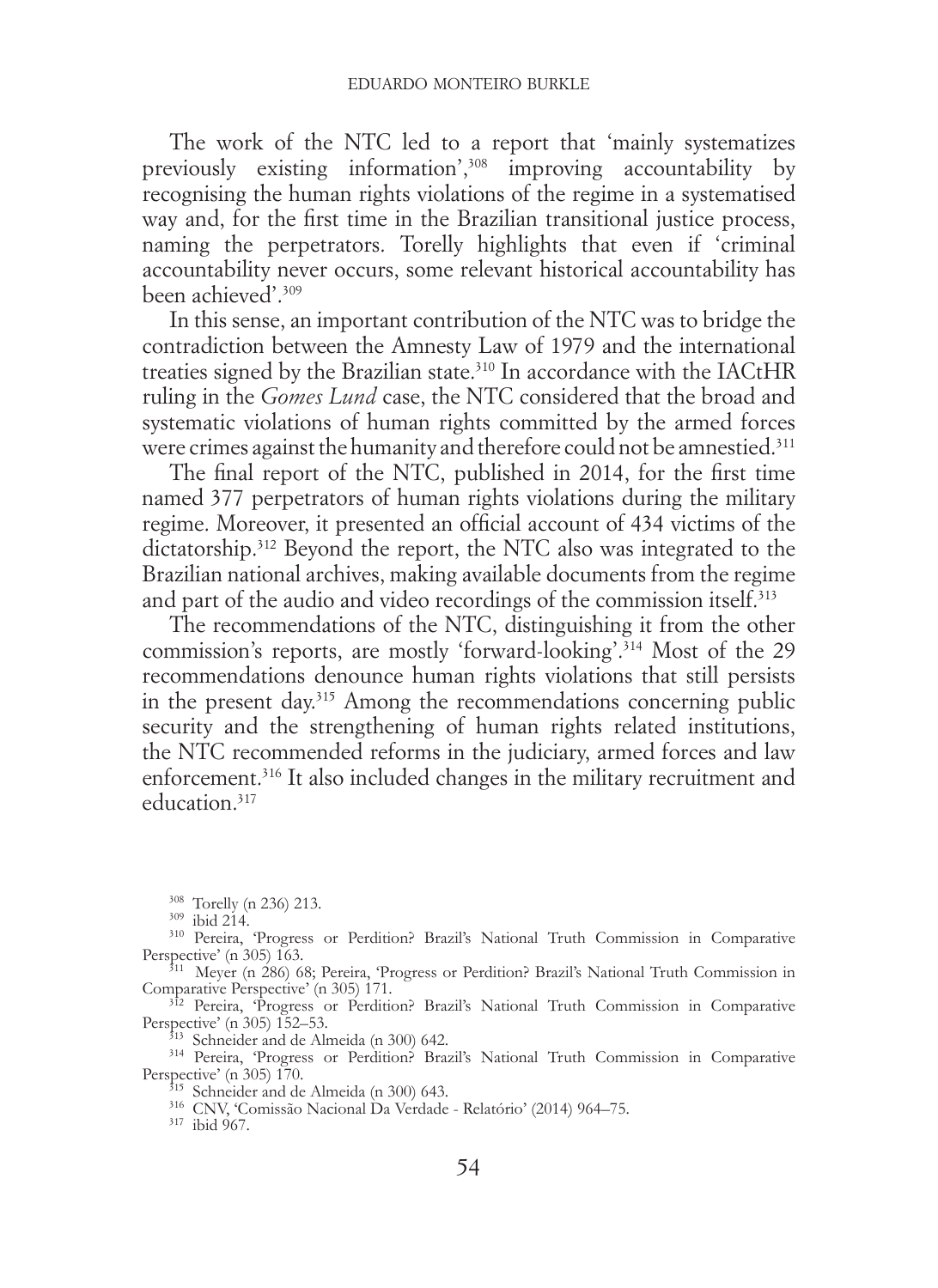In addition, the NTC recommendations also encompass that the armed forces must officially acknowledge the gross violations of human rights committed during the regime. It also recommended the revision of the Brazilian Amnesty Law, making reference to the judgment by the IACtHR,<sup>318</sup> and presented follow-up steps, including the creation of a body to check the enforcement of its recommendations by state authorities<sup>319</sup>

The report was well received by the international human rights community, but had a 'mixed reception' from victim groups.<sup>320</sup> While recognising the relevance of the commission recommendations, they pointed that there was no relevant advances towards the location of missing corpses or no signal of criminal convictions following the NTC's Report.321 The president of the victim group *Tortura Nunca Mais – Rio de Janeiro* (Torture Never Again) considered the final report 'superficial' and stated that the investigations could have gone further considering the two years and seven months duration of the commission.<sup>322</sup>

So far, the NTC report has not impacted the Brazilian state's policies, meaning that no relevant outcome from the NTC other than the report itself can be noted. Moreover, the report failed to reach mass audiences and is 'not being actively promoted and distributed in the form of a public awareness campaign'.323 While it is available free online, the report's length of 3,383 pages and the adoption of legal vocabulary can explain the apathy of the Brazilian society towards it. Besides, the NTC could not agree on an executive summary of the report, which would help its dissemination.<sup>324</sup>

Schneider and Almeida acknowledge that the NTC has great potential concerning the impact on collective memory by denouncing 'a number of myths about the military dictatorship', including the 'portrayal by the military institution of a "war" provoked by the Left and clearly [arguing] that state-sponsored violence took place right from the outset of the military period'. However, this potential is not

<sup>&</sup>lt;sup>318</sup> CNV (n 316) 965; Schneider and de Almeida (n 300) 644.<br><sup>319</sup> CNV (n 316) 973.<br><sup>320</sup> Schneider and de Almeida (n 300) 646.<br><sup>321</sup> Torelly (n 236) 213.<br><sup>322</sup> Folha de SP, 'Fundadora do Tortura Nunca Mais considera frus (10 December 2014) [<https://www1.folha.uol.com.br/poder/2014/12/1560330-fundadora-do-](https://www1.folha.uol.com.br/poder/2014/12/1560330-fundadora-do-tortura-nunca-mais-considera-frustrante-relatorio-da-cnv.shtml )

[tortura-nunca-mais-considera-frustrante-relatorio-da-cnv.shtml >](https://www1.folha.uol.com.br/poder/2014/12/1560330-fundadora-do-tortura-nunca-mais-considera-frustrante-relatorio-da-cnv.shtml ) accessed 30 July 2020. <sup>323</sup> Schneider and de Almeida (n 300) 647. 324 ibid 645.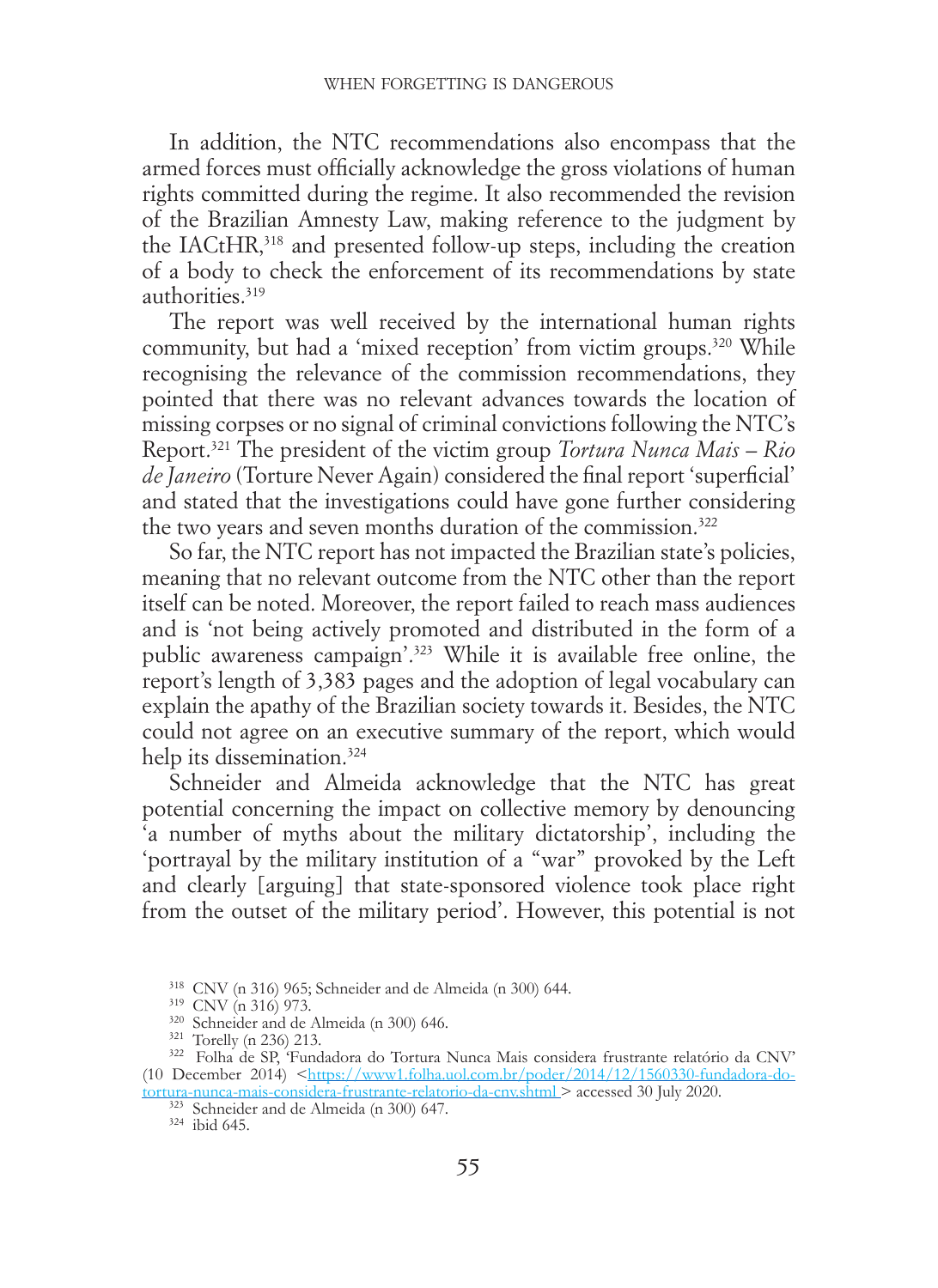fulfilled considering the modest dissemination and circulation of the report and its findings.<sup>325</sup>

# 3.4 Assessing the transitional justice in Brazil: an incomplete MEMORY TURN

The transitional justice experience in Brazil, since the formal end of the dictatorship, failed to perform a 'transformative rescue of the memory' in the country.<sup>326</sup> The sparse transitional measures taken since the 1990s led Teles to observe a 'mistreatment of memory'327 in Brazil. Even in more assertive measures, such as the NTC, memory was processed only as a theme or a piece of information without a creative or transformative approach.

Brazil has since lived a pact of oblivion as an argument of reconciliation, of which the Amnesty Law is the main symbol of 'institutionalized amnesia'.328 The main sponsors of this policy were the military, with significant support from political actors in the country.

During the Worker's Party governments (2003-16) it is possible to notice a shift in the approach of the Brazilian state to transitional justice. This is evident in the incorporation of initiatives of truth-seeking and memorialisation in the pre-existing reparation commissions, while the climax of this new phase of transitional justice was the establishment of a truth commission. Nina Schneider defined this as a shift from 'politics of silence to politics of memory',329 or as Rebecca Atencio puts it, a 'memory's turn' where the Brazilian state started to 'slowly abandon (…) its previous discourse of reconciliation by institutionalized forgetting in favour of a new one based on reconciliation by institutionalized memory'.330

Although the military resistance to the implementation of transitional

<sup>325</sup> Schneider and de Almeida (n 300) 645. <sup>326</sup> Tayara Talita Lemos, 'Justiça de Transição e 1988 Ou Sobre Porque Precisamos de Um Constitucionalismo Transicional e Políticas de Justa Memória Permanentes' in Lucas Azevedo<br>Paulino (ed), Constituição, democracia e jurisdição: um panorama dos últimos 30 anos (IDDE 2018) 316–18.

<sup>&</sup>lt;sup>327</sup> Edson Teles, *Transição, Consenso e Violência Política Na Democracia Brasileira' in Pontes and others (eds), Cultura, memória e poder: diálogos interdisciplinares (EdUERJ 2013).* 

<sup>&</sup>lt;sup>328</sup> Lemos (n 326) 316–18. <sup>329</sup> Schneider, 'Breaking the "Silence" of the Military Regime: New Politics of Memory in Brazil' (n 264) 199. <sup>330</sup> Rebecca Atencio, *Memory's Turn: Reckoning with Dictatorship in Brazil* (University of Wisconsin

Press 2014) 17.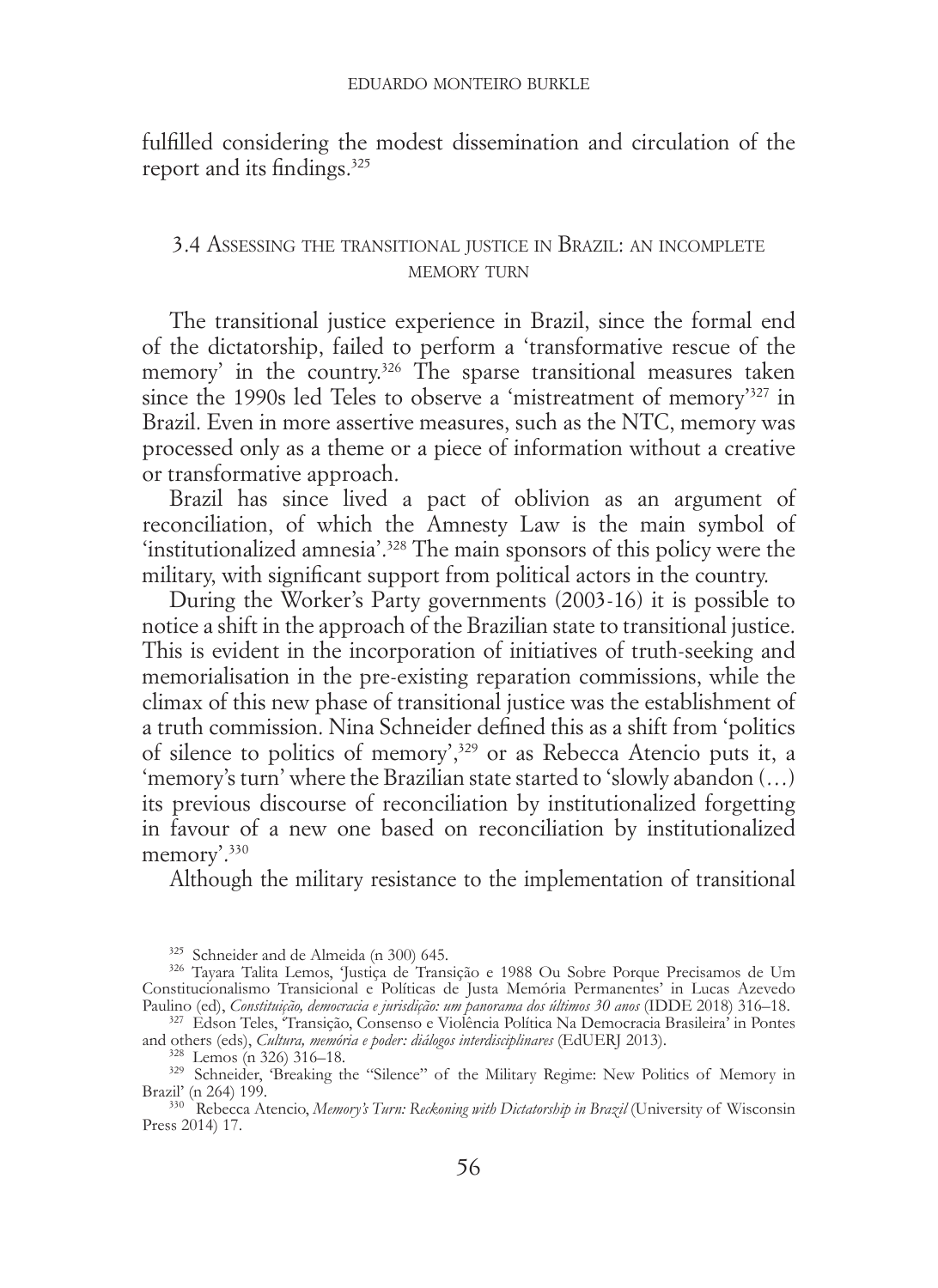justice measures is indisputable, another significant obstacle to it is the lack of interest of the Brazilian society itself in dealing with its violent past. Differing from other countries in Latin American that faced similar military regimes, in Brazil there is a 'collective denial of the military past'331 and the memory was reduced to the 'private remembrance' of the victims, their families and some institutions that supported then such as the Catholic Church and human rights activists.332

While the struggle for the amnesty and the mobilisation of the *Diretas Já* evidenced great involvement of the Brazilian society during the democratisation period, the same was not shown concerning the appeal for justice and accountability surrounding the gross human rights violations of the regime.333 Schneider argues that while in the Argentinian context there is a 'dominant memory' on the authoritarian rule of the military, the Brazilian case is defined by a 'denial' or a deeply divided notion of the past, or, simply put, an 'unmastered past'.334 This means that the historical legacy of the military dictatorship is still unresolved in the collective memory of the nation, while silence or polarised views thrive among the different groups of society. The lack of a public consensus means that Brazil fails to narrate its own history in a 'broadly accepted manner'.335

However, this indifference or desire for forgetfulness is not collective, and agents from different groups in civil society wished to preserve their memories and perspectives of the past.336 Groups such as the victims and a more engaged civil society found more resonance for their memories, especially in the reparation's commissions and latter with the NTC. Still, all these actions had limited publicity and were framed as a 'stage for political debate'337 between the ones who supported the government or not.

The pressure of such groups was not sufficient to generate

History 122, 196–97.<br><sup>335</sup> Schneider, 'Breaking the "Silence" of the Military Regime: New Politics of Memory in Brazil'<br>(n 264) 204.

<sup>&</sup>lt;sup>331</sup> Schneider, 'Breaking the "Silence" of the Military Regime: New Politics of Memory in Brazil' (n 264) 199.

<sup>(</sup>n 264) 199. <sup>332</sup> ibid. <sup>333</sup> Mezarobba (n 281) 16. <sup>334</sup> Schneider, 'Breaking the "Silence" of the Military Regime: New Politics of Memory in Brazil' (n 264) 204; Schneider draws the concept of unmastered past from Gavriel Rosenfeld that defines it as a 'historical legacy that has acquired an exception, abnormal, or otherwise unsettled status in the collective memory of a given society'. See Gavriel D Rosenfeld, 'A Looming Crash or a Soft Landing? Forecasting the Future of the Memory "Industry"' (2009) 81 Journal of Modern

<sup>336</sup> Ana Paula Ferreira de Brito and Maria Leiticia M Ferreira, 'As Reivindicações Por Memória e Verdade e a Comissão Nacional Da Verdade: Construindo a Memória Social Sobre o Período Militar No Brasil' in Emílio Peluso Neder Meyer and Marcelo Andrade Cattoni De Oliveira (eds), *Justiça de Transição nos 25 anos da Constituição de 1988* (Initia Via 2014) 39. 337 ibid 56.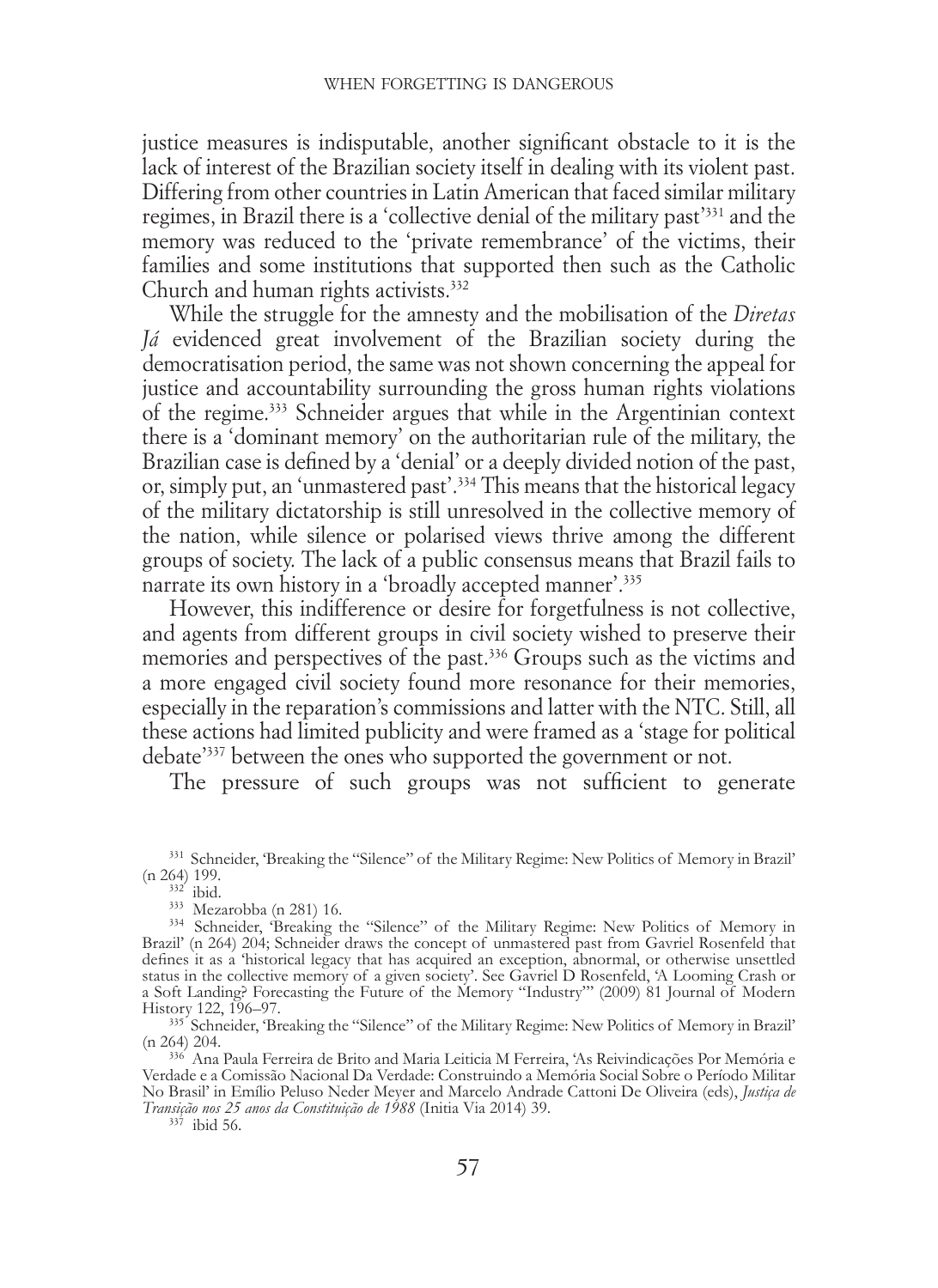mobilisation for more far-reaching measures involving accountability and justice, at least on the national level.<sup>338</sup> The Brazilian state only conceded an extensive reparation programme, while keeping the legacy of the Amnesty Law intact. The focus on the victim-centred financial compensation, combined with the lack of publicity of the other initiatives of the reparation commissions, led to the dissemination of distorted view of these reparations<sup>339</sup> as a 'dictatorship pension'.<sup>340</sup>

The focus on the reparation programme led to an 'individualization and a depoliticizing of the question of truth', $341$  reinforcing a false narrative that the Amnesty Law provided a reciprocal forgiveness to both sides, radicals (or terrorists) and the armed forces, who were part of a revolutionary war.<sup>342</sup> The persistence of the Amnesty Law, sedimented by the Brazilian Supreme Court in the 'spirit of national reconciliation',343 proved to be the major obstacle to the implementation of transitional justice in Brazil, while still being a 'core element'344 concerning the construction of the memory of the dictatorship.

The lack of a thorough transitional justice project in Brazil contributed to the non-existence of a hegemonic national collective memory of the military dictatorship. The result is that specific groups, such as victims and the military, had room to construct and brew their memories for long decades, apart from state-sponsored initiatives. This had significant implications for different groups, as for the victims, it meant more obstacles in the pursuit of justice, as the Amnesty Law was based in this pact of reconciliation as forgetfulness.<sup>345</sup> For the military, this entailed more complex ramifications. On one side, they argued for forgetfulness by defending the Amnesty Law and its current interpretation, but on the other side, they also formed their own collective memory on the dictatorship.

Even if the post-1985 period presented a shift towards the

<sup>338</sup> Mezarobba (n 281) 13–14.<br><sup>339</sup> ibid 16.<br><sup>340</sup> Quadrat (n 232) 83.<br><sup>341</sup> Nina Schneider, ''Too Little Too Late'' or ''Premature''? The Brazilian Truth Commission and the Question of "Best Timing"' (2013) 19 Journal of Iberian and Latin American Research 149, 154. <sup>342</sup> Quadrat (n 232) 77.<br><sup>342</sup> Quadrat (n 232) 77.<br><sup>344</sup> Quadrat (n 232) 77.<br><sup>345</sup> Atencio, *Memory's Turn: Reckoning with Dictatorship in Brazil* (n 330) 15.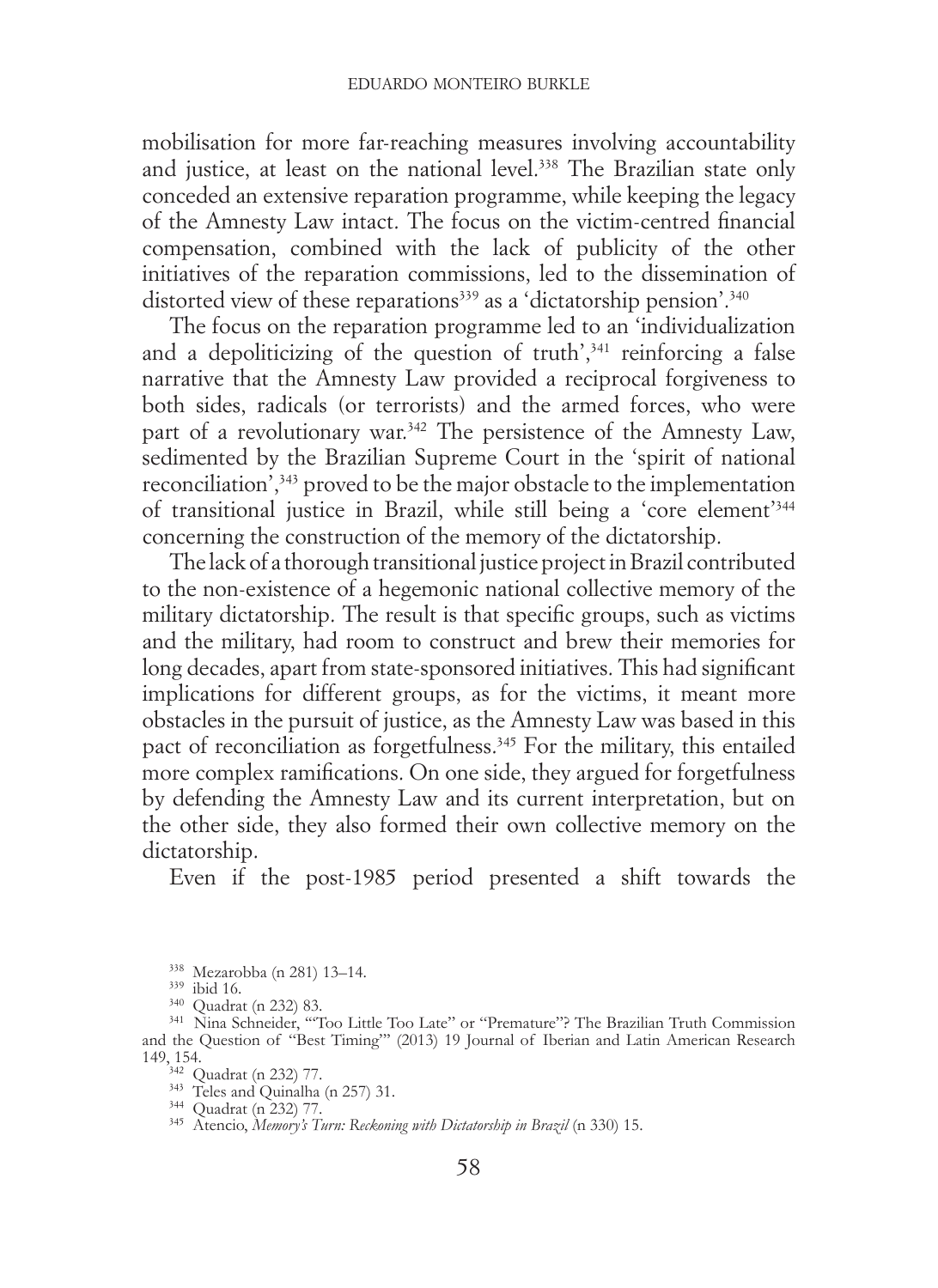implementation of transitional justice measures, this process was not constant and on-going, but rather a volatile one. The Fernando Henrique Cardoso administration (1995-2003) inaugurated the first reparation commission, but also approved legislation that increased the limitation for access to 'top secret' documents, making it increasingly difficult to access information in the archives of the armed forces.<sup>346</sup> The Worker's Party administrations (2003-16), on the other hand, faced criticism on failing to comply with the IACtHR ruling that demanded the investigation of the *Guerrilla do Araguaia* case and the revision of the Amnesty Law. In this sense, the establishment of the truth commission can be read as a 'diplomatic project'347 towards the international human rights community with no significant outcomes.

It is crucial to notice how the approval of the NTC and its mandate happened during the Dilma Rousseff administration. Rousseff's approval ratings were sky-high<sup>348</sup> when the NTC started to work, but soon after the delivery of its report, the government was facing a substantial economic and political crisis that preceded her impeachment in 2016.<sup>349</sup> This adds another layer to the explanation concerning the lack of implementation of the recommendations of the NTC and transitional justice measures overall. It shows how this new phase of transitional justice was too dependent on the political will of those in power at the time and, for this reason, vulnerable to the dynamics of politics and power struggles.350 The complete halt in the transitional justice process in Brazil after Rousseff's impeachment show an incisive interruption in this 'memory turn'351 that was happening, even though slowly, since 2005 in the country.

During the Michel Temer administration (2016-19) the creation

<sup>&</sup>lt;sup>346</sup> Santos (n 258) 59.<br><sup>347</sup> Schneider, "Too Little Too Late" or "Premature"? The Brazilian Truth Commission and the Question of "Best Timing"" (n 341) 154.<br><sup>348</sup> In April 2012, one month before the NTC started to function, Dilma's government was

approved by 56% of the Brazilians, this number went to 12% in April/2015, just four months before the NTC published its final report. See BBC, 'De campeã de popularidade a 62% de rejeição: seis momentos-chave no governo Dilma' (*BBC News Brasil, 18 March 2015*) < [www.bbc.com/](https://www.bbc.com/portuguese/noticias/2015/03/150318_dilma_aprovacao_reprovacao_cc)

[portuguese/noticias/2015/03/150318\\_dilma\\_aprovacao\\_reprovacao\\_cc](https://www.bbc.com/portuguese/noticias/2015/03/150318_dilma_aprovacao_reprovacao_cc)> accessed 29 July 2020.<br><sup>349</sup> On Rousseff's impeachment process, see ch 4.<br><sup>350</sup> Schneider, "Too Little Too Late" or "Premature"? The Brazilian Truth Commiss Question of "Best Timing"" (n 341) 150.<br><sup>351</sup> Atencio, *Memory's Turn: Reckoning with Dictatorship in Brazil* (n 330).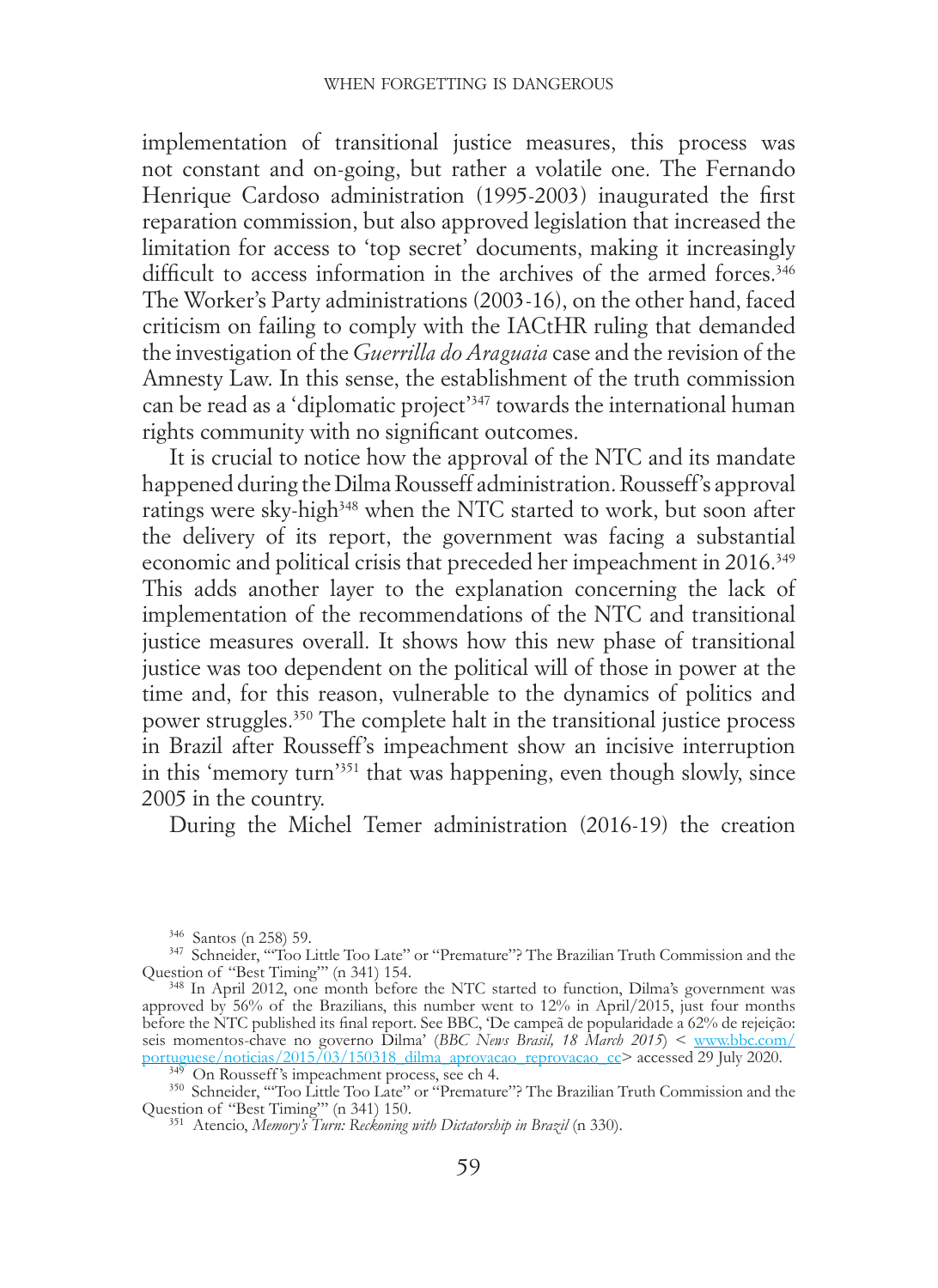of a post-NTC monitoring body was cancelled<sup>352</sup> and six members of the Amnesty Commission were exonerated. In the same day, Temer appointed twenty new members to it, changing the 16-member format to 30 members in total, in an unprecedent interference on the work of the commission.353 Victim-groups protested outraged with the fact that some of the new components had direct links with the military regime.<sup>354</sup> In addition, Temer established that new financial compensations for victims needed the approval of the *Advocacia Geral de União* representing the end of the autonomy of the Amnesty Commission. This led to the increase of the number of rejections in applications to the commission from 37% in 2017 to 88% in 2018.355

Overall, the transitional justice experience in Brazil can be considered so far to be 'moderate, gradual, non-confrontational, and conservative'.356 If the turn to memory that started in the Worker's Party governments was stopped after Rousseff's impeachment, the election of Jair Bolsonaro presented not only a challenge for the late and incipient transitional justice in Brazil, but democracy itself. In the next chapter, we deal with the effects of *Bolsonarismo* on the perception about the military regime in the public sphere, and how the participation of the military in the rise of far-right populism put Brazilian democracy in a wave of autocratisation.

<sup>&</sup>lt;sup>352</sup> Torelly (n 236) 214–15.<br><sup>353</sup> Marcella Fernandes, 'Mudanças Do Governo Bolsonaro Em Comissões Desmontam Anos de Políticas de Reparação Da Ditadura' (*HuffPost Brasil*, 1 February 2020). <sup>354</sup> Ponte, 'Defensores de Direitos Humanos Repudiam Intervenção de Temer Na Comissão

de Anistia ' (*Ponte Jornalismo*, 3 September 2016) <https://ponte.org/governo-temer-intervem-na-<br>
<u>comissao-da-anistia</u>/> accessed 29 July 2020.<br>
<sup>355</sup> Fernandes (n 353).

<sup>&</sup>lt;sup>356</sup> Pereira, 'Progress or Perdition? Brazil's National Truth Commission in Comparative Perspective' (n 305) 158.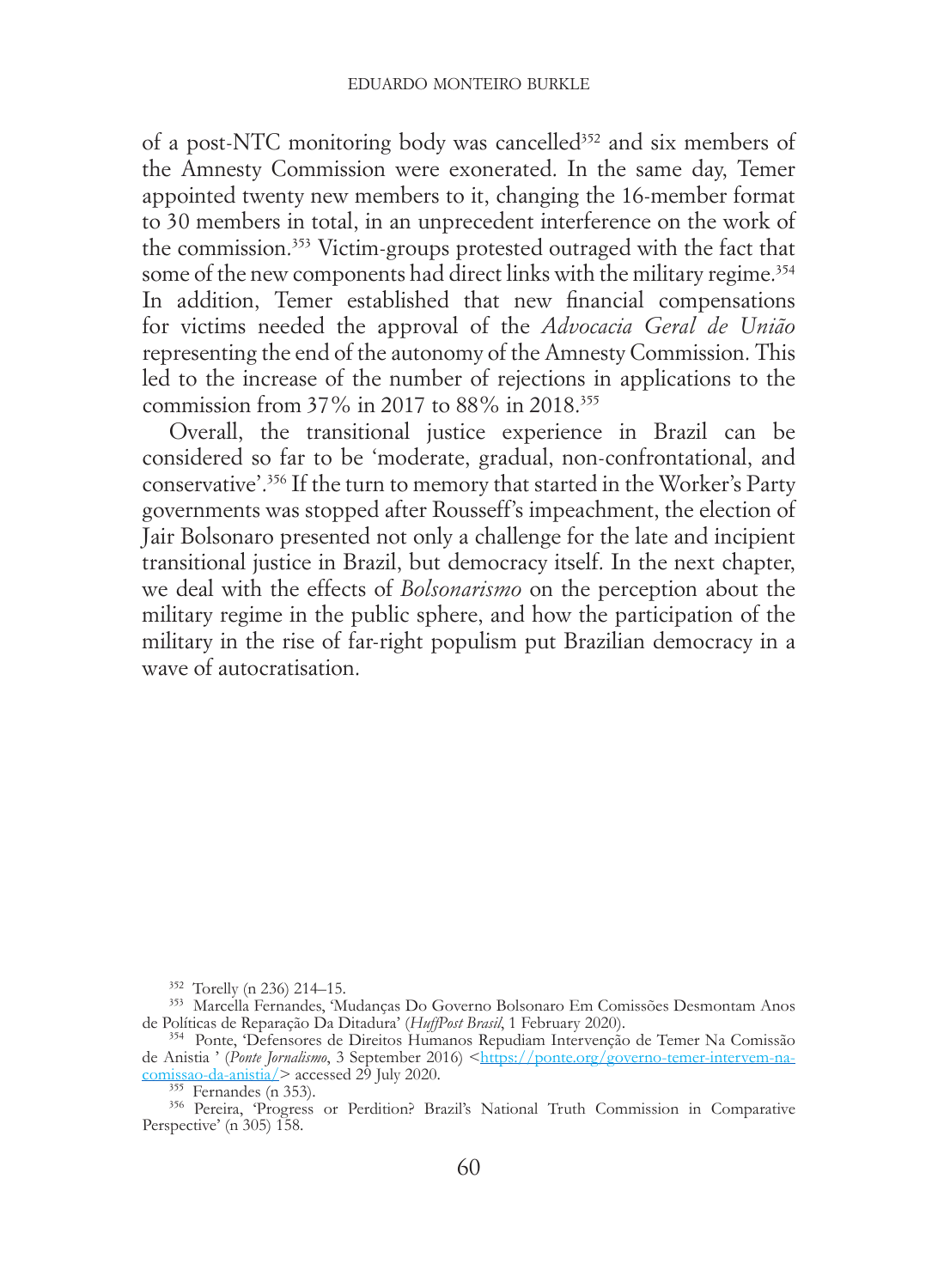#### WHEN FORGETTING IS DANGEROUS

4.

### BOLSONARISMO AND THE DICTATORSHIP NOSTALGIA: FAR-RIGHT POPULISM IN BRAZIL AND A RETURN TO AUTHORITARIANISM

This chapter is dedicated to the rise of far-right populism in Brazil and its relations with a dictatorship nostalgia in the country. The rise of *Bolsonarismo* presented the re-emergence of the military to the central stage of Brazilian politics and also entailed the elevation of the military memory on the dictatorship from the barracks to the mainstream. Lastly, it presents the detrimental effects of *Bolsonarismo* in democracy and how the characteristics of the transitional justice experience in Brazil led the country to be more prone to authoritarianism revivals.

# 4.1 From Lulismo to Bolsonarismo: an irruption of memory and the rise of the far-right in Brazil

The period between 2002-16 marked the years of *Lulismo*357 in Brazil, encompassing four electoral victories of the left-wing Worker's Party in the country by its main leader Luiz Inácio Lula da Silva (2003-10) and his successor and *protégé* Dilma Rouseff (2011-16). The downfall of the Worker's Party,<sup>358</sup> after 13 years in power, meant more than the rise of a new right-wing order, embodied in Bolsonaro's populism, but also an irruption of memory concerning the legacy of the military dictatorship in the country.

<sup>357</sup> André Singer, *Os Sentidos Do Lulismo: Reforma Gradual e Pacto Conservador* (Companhia das Letras 2012); David Samuels and Cesar Zucco, 'Lulismo, Petismo, and the Future of Brazilian Politics' (2014) 6 Journal of Politics in Latin America 129.

<sup>358</sup> Ruy Braga and Sean Purdy, 'A Precarious Hegemony: Neo-Liberalism, Social Struggles, and the End of Lulismo in Brazil' (2019) 16 Globalizations 201.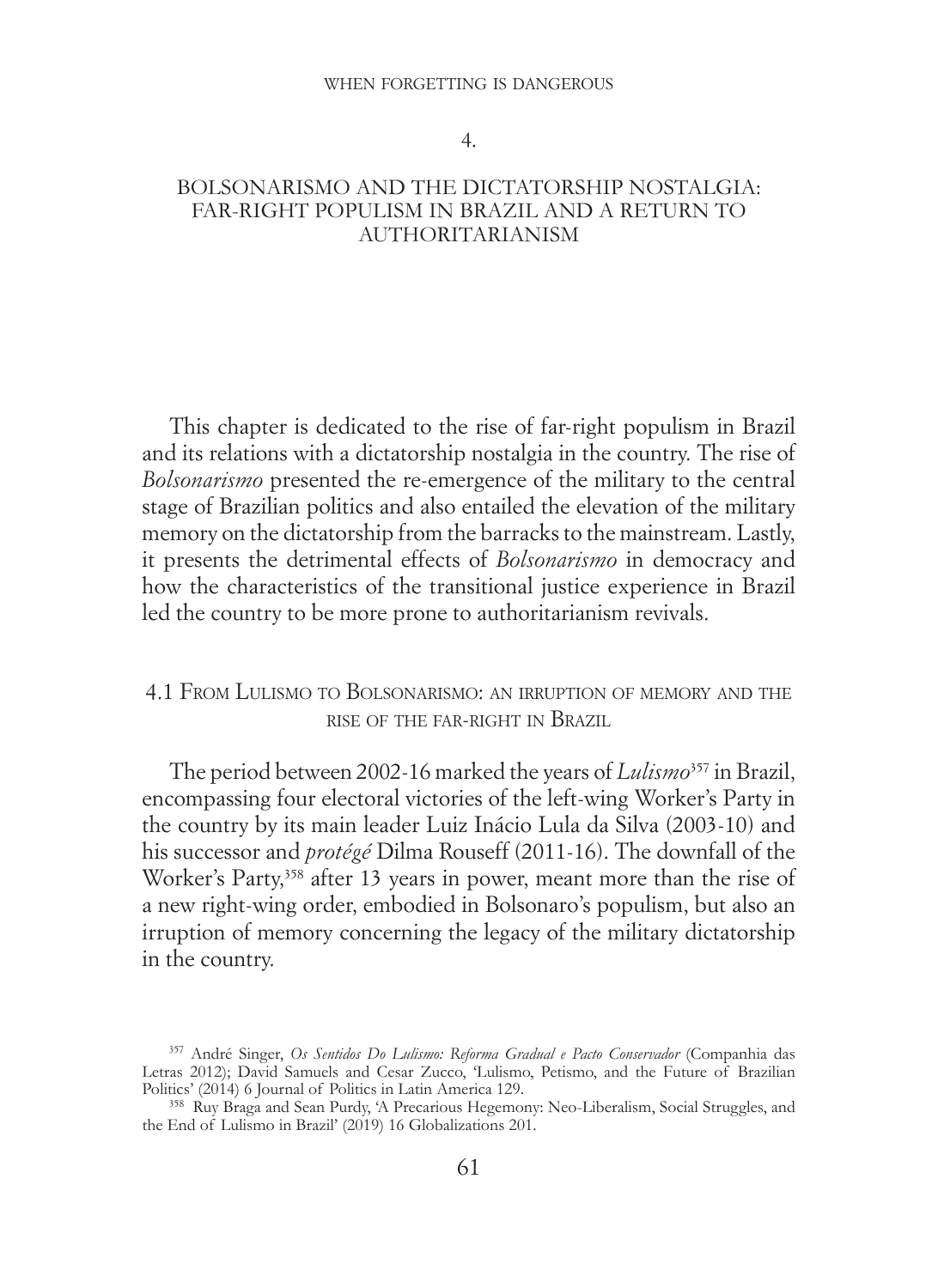During the years of the Worker's Party in power, Brazilian democracy showed important signs of stability and consolidation.<sup>359</sup> Among its achievements were massive programmes of social inclusion such as *Bolsa Família* and *Fome Zero* and the sustained economic growth,<sup>360</sup> which reduced social inequality.<sup>361</sup> Moreover, Brazil's 'growing influence on international relations'362 could be perceived by its role with Russia, India, China and South Africa (the BRICS) and a more active and relevant foreign policy.

Singer describes the project of the Worker's Party as a 'Rooseveltian dream'363 with policies aimed towards social integration and tackling inequality. The success of these policies shaped the relationship of popular sectors of Brazilian society and Lula, especially in the more impoverished northeast region.<sup>364</sup>

However, corruption scandals and the poor economic performance in the last years of Rousseff's term coincided with the rise of a new right in the country. The decline of *Lulismo* can be pointed in three major happenings: the demonstrations of June 2013, the Car-Wash (*Lava Jato*) operation, and, lastly, the impeachment of Rousseff in 2016.

The demonstrations of June 2013 marked a period when 'uncertainty emerged in Brazilian politics'.365 The protests started in the city of São Paulo, demanding a reduction in public transportations fares, mainly supported by left-wing movements, but suddenly and unexpectedly became something else entirely.366 The demonstrations 'showed the contradictions between the image of Brazil as an emerging international power and a country whose inequality and poverty were still among its principal problems'.367 The protests in Brazil, much like the Arab

<sup>&</sup>lt;sup>359</sup> Peter R Kingstone and Timothy J Power, 'Introduction: A Fourth Decade of Brazilian Democracy' in Peter R Kingstone and Timothy J Power (eds), *Democratic Brazil Divided* (University of Pittsburgh Press 2017) 3, 5.<br><sup>360</sup> Laura Carvalho, *Valsa Brasileira: Do Boom Ao Caos Econômico* (Todavia 2018).<br><sup>361</sup> Anthony W Pereira, 'Bolsa Família and Democracy in Brazil' (2015) 36 Third World

Quarterly 1682; Wendy Hunter and Natasha Borges Sugiyama, 'Assessing the Bolsa Família' [2017]

 $362$  Ariel Alejandro Goldstein, 'The New Far-Right in Brazil and the Construction of a Right-Wing Order' (2019) 46 Latin American Perspectives 245, 247.

<sup>&</sup>lt;sup>363</sup> André Singer, O Lulismo Em Crise: Um Quebra-Cabeça Do Período Dilma (2011-2016) (Companhia das Letras 2018).

<sup>&</sup>lt;sup>364</sup> Goldstein (n 362) 247.<br><sup>365</sup> ibid.<br><sup>366</sup> Braga and Purdy (n 358) 206.<br><sup>367</sup> Goldstein (n 362) 247.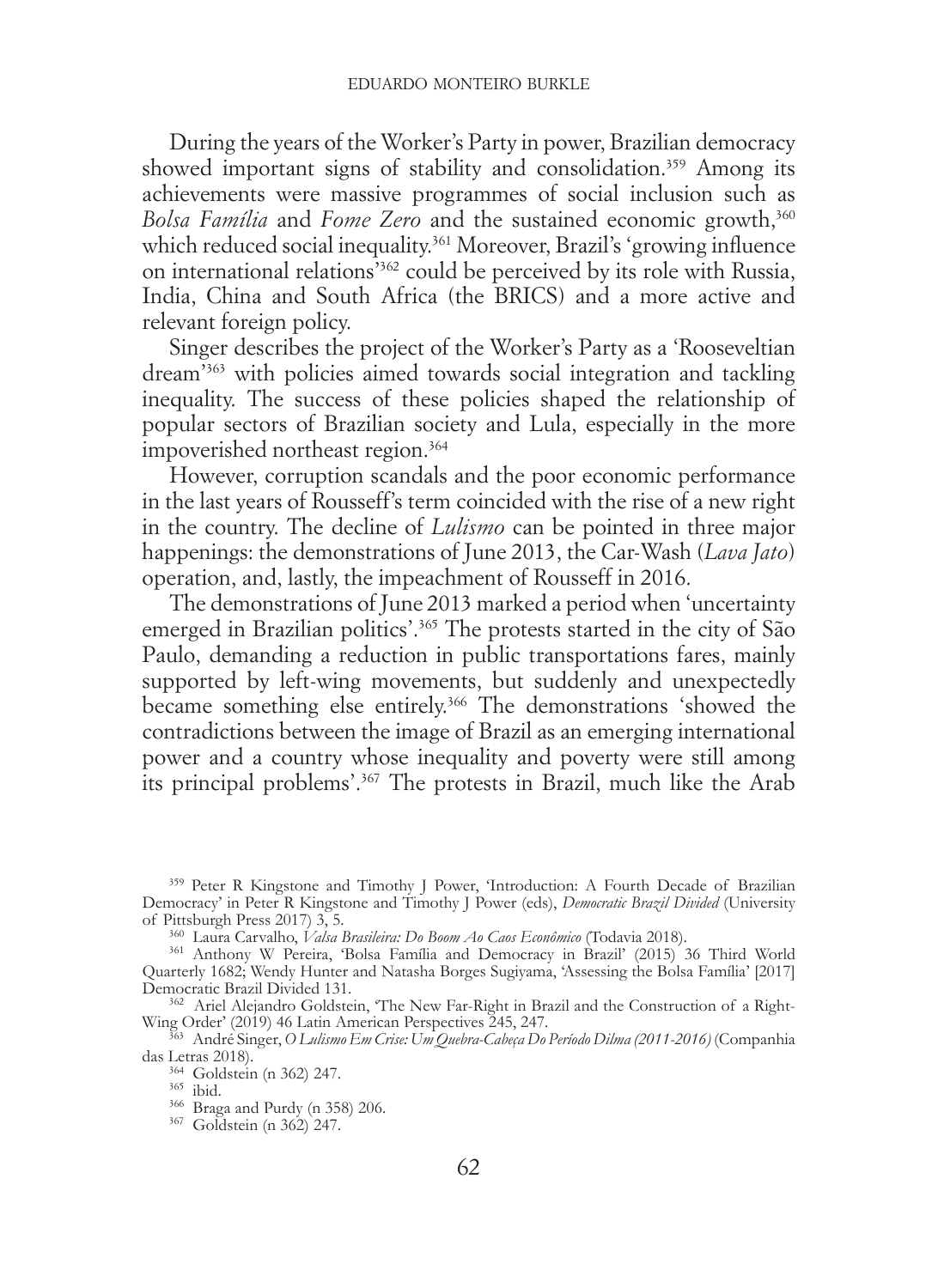Spring,<sup>368</sup> suggested that the years of economic growth and social mobility had 'stimulated new demands among the lower middle class, while the upper middle class felt its status threatened by "newcomers" from below<sup> $369$ </sup>

By then, the Worker's Party, in the government for more than a decade, had 'consolidated as a bureaucracy over the state'.370 With its main leaders participating in the federal administration, the party had lost its presence on the streets and a closer connection with social movements and unions. These characteristics were part of the identity of the party and the reason for its previous electoral success.371

While the federal government underestimated the significance and the dimensions of these new actors, they were capitalised by emerging right-wing movements.372 Some of them already in formation in the past decade, these movements faced a perfect storm with their antiestablishment and corruption discourse echoing in the streets and social media. Pinheiro-Machado, for instance, argues how, with the help of the mainstream media coverage, soon, the protests started to be read as mere criticism to the corruption in the Worker's Party government.<sup>373</sup>

The 2014 presidential elections happened amidst a polarisation unseen since the democratisation in 1985. Dilma's narrow victory for re-election against the PSDB (*Partido Social Democrata Brasileiro*) candidate Aécio Neves was followed by a 'destabilization tactic'<sup>374</sup> adopted by the opposition in a twofold plan including by not accepting the results of the presidential election and co-opting the government's main ally in congress; the PMDB.

Rousseff's second term would not reach its end. By August 2016, the PMDB-PSDB-led impeachment process ended the almost 14 years of the Worker's Party in government and turned her vice-president and former ally Michel Temer into an improbable and unpopular president. His administration had an inherent weakness as he lacked popularity and political credibility, being in power only due to a controversial

<sup>368</sup> Rosana Pinheiro-Machado, *Amanhã Vai Ser Maior: O Que Aconteceu Com o Brasil e Possíveis Rotas de Fuga Para a Crise Atual* (Planeta 2019) 204.<br><sup>369</sup> Goldstein (n 362) 247.<br><sup>370</sup> ibid. 248.<br><sup>371</sup> ibid. 347–48.<br><sup>373</sup> Pinheiro-Machado (n 368) 326.<br><sup>374</sup> Goldstein (n 362) 248.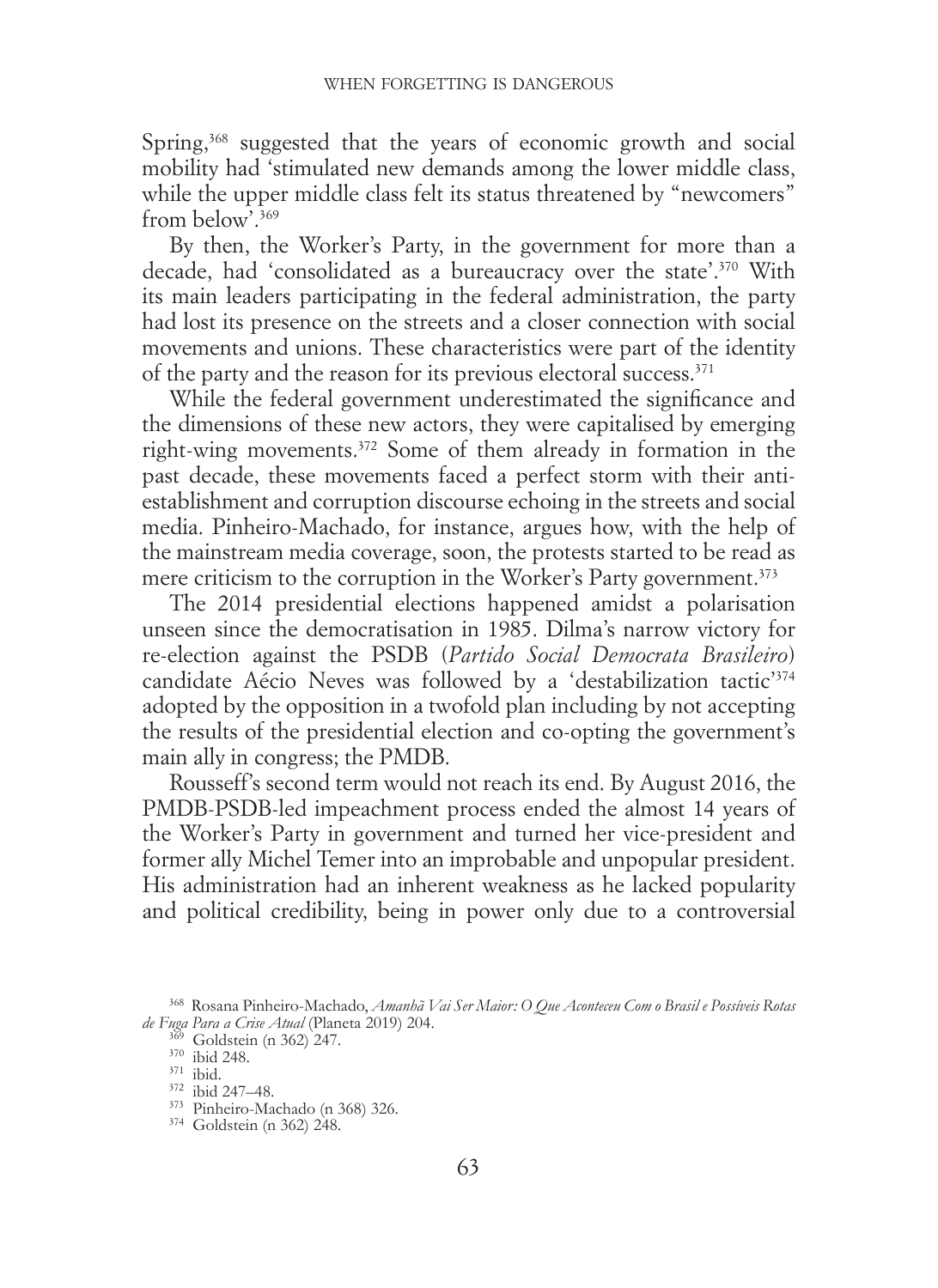impeachment process, which many consider a palace coup.<sup>375</sup> For this reason, Temer resorted to other centres of political power, such as the military, to hold power.376

The Car-Wash Operation (*Lava Jato*) was hugely influential, not only on the 2016 impeachment but further on the election for Temer's succession. It started as an operation dealing with corruption scandals in oil state company Petrobras, but soon derailed into a lawfare instrument, especially by the hands of judge Sergio Moro, raised to the position of judicial celebrity and national hero against corruption. Moro contributed to the impeachment of Rousseff by leaking compromising, but illegal, hearings of the president at the time, inflaming the political crisis Dilma was already suffering. Later, already in 2018, he ordered Lula's imprisonment, utilising a new and controversial constitutional interpretation, and taking the former president out of the electoral run. Months later, he was appointed Minister of Justice of the Bolsonaro government.377

Ariel Goldstein claims that 'Bolsonaro's appeal has grown where the order constructed in the past decade by *Lulismo* has eroded'.378 Parallel to the decline of *Lulismo,* the radical right-wing advanced and impacted both the political culture and public discourse. If, in the last decade, the main challenges and debates in Brazilian politics were about 'inequality and unfair wealth distribution', now they were dislocated to a discussion about 'corruption and dishonesty' that favoured populist approaches.<sup>379</sup>

A new right-wing order emerged, at first not by popular vote but by Temer's presidency. In this sense, the many corruption scandals that were detrimental not only to the Worker's Party but to the whole political class, plus a total disenchantment with democracy itself that had started since the 2013 demonstrations and was boosted during Temer's unpopular and unstable term, paved the way for 'extreme solutions'380 to be found in the ballot.

*Bolsonarismo* was only possible in this context of a 'clear cultural battle to redefine issues in the public square from a right-wing perspective'381

<sup>&</sup>lt;sup>375</sup> Braga and Purdy (n 358).<br><sup>376</sup> Goldstein (n 362) 250–51.<br><sup>377</sup> Perry Anderson, *Brazil Apart: 1964-2019* (Verso Books 2019).<br><sup>378</sup> Goldstein (n 362) 254–55.<br><sup>380</sup> ibid 252–53.<br><sup>380</sup> ibid 254.<br><sup>381</sup> ibid 256.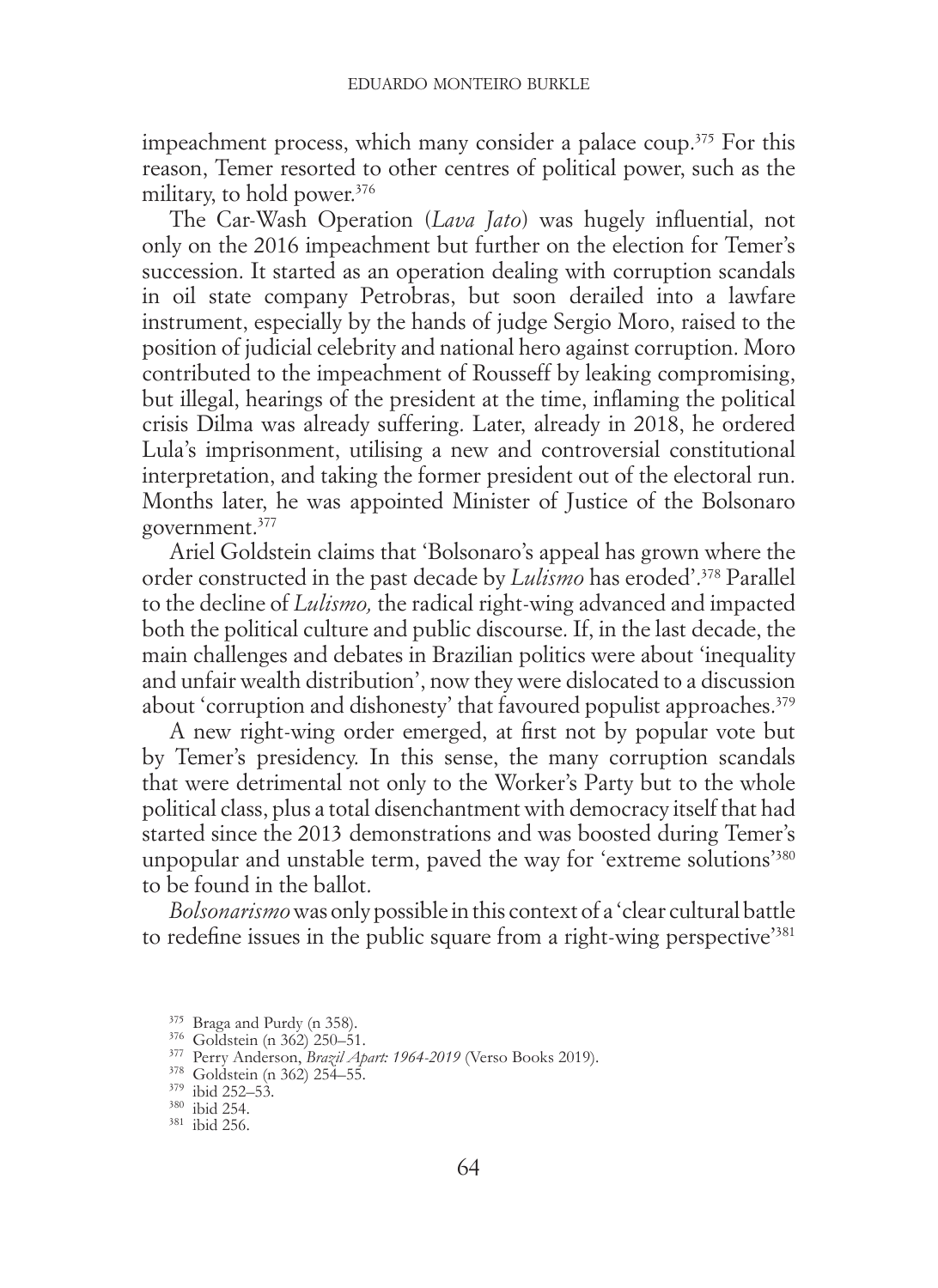that favoured his unlikely presidential run in 2018. This conservative uprising included new 'digital movements' such as MBL (Movimento Brasil Livre), *Revoltados Online* and *Vem Pra Rua382* emerging from the June 2013 demonstrations, but also public figures such as evangelical leaders<sup>383</sup> with close ties to politics and media and long-time regime apologists such as the polemicist Olavo de Carvalho.

In the middle of this 'struggle over cultural hegemony'<sup>384</sup> that reshaped the public sphere, the strategy of this emerging radical right was to isolate politically the still relevant politically left that had ruled the country for more than a decade. What bonded all these different actors were the construction of a 'leftist enemy'.385 Then the narrative of anti-communism and the revisionism towards the dictatorship thrived, not only restricted within small circles of militaries and their supporters but on a broader political sphere.

This represents a direct link from the present to the past, as this group re-enacted the pseudo-dilemma the military use until today to justify the coup in 1964. The protests for Dilma's impeachment in 2015 represented the first time the right was in the streets since the democratisation.386 The new right order paired with the military to become saviours of democracy seeking to assume power in order to avoid an implausible communist threat. The left, on the other hand, were labelled as communists who corrupted the political order and should be avoided at all costs.

Moreover, it gathered support from the same middle class that supported the coup in 1964. Aesthetically, the marches re-enacted, in the present day, the Marches of the Family with God for Freedom (*Marcha da Família com Deus pela Liberdade*) that preceded João Goulart's coup. Once again, the military were seen as an alternative to combat supposed radicals in power, showing that a significant part of the population had a positive memory about the 1964-85 period.387 Many of the protesters' signs made direct references to the military and their regime asking for

<sup>&</sup>lt;sup>382</sup> Vitor de Angelo, 'Saudade Dos Militares: Os Pedidos de Retorno Das Forças Armadas Ao Poder No Brasil' (2018) 5 REB - Revista de Estudios Brasileños 93, 97.

<sup>&</sup>lt;sup>383</sup> Ronaldo de Almeida, 'The Broken Wave: Evangelicals and Conservatism in the Brazilian Crisis' (2020) 10 HAU: Journal of Ethnographic Theory 32.<br>
<sup>384</sup> Goldstein (n 362) 256.<br>
<sup>385</sup> ibid 247.<br>
<sup>386</sup> Angelo (n 382) 97.<br>
<sup>387</sup> ibid 102.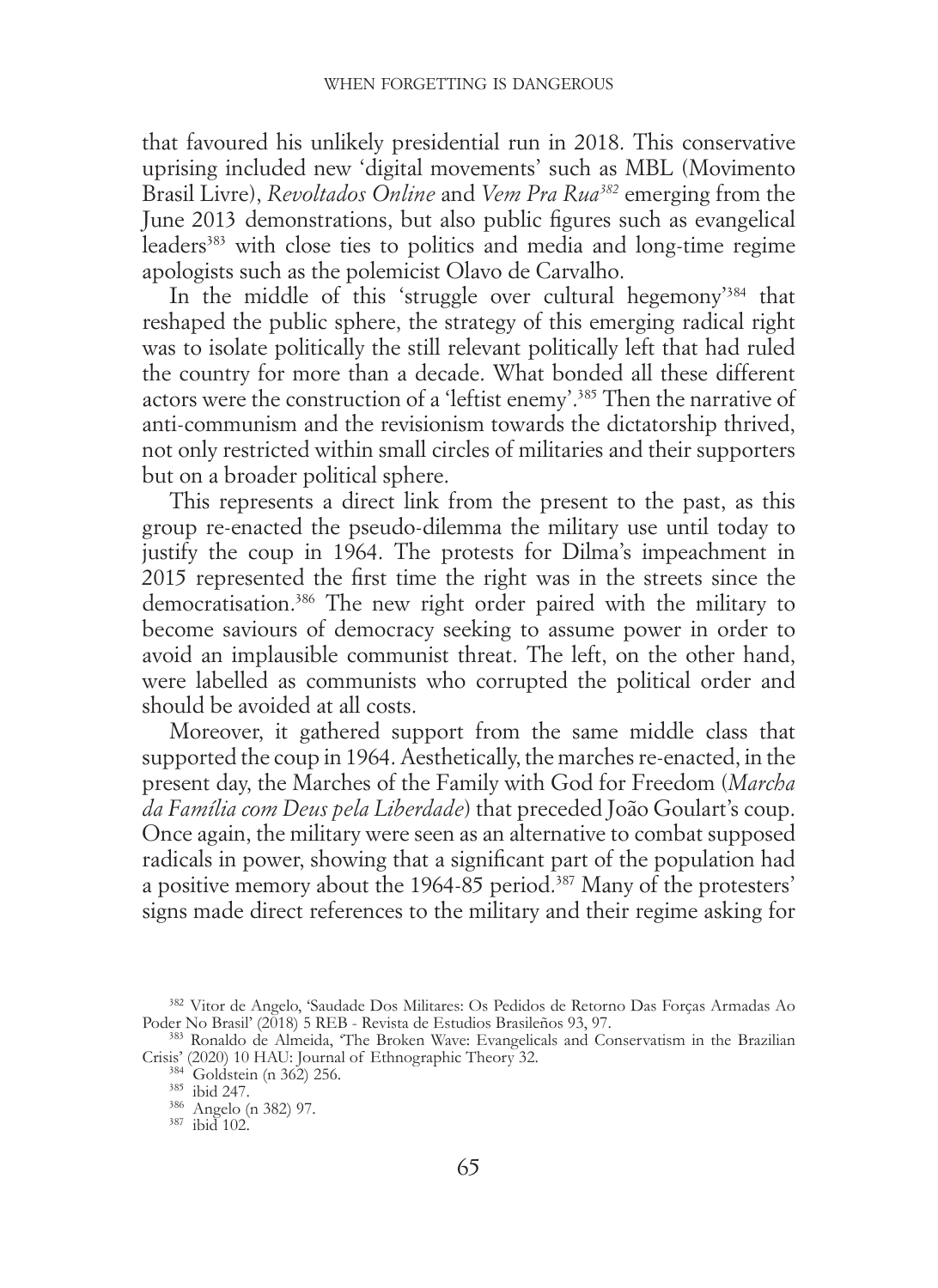a 'military intervention' to 'save us once again from communism' or asking 'why haven't you killed them all in 1964?'.<sup>388</sup>

This re-emergence of popular support for the military is evidence that even though it was decided not to deal with the past, the topic is still susceptible to return, sometimes suddenly, to the public sphere. We have already seen how the political elites avoided a reckoning with the dictatorial past in Brazil for many years after the transition. This led to the collective memories of groups such as the military and victims to be shaped without those topics reaching the public sphere. However, these repressed memories can always come back to the political arena, influencing the outcomes of current political events.

Wilde, analysing Chile after Pinochet's arrest, pointed out how periods of political turmoil can cause an 'irruption of memory'.389 In his words, these irruptions happen in the context of a 'deeply divided public discourse' where 'contending and mutually exclusive collective representations of the past' are in shock.390 The downfall of *Lulismo* and the rise of *Bolsonarismo* echoed the same type of polarisation in politics of 1964, as this series of events – from the protests of 2013 to Rousseff's impeachment – represented not only a disenchantment with democracy but also an irruption of memory concerning the Brazilian authoritarian past.

The rise of a new right-wing order in Brazil paved the way for a specific type of far-right populism that is proving itself particularly dangerous to Brazilian democracy. Pandora's box was opened, and a wave of revisionist narratives about the dictatorship flooded the public sphere. In common, they all downplayed the gross violations of human rights by the military regime and exalted the economic performance during the 'economic miracle' of the dictatorship years. Besides, they portrayed the military as incorruptible figures, essential to avoid Brazil's fate of becoming a Cuba-like regime in the 1960s.<sup>391</sup>

A former member of the military himself, Bolsonaro always praised the legacy of the military regime. If, after the democratisation, the topic was a taboo for politicians, the same could not be said after his election

<sup>&</sup>lt;sup>388</sup> Angelo (n 382). <sup>389</sup> Alexander Wilde, 'Irruptions of Memory: Expressive Politics in Chile's Transition to Democracy' (1999) 31 Journal of Latin American Studies 473. <sup>390</sup> ibid 475.

<sup>&</sup>lt;sup>391</sup> Gisele lecker de Almeida, 'Undoing Brazil's Dictatorial Past' in Natascha Mueller-Hirth and Sandra Rios Oyola (eds), *Time and Temporality in Transitional and Post-Conflict Societies* (Routledge 2018).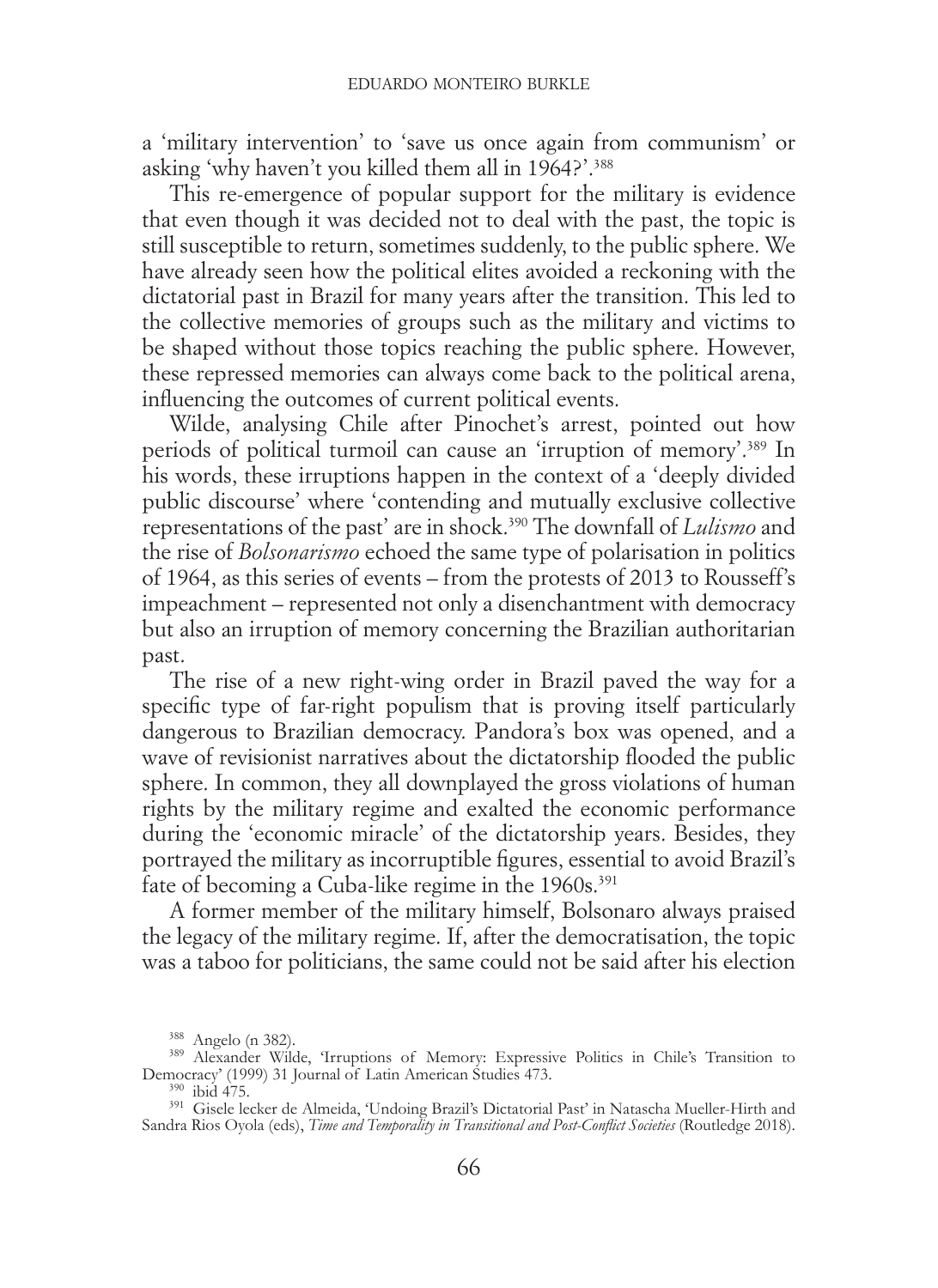in 2018.392 This irruption of memory paved the way for politicians like Bolsonaro to be elected, which was unthinkable before. Moreover, it allowed an opportunity for the revisionist collective memory of the military concerning the regime to leave the barracks to the mainstream.

### 4.2 The military memory: from the barracks to the mainstream

The military perspective can be noticed by their reluctance to engage with any transitional justice measure taken in the country, but also by their interpretation of the events that happened during the dictatorship. Officially, the Armed Forces never recognised that a *coup d'état* happened in 1964, still celebrating 31 March and referring to it as the 'revolution of 64'. Moreover, the military always resisted giving complete access to their files from the period nor did they officially apologise to the victims and their families.393

At the heart of the military collective memory is the Brazilian version of a 'two demons' theory where violations happened at 'both sides' of a revolutionary war.394 This discourse can be noted in the reluctance of the armed forces to participate in transitional justice measures and the criticism they direct towards all the initiatives. While the reparation commissions were merely tolerated, a more reactive approach can be observed by the military reaction towards revisions in the Amnesty Law and the establishment of the NTC. The military, in all cases, were particularly worried about the possible punishment of agents.<sup>395</sup>

The military always labelled any transitional justice measure, especially those towards justice, as a vendetta of the left in Brazil

<sup>&</sup>lt;sup>392</sup> Rebecca J Atencio, 'From Truth Commission to Post-Truth Politics in Brazil' (2019) 118<br>Current History 68, 68.

<sup>&</sup>lt;sup>393</sup> Anthony W Pereira, 'Progress or Perdition? Brazil's National Truth Commission in Comparative Perspective' in Peter R Kingstone and Timothy J Power (eds), *Democratic Brazil Divided*

<sup>&</sup>lt;sup>394</sup> Renan Honório Quinalha, 'Com Quantos Lados Se Faz Uma Verdade? Notas Sobre a Comissão Nacional Da Verdade e a "Teoria Dos Dois Demônios"' (2013) 15 Revista Jurídica da Presidência 181, 192; Samantha Viz Quadrat, 'The Skirmish of Memories and Political Violence in Dictatorial Brazil' in E Allier-Montaño and E Crenzel (eds), *The Struggle for Memory in Latin America:* 

<sup>&</sup>lt;sup>395</sup> Nina Schneider and Gisele Iecker de Almeida, 'The Brazilian National Truth Commission (2012–2014) as a State-Commissioned History' in Berber Bevernage and Nico Wouters (eds), *The Palgrave Handbook of State-Sponsored History After 1945* (Palgrave Macmillan 2018) 641.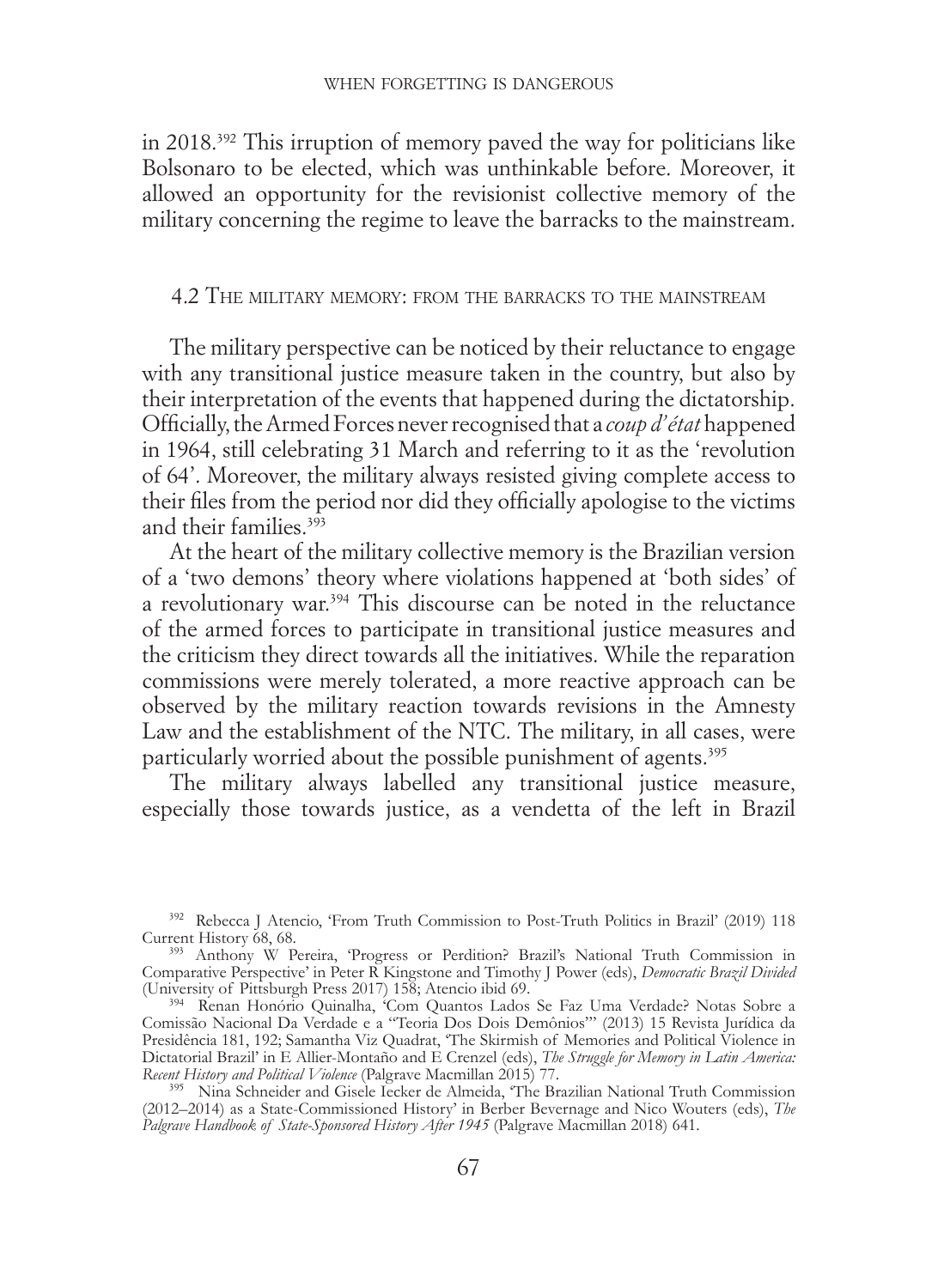(*revanchismo*)396 and as a campaign to demoralise the armed forces. The military commonly uses the term *revanchismo* in order to refute punishment or criticism for the human rights violations that occurred in the regime, by suggesting the claim for justice or accountability is a demand based on the personal vengeance of the victims or the left in general.397

The reaction of the President of the *Clube Militar* (Military Club)<sup>398</sup> to the final report of the NTC is a perfect example of how the military perceives any transitional justice measure as *revanchismo*:

The report only could be a collection of half-truths, calumnies, and whole lies, packed with pieces of truth whose disclosure is biased because of the socialist orientation of its commissioners. From the 29 recommendations, many target the Armed Forces, as agents of the State. There is no reference to the activities of terrorists, guerrilla fighters, kidnappers, and leftist murderers who were trying to take power by force and establish in the country a communist totalitarian regime following the Soviet, Chinese or Cuban model (…) The hate and the wish for vengeance are so big that lawyers, jurists and university professors sign such absurdities. All in the name of the socialist cause (…) The report is as laughable and partial as the commission itself<sup>399</sup>

As we saw previously, the Amnesty Law represented a pact for amnesia,400 however, as democracy was slowly consolidating and human rights started being part of the national agenda, politics of reparation and memory advanced as well. Simultaneously, groups formed not only by members of the armed forces but also by regime apologists surfaced to defend the prerogatives of the military and a positive memory of the coup in 1964 and the regime itself.401 Moreover, they negatively perceive those victims who are part of the reparation programme, considering it a way to make money, and question how many leftist militants that

<sup>396</sup> Fernanda Teixeira Moreira, 'Para Além Das Casernas: Memória de Direita, Revanchismo e Justiça de Transição No Brasil' in Maria Paula Araujo and António Costa Pinto (eds), *Democratização,* 

<sup>&</sup>lt;sup>397</sup> Nina Schneider, 'Breaking the "Silence" of the Military Regime: New Politics of Memory in Brazil' (2011) 30 Bulletin of Latin American Research 198, 204.

Brazil' (2011) 30 Bulletin of Latin American Research 198, 204. <sup>398</sup> An organisation of retired members of the Armed Forces. <sup>399</sup> Lucas Salomão, 'Clube Militar vê Coleção de "calúnias" Em Relatório Da Comissão Da Verdade ' (G1 - Política, 10 December 2014) <[http://g1.globo.com/politica/noticia/2014/12/](http://g1.globo.com/politica/noticia/2014/12/relatorio-e-absurdo-em-nome-da-causa-socialista-diz-clube-militar.html)<br>[relatorio-e-absurdo-em-nome-da-causa-socialista-diz-clube-militar.html](http://g1.globo.com/politica/noticia/2014/12/relatorio-e-absurdo-em-nome-da-causa-socialista-diz-clube-militar.html)> accessed 4 August 2020 (author's translation).  $\frac{400}{401}$  Moreira (n 396) 44.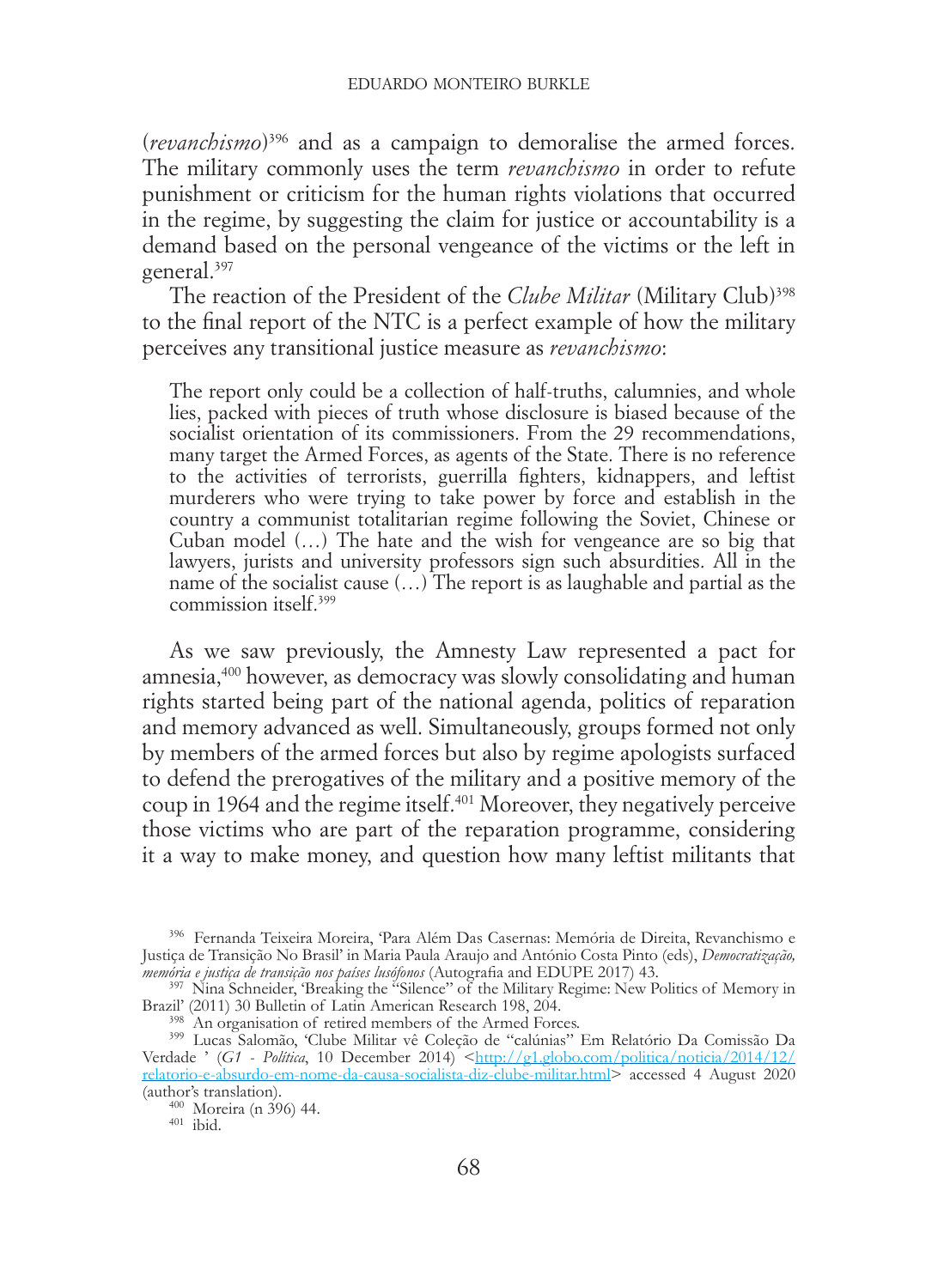were opposed to the dictatorship now participate in politics in the postauthoritarian governments.402

These positions did not suddenly appear in the political scenario or were merely reactions to the implementation of transitional justice in Brazil. Instead, they reflect the existence of a battle for memory about the military dictatorship. As a counterpoint to the voices of victims, a right-winged intellectual field started to 'deliberately interfere in the public space'403 in order to legitimate a specific view of the past.

As described previously in Chapter 2, the past is a construction that serves to 'justify the present order', but its arrangement is never something truly stable.<sup>404</sup> This is true because the collective remembrance of political events is a direct product of 'specific power constellations of a given society'.405 While for many years the military memory of the events of the dictatorship could be considered to be in the margins of the public discourse, the rise of this new right-wing order presented an opportunity for a change in the general perception of the legacy of the military in power.

Molden states that a community never has an entirely homogenous view of the past as 'tensions between different groups (often with opposed collective memories) do persist within the collective', thus the 'meaning of the past is always negotiated'.406 In this sense, drastic changes in the political scenario also present a window where groups can challenge the predominant interpretation of history to impose a new narrative about the past.407

The military and regime apologists posed as victims of the leftist *revanchismo* and started to dispute the memories of the military regime in the public sphere,<sup>408</sup> mostly by the publication of books and biographies and the creation of websites which offered a revisionist reflection of the memories of the dictatorship. They tried to relativise or justify topics such as the use of torture, the disappearances and the repression. One of these publications was the book *A Verdade Sufocada* (*The Strangled* 

<sup>&</sup>lt;sup>402</sup> Quadrat (n 394) 81–83.<br><sup>403</sup> Moreira (n 396) 42–43.<br><sup>404</sup> Berthold Molden, 'Resistant Pasts versus Mnemonic Hegemony: On the Power Relations of Collective Memory' (2016) 9 Memory Studies 117.<br>  $^{405}$  ibid 118.<br>  $^{406}$  ibid 140.<br>  $^{408}$  Moreira (n 396) 46.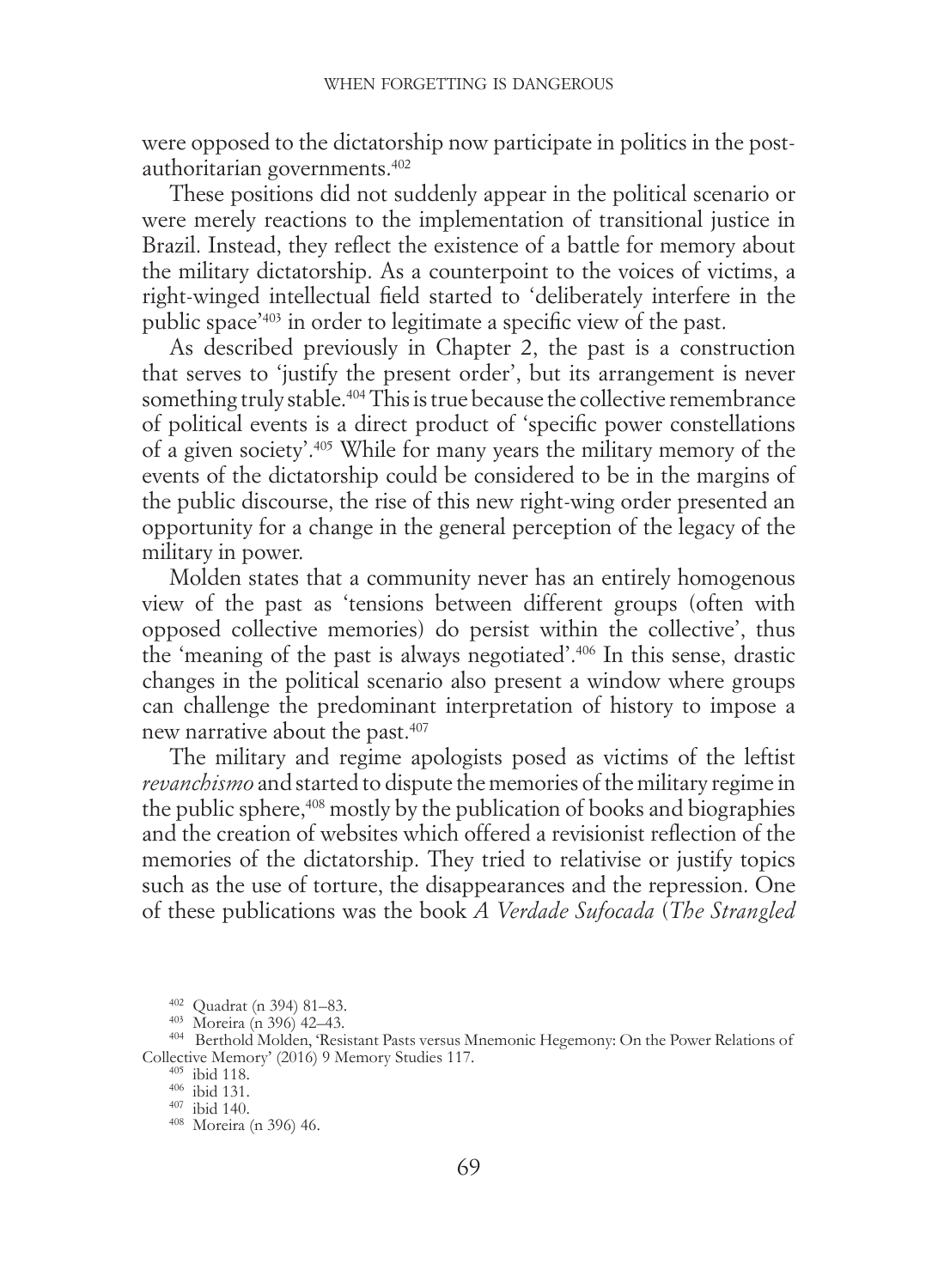*Truth*) published by the former Colonel Brilhante Ustra<sup>409</sup> in which he wrote, 'Enough of silence! Write. Do it like they do, even if you are not a writer<sup>'</sup> 410

Part of their strategy was mirroring civil society's initiatives oriented against the legacy of the dictatorship. The non-governmental organisation *Tortura Nunca Mais* (Torture Never Again) had as its counterpart *Terrorismo Nunca Mais* (Terrorism Never Again or TERNUMA) to exteriorise a positive image of the military regime. One of their founders was Ustra. These groups intended not only to dispute the findings of the truth-seeking transitional justice measures implemented by the state, but they also entailed an extreme right political project.<sup>411</sup>

Olavo de Carvalho, polemicist and political guru of President Bolsonaro, said about the TERNUMA that the 'collective memory is entirely held hostage by two forces: the media and the national system of education' and that those who dominate these forces would be able to 'change the past, counterfeit the present, and put the people in the way for a fictitious future'. For Carvalho, the far-right sought to 'reconquest the true perspective of the whole, that was robbed from the Brazilian memory by Manichean manipulators'.412

The construction of a positive image of the dictatorship cannot co-exist with the recognition of victims and the widespread and systematised use of torture by the military. The use of categories such as victims and perpetrators, as well as the human rights lexicon, $413$  turns transitional justice into an obstacle in the proliferation of this revisionist way to deal with the past adopted by the military and absorbed by the populist far-right.

The negligence towards a broader and far-reaching politics of memory in the post-authoritarian Brazil has meant that discussion about the dictatorship does not reach society, as more effective and farreaching measures were never taken. Even if the debate is centred on

<sup>&</sup>lt;sup>409</sup> Chief of the OBAN/DOI-CODI, the repression organ of the Army, during the dictatorship.<br><sup>410</sup> Carlos Neto Alberto Brilhante Ustra, *A Verdade Sufocada: História Que a Esquerda Não Quer*<br>*Que o Brasil Conbeça* (Ser, 20

<sup>&</sup>lt;sup>411</sup> Odilon Caldeira Neto, 'Neofascismo, "Nova República" e a Ascensão Das Direitas No Brasil' (2020) 10 Conhecer: debate entre o público e o privado 120, 133. <sup>412</sup> Olavo de Carvalho, 'Militares e a Memória Nacional' (31 December 2000) [<https://](https://olavodecarvalho.org/militares-e-a-memoria-nacional/)

[olavodecarvalho.org/militares-e-a-memoria-nacional/>](https://olavodecarvalho.org/militares-e-a-memoria-nacional/) accessed 4 August 2020. <sup>413</sup> Elizabeth Jelin, 'Los Derechos Humanos y La Memoria de La Violencia Política y La

Represión: La Construcción de Un Campo Nuevo En Las Ciencias Sociales' (2004) 27 Estudios Sociales 91, 97–98.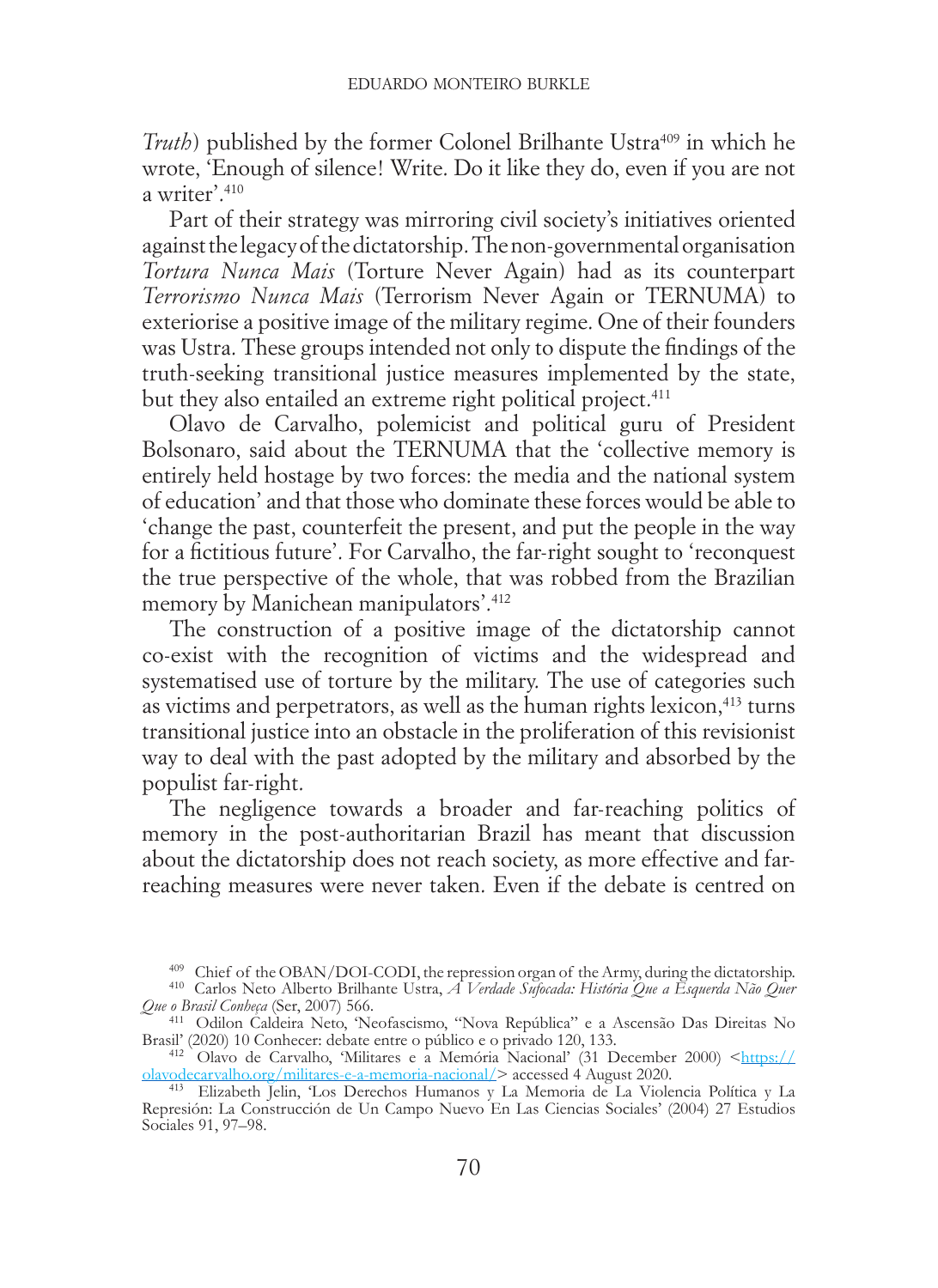the memories of restricted groups, such as the victims, civil society and the military, the fact that the debate is always perceived as a politicalpartisan topic,<sup>414</sup> between the left versus the right, reverberates the discussion beyond what is initially expected and spills in a broader political arena.

The re-emergence of the military memory of the dictatorship to the mainstream is evident with the election of Bolsonaro. Moreover, it was particularly easy because the characteristics of the Brazilian transition to democracy (and its transitional justice experience) failed to compose a hegemonic collective memory on its authoritarian past. Soon, the military were able not only to engage in this memory war for the meaning of the past but to participate actively in the current politics.

The interference of the military in politics after the democratisation was restricted to block any attempts of opening the archives of the dictatorship. However, Murilo de Carvalho argues that this started to change in 2015,415 amid the political and economic crisis of Rousseff's second term, when General Hamilton Mourão claimed that 'awakening of the patriotic fight' was the way out of the political crisis.416 Mourão would be elected vice-president on Bolsonaro's ticket in 2018.

The military had already played an important role in Temer's government. Politically weak, he conceded positions never occupied by the armed forces since the democratisation in 1985 and also approved the military intervention in Rio de Janeiro in 2018. The Army Commander-in-Chief General Villas Boas said they needed 'guarantees to act without the risk of another truth commission'.417 The military was now definitively active in the political landscape.

<sup>414</sup> Ana Paula Ferreira de Brito and Maria Leiticia M Ferreira, 'As Reivindicações Por Memória e Verdade e a Comissão Nacional Da Verdade: Construindo a Memória Social Sobre o Período Militar No Brasil' in Emílio Peluso Neder Meyer and Marcelo Andrade Cattoni De Oliveira (eds), *Justiça de* 

<sup>415</sup> José M de Carvalho, Forças Armadas e Política No Brasil (Todavia 2019).<br><sup>416</sup> Tahiane Stochero, 'General Defende 'Despertar Para Luta Patriótica'' Em Palestra No RS<sup>,</sup> (*G1 - Política*, 20 October 2015) <[http://g1.globo.com/politica/noticia/2015/10/general-defende](http://g1.globo.com/politica/noticia/2015/10/general-defende-despertar-para-luta-patriotica-em-palestra-no-rs.html)[despertar-para-luta-patriotica-em-palestra-no-rs.html](http://g1.globo.com/politica/noticia/2015/10/general-defende-despertar-para-luta-patriotica-em-palestra-no-rs.html)> accessed 4 August 2020. <sup>417</sup> Mário Magalhães, *Sobre Lutas e Lágrimas: Uma Biografia de 2018, o Ano Em Que o Brasil Flertou* 

*Com o Apocalipse* (Editora Record 2019) 55.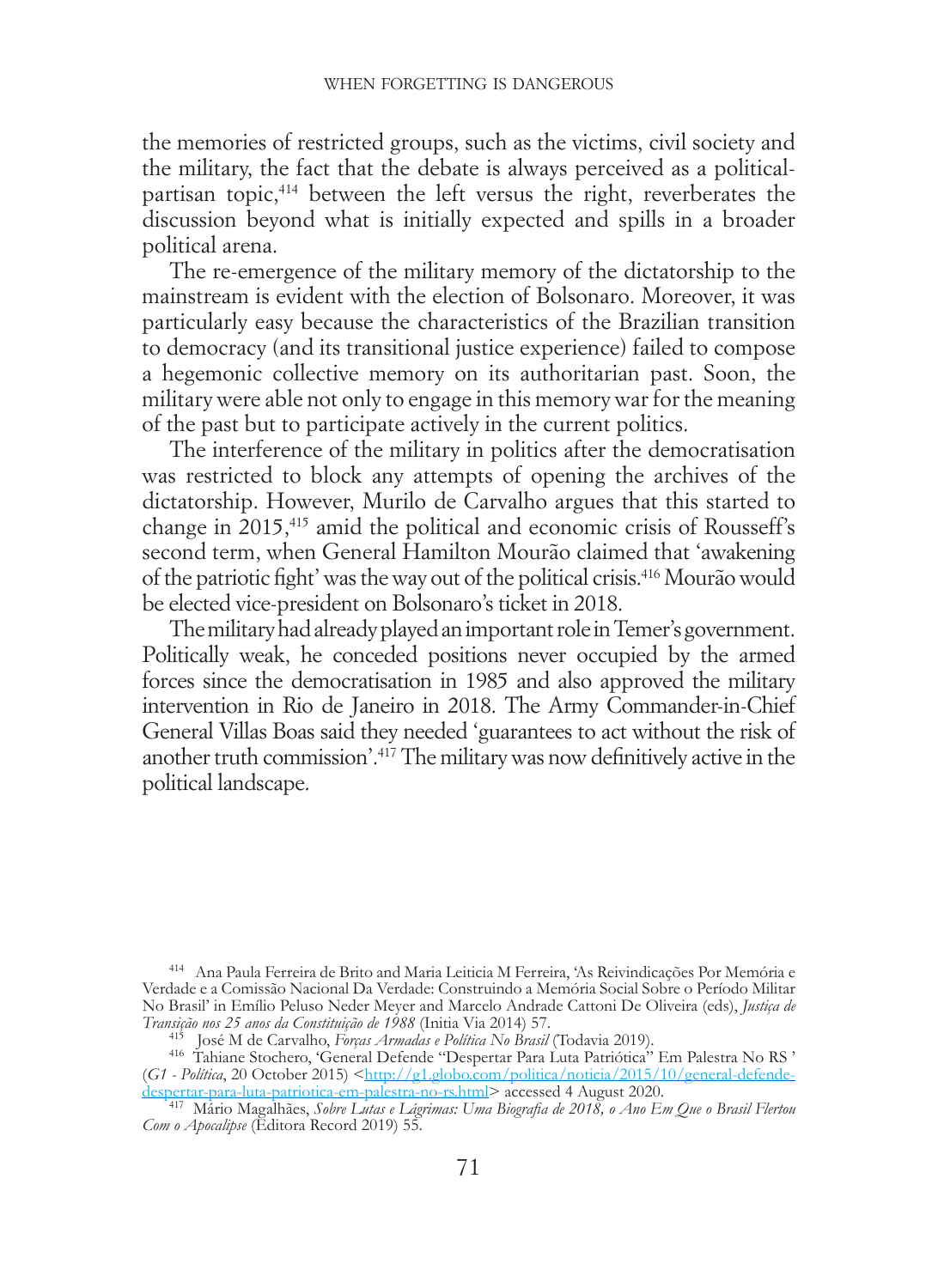#### eduardo monteiro burkle

## 4.3 *Bolsonarismo* and far-right right populism: the dictatorship nostalgia

The rise of Bolsonaro to power also represented the rise of farright populism in Brazil. Still, even though many scholars point how populism endangers democracy,418 there is not a proper consensus on how to define populism, making the term essentially a politically contested one.419

The ideational approach, by establishing some common characteristics shared among populists, is a successful attempt to explain the causes and effects of populism, allowing it to be applied to many different contexts. This approach focuses on defining populism as a thin-centred ideology that is based on a narrative in which a moral and Manichean distinction is made between the 'pure people' and a 'corrupted elite'.<sup>420</sup>

Cas Mudde defines populism as:

a thin-centred ideology that considers society to be ultimately separated into two homogenous and antagonistic groups, 'the pure people' versus 'the corrupt elite,' and which argues that politics should be an expression of the *volonté générale* (general will) of the people.<sup>421</sup>

Conceiving populism as a 'thin-centred ideology' means that it always appears attached to other 'concepts or ideological families'.422 While in most of the cases, nationalism is attached to populism, in Brazil, there is a specific kind of nationalism linked to Bolsonaro's populism, making it paired with a dictatorship nostalgia. The nationalism for the Brazilian far-right goes beyond the appropriation of national colours and symbols, adopting the aesthetics from the street protests for Rousseff's impeachment in 2015 in which the national football team yellow and green jerseys were the most fashionable outfit. Embedded in this particular type of populism is the elevation of the armed forces and the police into a beacon of national identity and pride.

<sup>418</sup> Federico Finchelstein and Nadia Urbinati, 'On Populism and Democracy' (2018) 1 Populism 15; Roger Eatwell and Matthew Goodwin, *National Populism: The Revolt Against Liberal Democracy* (Penguin Books Limited 2018); Henrik Bang and David Marsh, 'Populism: A Major Threat to Democracy?' (2018) 39 Policy Studies 352.<br>
<sup>419</sup> Jan-Werner Müller, *What Is Populism?* (Penguin Books Limited 2017).<br>
<sup>420</sup> Kirk A Hawkins, 'The Ideational Approach', in De la Torre C (ed), Routledge Handbook of

*Global Populism* (Routledge 2018); Kai Arzheimer, 'Explaining Electoral Support for the Radical

Right', in Rydgren J (ed), *The Oxford Handbook of the Radical Right* (OUP 2018).<br><sup>421</sup> Cas Mudde, 'The Populist Zeitgeist' (2004) Government and Opposition 543.<br><sup>422</sup> Cas Mudde and Cristóbal Rovira Kaltwasser, *Populism:*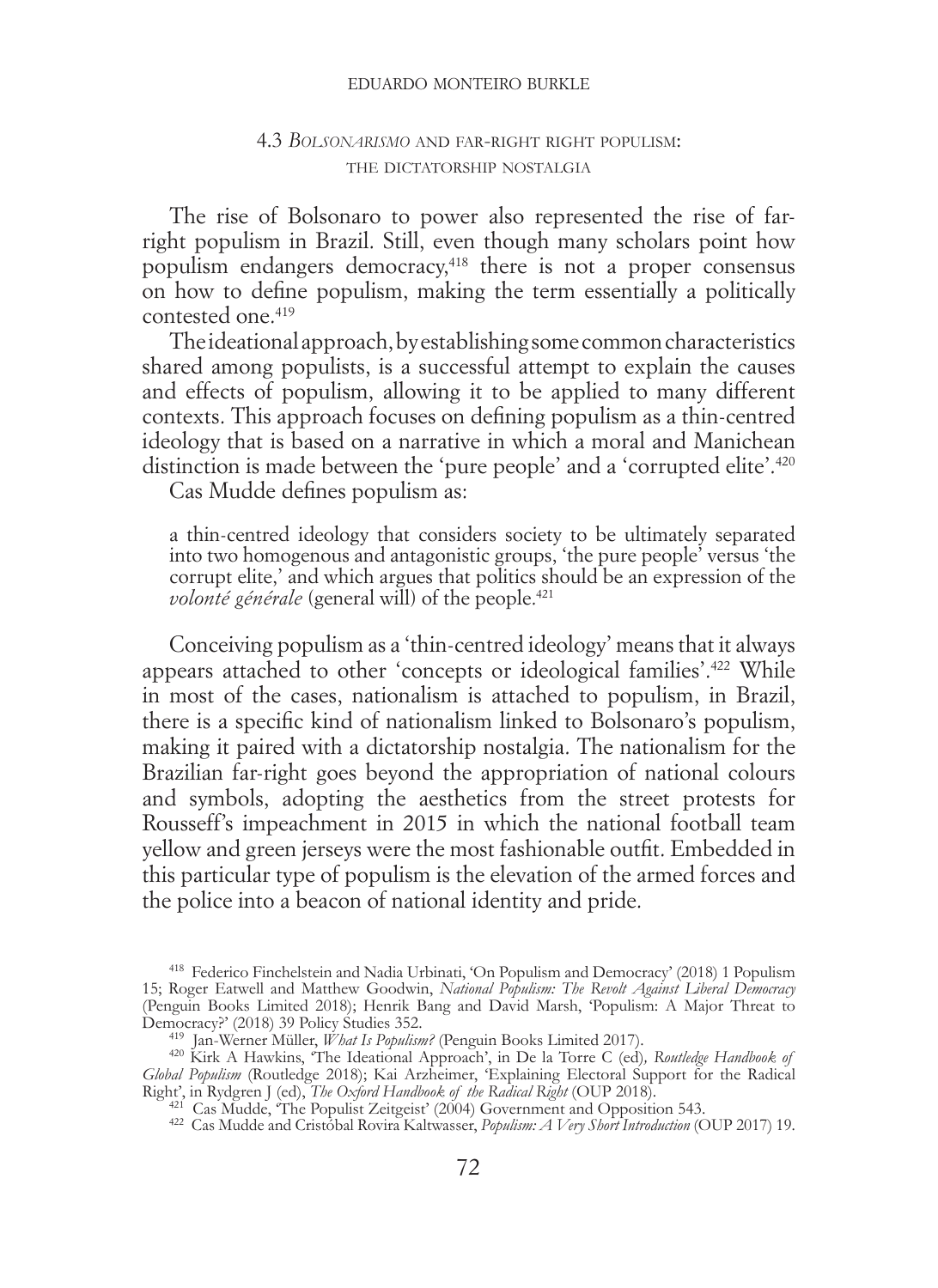Brazilian far-right populism walks hand in hand with dictatorship nostalgia. Bolsonaro's speech when he, as a congressman, voted for Dilma Rousseff's impeachment, can summarise his style of populism, and how intertwined it is with a dictatorship nostalgia:

They had lost in 64; they lost now in 2016. For the families and the innocence of the children in the schools, that the Worker's Party never cared for, against communism, for our freedom, against the *Foro de São Paulo*, for the memory of Colonel Carlos Alberto Brilhante Ustra, the tormentor of Dilma Rousseff, for the Army of Caxias, for the armed forces, for Brazil above everything and to God above all, my vote is: yes.423

In Bolsonaro's populism, the 'corrupted elite' encompasses the cultural, academic and (part of) the political elite.<sup>424</sup> Reviving the cold war use of communism as a political scarecrow, he labels all his opponents as leftists or communists and blames them for any problems in the country.425 Bolsonaro uses this Manichean distinction to pose as a 'Christian warrior of patriotism and family values' who needs to be trusted without questioning.426

Straight from the populist handbook, Bolsonaro also provided simple solutions for complex problems, especially regarding public safety, which resonated in cities like São Paulo and Rio de Janeiro and their struggle with violence and organised crime. In his conservative and populist narrative, Bolsonaro adopted firearms as a campaign symbol and promised that, if elected, he would legalise and promote their use for 'good citizens' to be able to protect themselves and their property.427

*Bolsonarismo* is based on a promise that the military would play a technical and enhancing role in the future government, distancing itself from political indications and, therefore, corruption. Bolsonaro's dictatorship nostalgia was used as a campaign stance promising a 'return to the old social order and traditional values'.428 By revisiting and

<sup>423</sup> Thaís Oyama, *Tormenta: O Governo Bolsonaro: Crises, Intrigas e Segredos (Companhia das Letras 2020)* 4 (author's translation).

<sup>&</sup>lt;sup>425</sup> Goldstein (n 362) 256.<br><sup>426</sup> Federico Finchelstein, *A Brief History of Fascist Lies* (1st edn, University of California Press 2020) 102. <sup>427</sup> Rosana Pinheiro-Machado and Lucia Mury Scalco, 'From Hope to Hate: The Rise of

Conservative Subjectivity in Brazil' (2020) 10 HAU: Journal of Ethnographic Theory 21, 25. <sup>428</sup> Rebecca J Atencio, 'From Truth Commission to Post-Truth Politics in Brazil' (2019) 118

Current History 68, 74.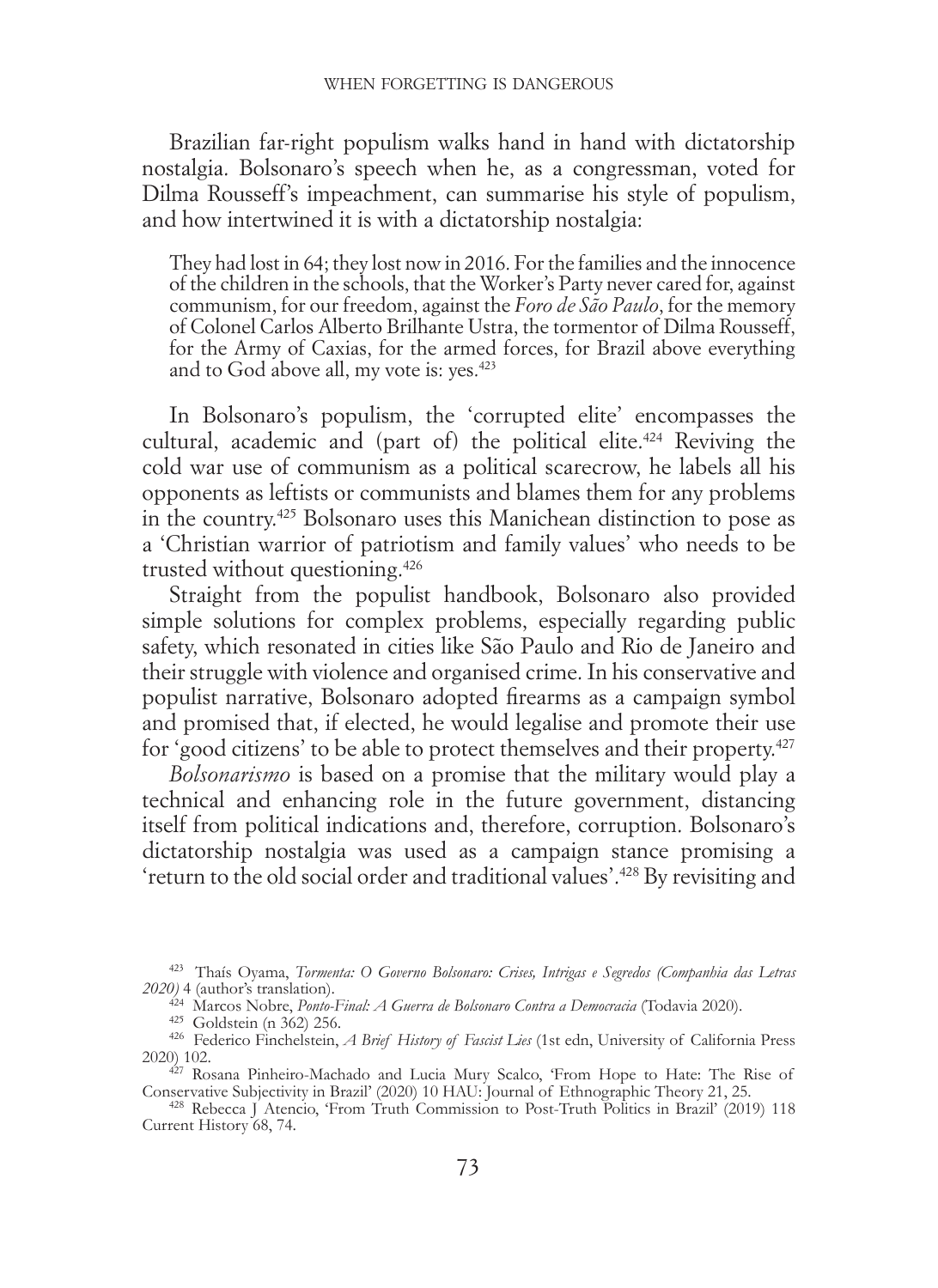distorting the authoritarian past of the military dictatorship, Bolsonaro aims to pose as a 'national savior'429 – his supporters calls him 'the myth' – whose mission is to restore the social order, like he claimed the military did in 1964, and overcome the crises (economic, political and, for the far-right, also moral) that Brazil had been facing since 2013.

Finchelstein claims that the distortion of history is a 'fundamental feature' of populism, as for leaders such as Bolsonaro, rewriting history is essential for their power-grabbing project.<sup>430</sup> When Bolsonaro refuses to acknowledge the period of 1964-85 in Brazil as a dictatorship, falsely claiming that it was a democracy, or when he proposes to celebrate the date of the 1964 coup officially, his objective is not only to praise the military but to replace 'history with myth'.431 Bolsonaro manipulates history and uses it as a propaganda tool, to normalise his politics based on 'political violence, national chauvinism, and personal glorification',432

Bolsonaro's disdain for any transitional justice measure as a way to reckon with the military dictatorship can be explained by his use of (distorted) history as a tool to justify a Manichean narrative in which he poses as the saviour of the nation, while the other (ie the left) represent dangerous enemies. In 2011, Bolsonaro, then a member of the parliament, called the NTC the 'commission of retaliation' and when discussing the approval of the truth commission he wrote in an opinion article that it would create a 'circus' and that the project would 'throw the military into a cackle of hyenas, hurting the hierarchy and the discipline of the military class'.433

Once in office, Bolsonaro determined 'proper commemorations' concerning the 55th anniversary of the coup in 1964. At the ceremony, calling it 'the democratic revolution of 1964', he said 'Where in the world you have seen a dictatorship just handle the power to the opposition in a pacific way? Only in Brazil. Therefore, it was not a dictatorship'.434

<sup>429</sup> Pinheiro-Machado and Scalco (n 427) 29. <sup>430</sup> Finchelstein (n 426) 97–98. <sup>431</sup> ibid 99. <sup>432</sup> ibid 100. <sup>433</sup> Jair Bolsonaro, 'Outra Opnião: Comissão de Retaliação' (*O Globo*, 26 September 2011)  $\frac{\text{https://oglobin.globo.com/opiniao/outra-opiniao-comissao-de-relaliacao-2866269>}}{\text{August 2020}}$  accessed 5

August 2020. <sup>434</sup> IstoÉ, 'Bolsonaro Diz Que Não Houve Ditadura No Brasil e Que Regime Teve "probleminhas" ' (*IstoÉ*, 27 March 2019) <https://istoe.com.br/comemoracao-de-1964-ficara-<br>[dentro-dos-quarteis-diz-bolsonaro-em-entrevista-na-tv/>](https://istoe.com.br/comemoracao-de-1964-ficara-dentro-dos-quarteis-diz-bolsonaro-em-entrevista-na-tv/) accessed 5 August 2020.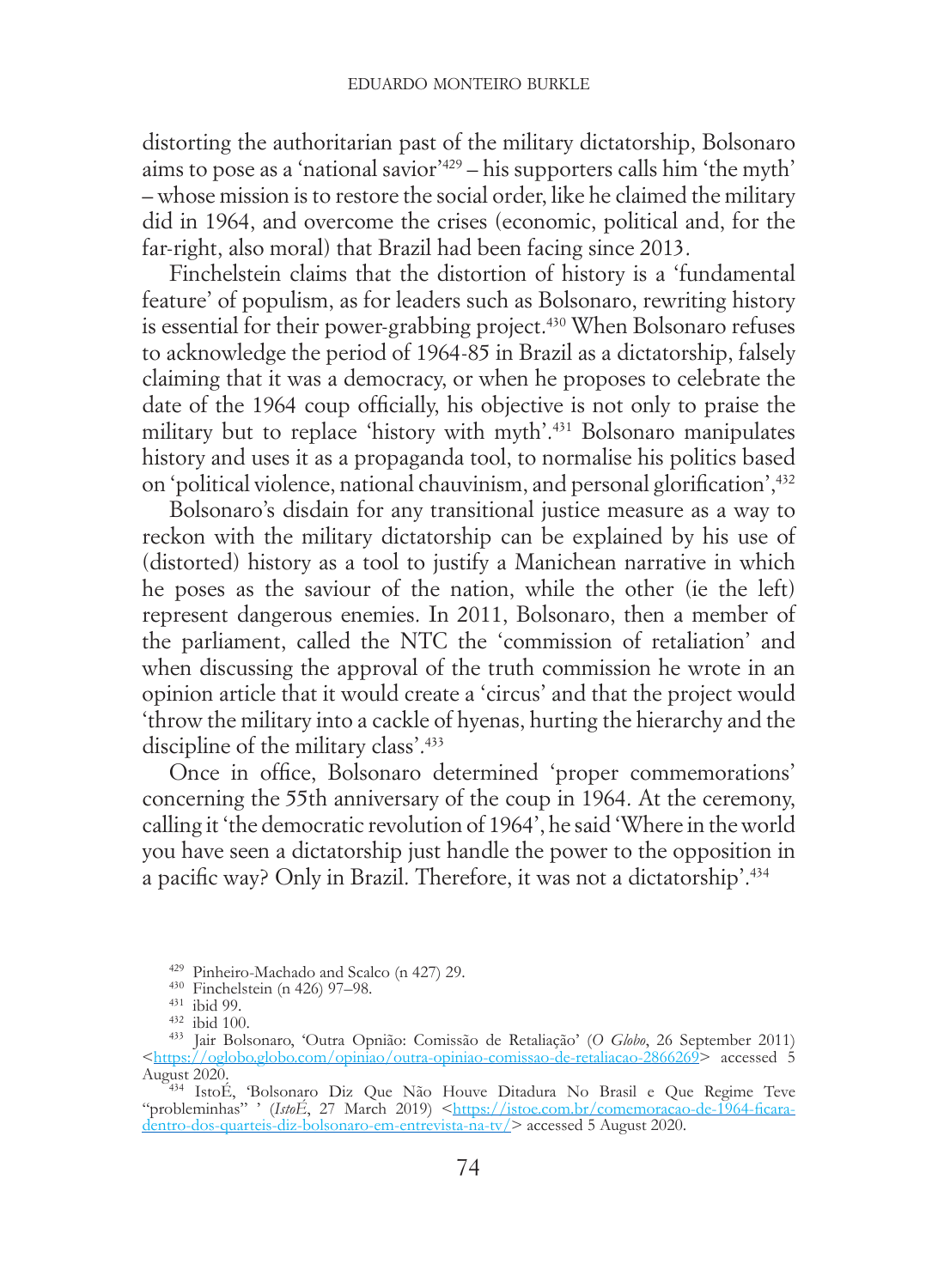Bolsonaro's attitude against the implementation of transitional justice in Brazil is not limited to discourses and symbols. He, like Michel Temer, changed members in both the Amnesty Commission and the CEMPD, including regime apologists and military personal in the composition of the reparation commissions while promising to tighten the rules concerning the approval of economic reparation to victims and to put an end to the works of the commissions during his first mandate.<sup>435</sup>

Questioned about the change in the commissions, Bolsonaro's minister of Human Rights, Women, and Family, Damares Alves replied:

The reason for the changes is that the president has changed as well. Now it is Bolsonaro, from the right-wing. Period. When they selected terrorists for the commission, no one complained.436

The interference by the federal government in the commissions happened a few days after the CEMPD issued a death certificate stating that the father of Felipe Santa Cruz, President of the OAB, was murdered by the Brazilian state. The death certificate was issued after findings made by the NTC showed that Fernando Augusto de Santa Cruz Oliveira was arrested and killed by state agents during the military dictatorship. Asked about the matter by journalists, Bolsonaro replied 'Do you believe in truth commissions?'. Besides, the president said that one day he would tell the truth about how Santa Cruz's father died but warned that he would 'not like to hear it'.<sup>437</sup>

The dictatorship nostalgia is part of the DNA of Bolsonaro's farright populism. It was not only a discourse used in the elections but also represented a distortion of the history of Brazil's authoritarian past to legitimise the mass participation of the military in his government. This explains the necessity of discrediting the transitional justice measures adopted by the state so far as well as the silencing of victims. However,

<sup>435</sup> André Shalders, 'Governo Bolsonaro: Ministra Damares Alves Quer Endurecer Regras Para Indenizações de Perseguidos Do Regime Militar ' (*BBC News Brasil*, 13 February 2019) <<u>[www.bbc.](https://www.bbc.com/portuguese/brasil-47206186)com/portuguese/brasil-47206186</u>> accessed 5 August 2020.

<sup>436</sup> Vitor Sorano and Felipe Néri, 'Bolsonaro e Damares Trocam Integrantes Da Comissão Sobre Mortos e Desaparecidos Políticos ' (G1 - Política, 1 August 2019) <[https://g1.globo.com/](https://g1.globo.com/politica/noticia/2019/08/01/bolsonaro-e-damares-trocam-integrantes-da-comissao-sobre-mortos-e-desaparecidos-politicos.ghtml) politica/noticia/2019/08/01/bolsonaro-e-damares-trocam-integrantes-da-comissao-sobre-<br>mortos-e-desaparecidos-politicos.ghtml> accessed 5 August 2020 (author's translation).

<sup>&</sup>lt;sup>437</sup> Guilherme Mazui, "'Você Acredita Em Comissão Da Verdade?'', Diz Bolsonaro Sobre Mortes Na Ditadura ' (*G1 - Política*, 30 July 2019) [<https://g1.globo.com/politica/noticia/2019/07/30/](https://g1.globo.com/politica/noticia/2019/07/30/acredita-em-comissao-da-verdade-diz-bolsonaro-ao-falar-sobre-morte-de-pai-de-presidente-da-oab.ghtml)<br>[acredita-em-comissao-da-verdade-diz-bolsonaro-ao-falar-sobre-morte-de-pai-de-presidente-da](https://g1.globo.com/politica/noticia/2019/07/30/acredita-em-comissao-da-verdade-diz-bolsonaro-ao-falar-sobre-morte-de-pai-de-presidente-da-oab.ghtml)[oab.ghtml](https://g1.globo.com/politica/noticia/2019/07/30/acredita-em-comissao-da-verdade-diz-bolsonaro-ao-falar-sobre-morte-de-pai-de-presidente-da-oab.ghtml)> accessed 5 August 2020.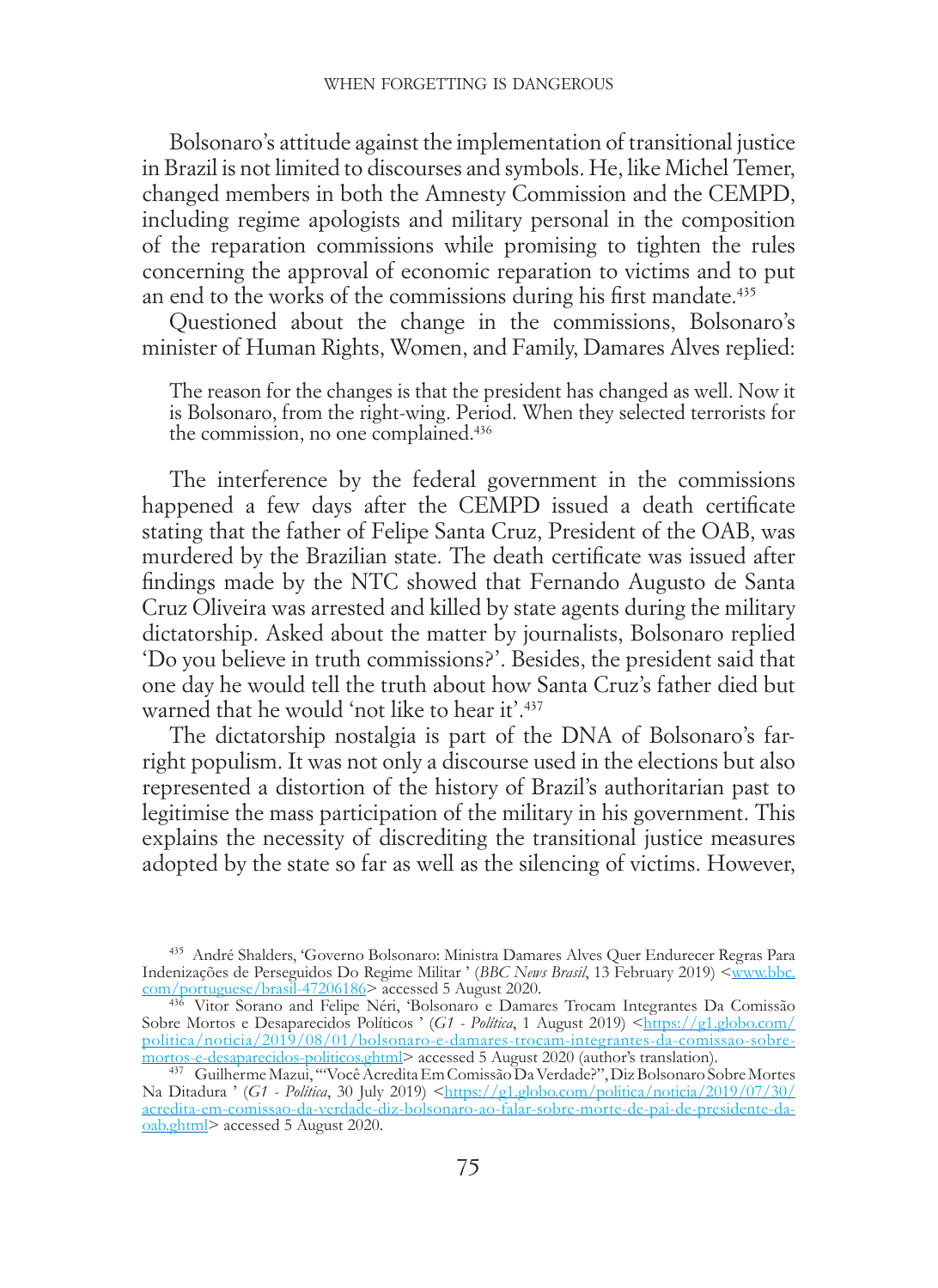the effects of *Bolsonarismo* and the military in power are showing to be not only detrimental to transitional justice efforts but to democracy itself. This far-right populism order also inaugurated an unprecedented wave of autocratisation since Brazil's transition to democracy happened in 1985.

## 4.4 A past ahead: autocratisation in Bolsonaro's Brazil

The democratic setbacks happening in different countries in the world seem now a 'global challenge'.438 This recent wave of autocratisation, including countries affected by far-right populism such as Hungary, Poland, Turkey and Brazil, makes scholars agree on at least one key issue: democracies nowadays 'erode gradually and under legal disguise',439 making the occurrence of any sudden democratic breakdown, such as military coups, rarer.<sup>440</sup>

Even if the literature on the topic still lacks consensus on how to frame and conceptualise this phenomenon, descriptions such as autocratisation, $441$  deconsolidation<sup>442</sup> or democratic backsliding<sup>443</sup> all focus on democratic recessions that lead a regime towards more autocratic forms of organisation. Moreover, they all acknowledge that this process happens in a gradual diminishing of democratic traits of regimes.444 Bermeo, for instance, coined the term 'executive aggrandizement' to illustrate the process in which, through democratic representation, those elected start 'undertaking a series of institutional changes that hamper the power of opposition'.445

V-Dem (Varieties of Democracies), in their 2020 report entitled 'Autocratization Surges – Resistance Grows', classified Brazil as one of the countries with the most significant decay in the Liberal Democracy

<sup>439</sup> ibid.<br>
<sup>449</sup> Nancy Bermeo, 'On Democratic Backsliding' (2016) 27 Journal of Democracy 5, 7.<br>
<sup>441</sup> Lührmann and Lindberg (n 438).<br>
<sup>442</sup> Roberto Stefan Foa and Yascha Mounk, 'The Signs of Deconsolidation' (2017) 28 J

<sup>443</sup> Bermeo (n 440).<br><sup>444</sup> Lührmann and Lindberg (n 438) 1099.<br><sup>445</sup> Bermeo (n 440) 10.

 $438$  Anna Lührmann and Staffan I Lindberg, 'A Third Wave of Autocratization Is Here: What Is New About It?' (2019) 26 Democratization 1095, 1095.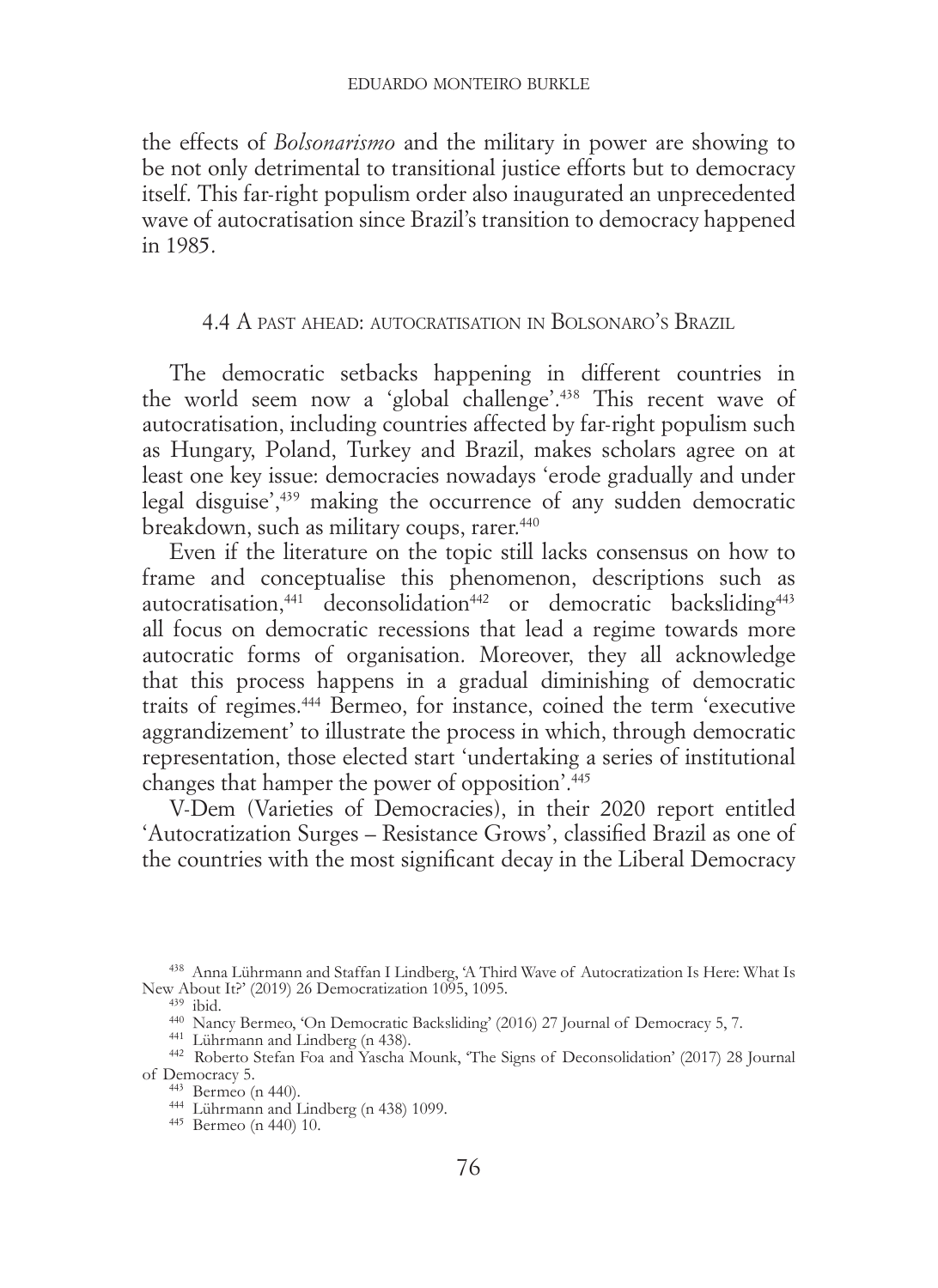Index (LDI) in the last decade.<sup>446</sup> However, a closer look at the specific data on the country shows how the LDI went down, especially after the 2013 June demonstrations, the impeachment in 2016 and, more prominently, after Bolsonaro's election. The effects of the *Bolsonarismo* and the military in power are already evident, with constrains in the media, civil society and civil liberties.447

The gateway for this autocratisation wave was the ascension of this specific kind of far-right populism that also brought the military back to the central stage of Brazilian politics. While it is more plausible to say that Bolsonaro was elected despite his extreme and revisionist views on the military dictatorship,<sup>448</sup> the fact that he was elected even though publicising such views, plus the acceptance by Brazilians of the role that the military plays in his government, can tell a lot about how ineffective transitional justice was in Brazil.

Through the lens of transitional justice, it is possible to argue how having a more complete and robust transitional justice process helped countries like Argentina and Chile to develop a better-shaped memory of their authoritarian past and the human rights violations that happened in that period.<sup>449</sup> These countries, utilising transitional justice measures, produced informal political barriers that would prevent the militarisation of their governments, even through democratic ways, like what happened in Brazil.

Brazil stands apart when compared to other countries in Latin America concerning transitional justice activity. These countries have not only created truth commissions earlier but generally also promoted deep reforms in their judiciary and armed forces, revised their amnesty laws and prosecuted members of their armed forces.<sup>450</sup> The most assertive measure adopted by Brazil was the NTC, which not only came too late – more than 25 years after the transition to democracy – but also failed to see its recommendations being implemented. Atencio argues

<sup>&</sup>lt;sup>446</sup> V-Dem Institute, 'Autocratization Surges - Resistance Grows. Democracy Report 2020' (March<br>2020) < www.y-dem.net/media/filer\_public/de/39/de39af54-0bc5-4421-89ae-fb20dcc53dba/ 2020) <[www.v-dem.net/media/filer\\_public/de/39/de39af54-0bc5-4421-89ae-fb20dcc53dba/](https://www.v-dem.net/media/filer_public/de/39/de39af54-0bc5-4421-89ae-fb20dcc53dba/democracy_report.pdf)<br>democracy\_report.pdf>accessed 5 August 2020.

<sup>447</sup> ibid. 448 Atencio (n 428) 68; Luca Manucci, *Populism and Collective Memory; Comparing Fascist Legacies in Western Europe* (Routledge 2020) 171. *Western Europe* (Routledge 2020) 171. <sup>449</sup> Anthony W Pereira, *Political (In)Justice: Authoritarianism and the Rule of Law in Brazil, Chile, and* 

*Argentina* (University of Pittsburgh Press 2005). <sup>450</sup> Pereira, 'Progress or Perdition? Brazil's National Truth Commission in Comparative

Perspective' (n 393) 156–58.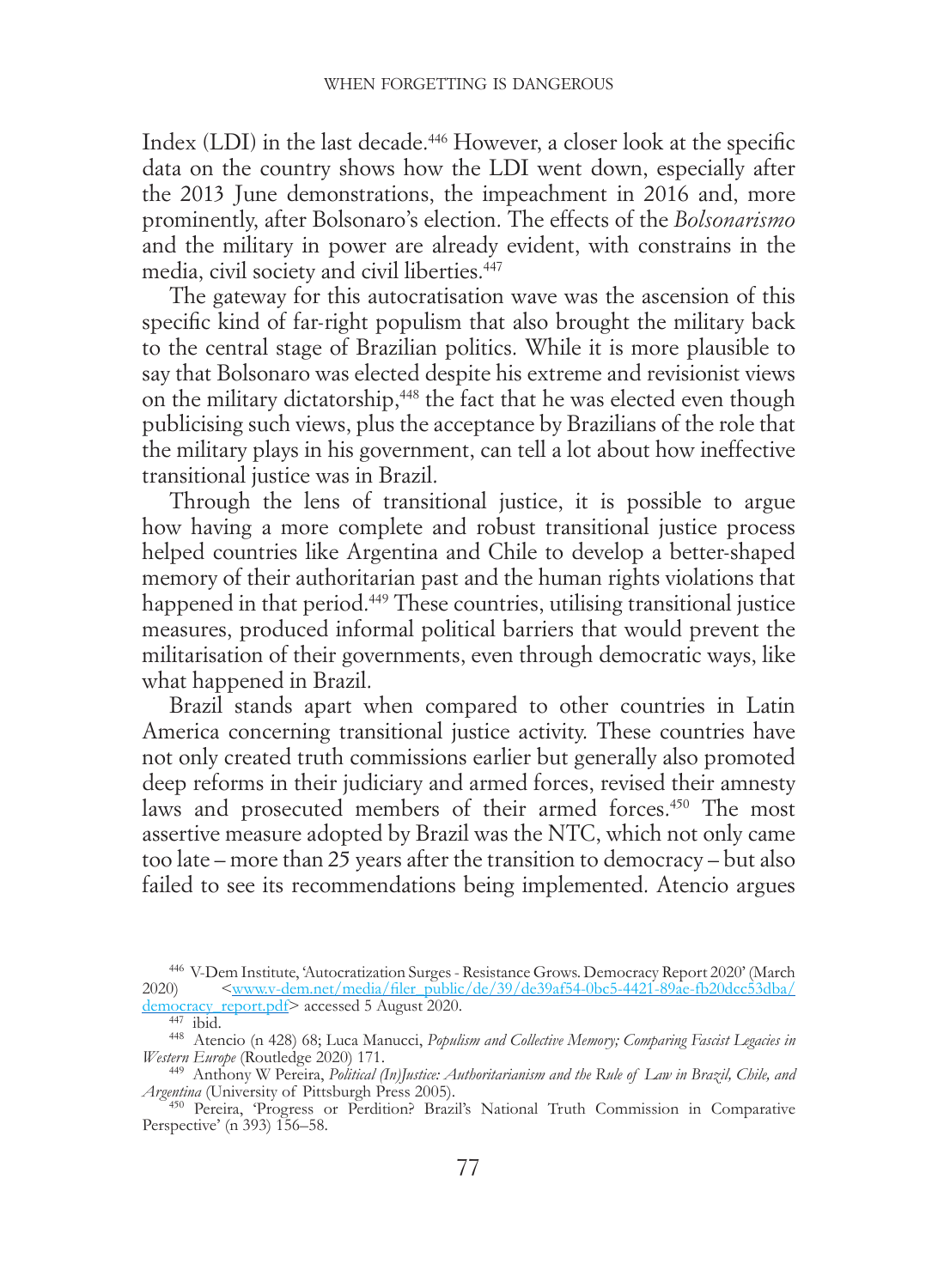that if the recommendations of the NTC were applied decades earlier, the dictatorship nostalgia in Brazil would find a more inhospitable atmosphere to thrive.451

This military participation in a democracy would not be possible in countries with a more negative view of their armed forces, such as Argentina or Chile. The controlled transition by the military in Brazil, along with the lesser number of causalities, allowed then to keep prestige within the post-authoritarian Brazil. Data from Latinobarómetro in 2018, concerning the confidence in the armed forces, illustrate how the military in Brazil, different from the other countries in the southern cone, was still trusted by the population even after the dictatorship years.452 According to the Datafolha institute, in a poll in June 2019, the armed forces are the most trustworthy national institution, being the political parties the least.453

Simultaneously, the literature on transitional justice also shows how it can impact regime consolidation.454 Brazil, even though reaching satisfactory levels of democratisation until 2017,<sup>455</sup> had left itself, by not dealing properly with its past, more prone to the kind of autocratisation that has been deepening since 2013, or is more prominent since Bolsonaro's election.

In 2009 only 12% of Brazilians said they were 'not at all satisfied' with democracy in their country. This number, not more than a decade later, in 2018 was 46%.456 The disenchantment with democracy, and the political system overall, when added with the trust in the military, paved the way, among other relevant factors, for this specific and extremely dangerous to democracy type of radical right populism.

The failed politics of memory during the delayed implementation of transitional justice in Brazil evidences how the process of transitional justice can (when well performed) present a shield against authoritarian

<sup>&</sup>lt;sup>451</sup> Atencio (n 428) 71–72.<br><sup>452</sup> 'Latinobarómetro 2018' <<u>www.latinobarometro.org/latOnline.jsp</u>>.<br><sup>453</sup> Guilherme Magalhães, 'Confiança Nas Forças Armadas Segue Como a Maior, Diz Datafolha; Nos Partidos é a Menor' (*Folha de São Paulo*, 10 July 2019) [<www1.folha.uol.com.br/](https://www1.folha.uol.com.br/poder/2019/07/confianca-nas-forcas-armadas-segue-como-a-maior-diz-datafolha-nos-partidos-e-a-menor.shtml) [poder/2019/07/confianca-nas-forcas-armadas-segue-como-a-maior-diz-datafolha-nos-partidos-e-](https://www1.folha.uol.com.br/poder/2019/07/confianca-nas-forcas-armadas-segue-como-a-maior-diz-datafolha-nos-partidos-e-a-menor.shtml)

<sup>&</sup>lt;sup>454</sup> Anja Mihr, 'Regime Consolidation through Transitional Justice in Europe: The Cases of Germany, Spain and Turkey' (2017) 11 International Journal of Transitional Justice 113. Germany, Spain and Turkey' (2017) 11 International Journal of Transitional Justice 113.<br><sup>455</sup> Scott Mainwaring and Fernando Bizzarro, 'The Fates of Third-Wave Democracies The

Fates of Third-Wave Democracies' (2019) 30 Journal of Democracy 99. <sup>456</sup> For comparison, in 2018 when asked the same question Argentinians and Chileans pooled

<sup>26.4%</sup> and 9.3% respectively, see 'Latinobarómetro 2018' (n 452).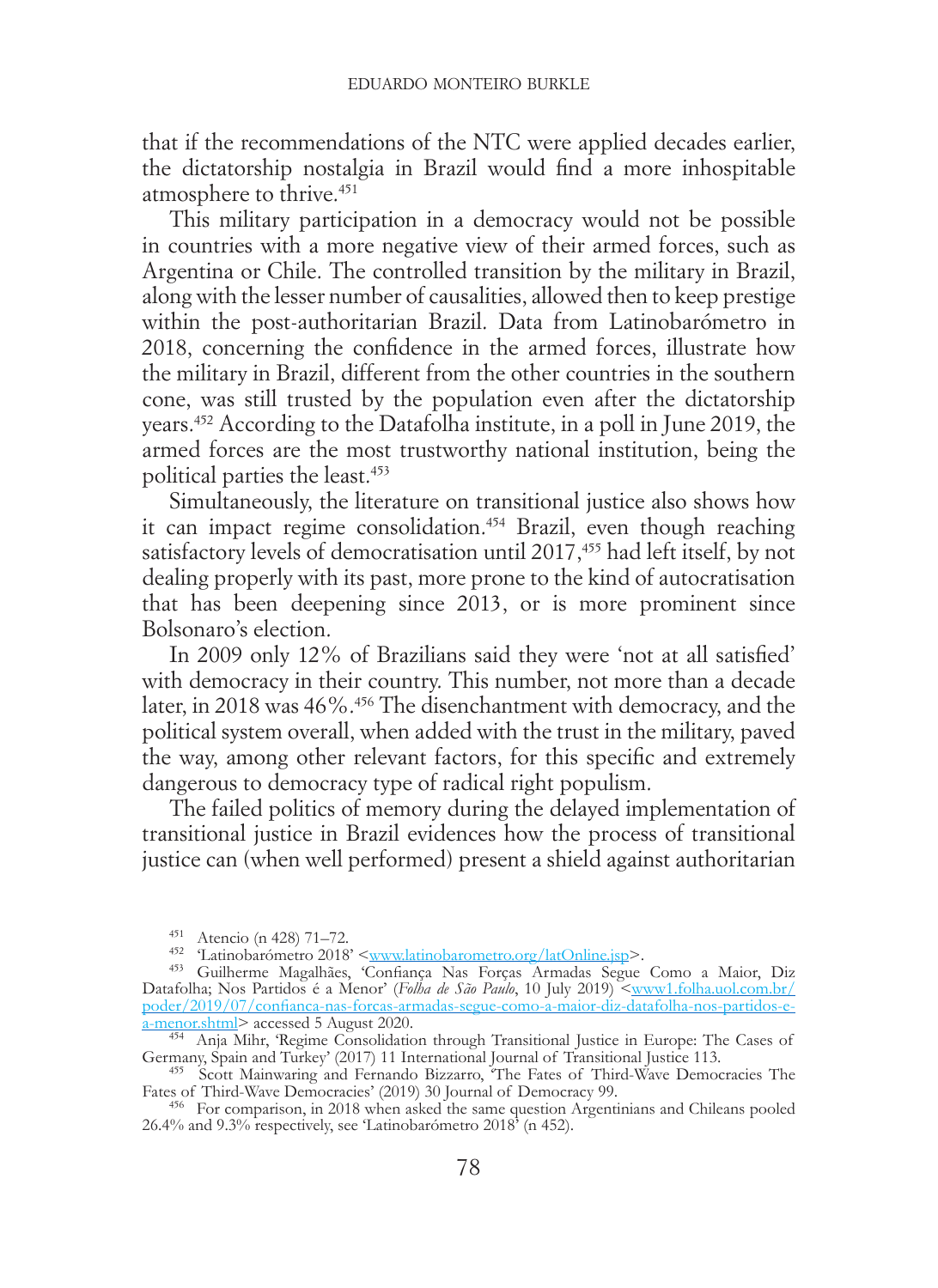revivals. That is not to say that it would turn Brazilian democracy immune to the far-right populism, and the dangers it represents is a global challenge. Nevertheless, it can be said that it would not allow certain kinds of populism to flourish in the political scenario. The proper implementation of transitional justice could create a scenario where Bolsonaro, a former member of military that praises the dictatorship, becomes an unviable vessel for this kind of political trend.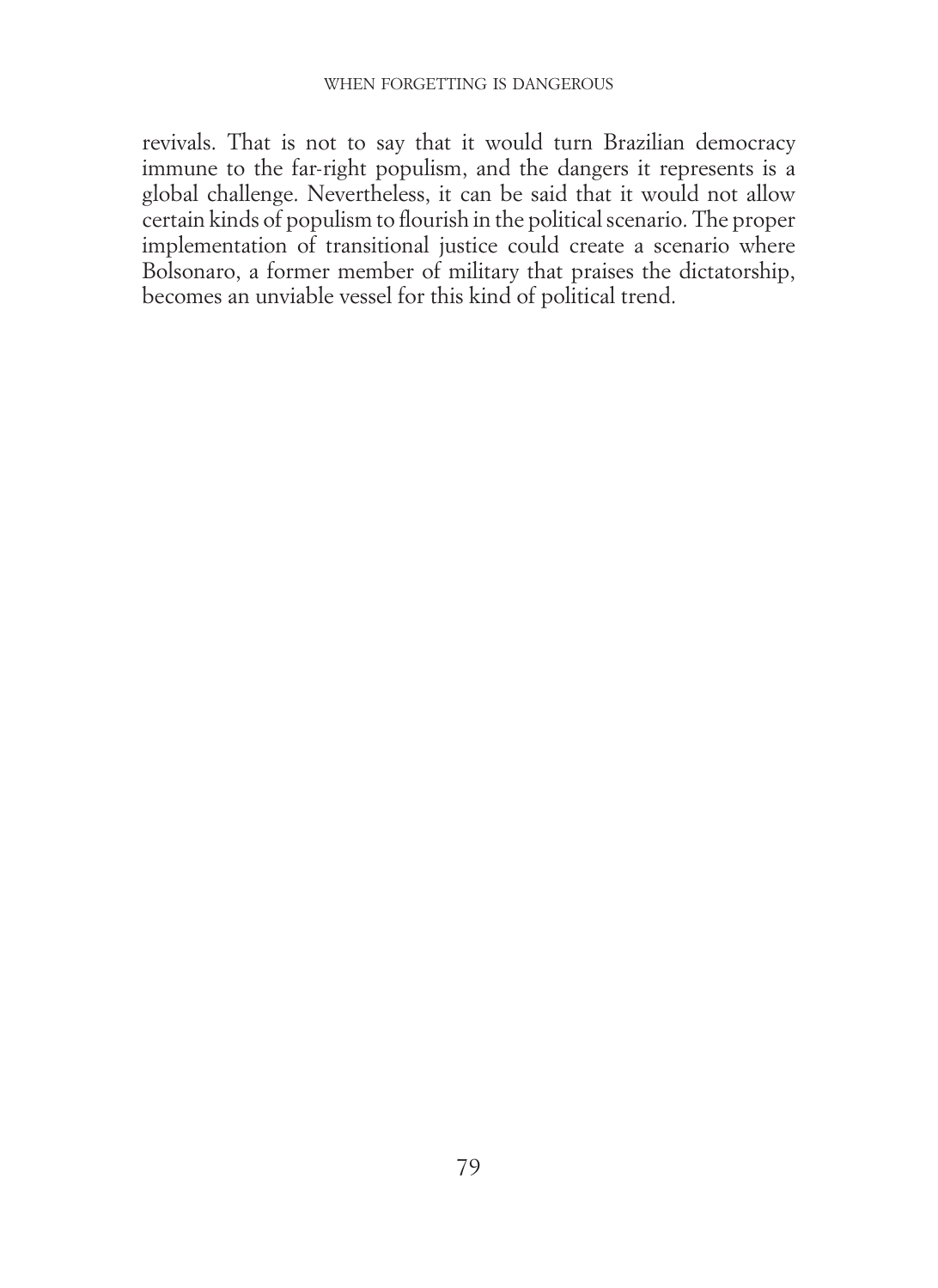# **CONCLUSION**

'Gradually, then suddenly.'457 This is how Bolsonaro's far-right populism conquered Brazil and brought the military back to the central stage of politics more than 30 years after the dictatorship had ended. Brazilian democracy now faces its greatest challenge since the democratisation in 1985.

This research argued that Bolsonaro's far-right populism, which is marked by the militarisation of Brazilian politics, found success in Brazil partially because of the delayed implementation of transitional justice in the country, which prevented Brazilians from creating a collective national memory about the 1964-85 dictatorship.

The political turmoil that has taken place in Brazil since 2013 that led to the surprising election of Bolsonaro in 2018 is a phenomenon without full explanations yet. This dissertation contributed to the construction of such an explanation by evidencing how a proper reckoning of the authoritarian past in Brazil would strengthen its democratisation. In this sense, the victory of far-right populism and the dictatorship nostalgia in Brazil is directly related to the process of transitional justice in the country.

The negotiated transition to democracy and the legal façade of the military regime are still significant obstacles to the adoption of transitional justice by the Brazilian state. Moreover, the persistence of the 1979 Amnesty Law greatly delimitated the transitional justice experience in Brazil to an extensive reparation programme, while truth-seeking initiatives lagged for decades and struggled to share their

<sup>457</sup> As a famous quote by Ernest Hemingway in the *The Sun Also Rises* (Charles Scribner's Sons 1954) 136.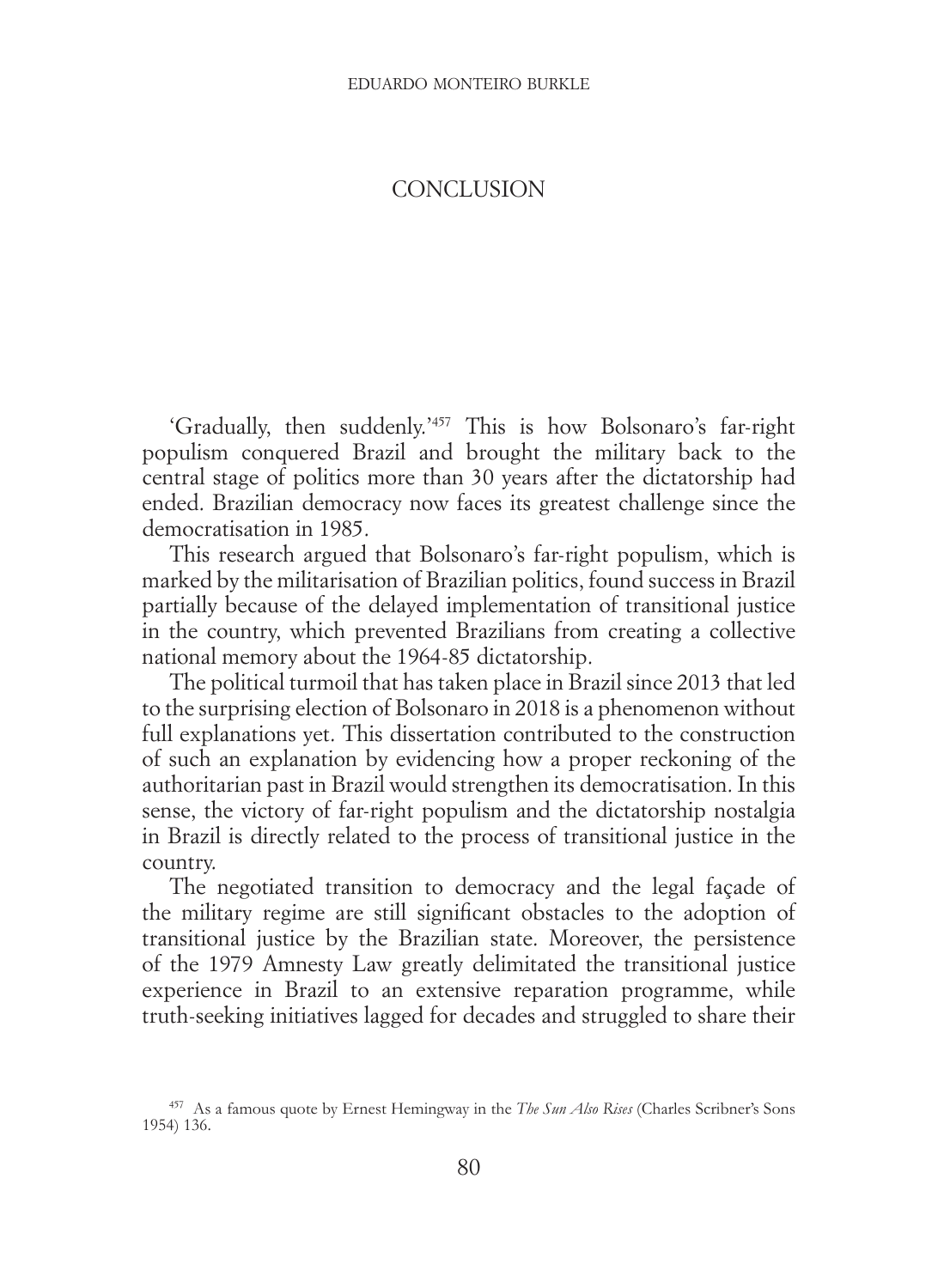findings with significant outreach and no state agents were brought to justice.

The Worker's Party administrations (2003-16) represented a shift in the transitional justice in Brazil where the reparation commissions were expanded and re-oriented to truth-seeking and memorialisation. The 2011 truth commission is the most significant symbol of this new state-led approach. Nevertheless, it faced similar problems and was ultimately unable to promote justice for the victims of the dictatorship or have a game-changing role in the politics of memory.

The transitional process in Brazil failed to be truly inclusive to its population and to promote democracy itself. The effects of this failure in the politics of memory are seen now with an unprecedented process of autocratisation under a democratic regime. The transitional justice experience in Brazil was unable to form a shared understanding of the past and proved itself too fragile and dependent on a specific political scenario to thrive.

Thus, the Brazilian case can be a significant one to the discussion of the relationship between transitional justice and the politics of memory. While there is still no definitive consensus on if dealing with the past is always the better way for societies to make sense of their authoritarian past, at least in Brazil, the option for amnesia showed in the long-term a significant fragility in its process of democratisation.

In this sense, this research argues that a robust, thorough and holistic implementation of transitional justice measures can create an immunity barrier to authoritarianism revivals, especially in the case of Brazil, where the polarisation of its politics in 2018 echoed the scenario of 1964 that preceded the coup by the armed forces. Further research questions can be dedicated to exploring how countries that adopted similar transitional justice strategies as Brazil, such as Spain, may be fated to the same challenges that having an unresolved past brought to the Brazilian democracy.

At the end of the first year of his term, Bolsonaro had the worst evaluation of all the elected presidents since democratisation, with 32% of the population approving his government, $458$  which was enhanced

<sup>458</sup> Daniel Marcelino, Fábio Zambeli and Lucas Helfstein, 'Bolsonaro Tem a Pior Popularidade Entre Presidentes No Primeiro Ano Desde 1987' (*JOTA Info*, 4 October 2019) [<www.jota.info/](https://www.jota.info/paywall?redirect_to=//www.jota.info/dados/aprovacao-dos-presidentes/bolsonaro-tem-o-pior-primeiro-ano-04102019) [dados/aprovacao-dos-presidentes/bolsonaro-tem-o-pior-primeiro-ano-04102019>](https://www.jota.info/paywall?redirect_to=//www.jota.info/dados/aprovacao-dos-presidentes/bolsonaro-tem-o-pior-primeiro-ano-04102019) accessed 5 August 2020.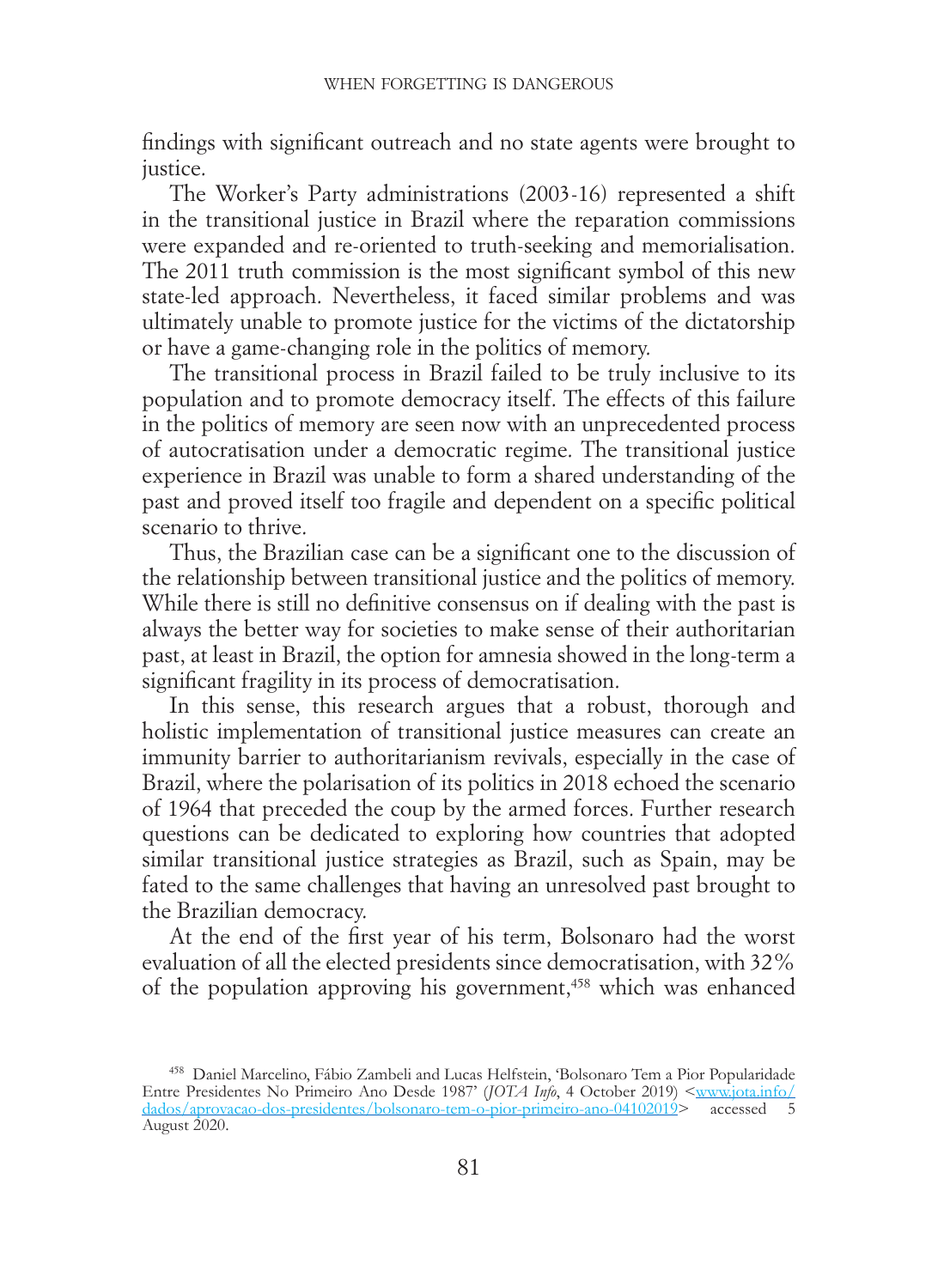by the country's poor economic performance (linked with a series of austerity measures), a series of diplomatic crisis and the involvement of the Bolsonaro family in corruption scandals. During this political crisis, Eduardo Bolsonaro, federal congressman and son of the president, said that a moment of rupture is coming. In his words, 'it is not a matter of "if" but "when" it is going to happen'.459 Previously, he had already mentioned that a 'new AI-5' could be introduced 'if the left radicalises to that point'.460

The pact for amnesia that marked the Brazilian transition proved itself to be particularly dangerous to the democracy in the country in the long-term. The authoritarian past resurfaced in the public sphere used as a political tool by far-right populism, which is thriving to the detriment of democracy itself. Under the horizon of fast autocratisation, Brazil is fighting not only for its present but also for its past.

<sup>459</sup> G1, 'Eduardo Bolsonaro vê "momento de Ruptura" e Cogita Adoção de "Medida Enérgica" Por Presidente ' (*G1 - Política*, 28 May 2020) [<https://g1.globo.com/politica/noticia/2020/05/28/](https://g1.globo.com/politica/noticia/2020/05/28/deputado-eduardo-bolsonaro-cogita-necessidade-de-medida-energica-do-presidente.ghtml)<br>[deputado-eduardo-bolsonaro-cogita-necessidade-de-medida-energica-do-presidente.ghtml](https://g1.globo.com/politica/noticia/2020/05/28/deputado-eduardo-bolsonaro-cogita-necessidade-de-medida-energica-do-presidente.ghtml)> accessed 6 August 2020.<br><sup>460</sup> Henry Austin, 'Bolsonaro's Son Criticised for Suggesting Brazil's Government Adopt

Dictatorship-Era Tactics' (T*be Independent*, 1 November 2019) <[www.independent.co.uk/news/world/](https://www.independent.co.uk/news/world/americas/brazil-jair-bolsonaro-far-right-eduardo-bolsonaro-military-dicatatorship-a9180256.html)[americas/brazil-jair-bolsonaro-far-right-eduardo-bolsonaro-military-dicatatorship-a9180256.html](https://www.independent.co.uk/news/world/americas/brazil-jair-bolsonaro-far-right-eduardo-bolsonaro-military-dicatatorship-a9180256.html)> accessed 6 August 2020.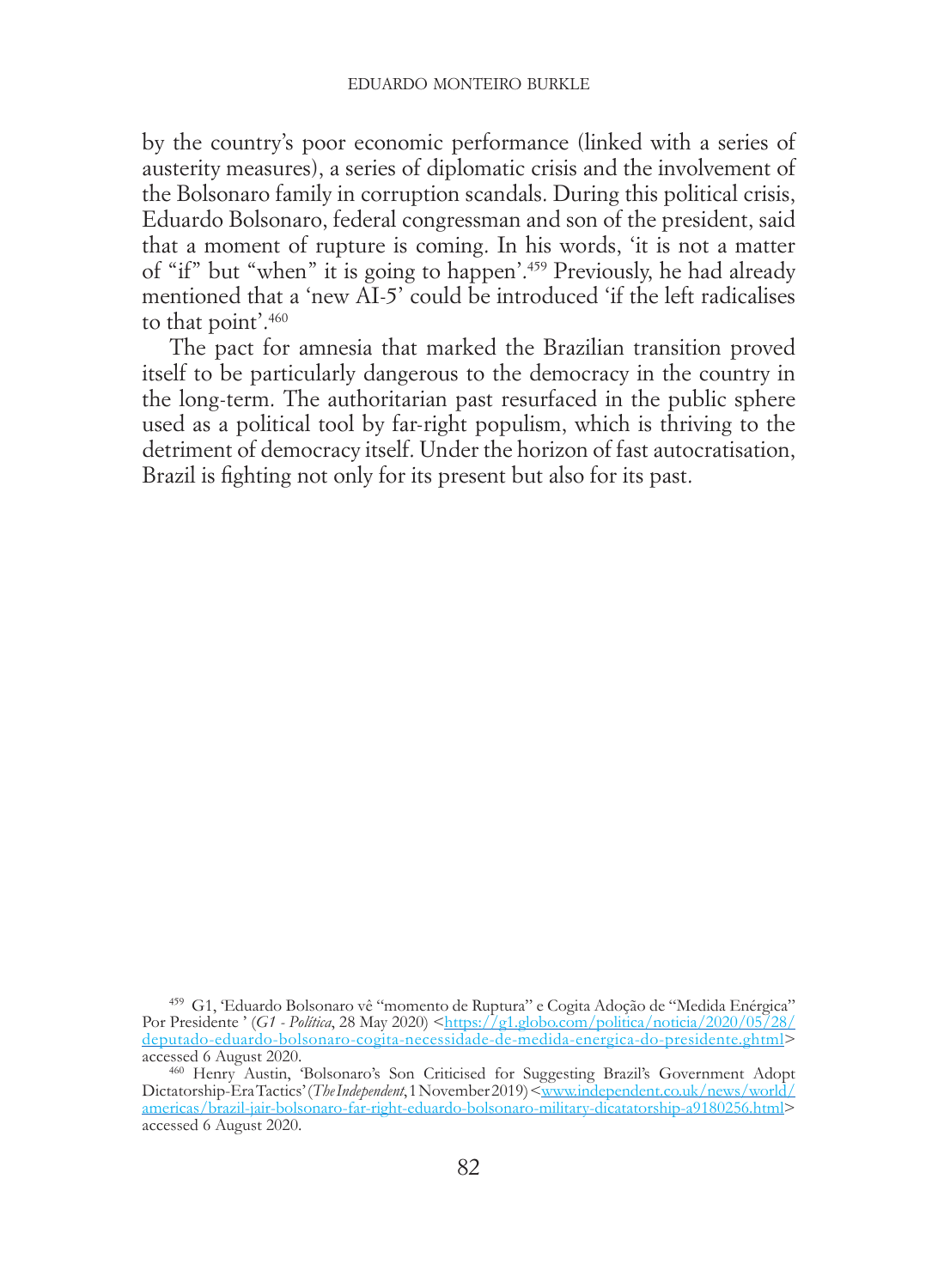### BIBLIOGRAPHY

### BOOKS AND ARTICLES

- Abrão P and Torelly M, 'Mutações Do Conceito de Anistia Na Justiça de Transição Brasileira: A Terceira Fase Da Luta Pela Anistia' in C Prittwitz and others (eds), *Justiça de Transição: Análises Comparadas Brasil-Alemanha* (2015)
- Agamben G, *State of Exception* (University of Chicago Press 2005)
- Allo AK, 'The Show in the Show Trial: Contextualising the Politicization of the Courtroom' (2010) 15 Barry Law Review 41
- Almeida R de, 'The Broken Wave: Evangelicals and Conservatism in the Brazilian Crisis' (2020) 10 HAU: Journal of Ethnographic Theory 32
- Alvarez SE, *Engendering Democracy in Brazil: Women's Movements in Transition Politics* (Princeton UP 1990)
- Anderson B, *Imagined Communities: Reflections on the Origin and Spread of Nationalism* (Verso 2016)
- Anderson P, *Brazil Apart: 1964-2019* (Verso Books 2019)
- Angelo V de, 'Saudade Dos Militares: Os Pedidos de Retorno Das Forças Armadas Ao Poder No Brasil' (2018) 5 REB - Revista de Estudios Brasileños 93
- Apfelbaum E, 'Halbwachs and the Social Properties of Memory' in Radstone S and Schwarz B (eds), *Memory: Histories, Theories, Debates* (Fordham UP 2010)
- Arns PE and of São Paulo (Brazil) CCA, *Brasil, Nunca Mais* (Vozes 1985)
- Arthur P, 'How "Transitions" Reshaped Human Rights: A Conceptual History of Transitional Justice' (2009) 31 Human Rights Quarterly 321
- Arzheimer K, 'Explaining Electoral Support for the Radical Right', in Rydgren J (ed), *The Oxford Handbook of the Radical Right* (OUP 2018).
- Atencio R, *Memory's Turn: Reckoning with Dictatorship in Brazil* (University of Wisconsin Press 2014)
- —— 'From Truth Commission to Post-Truth Politics in Brazil' (2019) 118 Current History 68
- Bakiner O, 'Truth Commission Impact: An Assessment of How Commissions Influence Politics and Society' (2014) 8 International Journal of Transitional Justice 6
	- —— *Truth Commissions : Memory, Power, and Legitimacy* (University of Pennsylvania Press 2016)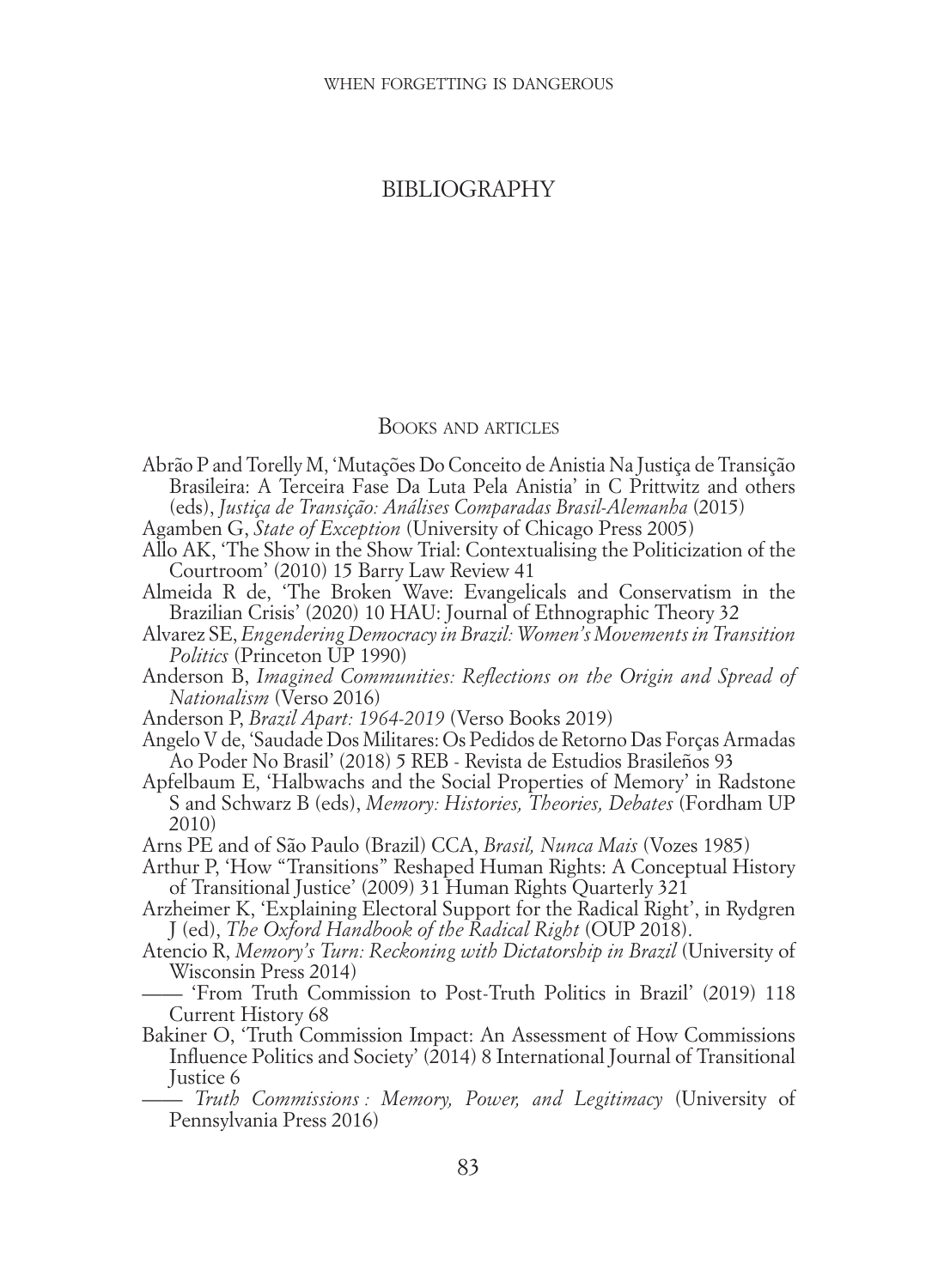Bang H and Marsh D, 'Populism: A Major Threat to Democracy?' (2018) 39 Policy Studies 352

Barahona de Brito A, 'Introduction' in Barahona De Brito A, Gonzalez Enriquez C and Aguilar P (eds), *The Politics of Memory: Transitional Justice in Democratizing Societies* (OUP 2001)

—— 'Transitional Justice and Memory: Exploring Perspectives' (2010) 15 South European Society and Politics 359

—— '"Justiça Transicional" Em Câmera Lenta: O Caso Do Brasil' in Pinto AC and Palmomanes Martinho FC (eds), *O Passado que não Passa: A sombra das ditaduras na Europa do Sul e na América Latina* (Civilização Brasileira 2012)

Bell C, 'Transitional Justice, Interdisciplinarity and the State of the "Field" or "Non-Field"' (2008) 3 International Journal of Transitional Justice 5

Bermeo N, 'On Democratic Backsliding' (2016) 27 Journal of Democracy 5

Bethell L and Castro C, 'Politics in Brazil Under Military Rule, 1964-1985' in Bethell L (ed), *Cambridge History of Latin America - Volume IX: Brazil since 1930* (CUP 2008)

Bethell L and Nicolau J, 'Politics in Brazil, 1985-2002' in Bethell L (ed), *The Cambridge History of Latin America, Volume IX - Brazil since 1930* (CUP 2008)

Braga R and Purdy S, 'A Precarious Hegemony: Neo-Liberalism, Social Struggles, and the End of Lulismo in Brazil' (2019) 16 Globalizations 201

Carvalho L, *Valsa Brasileira: Do Boom Ao Caos Econômico* (Todavia 2018)

- Carvalho LM, *O Cadete e o Capitão: A Vida de Jair Bolsonaro No Quartel* (Todavia 2019)
- Catholic Church Archdiocese of São Paulo (Brazil) and others, *Torture in Brazil: A Report* (Vintage Books 1986)
- Chapman AR and Ball P, 'The Truth of Truth Commissions: Comparative Lessons from Haiti, South Africa, and Guatemala' (2001) 23 Human Rights Quarterly 1

Codato A, 'A Political History of the Brazilian Transition: From Military Dictatorship to Democracy' (2005) 2 Revista de Sociologia e Política

Connerton P, *How Societies Remember* (CUP 1989)

- Crocker DA, 'Reckoning with Past Wrongs: A Normative Framework' (1999) 13 Ethics and International Affairs 43
- Daly E, 'Truth Skepticism: An Inquiry into the Value of Truth in Times of Transition' (2008) 2 International Journal of Transitional Justice 23
- de Almeida G lecker, 'Undoing Brazil's Dictatorial Past' in Mueller-Hirth N and Rios Oyola S (eds), *Time and Temporality in Transitional and Post-Conflict Societies* (Routledge 2018)
- de Almeida Teles J, 'The Araguaia Guerrilla War (1972–1974): Armed Resistance to the Brazilian Dictatorship' (2017) 44 Latin American Perspectives 30

—— 'Democratic Transition and Conciliation: Human Rights and the Legacy of the Brazilian Dictatorship' in Schneider N (ed), *The Brazilian Truth Commission: Local, National and Global Perspectives* (Berghahn Books 2019)

- de Carvalho JM, *Forças Armadas e Política No Brasil* (Todavia 2019)
- Deo A, 'Uma Transição à Long Terme: A Institucionalização Da Autocracia Burguesa No Brasil' in Pinheiro M (ed), *Ditadura: o que resta da transição* (Boitempo Editorial 2015)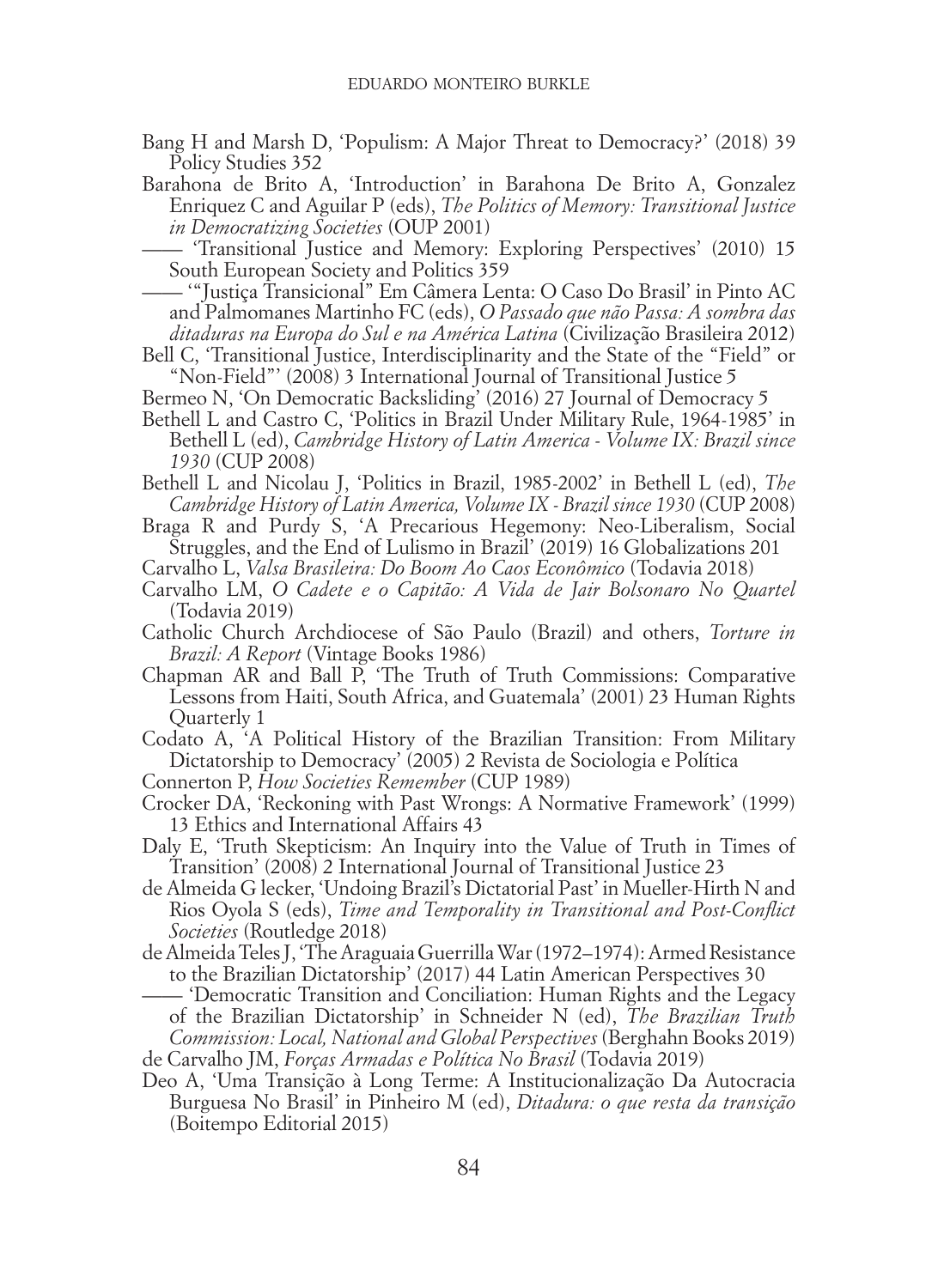- Dreifuss RA, *1964, a Conquista Do Estado: Ação Política, Poder e Golpe de Classe* (Vozes 2006)
- Eatwell R and Goodwin M, *National Populism: The Revolt Against Liberal Democracy* (Penguin Books Limited 2018)
- Elster J, 'Coming to Terms with the Past. A Framework for the Study of Justice in the Transition to Democracy' (1998) 39 European Journal of Sociology 7 —— *Closing the Books: Transitional Justice in Historical Perspective* (2004)
- Ferreira de Brito AP and Ferreira MLM, 'As Reivindicações Por Memória e Verdade e a Comissão Nacional Da Verdade: Construindo a Memória Social Sobre o Período Militar No Brasil' in Peluso Neder Meyer E and Andrade Cattoni De Oliveira M (eds), *Justiça de Transição nos 25 anos da Constituição de 1988* (Initia Via 2014)
- Finchelstein F, *A Brief History of Fascist Lies* (1st edn, University of California Press 2020)

—— and Urbinati N, 'On Populism and Democracy' (2018) 1 Populism 15

- Fisher KJ, 'Defining a Relationship between Transitional Justice and Jus Post Bellum: A Call and an Opportunity for Post-Conflict Justice' [2018] Journal of International Political Theory 5
- Fletcher LE, Weinstein HM and Rowen J, 'Context, Timing and the Dynamics of Transitional Justice: A Historical Perspective' (2009) 31 Human Rights Quarterly 163
- Foa RS and Mounk Y, 'The Signs of Deconsolidation' (2017) 28 Journal of Democracy 5
- Fontes P and Corrêa LR, 'Labor and Dictatorship in Brazil: A Historiographical Review' (2018) 93 International Labor and Working-Class History 27
- Garreton M MA, 'Human Rights in Processes of Democratisation' (1994) 26 Journal of Latin American Studies 221
- Gaspari E, *A Ditadura Envergonhada: As Ilusões Armadas* (Companhia das Letras 2002)
- —— *A Ditadura Escancarada: As Ilusoes Armadas* (Companhia das Letras 2002)
- —— *A Ditadura Derrotada* (Editora Intrinseca 2014)
- —— *A Ditadura Encurralada* (Editora Intrinseca 2014)
- —— *A Ditadura Acabada* (Editora Intrinseca 2017)
- Goldstein AA, 'The New Far-Right in Brazil and the Construction of a Right-Wing Order' (2019) 46 Latin American Perspectives 245
- Green JN, *We Cannot Remain Silent* (Duke UP 2010)
- —— Langland V and Schwarcz LM, *The Brazil Reader: History, Culture, Politics* (Duke UP 2018)
- Halbwachs M, *La Mémoire Collective* (A Michel 1997)
- Hawkins KA, 'The Ideational Approach', in De la Torre C (ed), *Routledge Handbook of Global Populism* (Routledge 2018)
- Hayner P, *Unspeakable Truths: Transitional Justice and the Challenge of Truth Commissions* (2nd edn, Taylor & Francis 2010)
- Hemingway E, *The Sun Also Rises* (Charles Scribner's Sons 1954)
- Hom SK and Yamamoto EK, 'Collective Memory, History, and Social Justice' (2000) 47 UCLA L Rev 1747
- Hunter W and Sugiyama NB, 'Assessing the Bolsa Família' [2017] Democratic Brazil Divided 131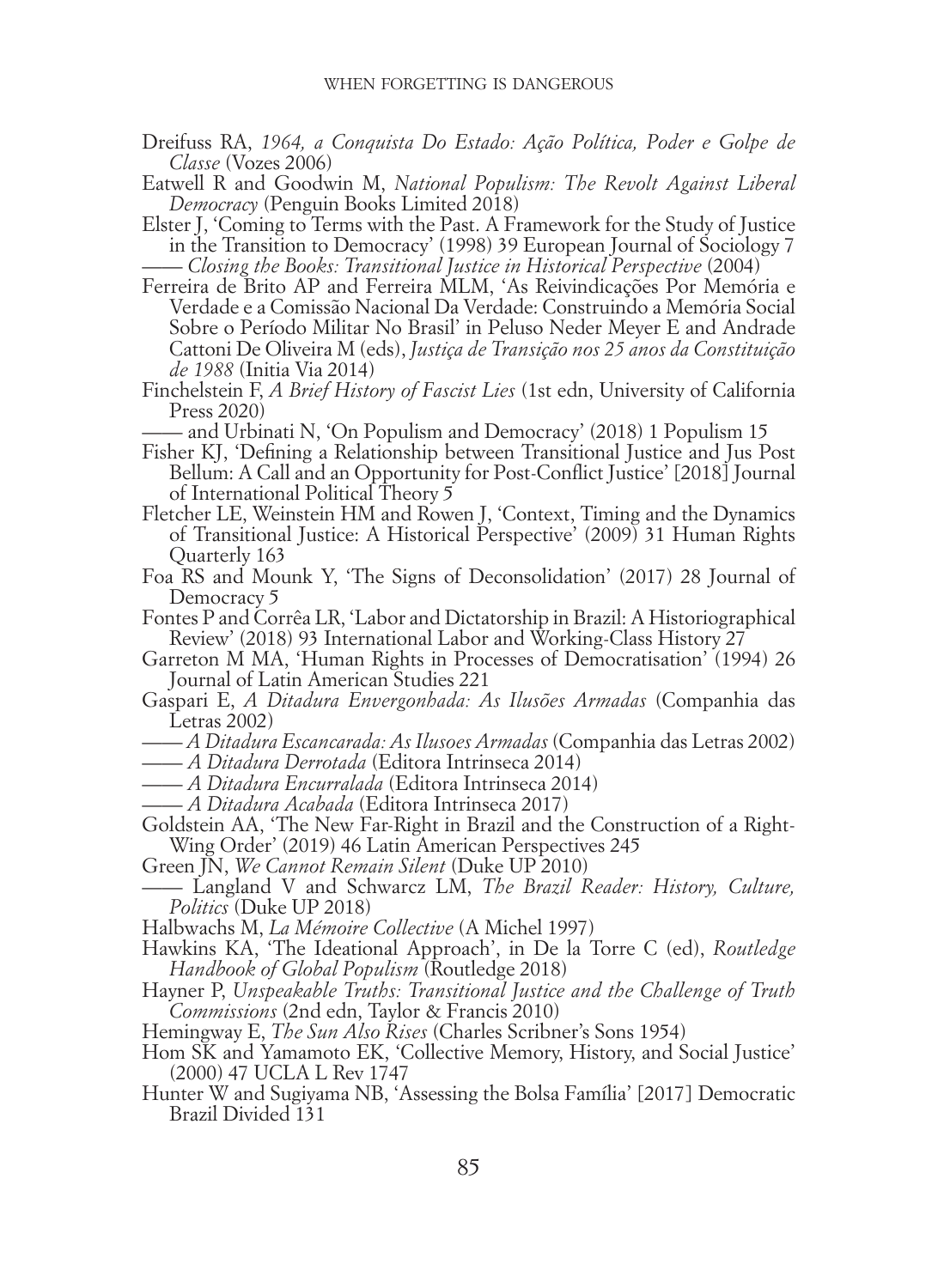- Huntington S, *The Third Wave: Democratization in the Late Twentieth Century* (University of Oklahoma Press 1993)
- Irwin-Zarecka I, *Frames of Remembrance: The Dynamics of Collective Memory* (Transaction 1994)
- Jelin E, 'Los Derechos Humanos y La Memoria de La Violencia Política y La Represión: La Construcción de Un Campo Nuevo En Las Ciencias Sociales' (2004) 27 Estudios Sociales 91
- Karstedt S, 'Introduction: The Legacy of Maurice Halbwachs' in Karstedt S (ed), *Legal Institutions and Collective Memories* (Hart 2009)
- Kingstone PR and Power TJ, 'Introduction: A Fourth Decade of Brazilian Democracy' in Kingstone PR and Power TJ (eds), *Democratic Brazil Divided* (University of Pittsburgh Press 2017)
- Langland V, *Speaking of Flowers: Student Movements and the Making and Remembering of 1968 in Military Brazil* (Duke UP 2013)
- Leebaw B, 'The Irreconcilable Goals of Transitional Justice' (2016) 30 Human Rights Quarterly 95
- Lemos TT, 'Justiça de Transição e 1988 Ou Sobre Porque Precisamos de Um Constitucionalismo Transicional e Políticas de Justa Memória Permanentes' in Azevedo Paulino L (ed), *Constituição, democracia e jurisdição: um panorama dos últimos 30 anos* (IDDE 2018)
- López R, 'Legalising Collective Remembrance after Mass Atrocities' in Bird SE and Ottanelli FM (eds), *The Performance of Memory as Transitional Justice* (Intersentia 2015)
- Lührmann A and Lindberg SI, 'A Third Wave of Autocratization Is Here: What Is New About It?<sup>5</sup> (2019) 26 Democratization 1095 [<https://doi.org/](https://doi.org/10.1080/13510347.2019.1582029) [10.1080/13510347.2019.1582029>](https://doi.org/10.1080/13510347.2019.1582029)
- Madeira JL, 'When It's So Hard to Relate: Can Legal Systems Mitigate the Trauma of Victim-Offender Relationships' (2009) 46 Houston Law Review 401
- Magalhães M, *Sobre Lutas e Lágrimas: Uma Biografia de 2018, o Ano Em Que o Brasil Flertou Com o Apocalipse* (Editora Record 2019)
- Mainwaring S and Bizzaro F, 'The Fates of Third-Wave Democracies The Fates of Third-Wave Democracies' (2019) 30 Journal of Democracy 99
- Manucci L, *Populism and Collective Memory; Comparing Fascist Legacies in Western Europe* (Routledge 2020)
- Martins Filho JR, 'The War of Memory: The Brazilian Military Dictatorship According to Militants and Military Men' (2009) 36 Latin American Perspectives 89
- Martins JT de S and Pereira AW, 'The Politics of Human Rights' in Amers B (ed), *Routledge Handbook of Brazilian Politics* (Routledge 2018)
- McCann B, *The Throes of Democracy: Brazil since 1989* (Zed Books 2013)
- Meyer EPN, 'Criminal Responsibility in Brazilian Transitional Justice: A Constitutional Interpretative Process under the Paradigm of International Human Rights Law' (2017) 4 Indonesian Journal of International & Comparative Law 41
- Mezarobba G, 'Between Reparations, Half Truths and Impunity: The Difficult Break with the Legacy of the Dictatorship in Brazil' [2010] Sur - International Journal on Human Rights 7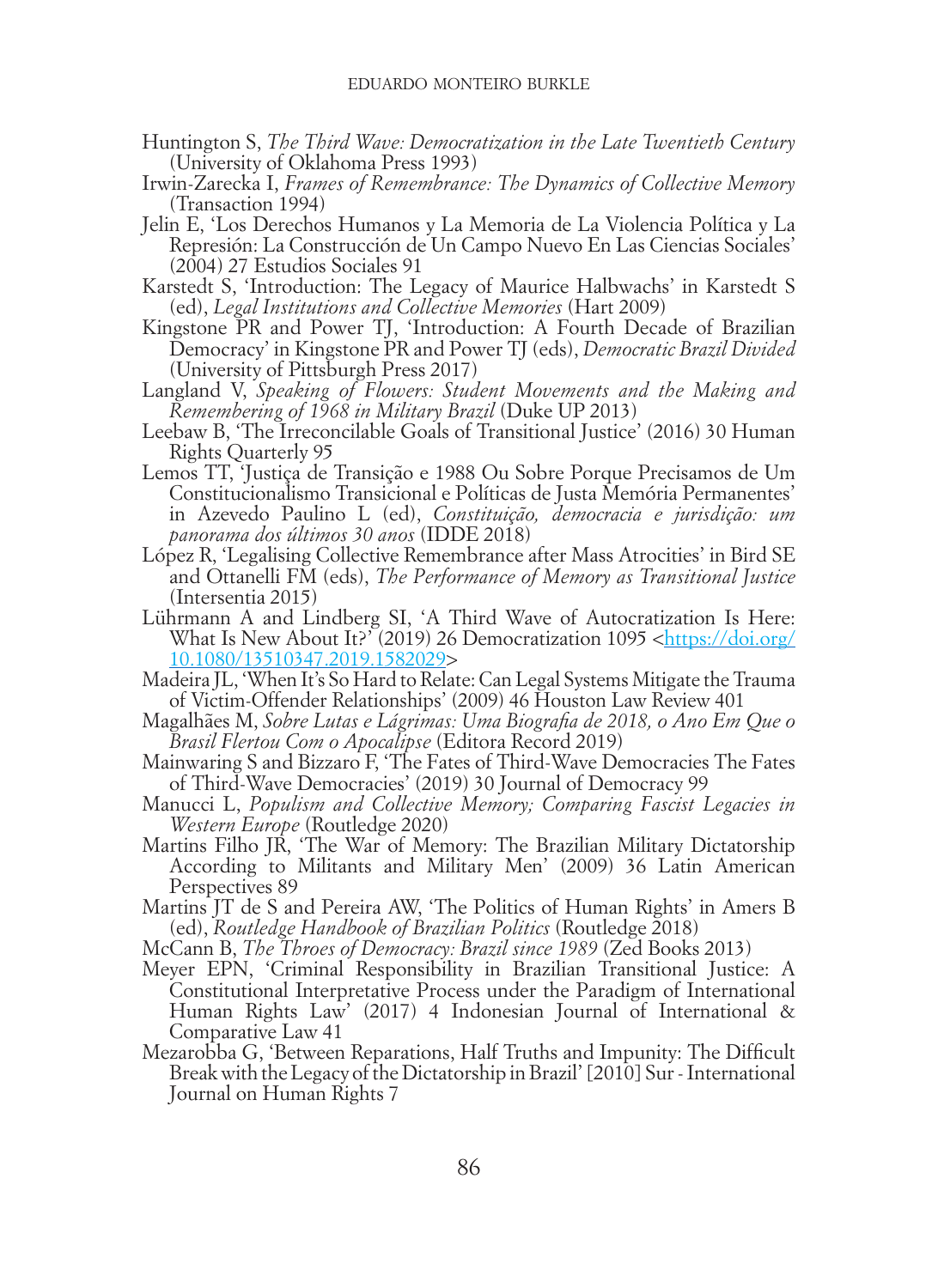- Mihai M, 'Transitional Justice and the Quest for Democracy: A Contribution to a Political Theory of Democratic Transformations' (2010) 23 Ratio Juris 183
- Mihr A, 'Transitional Justice and the Quality of Democracy' (2013) 7 International Journal of Conflict and Violence 298

—— 'Regime Consolidation through Transitional Justice in Europe: The Cases of Germany, Spain and Turkey' (2017) 11 International Journal of Transitional Justice 113

- Molden B, 'Resistant Pasts versus Mnemonic Hegemony: On the Power Relations of Collective Memory' (2016) 9 Memory Studies 125
- Moreira FT, 'Para Além Das Casernas: Memória de Direita, Revanchismo e Justiça de Transição No Brasil' in Araujo MP and Costa Pinto A (eds), *Democratização, memória e justiça de transição nos países lusófonos* (Autografia and EDUPE 2017)
- Motta RPS, 'The 1964 Coup and Dictatorship in Opinion Polls' (2015) 20 Tempo 1
- Moura M and Corbellini J, *A Eleição Disruptiva: Por Que Bolsonaro Venceu* (Record 2019)
- Moustafa T, 'Law and Courts in Authoritarian Regimes' (2014) 10 Annual Review of Law and Social Science 281
- Mudde C, 'The Populist Zeitgeist' (2004) Government and Opposition
- —— and Kaltwasser CR, *Populism: A Very Short Introduction* (OUP 2017)
- Müller J-W, *What Is Populism?* (Penguin Books Limited 2017)
- Murphy C, *The Conceptual Foundations of Transitional Justice* (CUP 2017)
- Nagy R, 'Transitional Justice as Global Project: Critical Reflections' (2008) 29 Third World Quarterly 275
- Napolitano M, *1964: História Do Regime Militar Brasileiro* (Editora Contexto 2014)
- —— 'The Brazilian Military Regime, 1964–1985' in *Oxford Research Encyclopedia of Latin American History* (2018)
- Nery VE, 'Diretas Já: Mobilização de Massas Com Direção Burguesa' in Pinheiro M (ed), *Ditadura: o que resta da transição* (Boitempo Editorial 2015)
- Neto OC, 'Neofascismo, "Nova República" e a Ascensão Das Direitas No Brasil' (2020) 10 Conhecer: debate entre o público e o privado 120
- Nobre M, *Ponto-Final: A Guerra de Bolsonaro Contra a Democracia* (Todavia 2020)
- O'Donnell G, *Modernization and Bureaucratic-Authoritarianism: Studies in South American Politics* (Institute of International Studies, University of California 1973)
- Olick JK, Vinitzky-Seroussi V and Levy D, 'Introduction' in Olick JK, Vinitzky-Seroussi V and Levy D (eds), *The Collective Memory Reader* (OUP 2011)
- Osiel M, 'Ever Again : Legal Remembrance of Administrative Massacre' (1995) 144 University of Pennsylvania Law Review 463
- —— *Mass Atrocity, Collective Memory, and the Law* (Transaction Publishers 1997)
- Oyama T, *Tormenta: O Governo Bolsonaro: Crises, Intrigas e Segredos* (Companhia das Letras 2020)
- Panepinto AM, 'The Right to the Truth in International Law: The Significance of Strasbourg's Contributions' (2017) 37 Legal Studies 739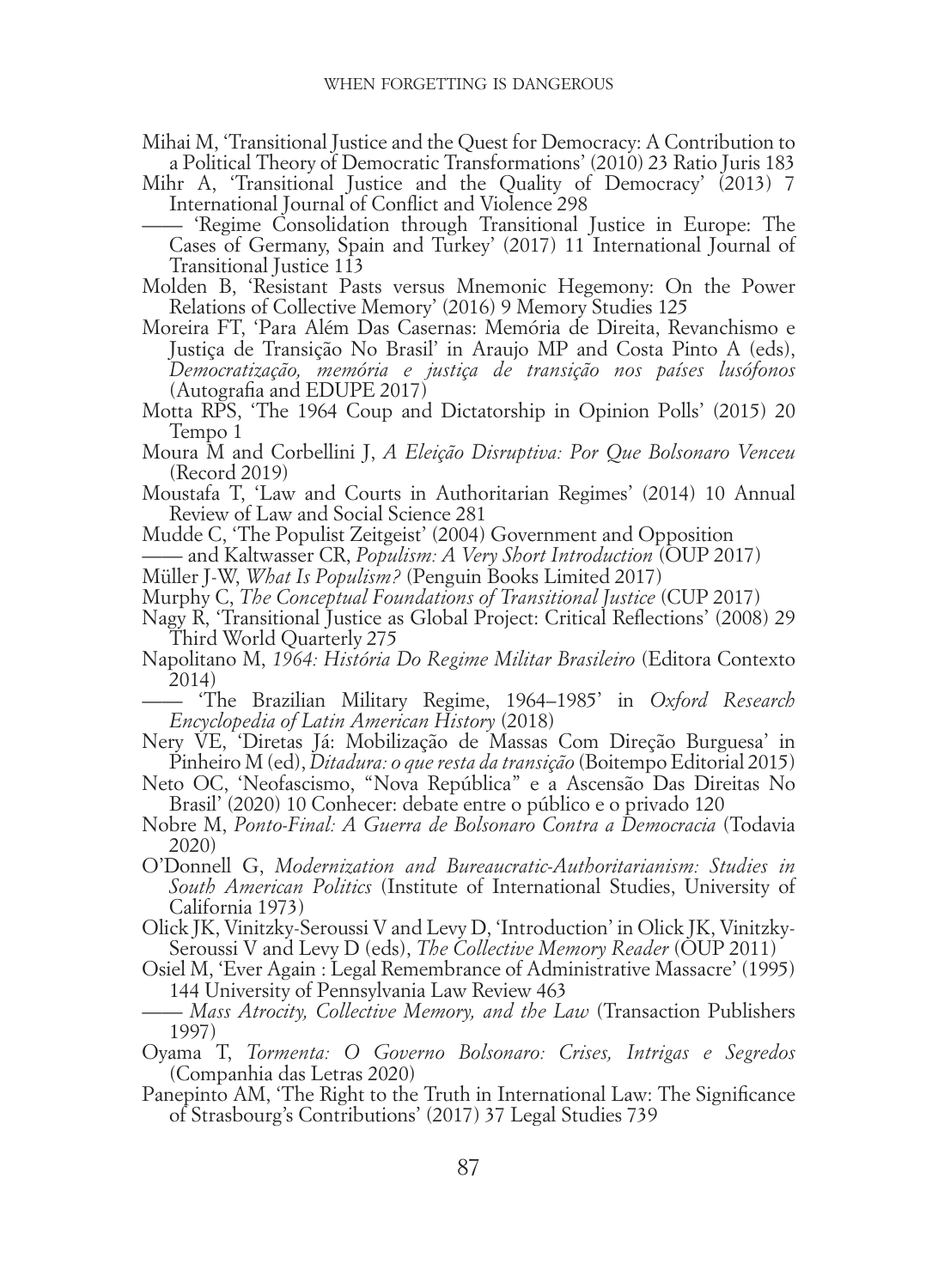Pereira AW, *Political (In)Justice: Authoritarianism and the Rule of Law in Brazil, Chile, and Argentina* (University of Pittsburgh Press 2005)

—— 'Bolsa Família and Democracy in Brazil' (2015) 36 Third World Quarterly 1682

—— 'Progress or Perdition? Brazil's National Truth Commission in Comparative Perspective' in Kingstone PR and Power TJ (eds), *Democratic Brazil Divided* (University of Pittsburgh Press 2017)

—— 'The US Role in the 1964 Coup in Brazil: A Reassessment' (2018) 37 Bulletin of Latin American Research 5

- Pinheiro-Machado R, *Amanhã Vai Ser Maior: O Que Aconteceu Com o Brasil e Possíveis Rotas de Fuga Para a Crise Atual* (Planeta 2019)
- —— and Scalco LM, 'From Hope to Hate: The Rise of Conservative Subjectivity in Brazil' (2020) 10 HAU: Journal of Ethnographic Theory 21
- Piovesan F, 'Direito Internacional Dos Direitos Humanos e Lei de Anistia: O Caso Brasileiro' in Safatle V and Teles E (eds), *O Que Resta da Ditadura: A Exceção Brasileira* (Boitempo Editorial 2019)
- Popkin M and Roht-Arriaza N, 'Truth as Justice: Investigatory Commissions in Latin America' (1995) 20 Law & Social Inquiry 79
- Quadrat SV, 'The Skirmish of Memories and Political Violence in Dictatorial Brazil' in Allier-Montaño E and Crenzel E (eds), *The Struggle for Memory in Latin America: Recent History and Political Violence* (Palgrave Macmillan 2015)
- Quinalha RH, 'Com Quantos Lados Se Faz Uma Verdade? Notas Sobre a Comissão Nacional Da Verdade e a "Teoria Dos Dois Demônios"' (2013) 15 Revista Jurídica da Presidência 181
- Radstone S and Schwarz B, 'Introduction: Mapping Memory' in Radstone S and Schwarz B (eds), *Memory: Histories, Theories, Debates* (Fordham UP 2010)
- Reis DA, *Ditadura e Democracia No Brasil: Do Golpe de 1964 à Constituição de 1988* (Zahar 2014)
- Ribeiro da Cunha P, 'Militares e Anistia No Brasil: Um Dueto Desarmônico' in Safatle V and Teles E (eds), *O Que Resta da Ditadura: A Exceção Brasileira* (Boitempo Editorial 2019)
- Ridenti M, 'The Debate over Military (or Civilian-Military?) Dictatorship in Brazil in Historiographical Context' (2018) 37 Bulletin of Latin American Research 33
- Roht-Arriaza N, 'The New Landscape of Transitional Justice' in Roht-Arriaza N and Mariezcurrena J (eds), *Transitional Justice in the Twenty-First Century: Beyond Truth Versus Justice* (2006)
- Rollemberg D and Thompson T, 'The Brazilian Exile Experience: Remaking Identities' (2007) 34 Latin American Perspectives 81
- Rosenfeld GD, 'A Looming Crash or a Soft Landing? Forecasting the Future of the Memory "Industry"' (2009) 81 Journal of Modern History 122
- Rotondi JV and Eisikovits N, 'Forgetting after War: A Qualified Defense' in Corradetti C, Eisikovits N and Rotondi JV (eds), *Theorizing Transitional Justice* (Routledge 2015)
- Rudling A, '"I'm Not That Chained-Up Little Person" Four Paragons of Victimhood in Transitional Justice Discourse' (2019) 41 Human Rights Quarterly 421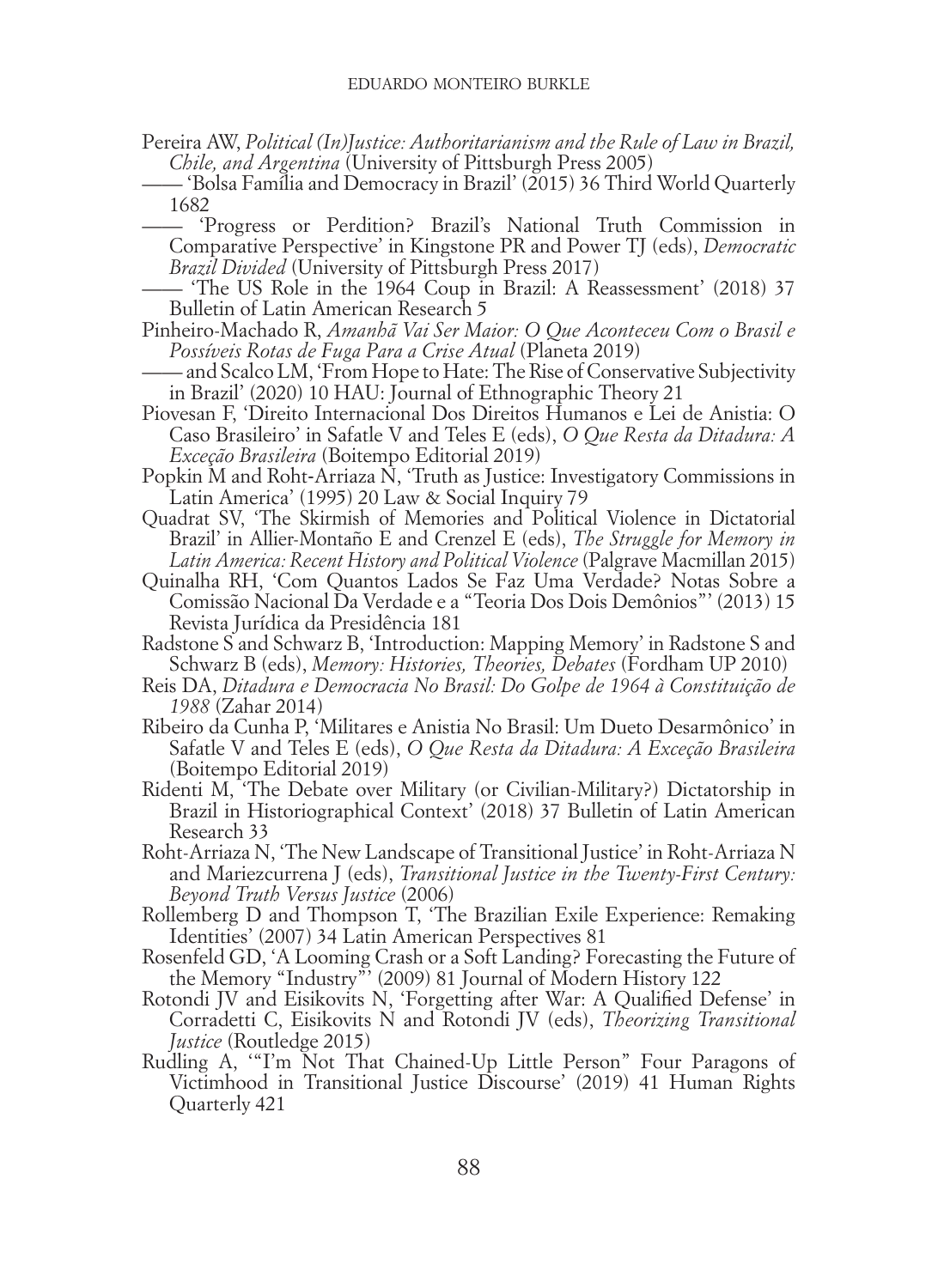- Samuels D and Zucco C, 'Lulismo, Petismo, and the Future of Brazilian Politics' (2014) 6 Journal of Politics in Latin America 129
- Santos CM, 'Transitional Justice from the Margins: Legal Mobilization and Memory Politics in Brazil' in Schneider N and Esparza M (eds), *Legacies of state violence and transitional justice in Latin America : a Janus-faced paradigm?* (Lexington Books 2015)
- Schneider AM, 'Legislative Efforts against Impunity in the 1979 Amnesty Debate in Brazil' (2018) 37 Bulletin of Latin American Research 1
- Schneider N, 'Breaking the "Silence" of the Military Regime: New Politics of Memory in Brazil' (2011) 30 Bulletin of Latin American Research 198
	- —— 'Impunity in Post-Authoritarian Brazil: The Supreme Court's Recent Verdict on the Amnesty Law' [2011] European Review of Latin American and Caribbean Studies 39
	- —— '"Too Little Too Late" or "Premature"? The Brazilian Truth Commission and the Question of "Best Timing"' (2013) 19 Journal of Iberian and Latin American Research 149
	- —— 'Introduction: The Brazilian Truth Commission in Local, National and Global Perspective' in Schneider N (ed), *The Brazilian Truth Commission: Local, National and Global Perspective* (Berghahn 2019)
- —— and de Almeida GI, 'The Brazilian National Truth Commission (2012– 2014) as a State-Commissioned History' in Bevernage B and Wouters N (eds), *The Palgrave Handbook of State-Sponsored History After 1945* (Palgrave Macmillan 2018)
- Schudson M, *Watergate in American Memory: How We Remember, Forget, and Reconstruct the Past* (BasicBooks 1992)
- Schwarcz LM and Starling H, *Brazil : A Biography* (Allen Lane 2018)
- Sharp DN, *Re-Thinking Transitional Justice for the 21st Century* (CUP 2018)
- Sikkink K, *Mixed Signals: U.S. Human Rights Policy and Latin America* (Cornell UP 2007)
	- —— and Lutz E, 'The Justice Cascade: The Evolution and Impact of Foreign Human Rights Trials in Latin America' (2001) 2 Chicago Journal of International Law
- —— and Walling CB, 'The Impact of Human Rights Trials in Latin America' (2007) 44 Journal of Peace Research 427
- Singer A, *Os Sentidos Do Lulismo: Reforma Gradual e Pacto Conservador* (Companhia das Letras 2012)
- —— *O Lulismo Em Crise: Um Quebra-Cabeça Do Período Dilma (2011-2016)* (Companhia das Letras 2018)
- Skidmore TE, *The Politics of Military Rule in Brazil, 1964-1985* (OUP 1990)
- Sontag S, *Under the Sign of Saturn* (Farrar, Straus & Giroux 1980)
- Spektor M, 'The United States and the 1964 Brazilian Military Coup' in *Oxford Research Encyclopedia of Latin American History* (2018)
- Stepan AC, 'Paths Toward Redemocratization: Theoretical and Comparative Considerations' in O'Donnell GA, Schmitter PC and Whitehead L (eds), *Transitions from Authoritarian Rule: Comparative Perspectives* (Johns Hopkins UP 1986)

<sup>——</sup> *Democratizing Brazil: Problems of Transition and Consolidation* (OUP 1989)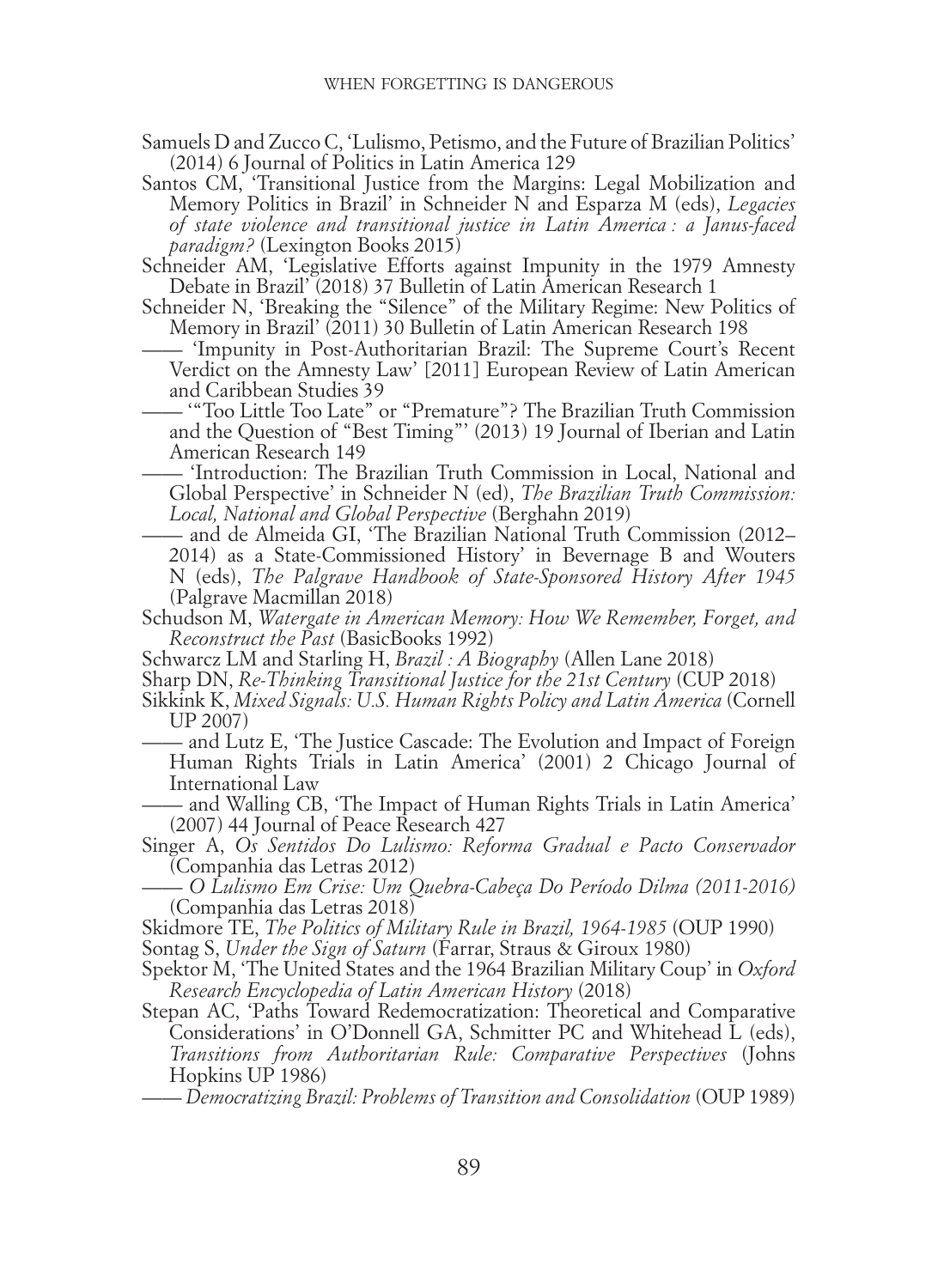- Subotic J, 'Expanding the Scope of Post-Conflict Justice: Individual, State and Societal Responsibility for Mass Atrocity' (2011) 48 Journal of Peace Research 157
- Sznajder M and Roniger L, 'Political Exile in Latin America' (2007) 34 Latin American Perspectives 7

Teitel RG, *Transitional Justice* (OUP 2000)

- —— 'Human Rights in Transition: Transitional Justice Genealogy' (2003) 16 Harvard Human Rights Journal 69
- Teles E, 'Transição, Consenso e Violência Política Na Democracia Brasileira' in Pontes and others (eds), *Cultura, memória e poder: diálogos interdisciplinares* (EdUERJ 2013)
- —— and Quinalha R, 'Scopes and Limits to the Transitional Justice Discourse in Brazil' in Schneider N and Esparza M (eds), *Legacies of state violence and transitional justice in Latin America : a Janus-faced paradigm?* (Lexington Books 2015)
- Torelly M, *Justiça de Transição e Estado Constitucional de Direito: Perspectiva Teórico-Comparativa e Análise Do Caso Brasileiro* (Editora Fórum 2012)
	- 'Assessing a Late Truth Commission: Challenges and Achievements of the Brazilian National Truth Commission' (2018) 12 International Journal of Transitional Justice 194
- Tushnet M, 'Rule by Law or Rule of Law?' (2014) 22 Asia Pacific Law Review 79
- Ustra CAB, *A Verdade Sufocada: História Que a Esquerda Não Quer Que o Brasil Conheça* (Ser, 2007)
- Villa MA, *Ditadura À Brasileira: 1964 1985 A Democracia Golpeada à Esquerda e à Direita* (Leya 2014)
- Waldron J, 'Superseding Historic Injustice' (1992) 103 Ethics 4
- Walker MU, 'Troubles with Truth Commissions: Putting the Moral Aims of Truth Commissions to the Fore' in Bird SE and Ottanelli FM (eds), *The Performance of Memory as Transitional Justice* (Intersentia 2015)
- Wilde A, 'Irruptions of Memory: Expressive Politics in Chile's Transition to Democracy' (1999) 31 Journal of Latin American Studies 473
- Zerubavel E, *Social Mindscapes: An Invitation to Cognitive Sociology* (Harvard UP 1997)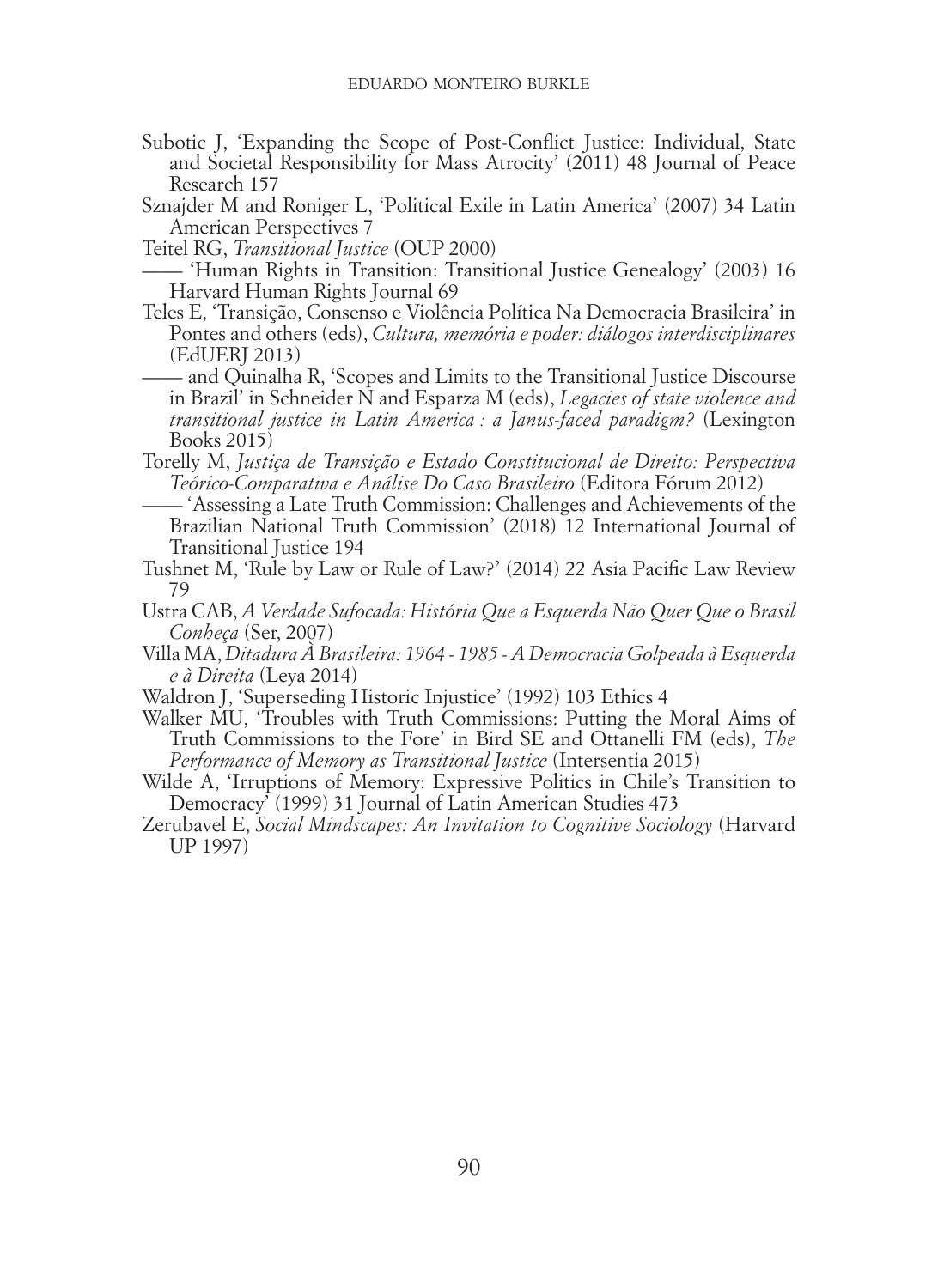#### when forgetting is dangerous

#### Official documents

Anistia Internacional, 'Report on Allegations of Torture in Brazil ' (1972) <[https://issuu.com/anistiabrasil/docs/relat\\_\\_rio\\_da\\_tortura\\_1972](https://issuu.com/anistiabrasil/docs/relat__rio_da_tortura_1972)> accessed 8 August 2020

CNV, 'Comissão Nacional Da Verdade - Relatório' (2014)

'Latinobarómetro 2018' <[www.latinobarometro.org/latOnline.jsp](http://www.latinobarometro.org/latOnline.jsp)>

- Secretaria Especial dos Direitos Humanos da Presidência da República (SEDH), 'Direito à Verdade e à Memória: Comissão Especial Sobre Mortos e Desaparecidos Políticos' (2007)
- V-Dem Institute, 'Autocratization Surges Resistance Grows. Democracy Report 2020' (March 2020) <[www.v-dem.net/media/filer\\_public/de/39/](http://www.v-dem.net/media/filer_public/de/39/de39af54-0bc5-4421-89ae-fb20dcc53dba/democracy_report.pdf) [de39af54-0bc5-4421-89ae-fb20dcc53dba/democracy\\_report.pdf>](http://www.v-dem.net/media/filer_public/de/39/de39af54-0bc5-4421-89ae-fb20dcc53dba/democracy_report.pdf)

#### CASE LAW

- Inter-American Court of Human Rights *Case of Gomes Lund et al ('Guerrilha Do Araguaia') v Brazil* (Preliminary Objections, Merits, Reparations, and Costs. Judgment of 24 November 2010) Series C No 219
- Inter-American Court of Human Rights *Case of Herzog et al v Brazil* (Preliminary Objections, Merits, Reparations and Costs, Judgment of 15 March 2018) Series C No 353
- STF, 'ADPF 153' (29 April 2010) [<http://redir.stf.jus.br/paginadorpub/](http://redir.stf.jus.br/paginadorpub/paginador.jsp?docTP=AC&docID=612960) [paginador.jsp?docTP=AC&docID=612960>](http://redir.stf.jus.br/paginadorpub/paginador.jsp?docTP=AC&docID=612960)

### INTERNET SOURCES

- Austin H, 'Bolsonaro's Son Criticised for Suggesting Brazil's Government Adopt Dictatorship-Era Tactics' (*The Independent*, 1 November 2019) [<www.independent.co.uk/news/world/americas/brazil-jair-bolsonaro-far](http://www.independent.co.uk/news/world/americas/brazil-jair-bolsonaro-far-right-eduardo-bolsonaro-military-dicatatorship-a9180256.html)[right-eduardo-bolsonaro-military-dicatatorship-a9180256.html>](http://www.independent.co.uk/news/world/americas/brazil-jair-bolsonaro-far-right-eduardo-bolsonaro-military-dicatatorship-a9180256.html) accessed 6 August 2020
- Barón F, 'OInquietante "Fenômeno Bolsonaro"' (*El País*, 7 October 2014) [<https://](https://brasil.elpais.com/brasil/2014/10/07/politica/1412684374_628594.html) [brasil.elpais.com/brasil/2014/10/07/politica/1412684374\\_628594.html](https://brasil.elpais.com/brasil/2014/10/07/politica/1412684374_628594.html)> accessed 17 July 2020
- BBC, 'De campeã de popularidade a 62% de rejeição: seis momentos-chave no governo Dilma' (BBC News Brasil, 18 March 2015) [<www.bbc.com/](http://www.bbc.com/portuguese/noticias/2015/03/150318_dilma_aprovacao_reprovacao_cc) [portuguese/noticias/2015/03/150318\\_dilma\\_aprovacao\\_reprovacao\\_cc](http://www.bbc.com/portuguese/noticias/2015/03/150318_dilma_aprovacao_reprovacao_cc)> accessed 29 July 2020.
- BBC, 'Lula: Brazil's Jailed Ex-Leader Barred from Presidential Race by Electoral Court ' (*BBC News*, 1 September 2018) [<www.bbc.com/news/world-latin](http://www.bbc.com/news/world-latin-america-45380237)[america-45380237>](http://www.bbc.com/news/world-latin-america-45380237) accessed 9 August 2020
- Bolsonaro J, 'Outra Opnião: Comissão de Retaliação' (*O Globo*, 26 September 2011) <[https://oglobo.globo.com/opiniao/outra-opiniao-comissao-de](https://oglobo.globo.com/opiniao/outra-opiniao-comissao-de-retaliacao-2866269)[retaliacao-2866269](https://oglobo.globo.com/opiniao/outra-opiniao-comissao-de-retaliacao-2866269)> accessed 5 August 2020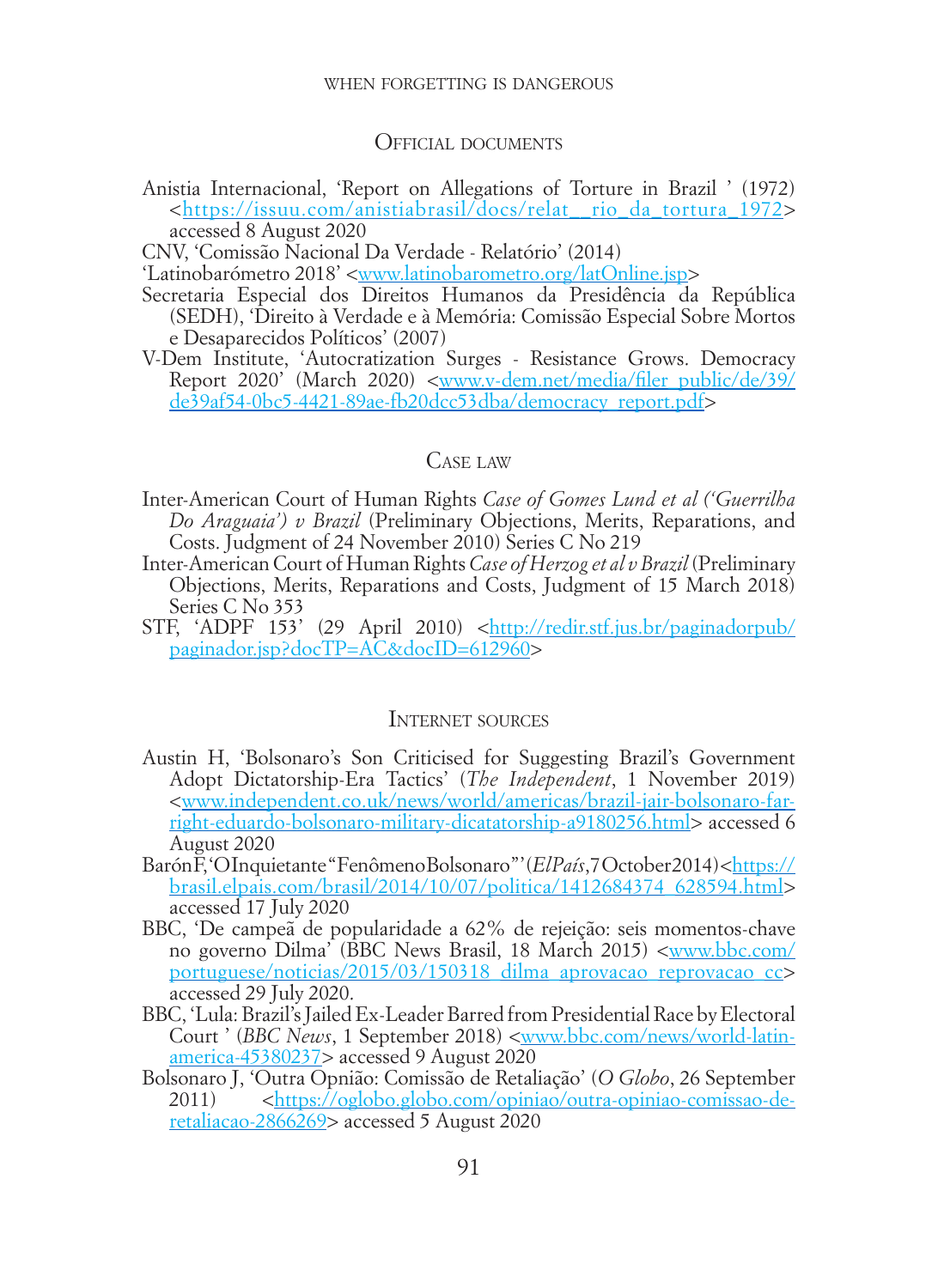- de Carvalho O, 'Militares e a Memória Nacional' (31 December 2000) [<https://](https://olavodecarvalho.org/militares-e-a-memoria-nacional/) [olavodecarvalho.org/militares-e-a-memoria-nacional/>](https://olavodecarvalho.org/militares-e-a-memoria-nacional/) accessed 4 August 2020
- Fernandes M, 'Mudanças Do Governo Bolsonaro Em Comissões Desmontam Anos de Políticas de Reparação Da Ditadura ' (*HuffPost Brasil*, 1 February 2020)
- Folha de SP, 'Fundadora do Tortura Nunca Mais considera frustrante relatório da CNV' (10 December 2014) <[www1.folha.uol.com.br/](http://www1.folha.uol.com.br/poder/2014/12/1560330-fundadora-do-tortura-nunca-mais-considera-frustrante-relatorio-da-cnv.shtml) [poder/2014/12/1560330-fundadora-do-tortura-nunca-mais-considera](http://www1.folha.uol.com.br/poder/2014/12/1560330-fundadora-do-tortura-nunca-mais-considera-frustrante-relatorio-da-cnv.shtml)[frustrante-relatorio-da-cnv.shtml](http://www1.folha.uol.com.br/poder/2014/12/1560330-fundadora-do-tortura-nunca-mais-considera-frustrante-relatorio-da-cnv.shtml)> accessed 30 July 2020.
- G1, 'Eduardo Bolsonaro vê "momento de Ruptura" e Cogita Adoção de "Medida Enérgica" Por Presidente ' (G1 - Política, 28 May 2020) [<https://](https://g1.globo.com/politica/noticia/2020/05/28/deputado-eduardo-bolsonaro-cogita-necessidade-de-medida-energica-do-presidente.ghtml) [g1.globo.com/politica/noticia/2020/05/28/deputado-eduardo-bolsonaro](https://g1.globo.com/politica/noticia/2020/05/28/deputado-eduardo-bolsonaro-cogita-necessidade-de-medida-energica-do-presidente.ghtml)[cogita-necessidade-de-medida-energica-do-presidente.ghtml](https://g1.globo.com/politica/noticia/2020/05/28/deputado-eduardo-bolsonaro-cogita-necessidade-de-medida-energica-do-presidente.ghtml)> accessed 6 August 2020
- GZH Politica, 'Em 26 Anos, Bolsonaro Apresentou 171 Projetos; Dois Foram Aprovados' (*GaúchaZH*, 23 July 2017) [<https://gauchazh.clicrbs.com.br/](https://gauchazh.clicrbs.com.br/politica/noticia/2017/07/em-26-anos-bolsonaro-apresentou-171-projetos-dois-foram-aprovados-9850750.html) [politica/noticia/2017/07/em-26-anos-bolsonaro-apresentou-171-projetos](https://gauchazh.clicrbs.com.br/politica/noticia/2017/07/em-26-anos-bolsonaro-apresentou-171-projetos-dois-foram-aprovados-9850750.html)[dois-foram-aprovados-9850750.html>](https://gauchazh.clicrbs.com.br/politica/noticia/2017/07/em-26-anos-bolsonaro-apresentou-171-projetos-dois-foram-aprovados-9850750.html) accessed 17 June 2020
- IstoÉ, 'Bolsonaro Diz Que Não Houve Ditadura No Brasil e Que Regime Teve "probleminhas"' (*IstoÉ*, 27 March 2019) [<https://istoe.com.br/](https://istoe.com.br/comemoracao-de-1964-ficara-dentro-dos-quarteis-diz-bolsonaro-em-entrevista-na-tv/) [comemoracao-de-1964-ficara-dentro-dos-quarteis-diz-bolsonaro-em](https://istoe.com.br/comemoracao-de-1964-ficara-dentro-dos-quarteis-diz-bolsonaro-em-entrevista-na-tv/)[entrevista-na-tv/](https://istoe.com.br/comemoracao-de-1964-ficara-dentro-dos-quarteis-diz-bolsonaro-em-entrevista-na-tv/)> accessed 5 August 2020
- Kaiser AJ, 'Woman Who Bolsonaro Insulted: "Our President-Elect Encourages Rape"' (*The Guardian*, 23 December 2018) [<www.theguardian.com/](http://www.theguardian.com/world/2018/dec/23/maria-do-rosario-jair-bolsonaro-brazil-rape) [world/2018/dec/23/maria-do-rosario-jair-bolsonaro-brazil-rape>](http://www.theguardian.com/world/2018/dec/23/maria-do-rosario-jair-bolsonaro-brazil-rape) accessed 17 July 2020
- Lis L, 'TCU Decide Apurar Quantos Militares Ocupam Cargos Civis No Governo Bolsonaro' (*G1 Política*, 17 June 2020) [<https://g1.globo.com/](https://g1.globo.com/politica/noticia/2020/06/17/tcu-decide-apurar-quantos-militares-ocupam-cargos-civis-no-governo-bolsonaro.ghtml) [politica/noticia/2020/06/17/tcu-decide-apurar-quantos-militares-ocupam](https://g1.globo.com/politica/noticia/2020/06/17/tcu-decide-apurar-quantos-militares-ocupam-cargos-civis-no-governo-bolsonaro.ghtml)[cargos-civis-no-governo-bolsonaro.ghtml](https://g1.globo.com/politica/noticia/2020/06/17/tcu-decide-apurar-quantos-militares-ocupam-cargos-civis-no-governo-bolsonaro.ghtml)> accessed 17 July 2020.
- Magalhães G, 'Confiança Nas Forças Armadas Segue Como a Maior, Diz Datafolha; Nos Partidos é a Menor' (*Folha de São Paulo*, 10 July 2019) [<www1.folha.uol.com.br/poder/2019/07/confianca-nas-forcas-armadas](http://www1.folha.uol.com.br/poder/2019/07/confianca-nas-forcas-armadas-segue-como-a-maior-diz-datafolha-nos-partidos-e-a-menor.shtml)[segue-como-a-maior-diz-datafolha-nos-partidos-e-a-menor.shtml](http://www1.folha.uol.com.br/poder/2019/07/confianca-nas-forcas-armadas-segue-como-a-maior-diz-datafolha-nos-partidos-e-a-menor.shtml)> accessed 5 August 2020
- Marcelino D, Zambeli F and Helfstein L, 'Bolsonaro Tem a Pior Popularidade Entre Presidentes No Primeiro Ano Desde 1987' (*JOTA Info*, 4 October 2019) <[www.jota.info/dados/aprovacao-dos-presidentes/bolsonaro-tem-o](https://www.jota.info/dados/aprovacao-dos-presidentes/bolsonaro-tem-o-pior-primeiro-ano-04102019)[pior-primeiro-ano-04102019](https://www.jota.info/dados/aprovacao-dos-presidentes/bolsonaro-tem-o-pior-primeiro-ano-04102019)> accessed 5 August 2020
- Mazui G, '"Você Acredita Em Comissão Da Verdade?", Diz Bolsonaro Sobre Mortes Na Ditadura ' (G1 - Política, 30 July 2019) <[https://g1.globo.](https://g1.globo.com/politica/noticia/2019/07/30/acredita-em-comissao-da-verdade-diz-bolsonaro-ao-falar-sobre-morte-de-pai-de-presidente-da-oab.ghtml) [com/politica/noticia/2019/07/30/acredita-em-comissao-da-verdade](https://g1.globo.com/politica/noticia/2019/07/30/acredita-em-comissao-da-verdade-diz-bolsonaro-ao-falar-sobre-morte-de-pai-de-presidente-da-oab.ghtml)[diz-bolsonaro-ao-falar-sobre-morte-de-pai-de-presidente-da-oab.ghtml>](https://g1.globo.com/politica/noticia/2019/07/30/acredita-em-comissao-da-verdade-diz-bolsonaro-ao-falar-sobre-morte-de-pai-de-presidente-da-oab.ghtml) accessed 5 August 2020

Mazui G, 'Com Escolha de Braga Netto, Só Militares Ocupam Gabinetes de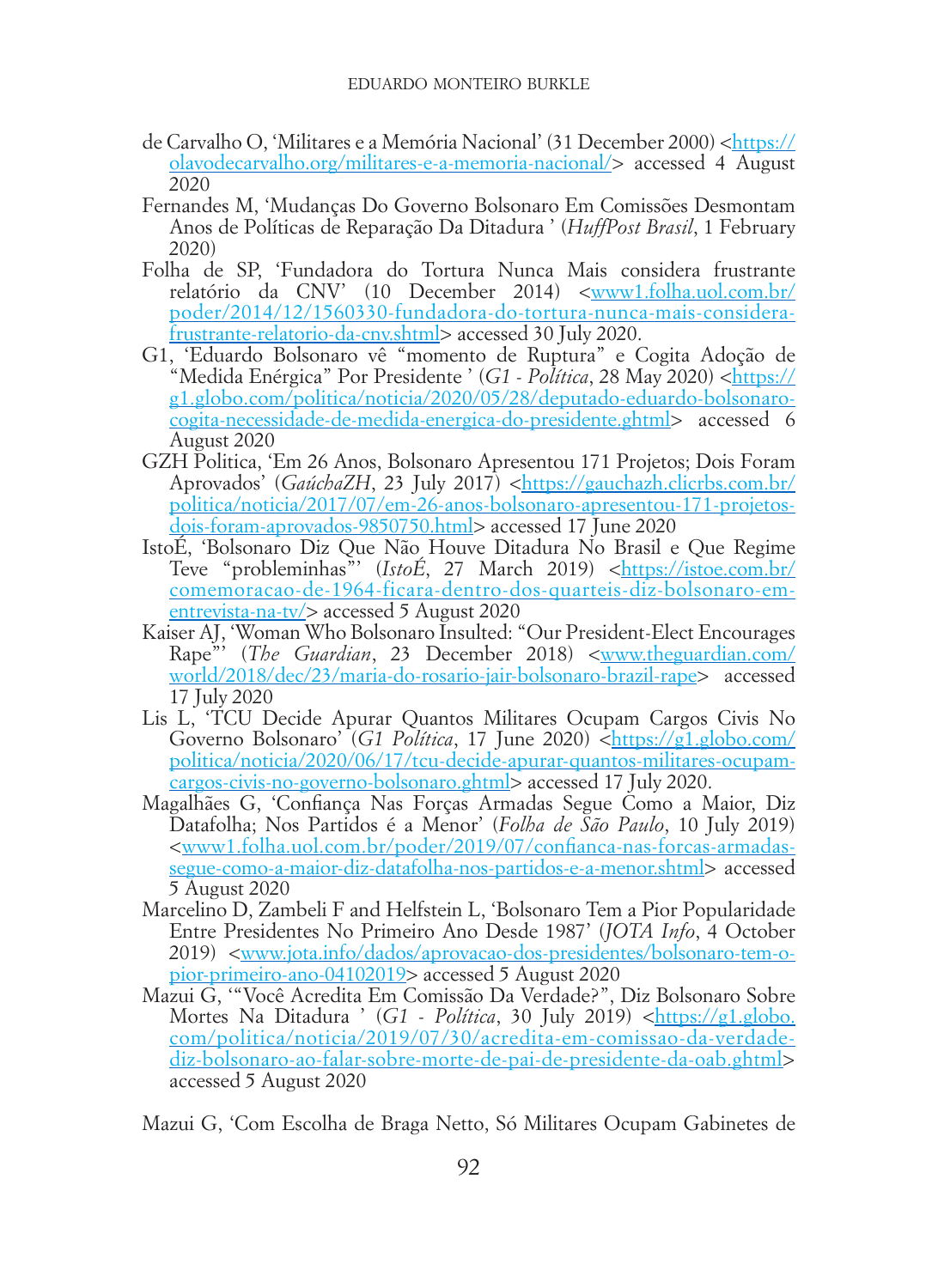Ministros No Planalto' (*G1 Política*, 13 February 2020) <[https://g1.globo.](https://g1.globo.com/politica/noticia/2020/02/13/com-nomeacao-de-braga-neto-so-militares-ocupam-gabinetes-de-ministros-no-planalto.ghtml) [com/politica/noticia/2020/02/13/com-nomeacao-de-braga-neto-so](https://g1.globo.com/politica/noticia/2020/02/13/com-nomeacao-de-braga-neto-so-militares-ocupam-gabinetes-de-ministros-no-planalto.ghtml)[militares-ocupam-gabinetes-de-ministros-no-planalto.ghtml](https://g1.globo.com/politica/noticia/2020/02/13/com-nomeacao-de-braga-neto-so-militares-ocupam-gabinetes-de-ministros-no-planalto.ghtml)> accessed 17 July 2020

- Phillips D, 'Jair Bolsonaro: Brazil Presidential Frontrunner Stabbed at Campaign Rally ' (*The Guardian*, 7 September 2018) <[www.theguardian.](http://www.theguardian.com/world/2018/sep/06/brazil-jair-bolsonaro-far-right-presidential-candidate-stabbed) [com/world/2018/sep/06/brazil-jair-bolsonaro-far-right-presidential](http://www.theguardian.com/world/2018/sep/06/brazil-jair-bolsonaro-far-right-presidential-candidate-stabbed)[candidate-stabbed](http://www.theguardian.com/world/2018/sep/06/brazil-jair-bolsonaro-far-right-presidential-candidate-stabbed)> accessed 9 August 2020
- Ponte, 'Defensores de Direitos Humanos Repudiam Intervenção de Temer Na Comissão de Anistia ' (*Ponte Jornalismo*, 3 September 2016) [<https://ponte.](https://ponte.org/governo-temer-intervem-na-comissao-da-anistia/) [org/governo-temer-intervem-na-comissao-da-anistia/](https://ponte.org/governo-temer-intervem-na-comissao-da-anistia/)> accessed 29 July 2020
- Salomão L, 'Clube Militar vê Coleção de "calúnias" Em Relatório Da Comissão Da Verdade ' (*G1 - Política*, 10 December 2014) <[http://g1.globo.com/](http://g1.globo.com/politica/noticia/2014/12/relatorio-e-absurdo-em-nome-da-causa-socialista-diz-clube-militar.html) [politica/noticia/2014/12/relatorio-e-absurdo-em-nome-da-causa-socialista](http://g1.globo.com/politica/noticia/2014/12/relatorio-e-absurdo-em-nome-da-causa-socialista-diz-clube-militar.html)[diz-clube-militar.html>](http://g1.globo.com/politica/noticia/2014/12/relatorio-e-absurdo-em-nome-da-causa-socialista-diz-clube-militar.html) accessed 4 August 2020
- Shalders A, 'Governo Bolsonaro: Ministra Damares Alves Quer Endurecer Regras Para Indenizações de Perseguidos Do Regime Militar ' (*BBC News Brasil*, 13 February 2019) [<www.bbc.com/portuguese/brasil-47206186](http://www.bbc.com/portuguese/brasil-47206186)> accessed 5 August 2020
- Simoni M, 'TCU Decide Levantar Número de Militares No Governo Bolsonaro' (*Metro1*, 17 June 2020) [<www.metro1.com.br/noticias/politica/93514,tcu](http://www.metro1.com.br/noticias/politica/93514,tcu-decide-levantar-numero-de-militares-no-governo-bolsonaro)[decide-levantar-numero-de-militares-no-governo-bolsonaro>](http://www.metro1.com.br/noticias/politica/93514,tcu-decide-levantar-numero-de-militares-no-governo-bolsonaro) accessed 17 July 2020
- Sorano V and Néri F, 'Bolsonaro e Damares Trocam Integrantes Da Comissão Sobre Mortos e Desaparecidos Políticos ' (*G1 - Política*, 1 August 2019) [<https://g1.globo.com/politica/noticia/2019/08/01/bolsonaro-e-damares](https://g1.globo.com/politica/noticia/2019/08/01/bolsonaro-e-damares-trocam-integrantes-da-comissao-sobre-mortos-e-desaparecidos-politicos.ghtml)[trocam-integrantes-da-comissao-sobre-mortos-e-desaparecidos-politicos.](https://g1.globo.com/politica/noticia/2019/08/01/bolsonaro-e-damares-trocam-integrantes-da-comissao-sobre-mortos-e-desaparecidos-politicos.ghtml) [ghtml](https://g1.globo.com/politica/noticia/2019/08/01/bolsonaro-e-damares-trocam-integrantes-da-comissao-sobre-mortos-e-desaparecidos-politicos.ghtml)> accessed 5 August 2020
- Stochero T, 'General Defende "despertar Para Luta Patriótica" Em Palestra No RS ' (*G1 - Política*, 20 October 2015) [<http://g1.globo.com/politica/](http://g1.globo.com/politica/noticia/2015/10/general-defende-despertar-para-luta-patriotica-em-palestra-no-rs.html) [noticia/2015/10/general-defende-despertar-para-luta-patriotica-em](http://g1.globo.com/politica/noticia/2015/10/general-defende-despertar-para-luta-patriotica-em-palestra-no-rs.html)[palestra-no-rs.html](http://g1.globo.com/politica/noticia/2015/10/general-defende-despertar-para-luta-patriotica-em-palestra-no-rs.html)> accessed 4 August 2020
	- —— 'Voto Do Ministro Eros Grau é Pela Anistia Ampla, Geral e Irrestrita' (*Supremo Tribunal Federal (STF)*, 2010) [<www.stf.jus.br/portal/cms/](http://www.stf.jus.br/portal/cms/verNoticiaDetalhe.asp?idConteudo=125398) [verNoticiaDetalhe.asp?idConteudo=125398>](http://www.stf.jus.br/portal/cms/verNoticiaDetalhe.asp?idConteudo=125398) accessed 30 July 2020